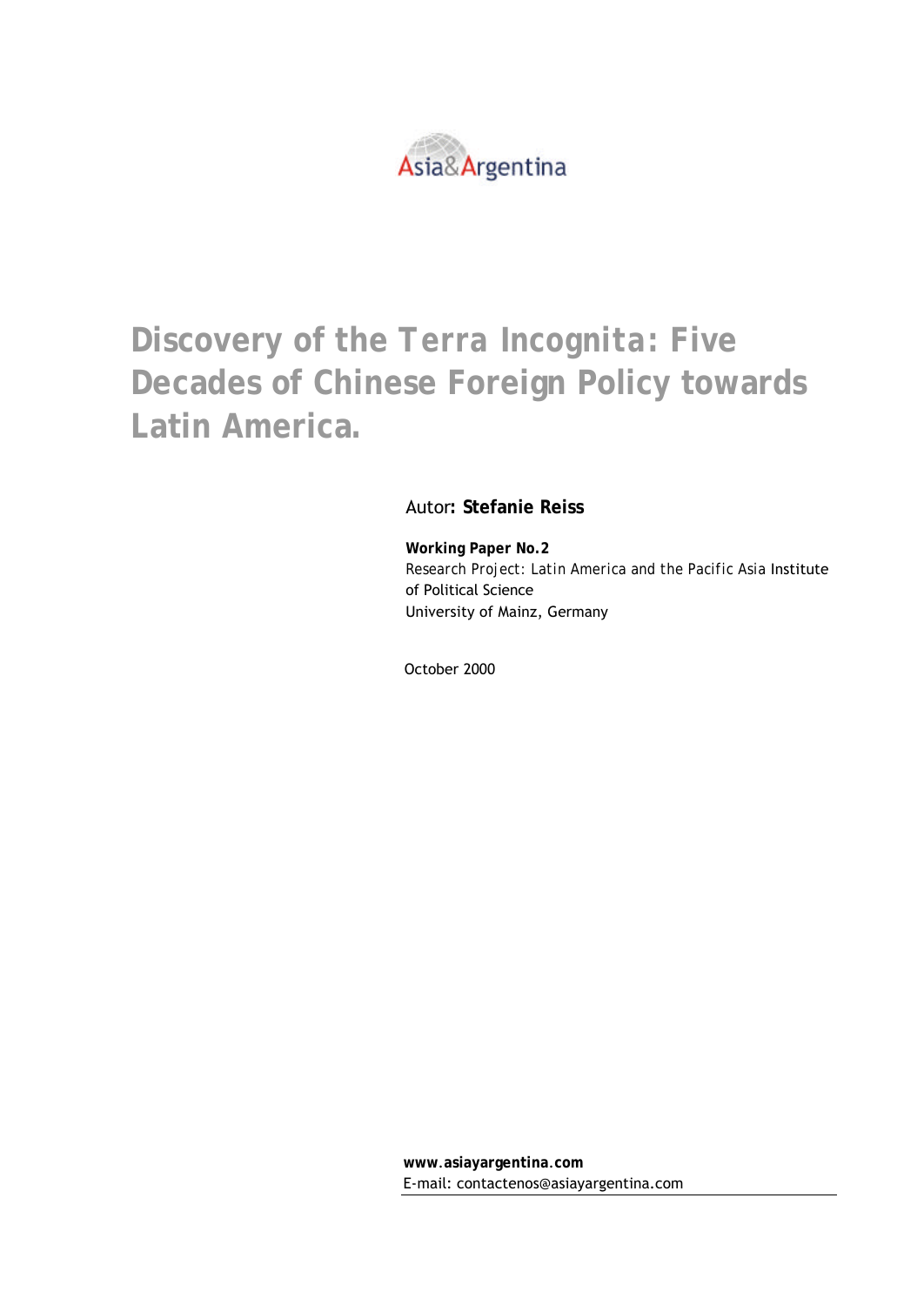# **Discovery of the Terra Incognita: Five Decades of Chinese Foreign Policy towards Latin America**

**Stefanie Reiss** 



## **Working Paper No. 2 /october 2000**

*Research Project: Latin America and the Pacific Asia*  **Institute of Political Science / University of Mainz / Germany Homepage: [www.politik.uni-mainz.de/latinamerica-asia/](http://www.politik.uni-mainz.de/latinamerica-asia/)**

**Mail address: [la-asien@politik.uni-mainz.de](mailto:la-asien@politik.uni-mainz.de)**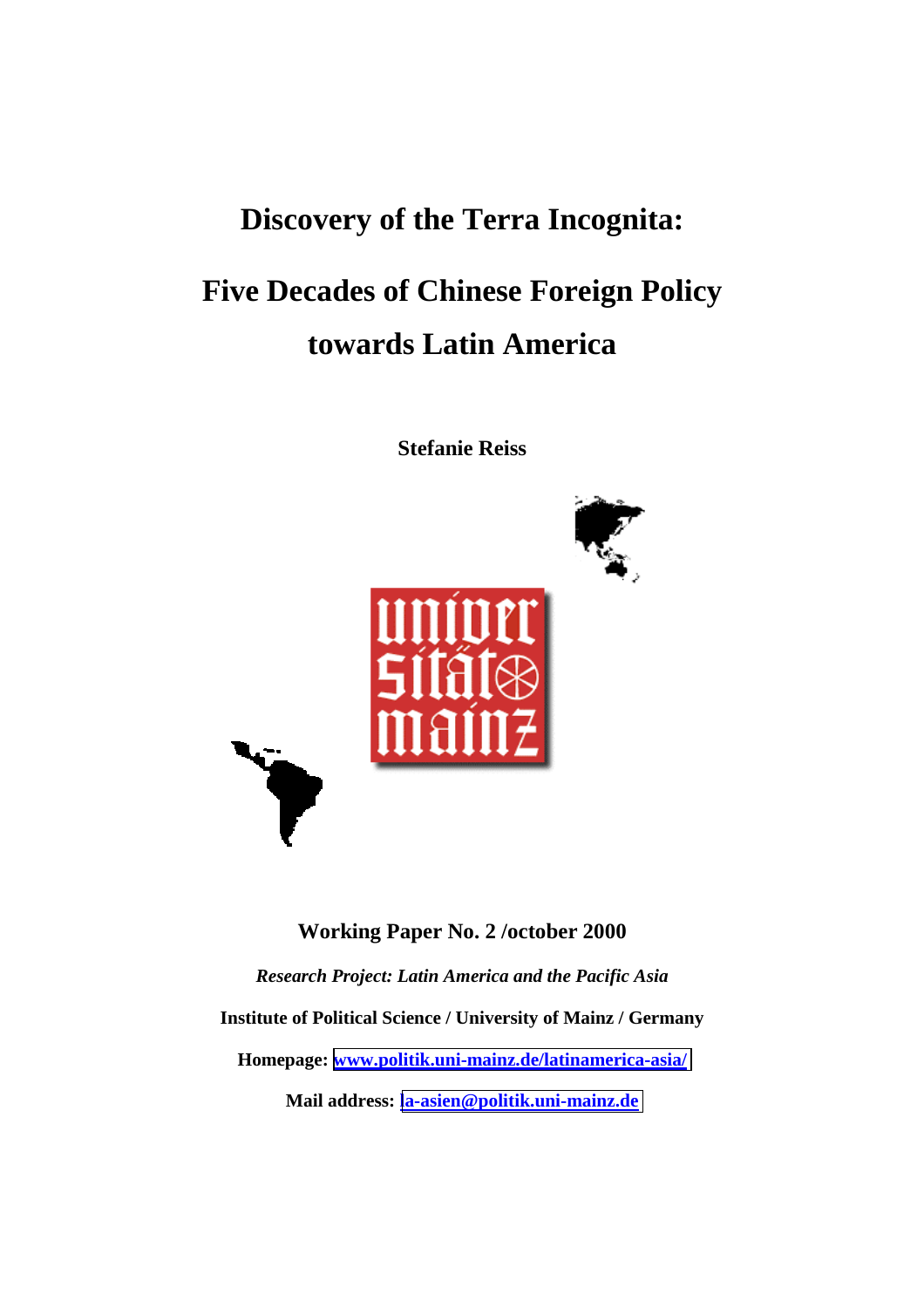### **Abstract:**

The following investigation presents an overview of Chinese relations with Latin America and the Caribbeans since the foundation of the People's Republic of China (PRC) in 1949. From that time on, Chinese perceptions of the region considerably changed through the decades and the leadership finally decided to develop closer ties. Since the beginning of the 1990s, the PRC practices a more active and sustained foreign policy towards Latin America, expressed through a higher degree of mutual official visits and growing economic exchanges. The Chinese rapproachment was born out of the international isolation after the Tiananmen incident in 1989, of growing activities of the Taiwanese government in the region and of the need to find new markets for Chinese products.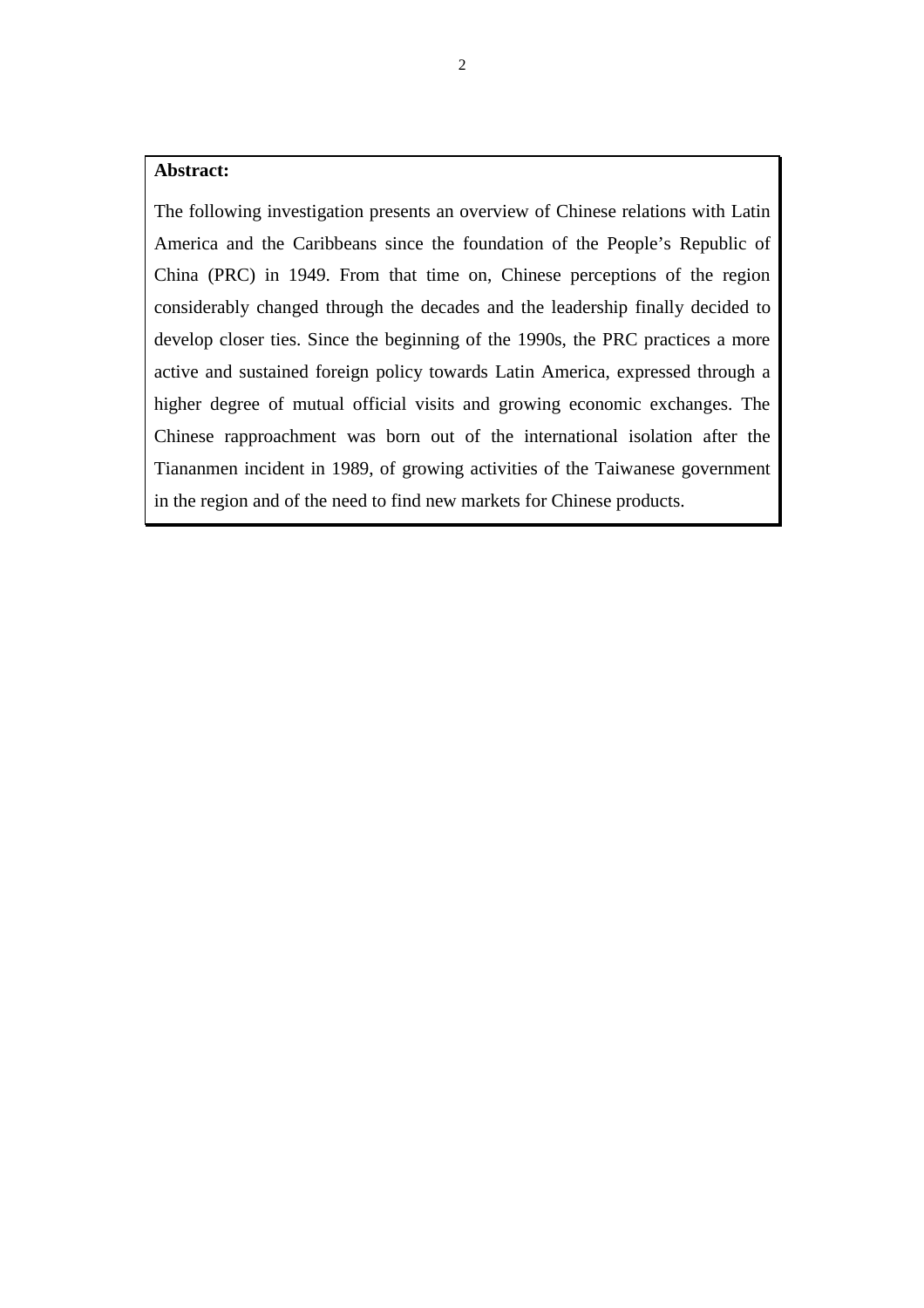## 

## 1.2 LATIN AMERICA: JOKER AND CUE BALL IN THE GLOBAL PLAY (1959-

|--|--|

| <b>1.3 LATIN AMERICA: CHINA'S PARTNER IN THE THIRD WORLD STRUGGLE</b> |  |
|-----------------------------------------------------------------------|--|
|                                                                       |  |

## 1.4 LATIN AMERICA: TARGET OF AN OPENING POLICY (1978-1988) ..........................31

## 2. LATIN AMERICA: STRATEGIC PARTNER IN A NEW WORLD

|  | 42 |
|--|----|
|  |    |
|  |    |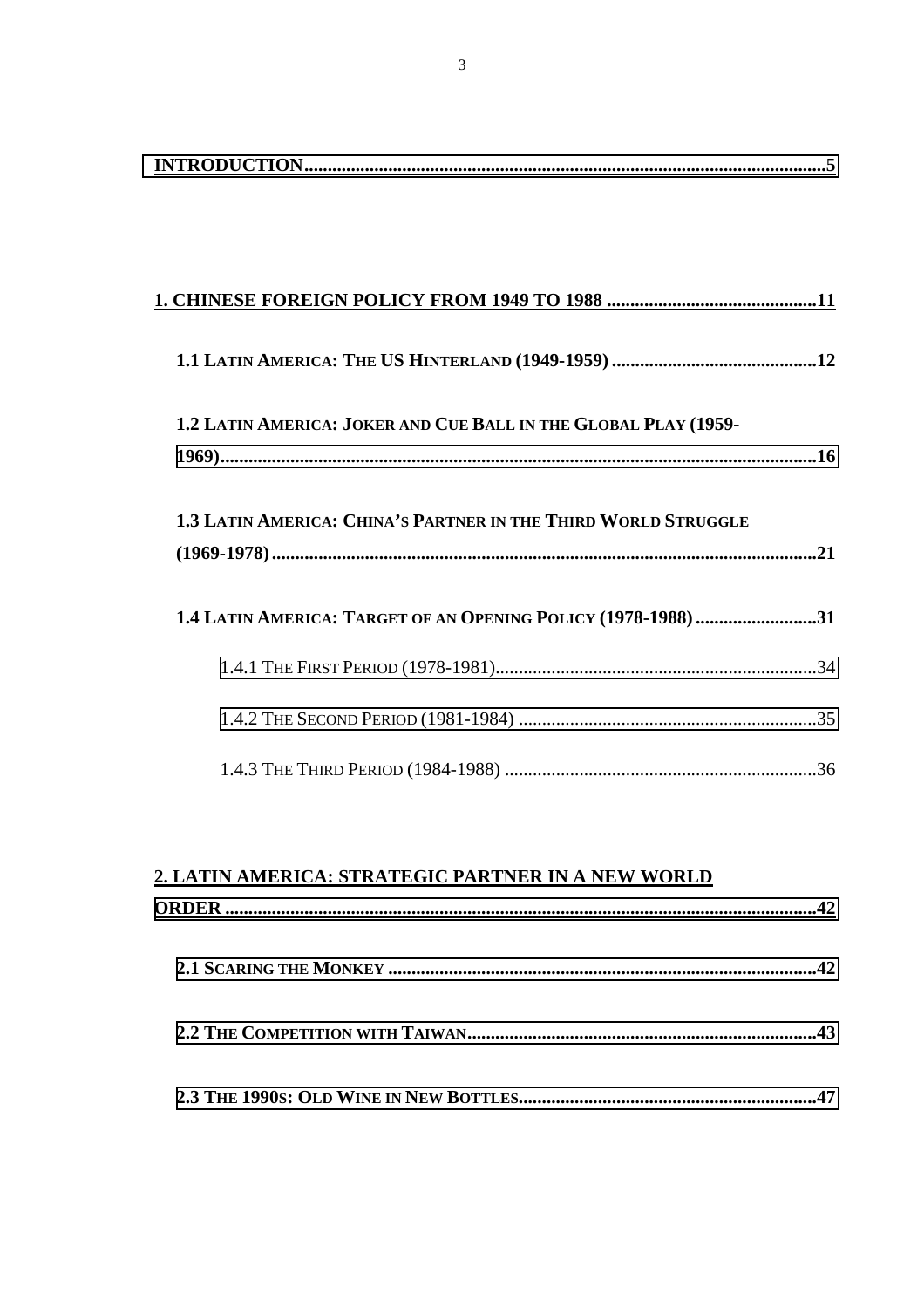|  | 55  |
|--|-----|
|  | .56 |
|  | 60  |
|  |     |

|--|

##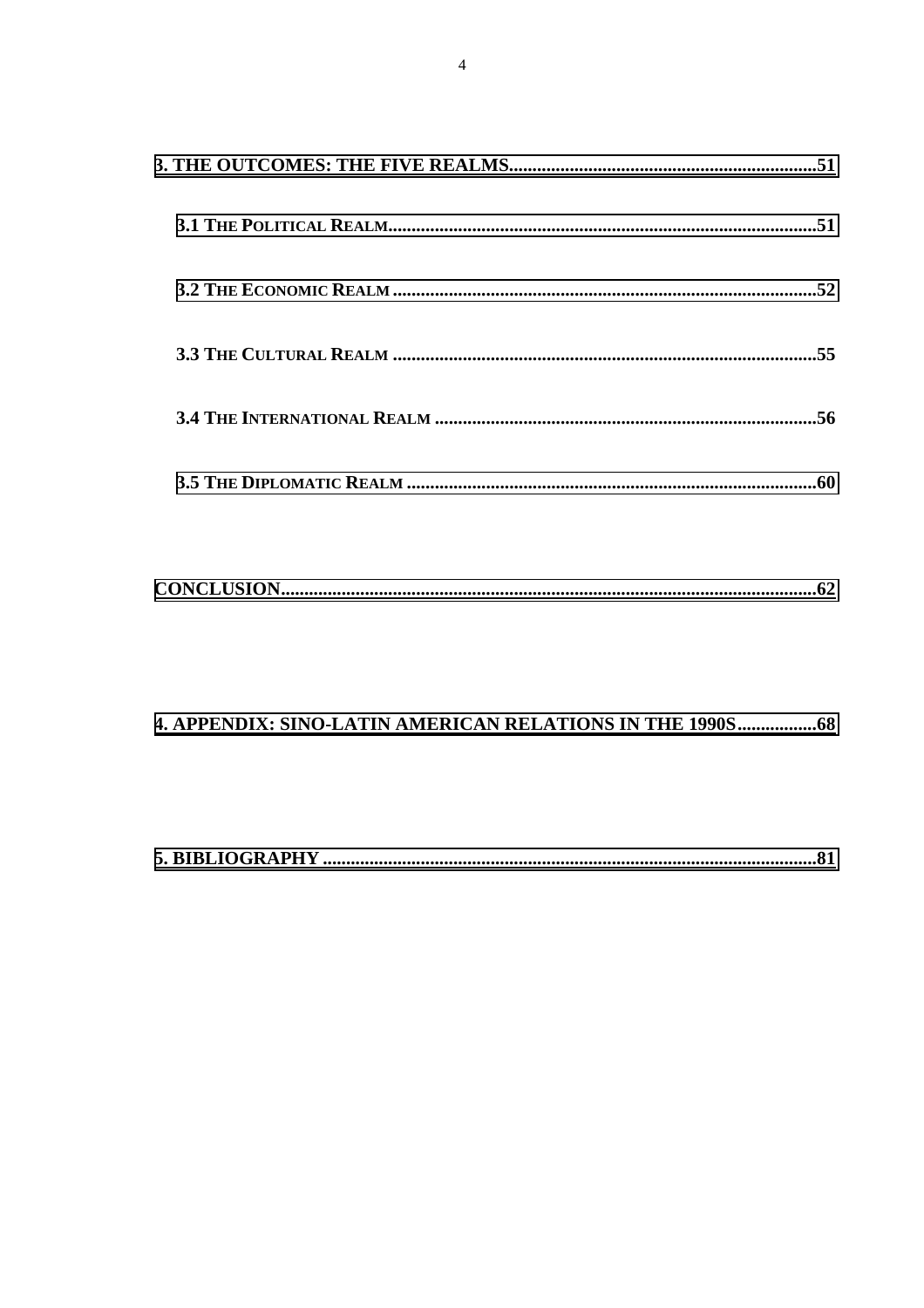## <span id="page-5-0"></span>**Introduction**

l

The main objective of this study is to analyse Chinese foreign policy towards Latin America<sup>1</sup> and the evolution of Sino-Latin American relations in the last five decades, emphasising the 1990s<sup>2</sup>. In world politics, the tendency to diversify external relations<sup>3</sup> against the background of regional integration and globalisation has become stronger. And even China has always been aware of the importance of wider and deeper relations with regions outside Asia. However, Chinese policy has been characterised by independence, nationalism, sovereign rights, and economic self-sufficiency rather than interdependence, internationalism, human rights, and economic integration (see Wang Jisi 1994: 503). Emphasising the intricacy of Chinese foreign policy, one must not forget the ability of Chinese leaders to develop different kinds of concepts and principles that, according to the situation, were increasingly or decreasingly used, without ever losing their general validity. If these concepts were criticised, Chinese would argue that the problems did not lie in the concepts themselves but rather in their application and realisation (see Garver 1991: 244). Therefore, even if the global tendencies stand somehow in contrast to Chinese convictions, adopting them is not a contradiction but a proof of acrobatic agility, of high perception of necessity, and a question of degree.

In order to approach the subject, some general remarks will introduce the complexity of China's actual situation and its position in the world system in a first step. In addition, the preliminary considerations will deal with Chinese

<sup>&</sup>lt;sup>1</sup> In this study the term Latin America includes South America, Central America and the Caribbean, even if some of these countries do not belong *per definitionem* to the Latin language speaking part like, e.g. Surinam and Guyana in South America and Jamaica in the Caribbean.

<sup>2</sup> For a classification of different schools in Chinese Foreign Policy Studies as well as an overview of the main literature on Chinese foreign policy see Bin Yu (1993) and Samuel Kim (1989b).

<sup>3</sup> Diversification of external relations is defined as "a country's endeavor to extend via a new or modified policy design its relations to other regions with which it has previously entertained only rudimentary connections" (Faust/Mols 1998: 1).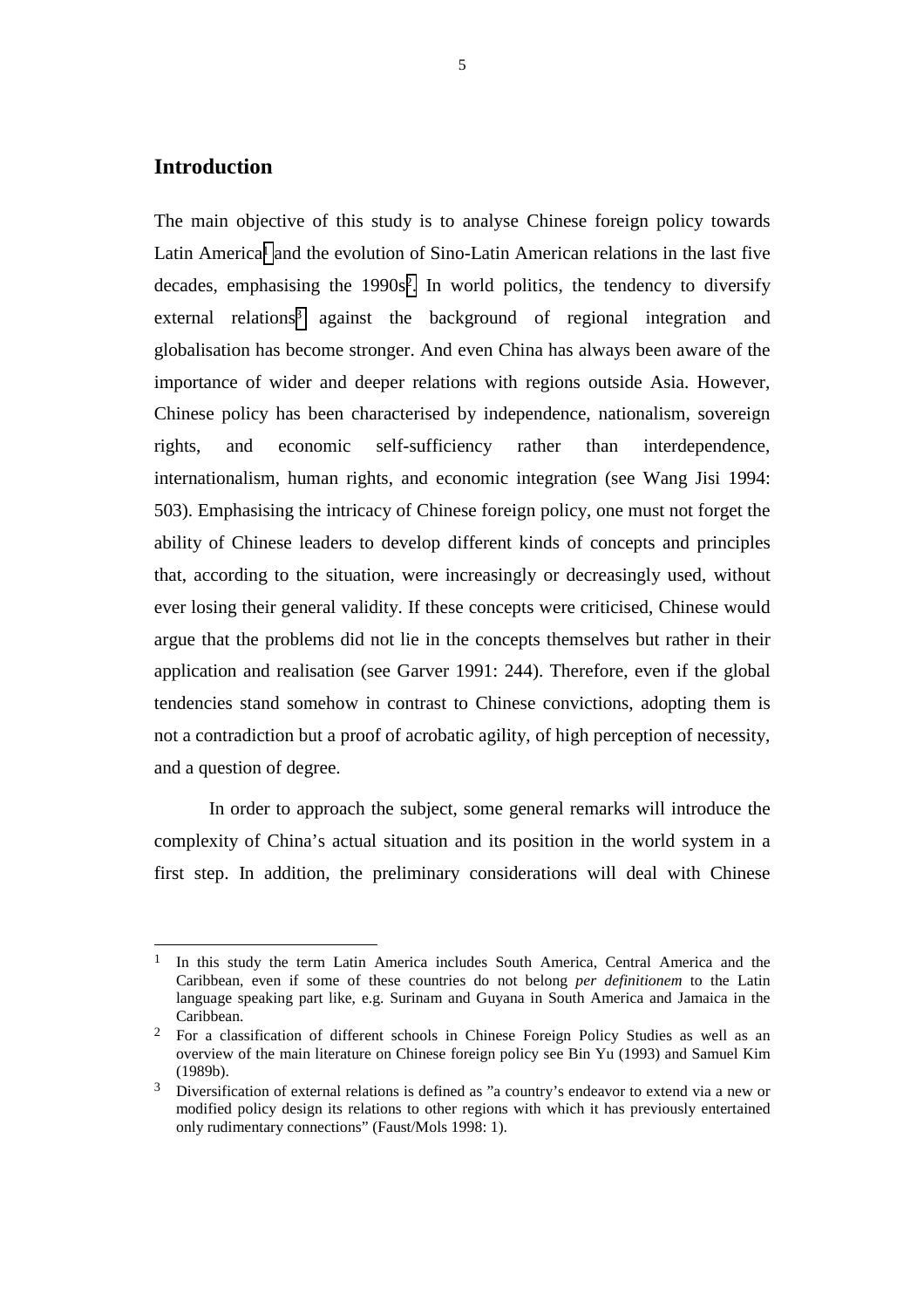foreign policy thinking and its motivations (1), while in a second step, the procedure of the following investigation will be explained (2).

Ad (1) *China's actual situation and foreign policy thinking*: China is a weak and powerful nation at the same time. Of course, one could immediately argue that China is far from being a *quantité negligeable*, referring to enormous population, immense territory and rich resources as being prerequisites of a powerful nation (see Gray 1996; Goldstein 1997). On the other side of the coin, China is vulnerable because of the immensity of its territory which demands sophisticated and precise defence strategies. It has the second longest land borders in the world, fourteen neighbours, and has been struggling for sovereignty of territorial waters with six additional countries (see Nathan/Ross 1997: 9). All this leads to a high degree of conflict potential.

Further, the Chinese leaders have to deal with overpopulation, unemployment, great poverty - mainly in the rural areas, low per capita income, growing fragmentation, and a decreasing ability to supply food and fuel, provoking an increase in imports and thus a higher degree of involvement in the international economic system. However, this does not mean that China is economically weak. Since 1979, the economic growth rate has been around 10%,4 an average that can hardly be found in other countries (see Bernstein/Munro 1997: 59f.). Indicators5 measuring economic and military power give information about the "estimated power". The "perceived power" has to be evaluated in terms of the country's legacy for playing a major role in world politics, and in terms of the very low starting point of Chinese economic and military expansion. It must be evaluated in terms of the way military modernisation enabled China to gain more international influence, and finally, in terms of the change of evaluation criteria for national wealth undertaken by the International Monetary Fund (IMF) in 1993. The latter changes China's image of being merely a poor country, improving the

<sup>4</sup> The growth rate average has been 10% until 1997. After the Asian Crisis it decreased to 5% until 6%.

<sup>5</sup> These indicators are: growth rate of per capita gross domestic product (GDP) and changes in trade volumes for the economic evaluation, increase of military spendings for the military evaluation (see Goldstein 1997: 40f.).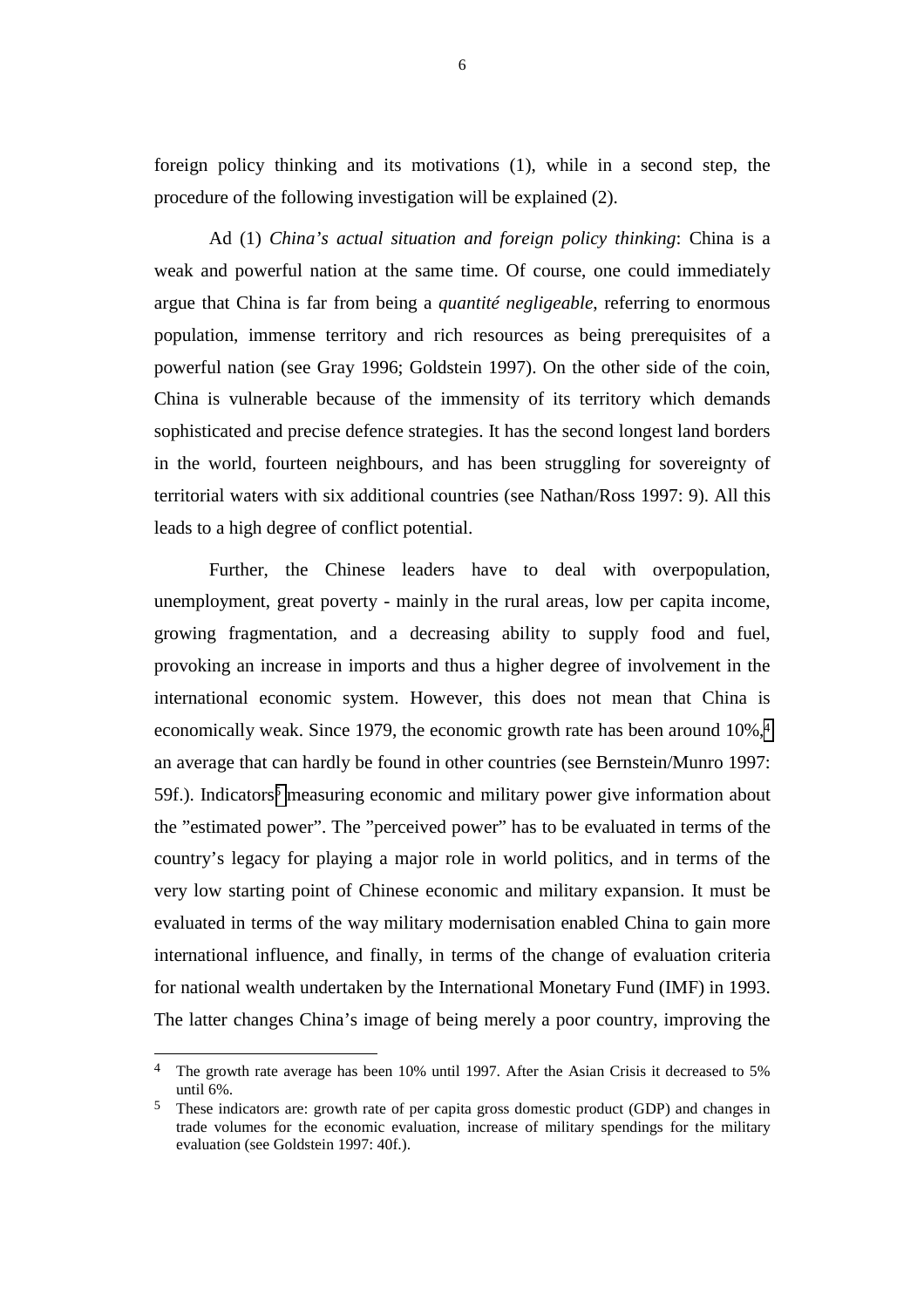Chinese position to the middle field in world wealth ranking by considering the per capita income through "purchasing power parity" (PPP) rather than through the currency exchange rate (see Goldstein 1997: 40, 54-57). To sum up, demographic size, economic impact, market potential and China's geopolitical position hold both weakness and power, and both allow China to play a major role in world politics (see Nathan/Ross 1997: 17f.).

China's behaviour is determined through certain policy goals. Security, protection and sovereignty are expressed through the "Five Principles of Peaceful Coexistence"6 (FPPC) which are nowadays experiencing new emphasis since their appearance in the Sino-Indian Agreement in 1954, and in the "Ten Points" of Bandung in 1955. Deng Xiaoping contributed the emphasis on national interest, which serves as the main principle for international relations and as a mental map to reach foreign policy decisions. Since the 1970s, China has not primarily been fighting against the capitalist world; it turned to taking advantages of the possibilities offered by the world system, through economic modernisation, penetration and opening-policy (see Yong Deng 1998: 311, 314, 325f.). Capitalism is no longer condemned. The question is rather, how to enter the capitalist system without suffering from its negative concomitants like the devision of society or the loss of autarky in foreign policy making (see Bachmann 1989: 36). China's economisation through opening to foreign investors, and through shifting to a new market economic model *à la chinoise*, means an important step towards globalisation. This adaptation to the world system is instrumentalised by the Chinese as a contribution to global stability and to international peaceful coexistence, that both lead to more security. Security, as a key factor in China's foreign policy thinking, contains three levels. First, in a relationship, security has to be mutual. As relations are mutual as well, the injury of these relations would damage the world order as a whole, challenging the security system. Second, security is global. Security cannot only be maintained through weapons. Mainly economic co-operation helps to create an all-embracing

<sup>6</sup> Mutual respect for territorial integrity and sovereignty, mutual non-aggression, mutual noninterference in internal affairs, equality and mutual benefit, peaceful coexistence.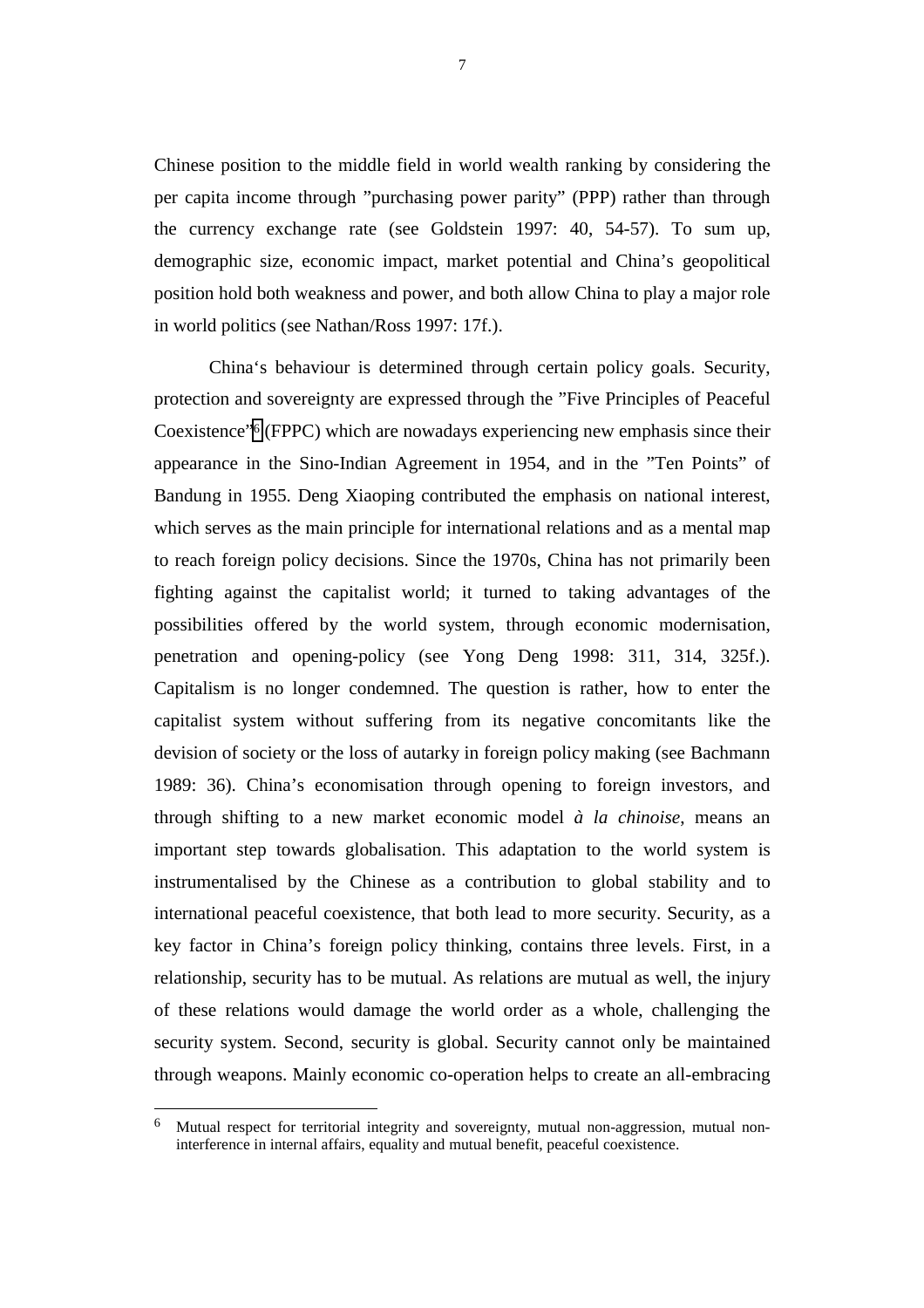spectrum of security measures. Third, security generates an atmosphere of mutual trust, specifically important since the Tiananmen incident of 1989. Again, this mutual trust is reached through co-operation on the international level without taking into account ideological differences (e.g. China's abstention from the vetoright in the United Nations during the Gulf-crisis and co-operation in the Cambodia conflict) (see Weggel 1998a: 698-701).

In the post-Mao Zedong tradition of "seeking truth from the facts" (*shishi qiushi*), China seems to agree on world peace and co-operation as general features by which foreign policy is judged (see Kim 1989a: 168). However, this does not imply a homogeneity in the strategies to optimise world peace and co-operation. China's self-perception has considerably changed in the 1990s, transforming the country from "object to subject" (Goldstein 1997: 59). This new reality somehow represents permission to have a share in designing global structures. However, "the logic of this post-Mao *shishi qiushi* is simple enough: If China cannot change global reality, China must accommodate itself to the logic of that reality" (Kim 1989a: 169).

Even considering the fact that China is a global player and perceives itself as such, promoting a New International Order (NIO)7 on the basis of FPPC and of Chinese peace and development policy in reaction to the deterioration of the bipolar world, and in reaction to the Gulf War (see Hu Sheng 1992), China needs acceptance and most of all, alliances. From the above, one can deduce that China is searching for allies in order to impose its idea of a New International Order, and in order to gain more influence in international organisations. The Latin American continent could be an important partner for China to achieve these objectives. This assumption is logical, but not particularly intriguing. The motivation to

<sup>7</sup> The promotion of a New International Order (NIO) in the 1990s was born out of the claim for a New International Economic Order (NIEO) which China first expressed in 1981 during the Cancun Summit to strengthen the South-South co-operation and to support the Third World countries in its demand of entering the global economy and its participation in international economic organisations.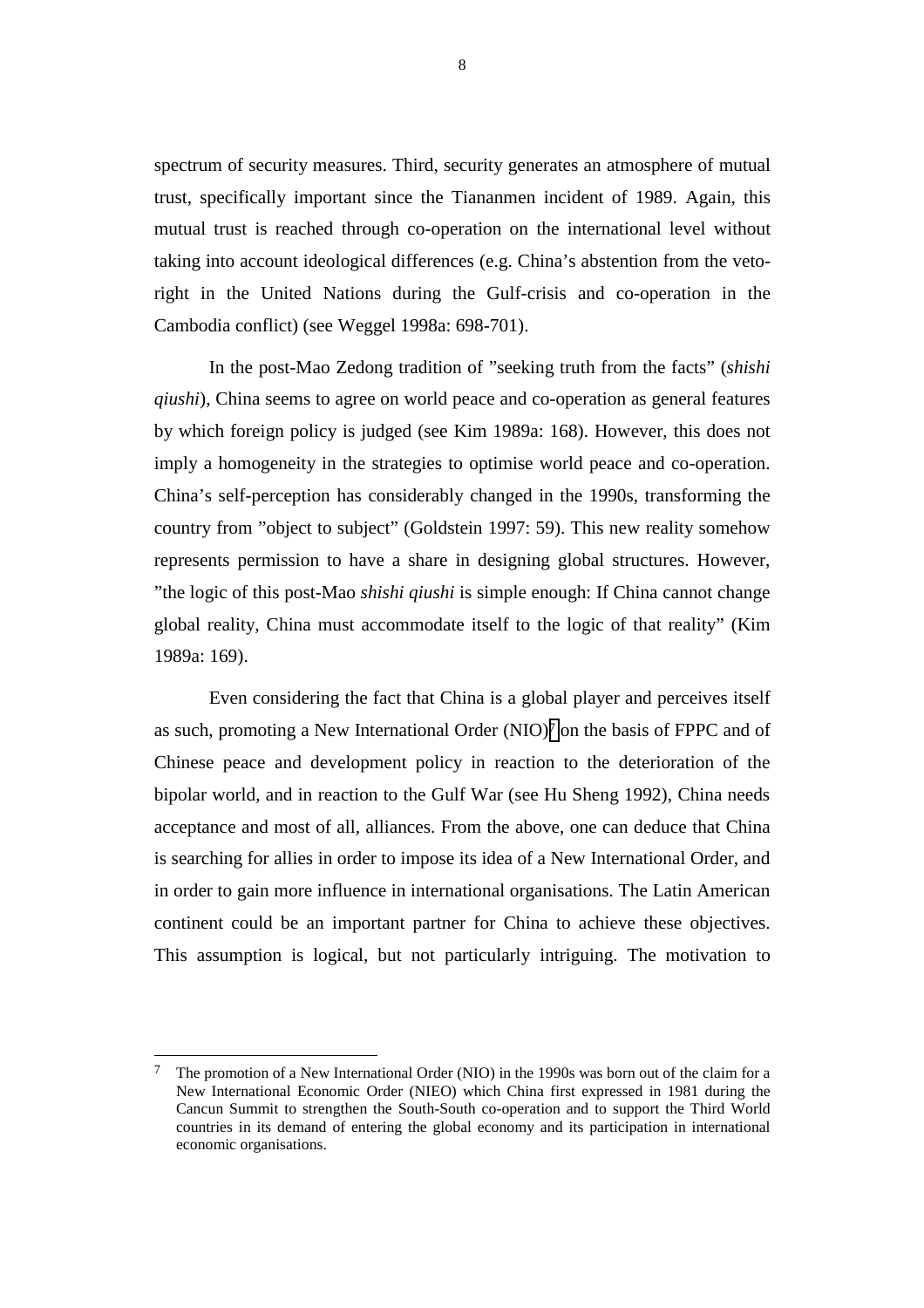strengthen ties with Latin America seems more interesting when it is observed from another angle. Feng Xu (1994: 153) reduced Chinese foreign policy towards Latin America to two patterns. He related Chinese interest in Latin America with system transformation and ideology on the one hand, and constrainment on the other. Feng argued that ideology was important for China if the changes in the world system directly concerned the People's Republic. If it were not the case, ideology would leave space for a deeper pragmatism. The second pattern considers power mechanisms in the global system to which China can be exposed. Isolation and constrainment, provoked or exercised by external actors or factors, led China to more solidarity with the Third World. A low degree of isolation and constrainment, on the other hand, reduced China's interest in the Third World to a minimum. Considering Feng's arguments, China's attempt to foster ties with Latin America is a means to overcome external constraints. One the other side, one has to ask why third actors excercise a contrainment policy and if it is not only applied in reaction to internal events in China.

Ad (2) *Procedure of investigation*: The main objective of this study is to give an overview of Sino-Latin American relations from 1949 until nowadays, identifying Chinese motives and strategies towards the Latin American continent. Thus, the main question is why and how China seeks to establish closer ties with the Latin American region. The major goals in this paper are:

- To reveal the different factors that condition the Chinese foreign policy towards Latin America, considering the internal and external items which influence the Chinese manoeuvering space.
- To detect the policy-shifts towards Latin America in the Chinese foreign policy thinking.
- To verify to which extent the official Chinese discourse is reflected in concrete Sino-Latin American relations.

This analysis is made under the premise of linkage-politics (see Rosenau 1969) taking into account that internal problems can considerably influence foreign relations. In return not only international changes but also the foreign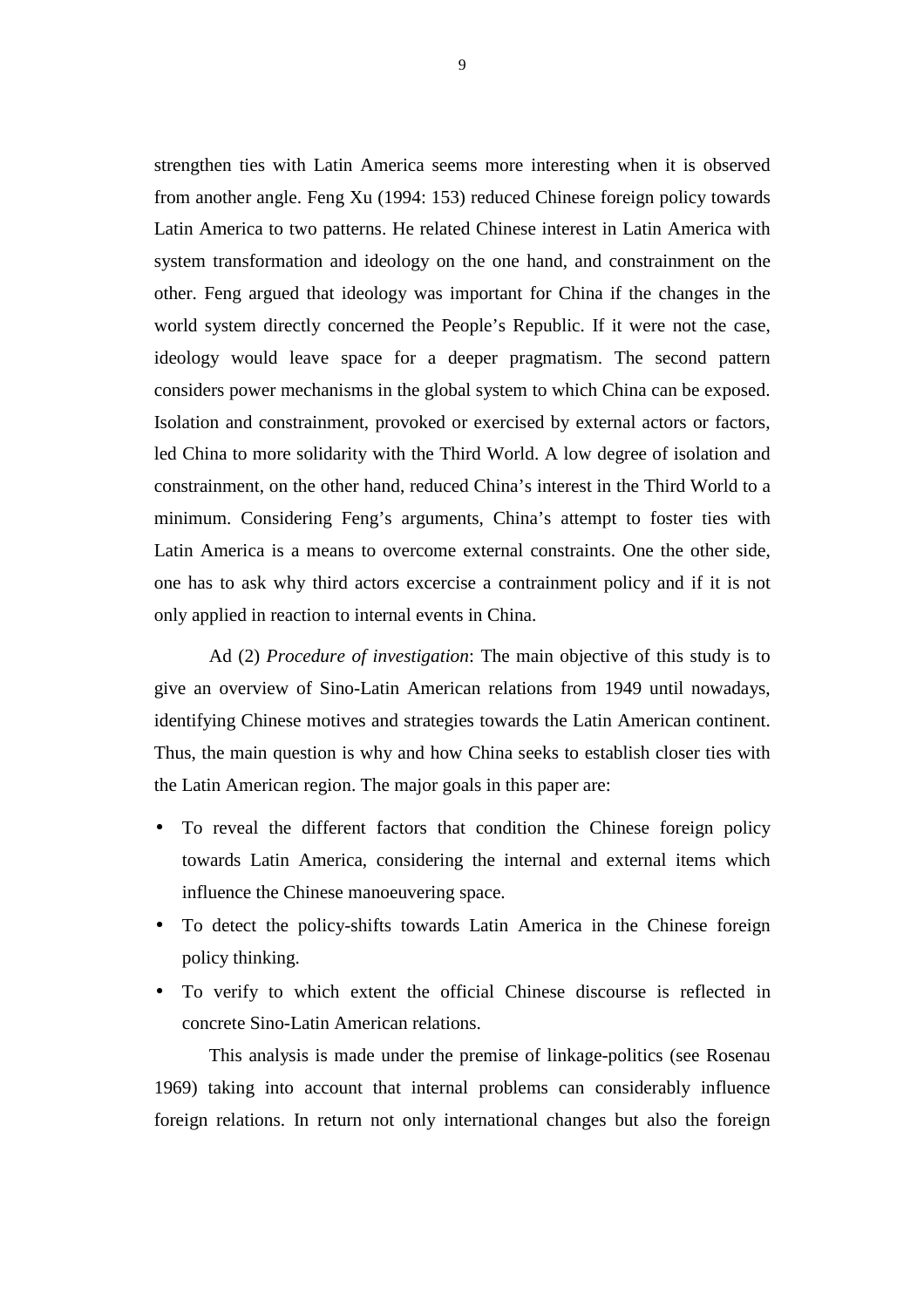reaction to internal events in China might shape foreign policy making and thus restrict the wideness of Chinese manoeuvering space in international relations.

The study is divided in three parts. The first chapter deals with Chinese foreign policy towards Latin America from the beginning of the foundation of the People's Republic of China (1949) to the year 1988. Starting from a periodisation of Chinese foreign policy in general, this first chapter contains four sections, each of which highlights a different Chinese perception of Latin America. These perceptions – as will be shown – are strongly interconnected with internal development on the on hand, and the relationship with the United States and the Soviet Union on the other.

The second chapter concentrates on the factors which have been responsible for a re-thinking process in the Chinese leadership concerning the intensity of engagement with Latin America. The Tiananmen incident and its consequences and also the growing competition with Taiwan in combination with the need of economic development have considerably conditioned Chinese foreign policy towards Latin America in the 1990s. This second part ends with the consideration of a probable change in Chinese foreign policy concepts.

The third chapter treats the concrete outcomes of Chinese foreign policy during the 1990s. This chapter is divided into a political, a cultural, an economic, an international and a diplomatic section, each of them being combined with a specific foreign policy goal. The political section reflects the Chinese intention to strengthen mutual understanding. The economic ties are operationalised in order to progress economic development. The cultural part helps to exchange knowledge on culture and education. The international section deals with the defence of interests of developing countries, and finally, the diplomatic realm aims at the establisment of diplomatic ties with as many states as possible without any precondition.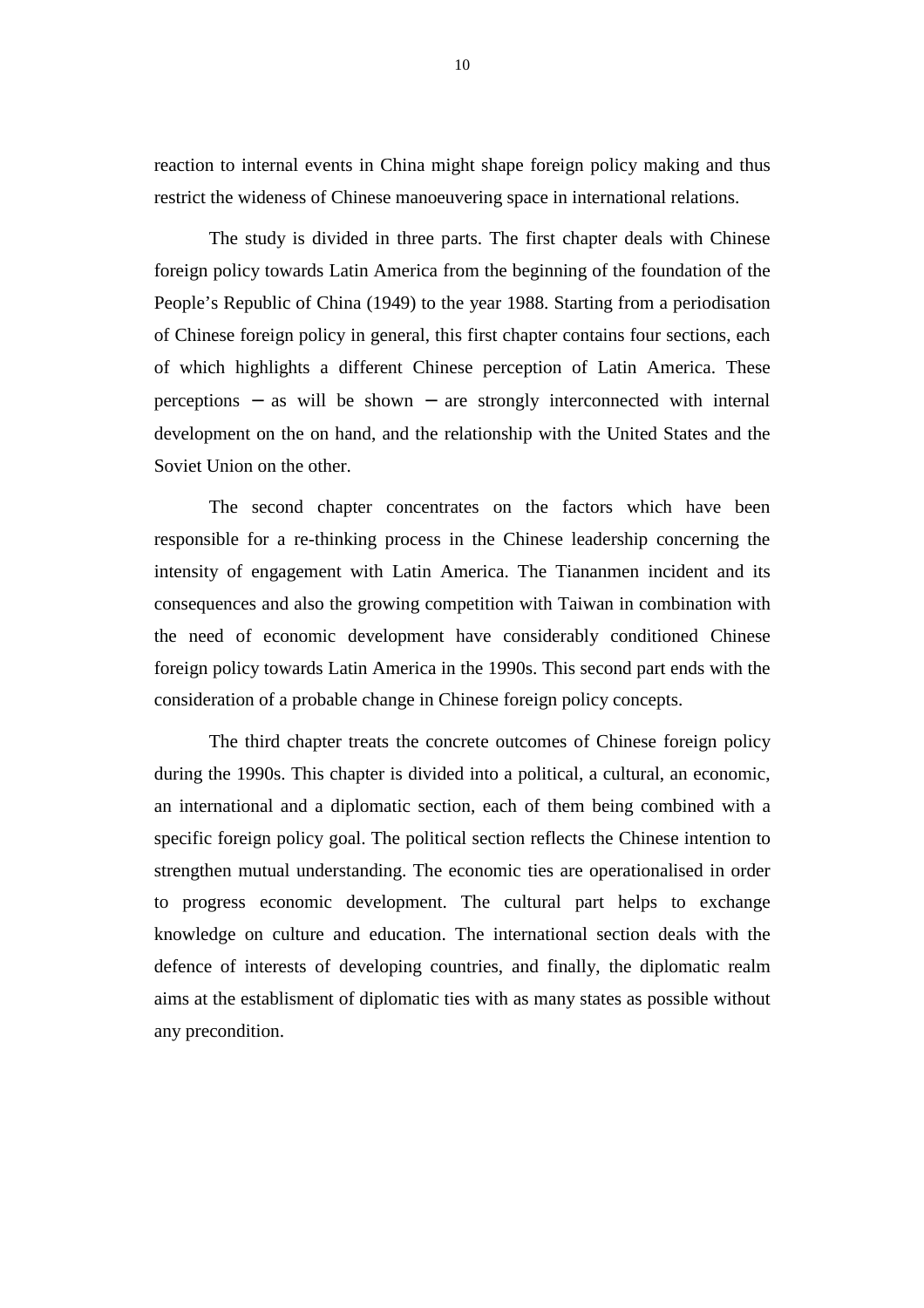### **1. Chinese Foreign Policy from 1949 to 1988**

Since its foundation in 1949, the People's Republic of China (PRC) has experienced several major shifts in its behaviour towards the outside world, due to domestic or international changes, or to a combination of both factors leading to the established truism of linkage-politics in international relations. The periodisation of Chinese foreign policy has been diverse and, of course, adapted to the individual need of each researcher. Talking about foreign policy in general, the division into two phases does not hold any surprise. The "reign" of Mao Zedong (1949-1976) represents the incontestable first section, while the Tiananmen incident in 1989 suspended the foreign policy era of Deng Xiaoping (from 1978 to 1997). Immediately after the massacre on the Tiananmen Square, the Chinese Communist Party (CCP) had to concentrate on internal affairs by keeping tighter reins on renegade groups of society, and moreover, got into *zugzwang* to find a strategy to regain international trustworthiness. In 1990, China gradually managed to step out of international isolation. Heads of state and foreign ministers of important nations re-established visiting diplomacy with China, and Chinese Prime Minister, Li Peng, and the President, Yang Shangkun, again paid official visits abroad. However, full acceptance in the international system was still restricted due to the collapse of the USSR and the events in Eastern Europe that transformed China into a unique Communist bastion with significant international power status, despite Deng's affirmation not to carry the flag of socialism in order to replace the former Soviet Union in its leading role of the Socialist camp (Quenshang Zhao 1996: 54).

With respect to Latin America, the periodisation needs to be refined. Chinese foreign policy towards Latin America consists of five major phases of more or less ten years each. Each period describes a change in how China perceives the Latin American countries. 1949-1959 Latin America: the US *hinterland*, 1959-1969 Latin America: joker and cue ball in the global play, 1969- 1978 Latin America: China's partner in the Third World struggle, 1978-1988 Latin America: target of an opening policy, 1989-2000 Latin America: strategic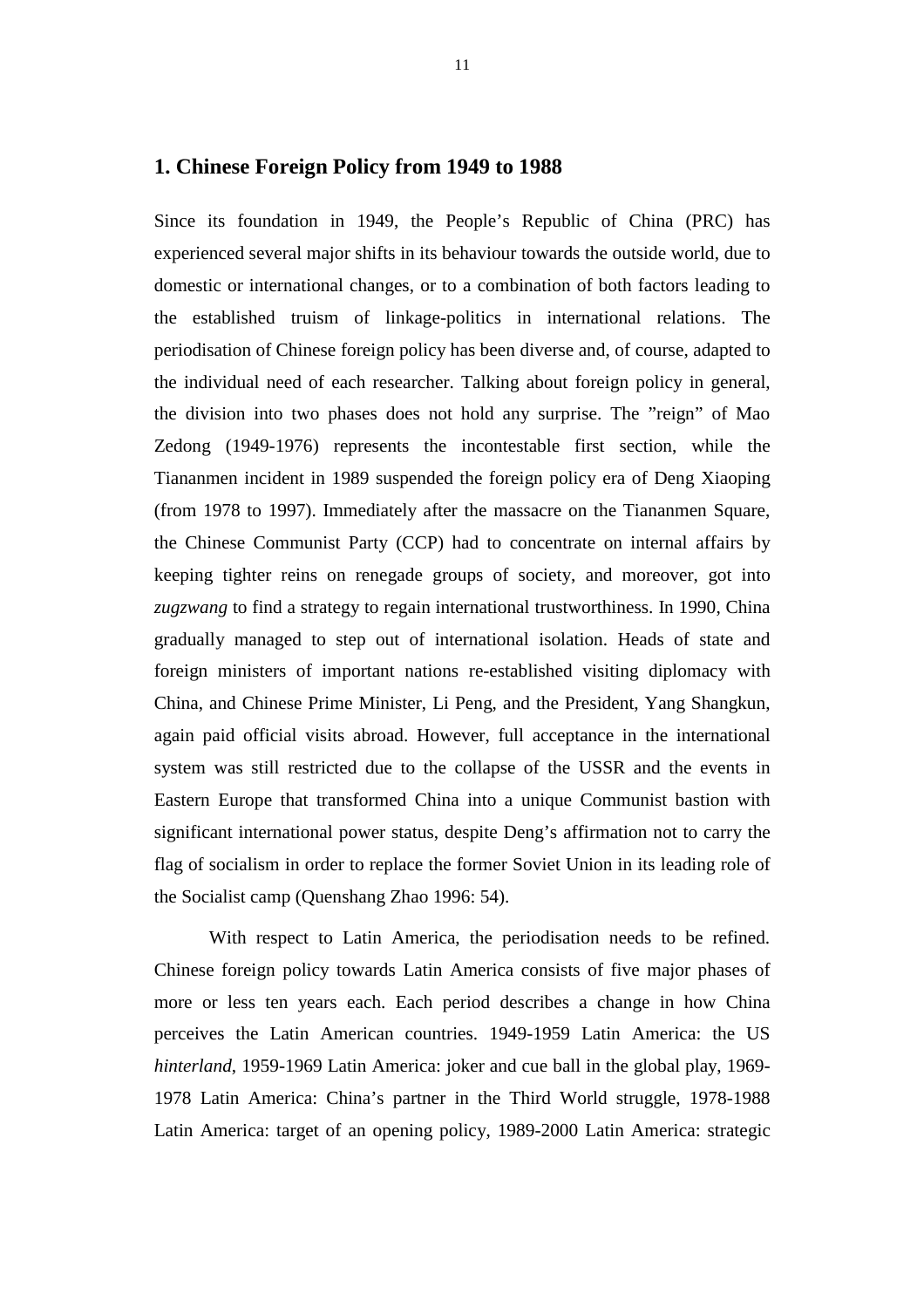partner in a new world order. The first chapter treats the period until 1988. Emphasis will be put on the years 1989 until 2000 in chapter two and three.

#### *1.1 Latin America: The US Hinterland (1949-1959)*

Straight after the foundation of the People's Republic of China, Mao formulated three guiding principles with regard to the Chinese behaviour towards the outside world:

- "To start up the fire in a new stove" (*lingqi luzao*): China should start diplomatic relations with every country on new basic guidelines.
- "To clean house first and then invite guests" (*dasao ganjing wuzi zai qingke*): The new regime under Mao needed to be consolidated before establishing new foreign relations.
- "Leaning to one side" (*yibiandao*): Mao decided to co-operate with the Soviet Union (see Quansheng Zhao 1996: 46).

With respect to the Latin American nations, no equivalent to the general guidelines of foreign relations expressed by Mao could be notified. Thus, during the first decade after the foundation of the People's Republic, relations with Latin America were nearly non-existent. This lack of concrete foreign policy formulation resulted from two political factors.

First, Chinese leaders' interest aimed at the consolidation of the regime which corresponded to Mao's principle of cleaning the house before inviting the guests. China faced major internal problems. After a period of civil war which ended with the victory of Communists over the nationalist Kuomintang (KMT) in mainland China, the new leaders could not count on the full loyalty of the population. Mainly landlords, businessmen and intellectuals were opposed to the Chinese Communist Party (CCP), and challenged the consolidation of the new regime. This consolidation consisted not only of gaining the diffuse support<sup>8</sup> of

<sup>8</sup> Diffuse support concerns the people's approval of the institutions, of the regime and of the functionning of the political system in general without considering concrete outcomes (see Easton 1965: 274, 283, 292).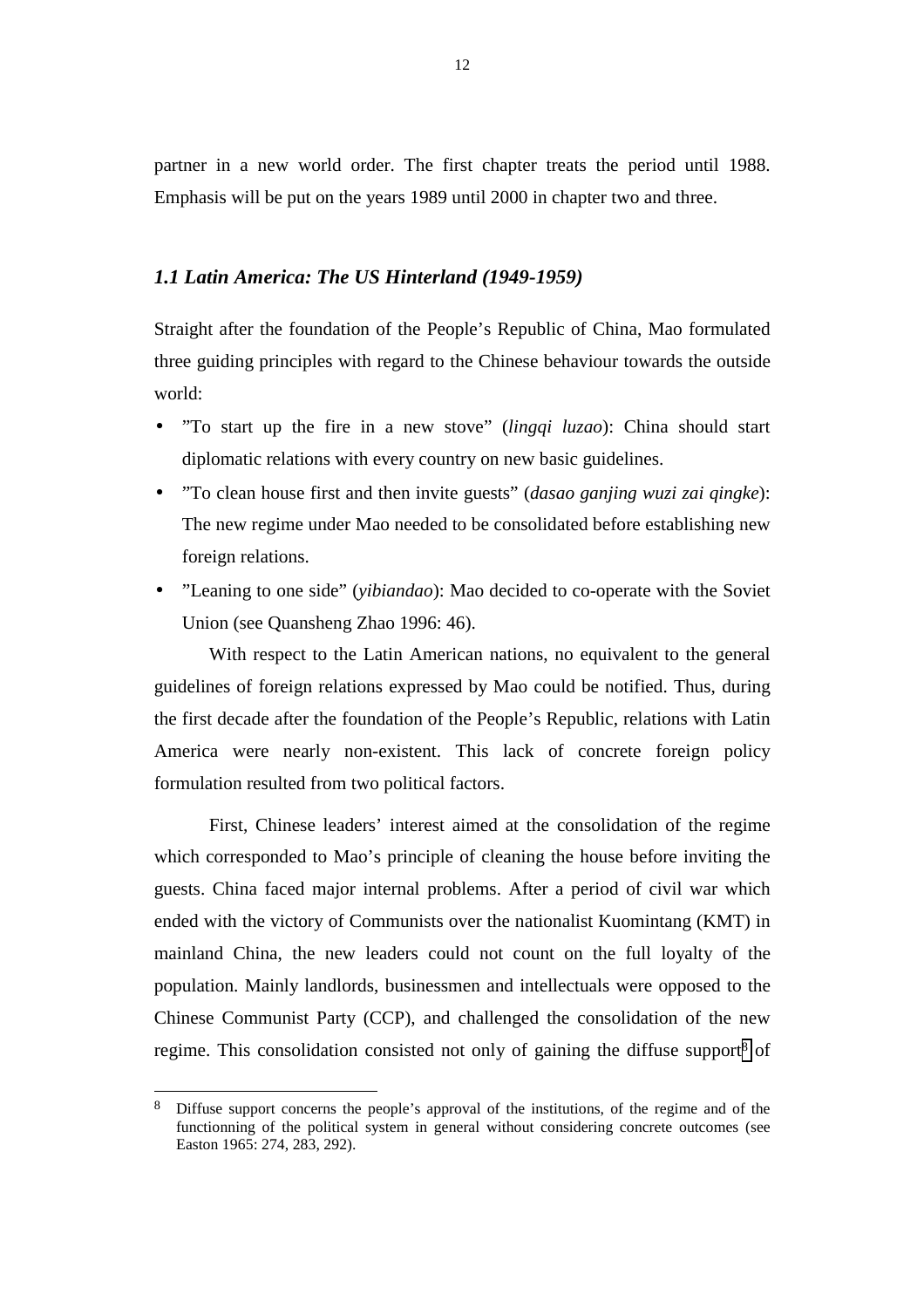the population by any means, but also of adapting the Soviet model to the Chinese economy and society. Relying on an insignificant industrial sector, the only option for China was to siphon off the surplus of agricultural production in order to invest this capital in a restricted number of heavy-industrial enterprises and infrastructure. This intention demanded a state controlled reorganisation of the peasantry as well as a concentration on state planned industrialisation to aim at the development of a self-reliant economy. The frustrating outcome of the imitation of the Stalinist development model resulted, in 1958, in the even more atrocious strategy of the Great Leap Forward.

The development of the internal structure was strongly related to the international environment. Captured in the close-meshed net of the Cold War, China realised that, despite its leaning to the Soviet side9 and its support in the Korean War (1950-1953), it did not fully profit from a Soviet preferential treatment in return. Although China signed a defence agreement in 1950 with the Soviet Union against Japan or any other aggression from a Japanese ally<sup>10</sup>, the relationship, after its apogee from 1950-1957, detoriated with the growing differences in economic imperatives, diverse interpretation of "peaceful coexistence", and border conflicts. The painful experience from the "century of shame" (1842-1949) accompanied the deep feeling of insecurity, due to the incalculable threat through multiple neighbours, the fragility of "peaceful coexistence" in the Asian region and the risk of being a victim of imperialistic encroachment, and obliged China to develop strategies for national defence and capacities for military industry (see Nathan 1997: 51f.; Gu Xuewu <sup>2</sup>2000: 498-502). To sum up, the need to achieve internal and external security overshadowed or even conditioned any other political action with regard to the outside world. Thus, the development of specific foreign policy strategies towards Latin America was of secondary importance.

<sup>9</sup> The world's devision into Capitalist and Socialist camp determined the Chinese leaning to the latter which has to be seen as a natural outcome of the US-Soviet Cold War.

<sup>&</sup>lt;sup>10</sup> Treaty on friendship, alliance and mutual assistance signed on Febuary  $14<sup>th</sup>$ , 1950.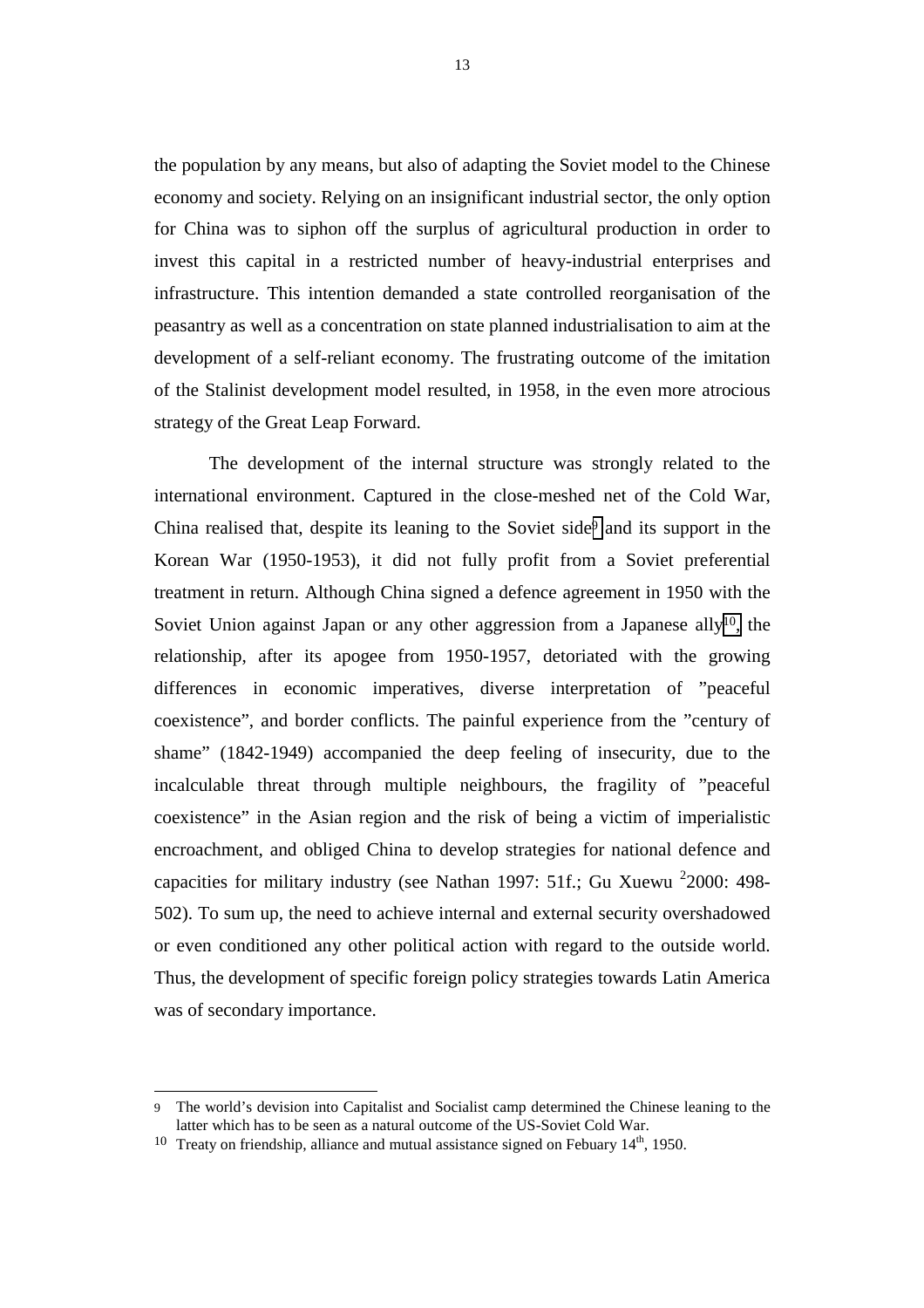A second political factor constrained the manoeuvring space for a sustained foreign policy towards the Latin American continent. Latin America was not only very far away from China, which kept it out of Chinese security concerns, but also was perceived as the "backyard" of the United States. This perception was strengthened by the fact that Latin American countries followed the US policy towards China: none of the Latin American countries recognised the People's Republic of China, but fostered official relations with the Republic of China on Taiwan (ROC) (see Joyaux 1993: 45). Taiwan, under the protection of the United States, approved the benign climate with Latin America. The twenty Latin American members in the United Nations were an important factor for supporting Taiwanese interests in this organisation. Hence, after the foundation of the Organisation of American States (OAS) in 1948, dominated by the United States, China saw Latin American independence reduced to "the Doctrine of Limited Sovereignty" (Furtado, quoted from He Li 1991: 11). In any decision making process China considered Latin America as the US *hinterland* and thus *per definitionem* a strategic opponent to the Soviet ally.

The Latin American alliance with the United States found further expression in sporadic Sino-Latin American trade relations. The United States, imposing a trade embargo on China, developed its containment policy<sup>11</sup>, which included a strategy of deterrence for allied countries to engage in any economic relationship with the Communist regime. But also the geographical distance between the Latin American continent and the People's Republic, which automatically increased costs for any trade transaction, hindered the development

<sup>11</sup> The US-policy of containing China took place between 1949 and 1972 and was instrumentalised on the diplomatic, economic and military level. China's isolation was maintained through the US-blockade to China's entry in the UN and other international organisations. The US also hindered China from conducting normal trade through international embargos (UN-resolution) during the Korean War, making labelling of Chinese goods necessary. On the military level, the United States fostered alliances along the Eastern and Southern borders of China. In 1951, the US signed a security treaty with Japan and the ANZUS-Treaty, linking Australia, New Zealand and the SEATO (Southeast Asia Treaty Organisation), including the Philippines, Thailand, Pakistan and protection for South Vietnam. Hence, the number of US-troups, airforces and ships was increased in Korea, Japan, Okinawa, Guam, Taiwan, the Philippines, and South Vietnam (see Nathan/Ross 1997: 60-62; Thiago Cintra 1998:13f.).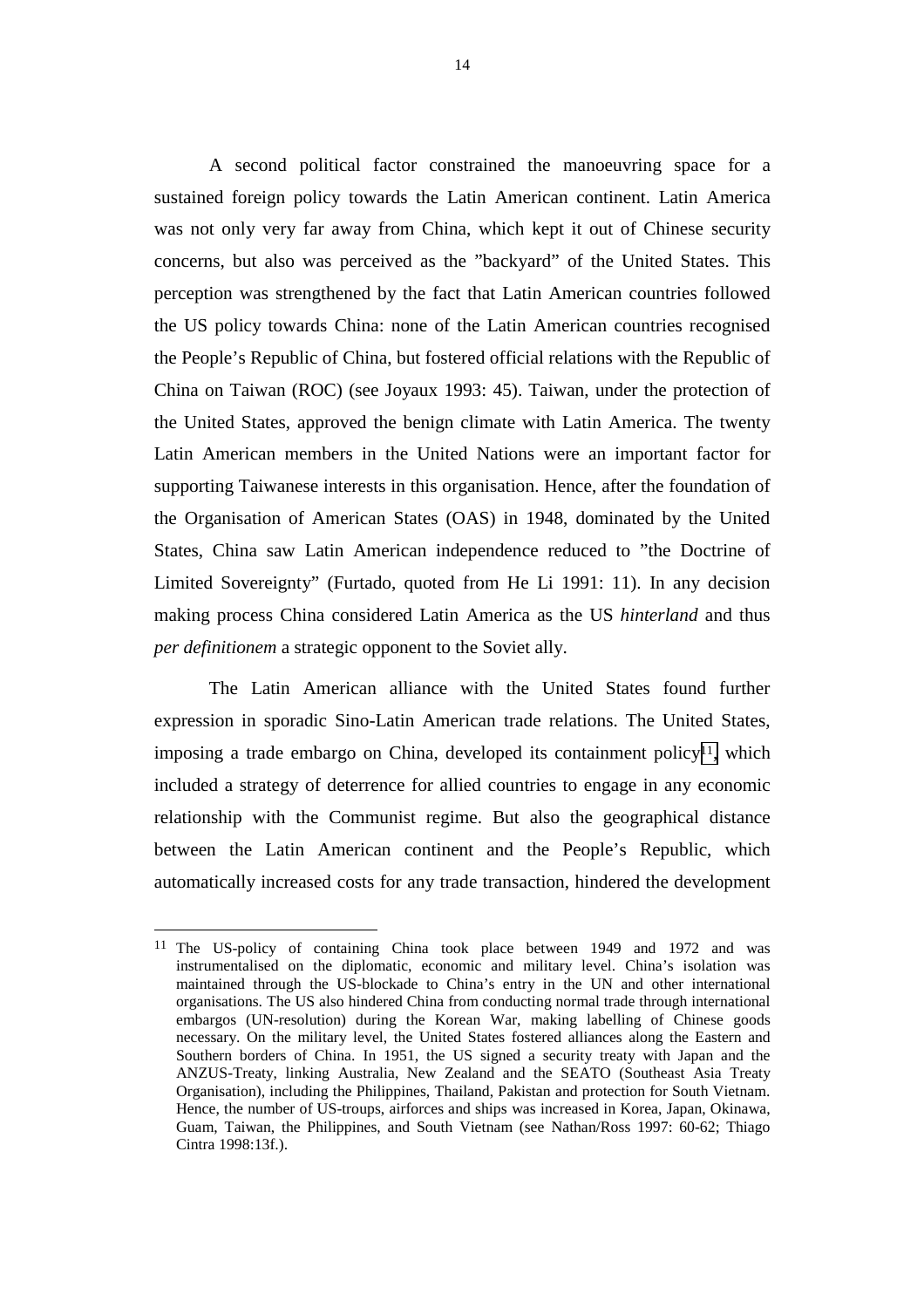of extended commercial exchange. Moreover, the Chinese and Latin American economies were not complementary (see Johnson 1970: 15). In fact, China had low interest in establishing trade ties with Latin America. The Ministry of Foreign Trade in Beijing only set up a department for trade with Latin America in the 1960s. However, trade took place on the non-governmental level. Despite the absence of formal diplomatic ties on the one hand, and the official ban on Chinese products that could serve to undermine the Latin American countries with "Communist subversity" on the other, trade value was quadrupled between 1950 and 1959. The main trading partners at that time were Uruguay, Argentina and Chile which supplied China mainly with primary goods like wool, meat, cotton and wheat (see He Li 1991: 13-17).

The only concrete foreign policy China maintained from the mid 1950s onwards was to break up the US preponderance through the so-called "cultural diplomacy". This strategy was implemented to reach non-statal actors or important individuals in other countries instead of establishing ties from government to government. Because the strengthening of commercial and diplomatic ties was officially boycotted, China shifted subtly to a more ideologically based foreign policy. Ironically, the Communist regime tried to profit from the freedom of other people without granting the utilisation of this free space to the Chinese themselves (see Näth 1975: 174f.). The Chinese leaders sought to come closer to Latin America through informal channels. They invited illustrious personalities from the political and cultural scene in Latin America, who were mostly received by high ranking Chinese officials. Nearly 1,200 Latin Americans travelled to China between 1950 and 1959 and propagated a favourable image of the People's Republic, once they returned to their own countries (see Connelly/Cornejo Bustamante 1992: 62f.). In choosing their guests, Chinese leaders did not distinguish between Communist and anti-Communists. They tried moreover to realise three goals with this type of foreign policy: First, to nurture anti-Americanism. Second, to promote the Chinese ability to solve economic and social problems. Third, to convince the outside world that China could serve as a true model for other countries (see Ratliff 1969: 57).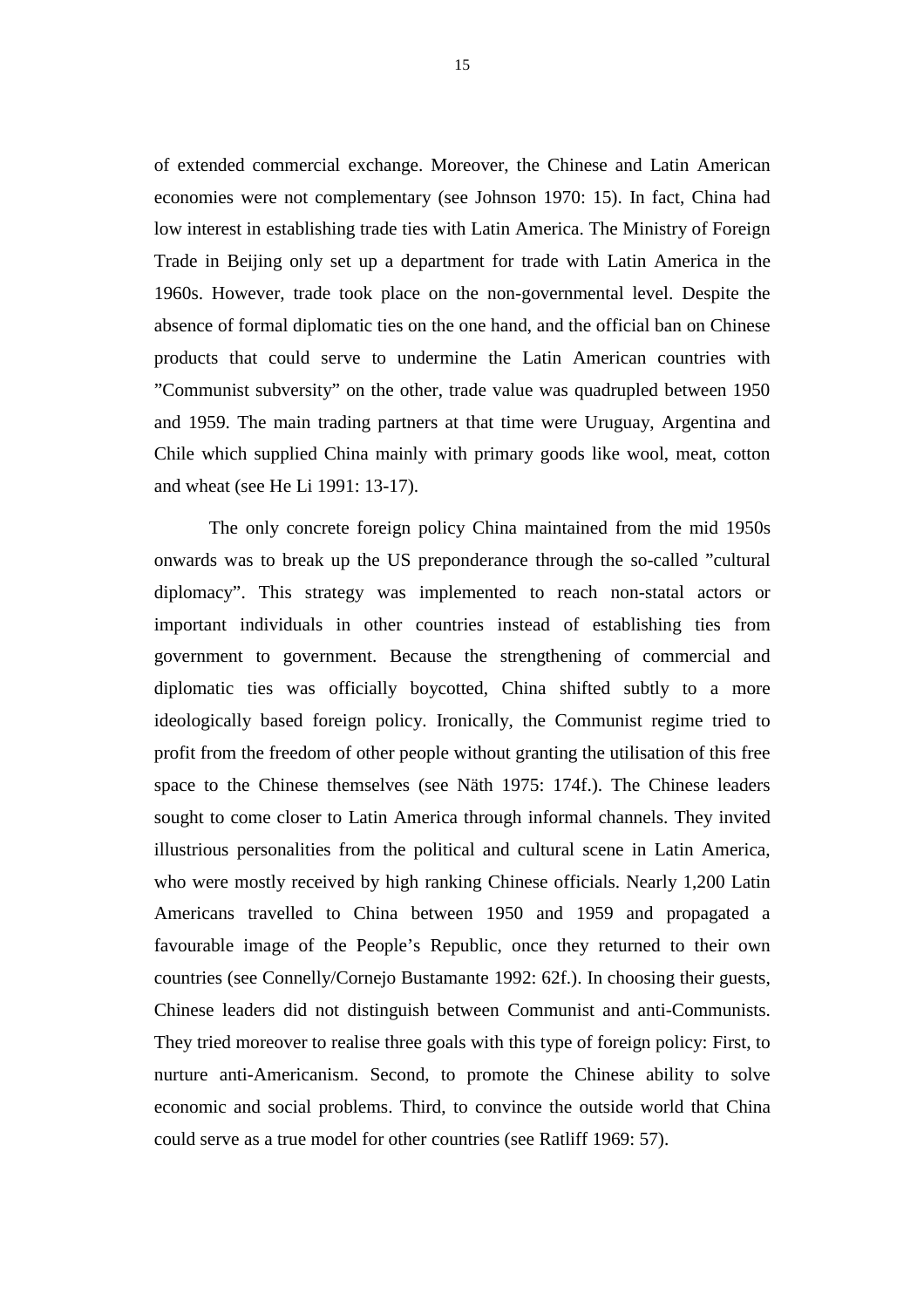<span id="page-16-0"></span>All in all, the relations between the People's Republic and Latin America were very little developed until 1959. In general, China was mainly concerned by its external and internal security, and widely depended on the US capacity to constrain China in its attempt to gain sympathy from the rest of the world. The use of "cultural diplomacy" and solidarity acts like the conference in Bandung in 1955 symbolised an alternative strategy to ease off the burden of US imperialism in the Third World and to support national liberation, but turned out to be a rather weak weapon which could hardly make the clay giant stronger.

#### *1.2 Latin America: Joker and Cue Ball in the Global Play (1959-1969)*

As moderate strategies did not help to get China out of its US encirclement, China sought to adopt a more radical behaviour from 1958 onward. The gap between Moscow and Beijing grew constantly, due to ideological differences and the struggle over revolutionary leadership in the world. China found itself more and more isolated and searched for "free zones" in order to exercise a more independent, non-aligned foreign policy. To a certain extent, the process of decolonisation in the 1950s and 1960s created these spheres and permitted the Chinese leaders to manoeuvre outside its relations with the US and USSR, highlighting national liberation through armed struggle (see Robinson 1994: 564). Quansheng Zhao (1996: 48) described the radicalisation during that time:

"In 1962, Mao called for the preparation for a 'great era of the next 50 to 100 years that would undertake complete and profound changes in the world social systems' (Xie, 1993: 65-66). In an editorial of the *People's Daily* in early 1965, Beijing, for the first time, openly raised the soglan of 'world revolution' as a guide for Chinese foreign policy. Such slogans as 'Down with imperialism', 'Down with revisionism', and 'Down with reactionists in the world', then became popular throughout much of the Cultural Revolution."

This foreign policy was strongly interconnected with the domestic experience in China itself. The Yan'an experiment after the Long March in 1934/35, where peasants received sophisticated education in combat and in agricultural production, was to be spread over China and exported as a world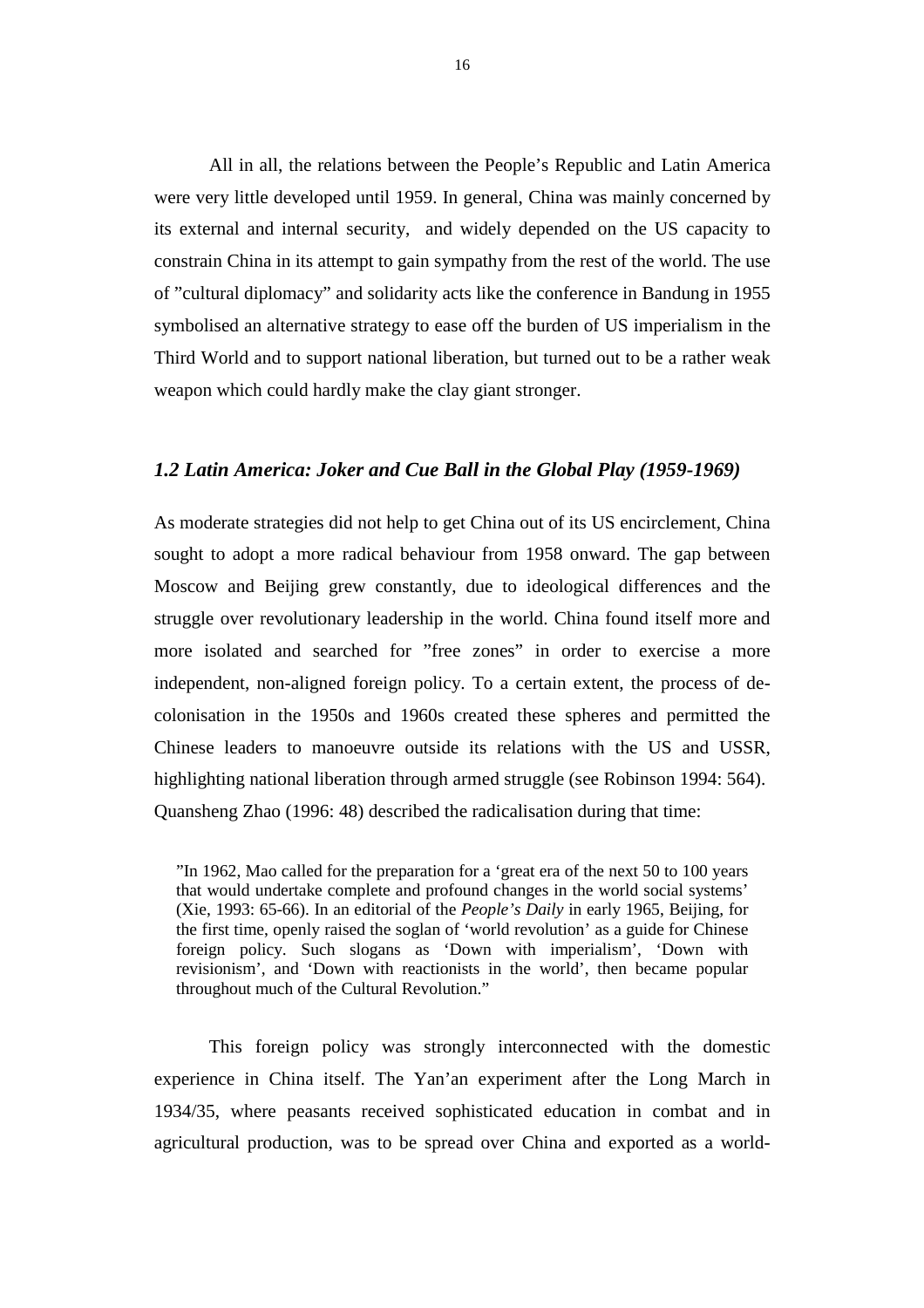wide model for Communist revolution (see Weggel 1998b: 818). The model included the notion of self-reliance (*zili gengsheng*), one of the major subjects in Mao's Thought. Since 1958 the USSR gradually reduced the financial aid supply for China until its complete stop in 1960, which contributed considerably to the failure of the Great Leap Forward. In consequence, Mao considered the necessity of developing policies in terms of self-sufficiency and self-support in the economic area and independence in foreign affairs to prevent the country from any attack or influence from the outside. The main goal was to "keep the initiative in one's own hands" (see Lieberthal 1995: 76f.). These two components, the serving as a "true" revolutionary model and the implicit notion of *zili gensheng* shaped Chinese foreign policy making in the 1960s.

Latin American countries, however, enjoying formal independence, had already been target of the revolutionary undermining during the 1950s. The Chinese leaders had supported revolutionary movements and *guerrilla* troops in Latin America, but without any further success. The Cuban Revolution in 1959 reinforced the Chinese beliefs, that a successful take-over of power by revolutionary forces could still be possible. For the first time, China had the chance to penetrate into the Western hemisphere by recognising the revolutionary government in the Caribbean island. Mao Zedong did not leave any doubt about his intention when he said to the former Mexican President Lazaro Cárdenas (1936-1940) in a meeting in 1959: "We deem that the Cuban event is an important event at present. The Asians should support them in their resistance against the United States".12 From that time on, China perceived Cuba as an important joker in its fight against US hegemony in Latin America. In consequence, Cuba, under the new regime of Fidel Castro, broke up its relation with Taiwan and was the first country in Latin America to establish diplomatic ties in 1960 with the People's Republic (see Mao Xianglin 1997: 30; Wang Chien-hsün 1991: 103).

In 1961, Che Guevara visited China in order to promote economic exchanges. Both countries signed a trade agreement on sugar export to China and

<sup>&</sup>lt;sup>12</sup> As quoted in Mao Xianglin (1997: 30).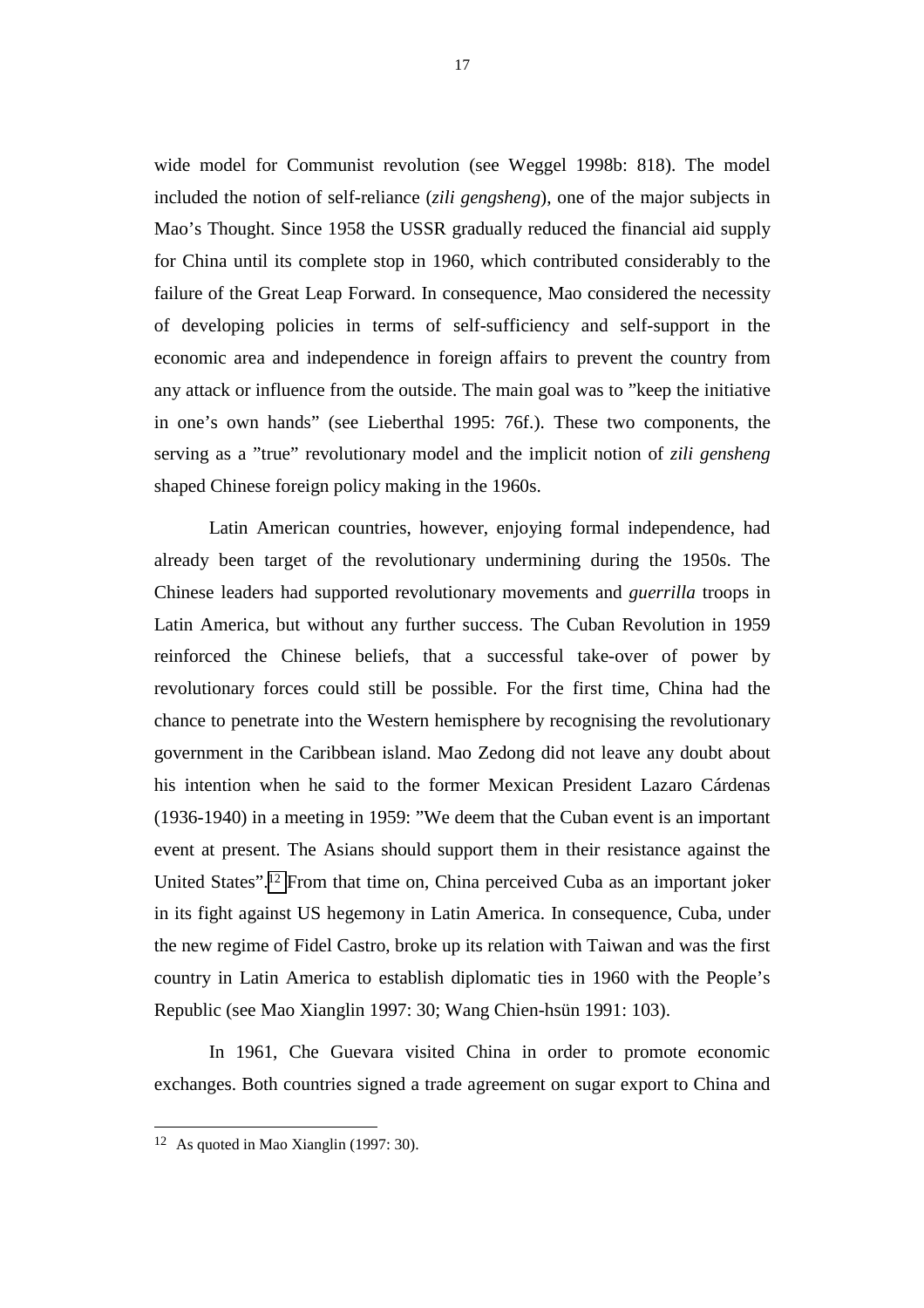economic aid to Cuba (see He Li 1991: 24f.). From then on, Sino-Cuban trade dominated the commercial exchanges between China and Latin America. Trade value increased 54 times in comparison to the previous decade. It rose from more than US\$ 37 million to US\$ 2 billion. However, Sino-Cuban exchanges constituted 76.6 % of this trade volume (Xu Wenghuan 1993: 49f.). While Cuba imported rice, soybeans, textiles, and light industrial products from China, the People's Republic bought sugar, minerals, and tobacco from Cuba. (see He Li 1991: 26). Besides the commercial relations, China and Cuba fostered scientific, technological and cultural exchanges from 1961 to 1965. As the debate on general principles emerged in the Communist triangle, the Communist Party of Cuba (CPC) broke away from the Chinese Communists and came into Soviet influential sphere. In 1966, finally, the CPC and the CCP suspended their relationship, thus breaking off governmental ties. Despite the suspension trade exchanges and diplomatic ties were still maintained (see Mao Xianglin 1997: 31).13

In strengthening relations with other Latin American countries, China had severe problems. The reason was the futile attempt to use Latin America as a cue ball in the global game. The players were situated in what in the 1970s became the "strategic triangle", and China sought to win over both the United States and the Soviet Union.

Under the guidelines of FPPC, China continued to justify its promotion of anti-Americanism in Latin America. The latter, although formally independent,

<sup>13</sup> A. Kudryavtsev (1980: 92) argued that the Chinese behaviour towards Cuba fully showed Chinese hypocrisis in foreign policy making. As the Cubans refused to submit to Mao's dictate in the 1960s, China tried to undermine the governmental power in the Caribbean island by linking with armed forces in the country and by starting an anti-governmental propaganda. Hence, China allegedly stopped the imports from Cuba, an assumption that can easily be contested by the figures for commercial transaction between the two countries. For the balance of trade see Connelly/Cornejo Bustamante (1992: 131).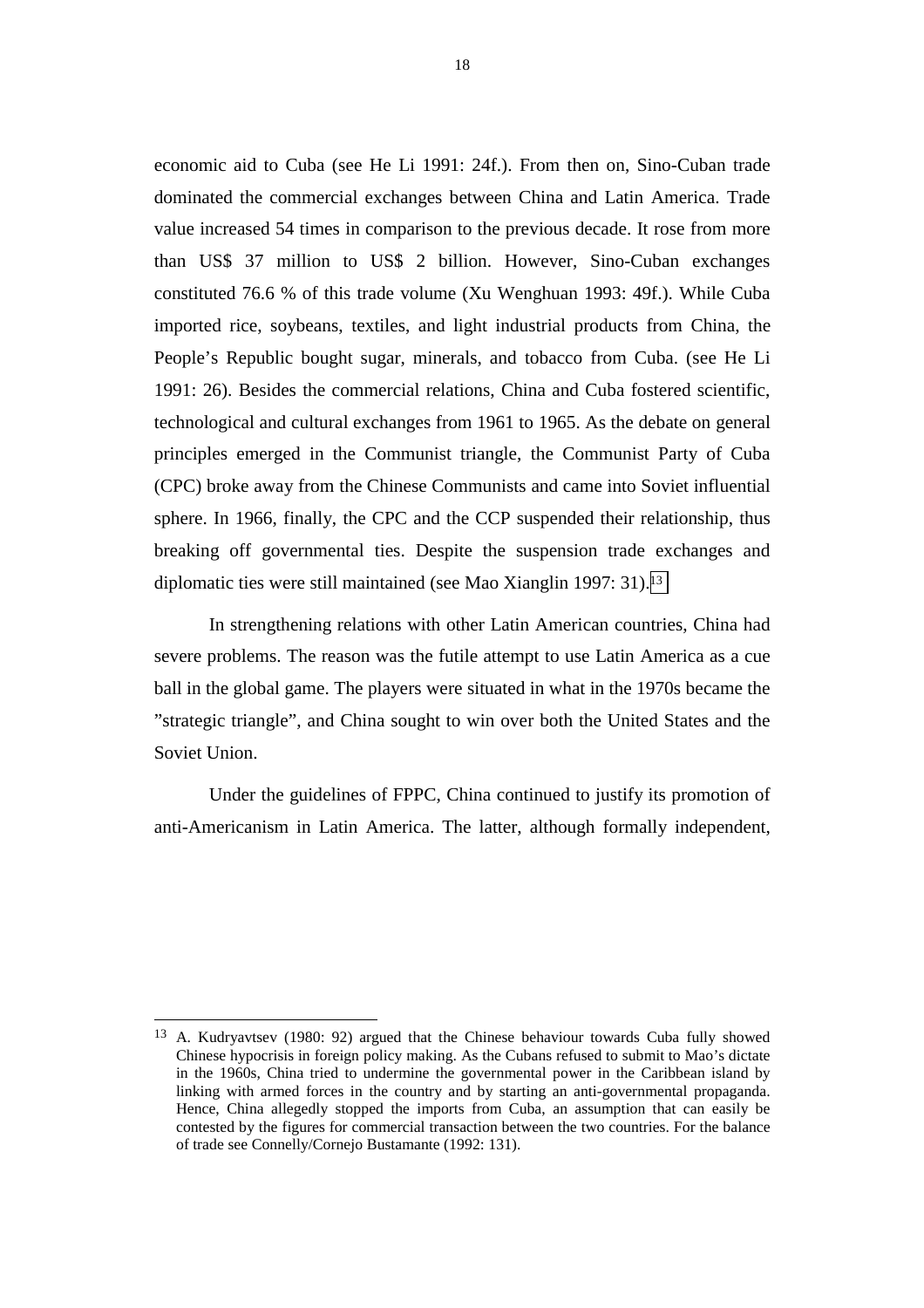was still under the dominance of US imperialism, hence still perceived as the US backyard. The Chinese leaders instrumentalised incidents like the Cuban Revolution in 1959, the Panama Channel conflict in 1964, and the US invasion in the Dominican Republic in 1965 to pursue an anti-American policy. Despite all the Chinese efforts to gain more influence in the region, the Latin American governments were strictly opposed to Chinese support of Communist movements in the continent (see Wang Chien-hsün 1991: 104). Moreover, the Chinese honeymoon with Cuba even challenged the Chinese presence in Latin America on the non-governmental level:

"In the 1960s, the offices of the NCNA, which as the official Chinese press agency often functions as the Chinese embassy in countries with no diplomatic ties to the PRC, were closed in Panama, Argentina, Venezuela, Brazil, Mexico, and Ecuador and all the Chinese representatives were expelled because China seemed to support Fidel Castro" (He Li 1991: 21).

Hence, Latin America became one of the battlefields in the struggle between the Soviet Union and China. The Cuban Revolution had proved the capacity of Latin American countries to undertake national liberation and to get rid of the influence of any hegemonic power. Communist leaders in China and the Soviet Union both claimed the "god parenthood" for the new Marxist movements in Latin America. But the basic principles began to diverge considerably. Mainly, the controversial opinion about the value of violence in the revolutionary movement deepened the ideological gap between Chinese and Soviet Communists. The latter argued that the use of violence injured the doctrine of "peaceful coexistence", which stood in contrast to the Chinese conviction of "People's War", following Lenin in his " inevitability of war" provoked by imperialism (see Mora 1997: 39). Frank Mora (ibid.) concluded: "What had started as a strategic and political conflict in the late 1950s had become, by the mid-1960s, an ideological split and subsequently a competition for leadership of the international Communist movement, particularly in Latin America."

The Chinese Communists, however, lost in courting Latin America's favour. They did not succeed in supporting the Latin American Communists either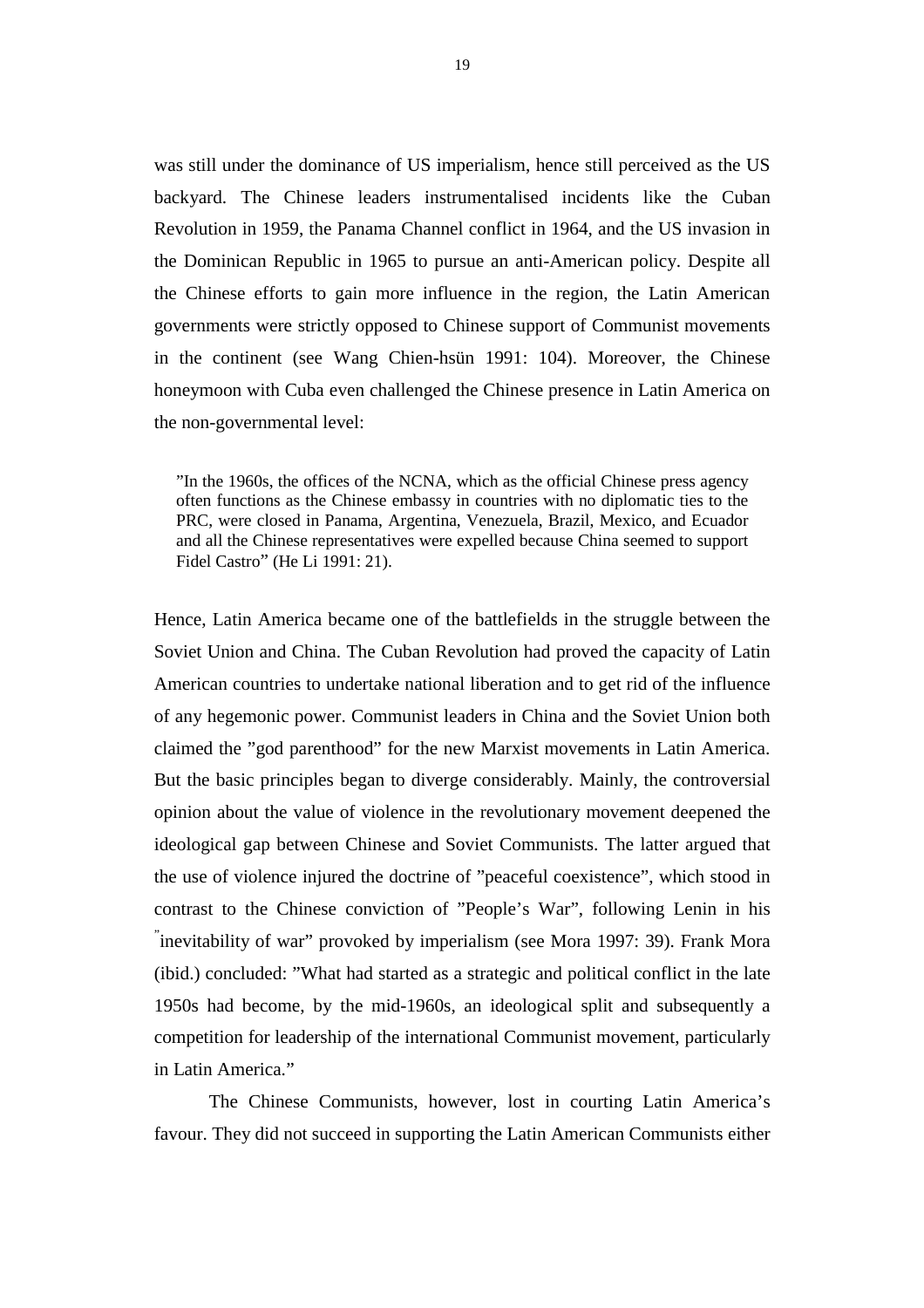with financial means or with the necessary knowledge that would have enabled the latter to develop a high mobilisation potential. Communist Parties in Latin America like in Brazil (1962), Ecuador (1963), Chile (1964), Peru (1964), Bolivia (1965), and Colombia (1965) failed because of lack of ideological formation, of organisation and because of the distance from the masses (see Connelly/Cornejo Bustamante 1992: 61, 75-83). As a result, the Maoist movement in Latin America hardly existed (see Berner 1975). Although China's engagement in the Third World did not lack emphasis, it was overshadowed by a need of balancing China's own position between the two superpowers and by an ideological radicalisation that increased disagreement in the Communist movement. The ideological narrowing that accompanied China's behaviour on the international level found its origins in the internal development of the People's Republic.

In the mid-1960s, the People's Republic suddenly faced an atmosphere of political uncertainty. Although the economy had quickly recovered after the failure of the Great Leap Forward, the revolution seemed to have reached a dead end. Mao Zedong decided on an extended renovation of the country. The population was therefore target of an intense education programme that was specifically directed at Chinese youth in order to raise a new generation of revolutionaries. Another thorn in Mao's flesh was the huge bureaucratic body that tried to profit from their official position for private gain (see Lieberthal 1995: 111f.). The ideological radicalisation led, in 1966, to the launching of the Great Proletarian Cultural Revolution (1966-1976) by Mao Zedong, who denounced the subversion of the Party by representatives of the bourgeoisie and counterrevolutionary revisionists. Alleged Capitalist forces were suspected of taking power over the Central Committee, having found ever more opportunities to undermine the Marxist organisation of the whole country. Particularly, Liu Shaoqi, the putative successor of Mao Zedong, was accused of decreasing commitment to the revolution. The only possibility to regain control over the situation lay in the mobilisation of the masses to carry out a widespread cultural revolution that should inundate the country from the bottom to the top. The first phase of the Cultural Revolution (1966-1969), the so-called Red Guard Phase,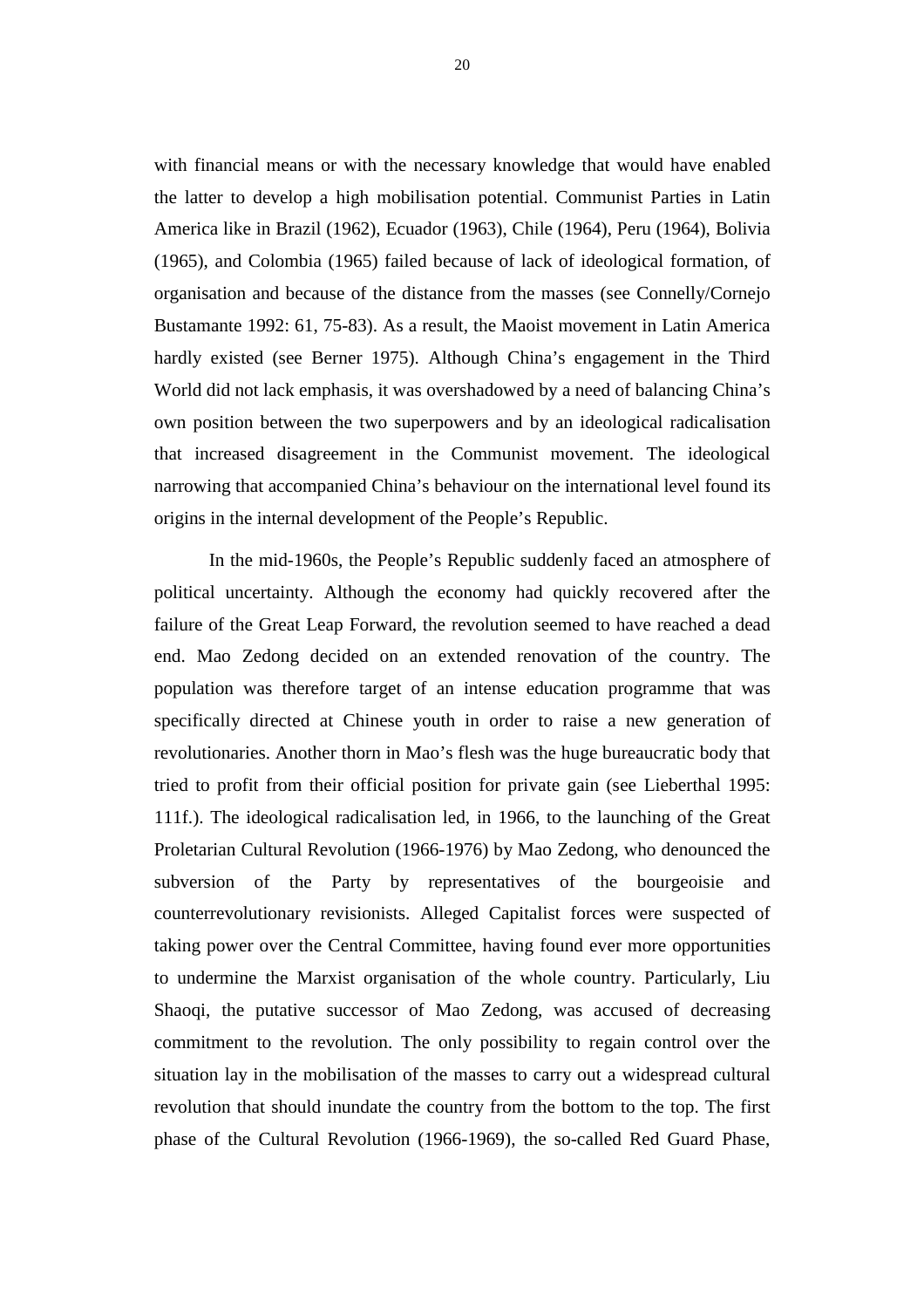plunged the PRC into a chaos in which nearly every department of the government was radically reorganised. The "Cultural Revolution Group"14 represented the extremist form of this period and tried to "overthrow everything and wage full-scale civil war". Therefore, any attempt of criticism or opposition against the clearing up was immediately repressed (see Schell/Shambaugh 1999: 41-45).

The 1960s turned out to be a challenging decade for the People's Republic of China. Starting rather promisingly with opening a side door to the Western Hemisphere by supporting the Communist government in Cuba, any further attempt to widen its ties with other Latin American countries failed, and declined with the outbreak of the Cultural Revolution. From 1966 on, the Chinese behaviour towards the outside world, aiming at autarky, reflected low external involvement, a small number of international agreements, pro-forma diplomacy and non-alignment (see Kim 1989b: 13). Finally in 1968, the increase of violence and uncertainty in the People's Republic made a concentration on internal affairs inevitable and China retired more or less from the international arena.15 China neither succeeded in taking advantage of the joker, which Cuba handed Chinese leaders on a silver platter, nor could they serve as a true revolutionary model, nor did they know how to use Latin America as a cue ball in the global play.

## *1.3 Latin America: China's Partner in the Third World Struggle (1969- 1978)*

The 1960s were overshadowed by the ideological radicalisation and the fight against imperialism (United States), revisionism (Soviet Union), and reactionism (India). China perceived Latin America as "pawns of US imperialism" and tried to initiate armed struggle in these countries to weaken the United States. The

<sup>14</sup> The members of this group were Jiang Qing, Kang Sheng, Zhang Chunqiao, and Lin Biao. The latter was designed Mao's successor. Jiang Qing, Mao's wife, belonged to the radicals during the Cultural Revolution and formed together with Zhang Chunqiao, Yao Wengyuan, and Wang Hongwen the "Gang of Four" inside the Politburo (see Schell/Shambaugh 1999: 45).

<sup>&</sup>lt;sup>15</sup> In 1968, China had only one diplomatic representative in Egypt (see Lieberthal 1995: 114).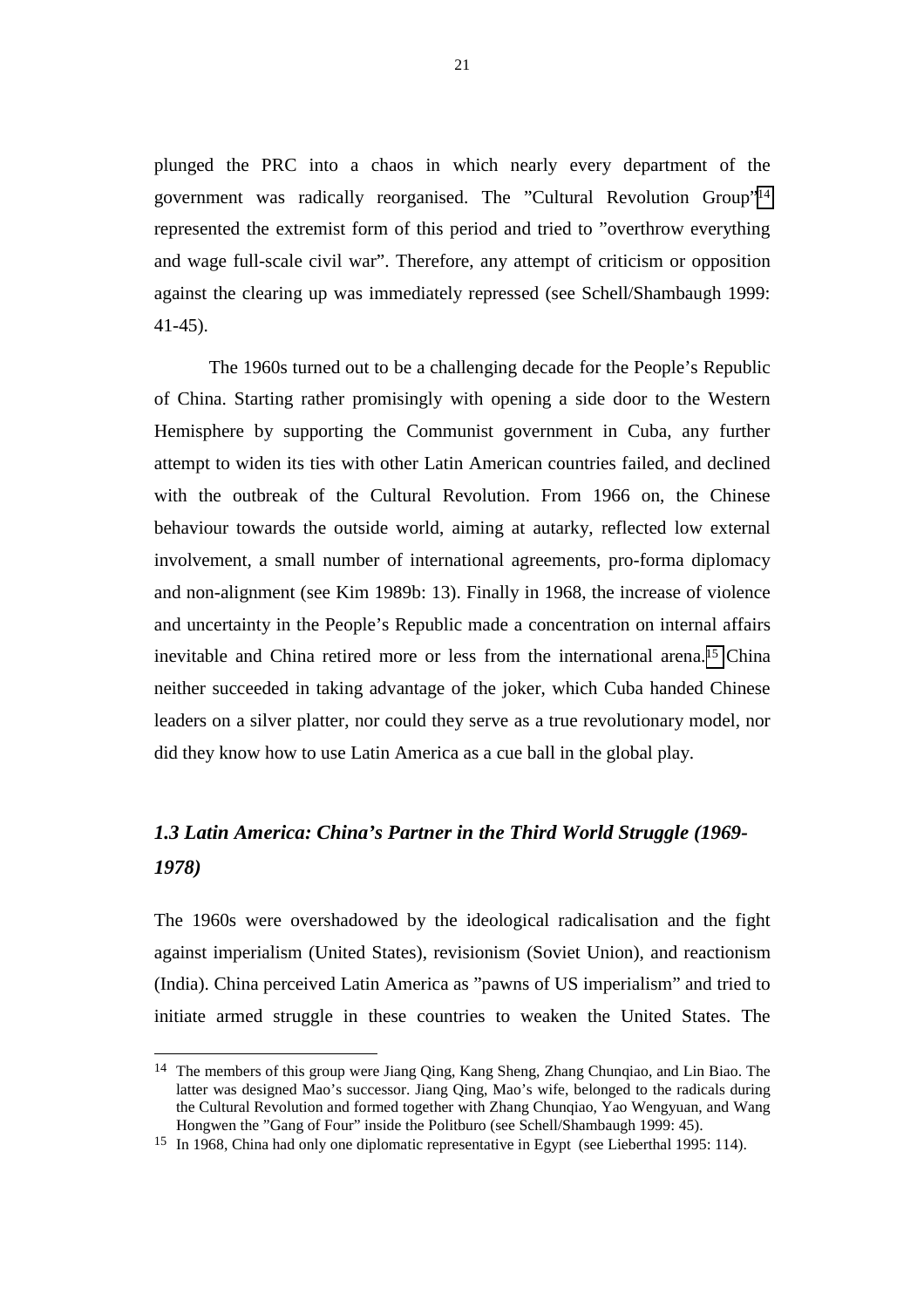government-to-government relations were thus completely neglected. In contrast, Africa and Asia, being much less under US control, were more respected as allies for a united front policy which included the co-operation of all forces in order to initiate world revolution. At the end of the 1960s, China's foreign policy changed, mostly because China distanced itself completely from the USSR and developed closer relationship with the United States. China's isolation through the confrontation with two enemies, provoked a re-thinking process of its own position in the world (see Feng Xu 1994: 151). Furthermore Chinese leaders abandoned the conviction that the USA was the harshest enemy of the People's Republic and considered that the Soviet Union represented a greater threat to Chinese security concerns. Five factors shaped Chinese foreign policy making in the 1970s. 1) The possible compatibility of self-reliance and engagement with the outside world, 2) the collapse of Sino-Soviet relations, 3) the rapprochement with the United States, 4) China's admission to the United Nations 5) the repositioning of the Third World countries in Chinese strategic considerations and its basic lines (*jiben luxian*) in foreign policy towards the Third World.

Ad 1) Self-reliance versus outside orientation: Despite the remaining validity of self-reliance, the necessity of tying with the outside world found greater acceptance in the Chinese leadership. The concept of economic selfreliance was determinated by the ability to take advantage of external factors without becoming dependent on them. In order to accelerate economic development, China had to import advanced technology. The radicals in the Chinese leadership, however, argued that the personnel needed to handle the new technological achievements would endanger the security of the whole system by transforming themselves into a technocrat elite and thus into a "new bourgeoisie". To minimise this threat, China should isolate, optimise self-reliance and sharply organise the masses in easily comprehensible entities. Despite these opposing voices, Chinese leadership, constantly balanced by Mao Zedong, voted in favour of economic development and modernisation. Summerising the events of this period, Marisela Connelly and Romer Cornejo Bustamante (1992: 89) found that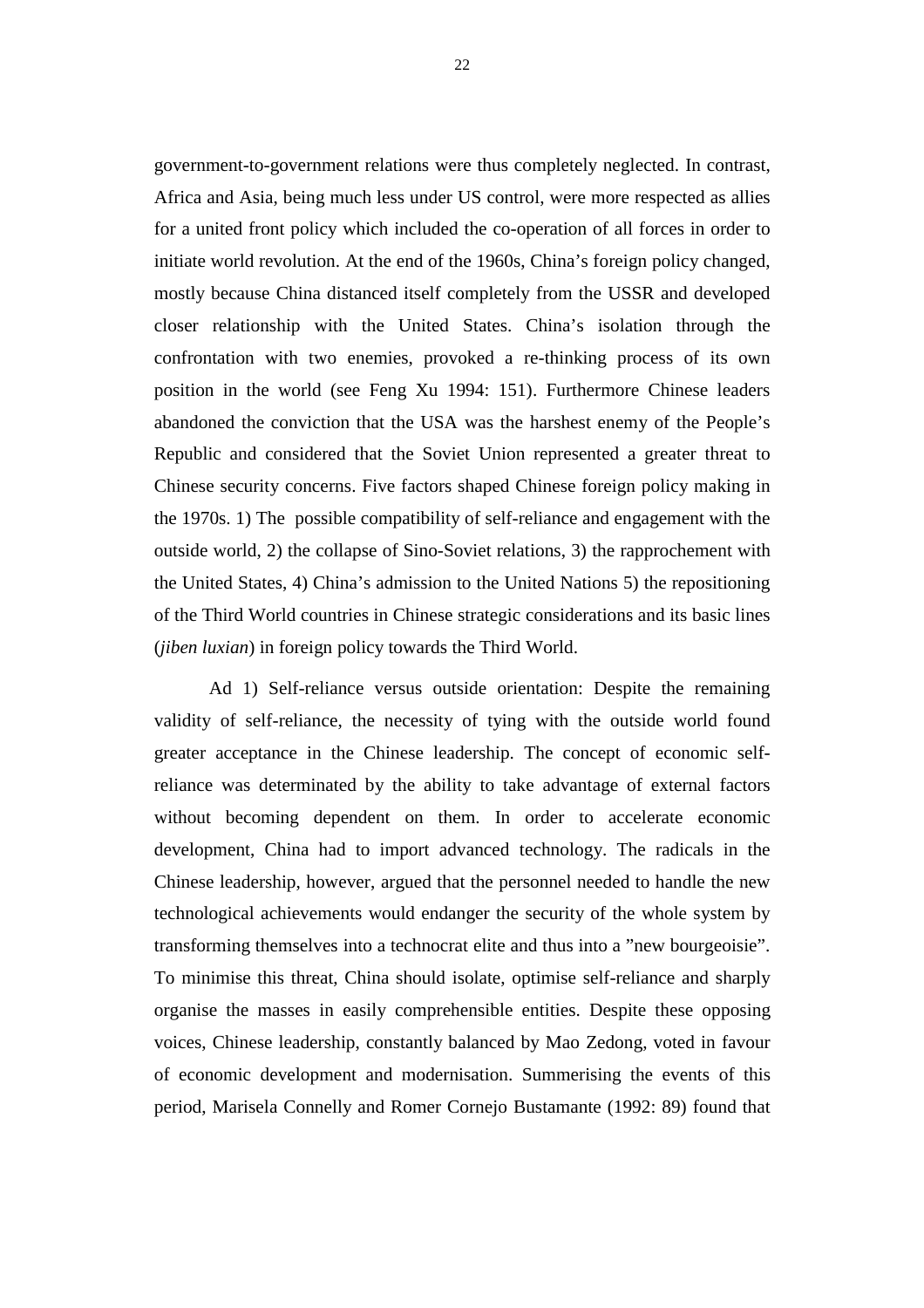this decision became an imperative to enable China to open up a political space for itself in the international community.

Another component of self-reliance concerned the degree of interference in other countries. "Serving as a true model" remained important in China's international behaviour, but the concept of self-reliance was interpreted in a political sense. China did not want to export its experience any more, on the contrary, every people should have the freedom to choose its own political system and government, but could count on the full support of Chinese forces for liberation and achievement of independence (see He Li 1991: 36).

Ad 2) The collapse of the Sino-Soviet relationship: One day after the Soviet invasion in Czechoslovakia in August 1968, Zhou Enlai condemned the Soviet behaviour as being the outcome of "social imperialism" (Lenin) (see Opitz 1977: 55). The feeling of threat and insecurity grew after the Soviet intervention in Eastern Europe, the Brezhnev Doctrine16, the border conflict on the Usury River in March 1969, and the menace of a Soviet nuclear attack. Especially the Brezhnev Doctrine represented a major threat to China because it coincidented with the Soviet conviction that China abandoned the path of socialism. China faced three possibilities to adjust its guidelines for foreign policy: a) to continue the confrontation with both superpowers, b) to reconcile with the Soviet Union, and c) to approach the United States. The latter turned out to be the preferential option, accompanied by the initiative of a containment policy towards Russia. The first changes in foreign policy thinking appeared during the Ninth Party Congress in 1969 when China declared its intention to establish diplomatic relations with Canada and Yugoslavia, sounding the bell for a new era in foreign policy (see Opitz 1977: 89-92).

Ad 3) The rapprochement of the United States and the People's Republic: From 1969, the President of the United States, Richard Nixon, declared his

<sup>16</sup> Leonid Brezhnev condemned any country which broke away from socialism and stressed that the USSR and its allies would untertake the necessary steps to reorient any apostate back onto the right path. This was the Soviet justification for the intervention in Czechoslowakia.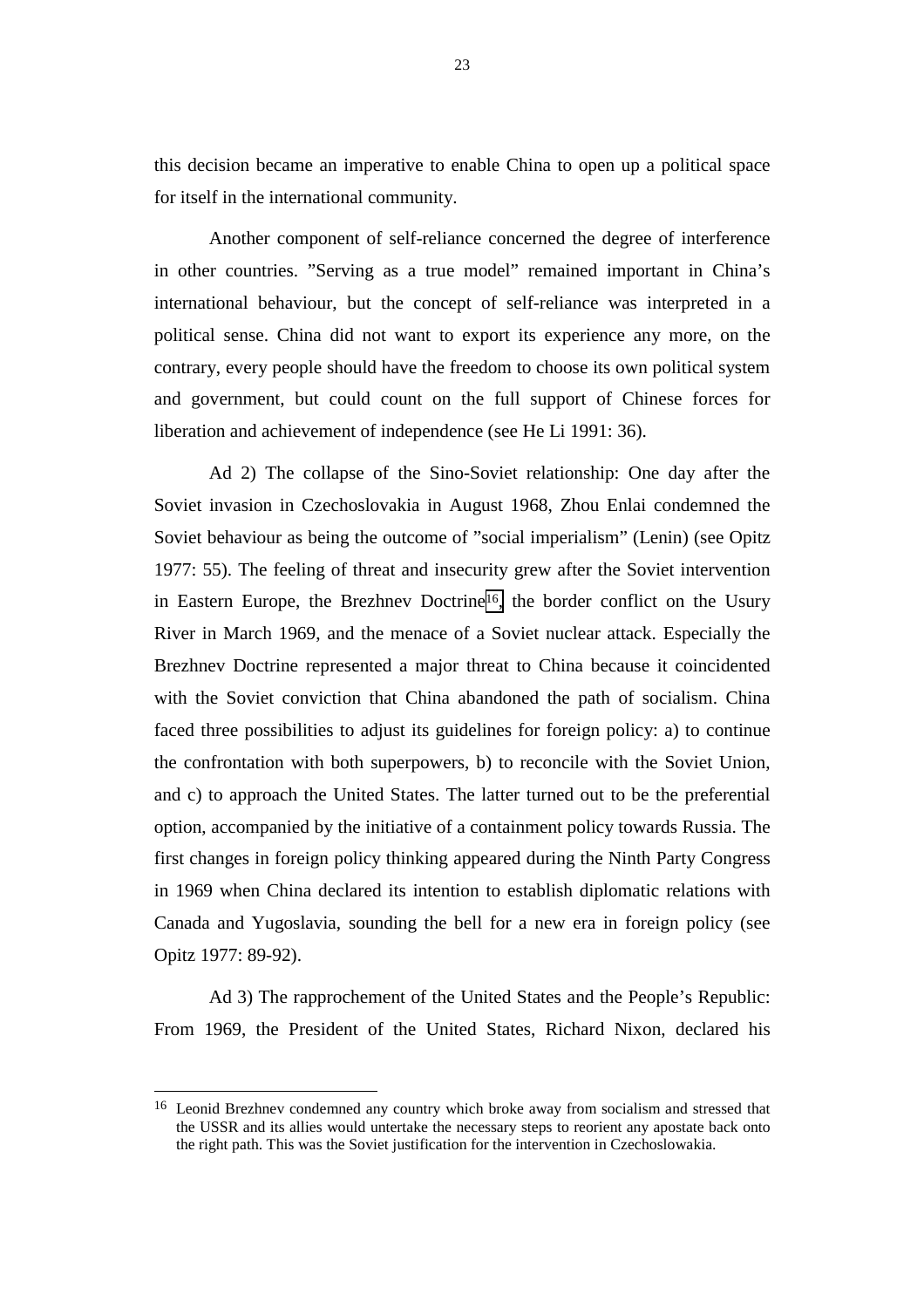intention to partially withdraw the American military presence in Indochina, South Korea and Taiwan (Nixon Doctrine). When from the Soviet side, propositions for the building of a security system were made to the Asian countries, China feared that the Soviets might simply replace the Americans on its Eastern and Southern borders. The United States and the Soviet Union seemed to push away China from strategic negotiations and a deep feeling of marginalisation obliged China to act (see Joyaux 1993: 16). The Nixon administration, confronted with a probable defeat in Vietnam, shared China's desire not to let the Soviet Union gain more influence in Asia. Moreover, China did not only oppose increasing Soviet influence, but also could not tolerate a US-military presence in Indochina. Richard Nixon's invitation to China in 1971 and the secret visit of USsecurity adviser Henry Kissinger to China paved the way for appeasement in the Sino-American relation. Nixon's visit to China in 1972 was the consequence of the changing security system in the world and led to deep transformation of global power balancing (see Nathan/Ross 1997: 65). Officially China and the United States established diplomatic relations in 1979 (see Weggel 1998f: 1317).

Ad 4) The admission to the Security Council of the United Nations: After having waited for twenty-six years, China was finally accepted in the United Nations. On the  $25<sup>th</sup>$  of October, 1971, the UN Assembly officially elected the People's Republic of China to replace the Republic of China as unique representative of China in the UN. A major obstacle for the rapprochement of the US and the PRC was thus overcome. The membership had, together with the amelioration of the relationship with the United States, a very beneficial impact on China's position in the world. As an immediate result, fifteen countries established diplomatic ties with the People's Republic. The UN added three key factors to Chinese foreign policy making. First the international organisation served as an instrument to maintain peace. Second, it offered a platform for debate between all countries, particularly interesting for the Third World. Third, it contributed to the dialogue which China engaged in with other elites (see Weggel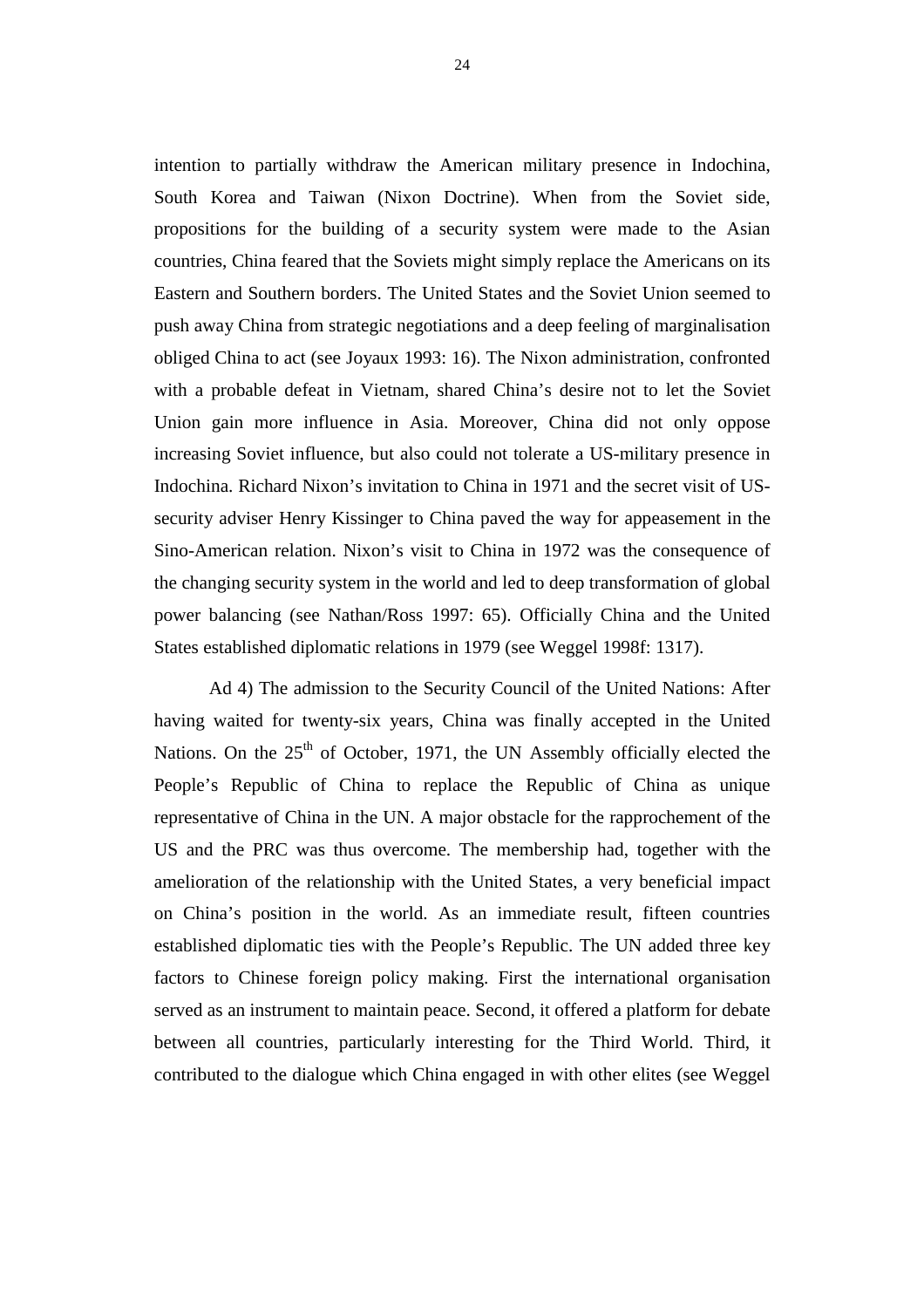1998e: 1312-1314.) Seven Latin American countries17 voted for China's entry into the UN, China in return supported Latin America in claiming for the extension of 200-nautical miles territorial sea limits in the Law of Sea negotiations (see Feng Xu 1994: 152).

Ad 5) The repositioning of the Third World countries in Chinese strategic considerations and its basic lines (*jiben luxian*) in foreign policy towards the Third World:

*Three-Worlds Theory*: "The Three-Worlds Theory is an actor-oriented model that functions (or is supposed to function) as a geopolitical compass to determine China's proper place in world politics" (Kim 1989a: 151). In 1972, Deng Xiaoping announced the end of the "Socialist camp" and identified China as belonging to the Third World. Mao developed the Three-Worlds Theory<sup>18</sup> in 1974, based on his former concept of "Intermediate Zones"19. Officially Deng Xiaoping presented it in April,  $10<sup>th</sup>$  of the same year to the General Assembly of the UN. The changing evaluation of the two superpowers had discredited the concept of "Intermediate Zones" and called forth a global united front<sup>20</sup> against hegemony. The focus of world history shifted to the conflict between the First and

<sup>17</sup> These countries were Cuba, Chile, Ecuador, Guyana, Mexico, Peru, and Trinidad y Tobago. Out of the twenty-four Latin American countries in the UN, five (Argentina, Barbados, Colombia, Jamaica, Panama) remained neutral and abstained from voting (see Mora 1997: 42).

<sup>&</sup>lt;sup>18</sup> First World: United States and Soviet Union, Second World: developed countries of Europe, Japan, Australia and Canada, third world: developing countries in Asia (without Japan), Africa, Middle East and Latin America. The division considered the conflict between North and South, abandoning the East-West-division of the world, expressed through the concept of "Intermediate Zones" (see Weggel 1998b: 819).

<sup>19</sup> The concept of "Intermediate Zones" (*zhongjian dedai lun*) based on the division of the world into three zones. First zone: Capitalist countries, second zone: Socialist countries, third zone=intermediate zone: developing countries and small Capitalist countries.

<sup>20</sup> In this context the concept of "united front" played an important role. This policy of united front was again an internal strategy, referring to the threat of the Japanese invador during the Pacific war, which had been transferred into the foreign policy area. It was the basis for Communist foreign policy and Communist global concept, which was instrumentalized for the Third World in order to transport the internal experience in other countries and to determine the degree of Chinese support for them. The main goal was to reach an overwhelming majority of revolutionary forces to strengthen the legitimacy and the *volonté générale* in China itself. The success of the proletarian revolution depended on the struggle for independence in the colonial countries, namely in Asia, Africa and Latin America. This thesis was born in Lin Biao's writing "Long Live the Victory in the People's War" in 1965 (see Opitz 1977: 36-38, 50-52).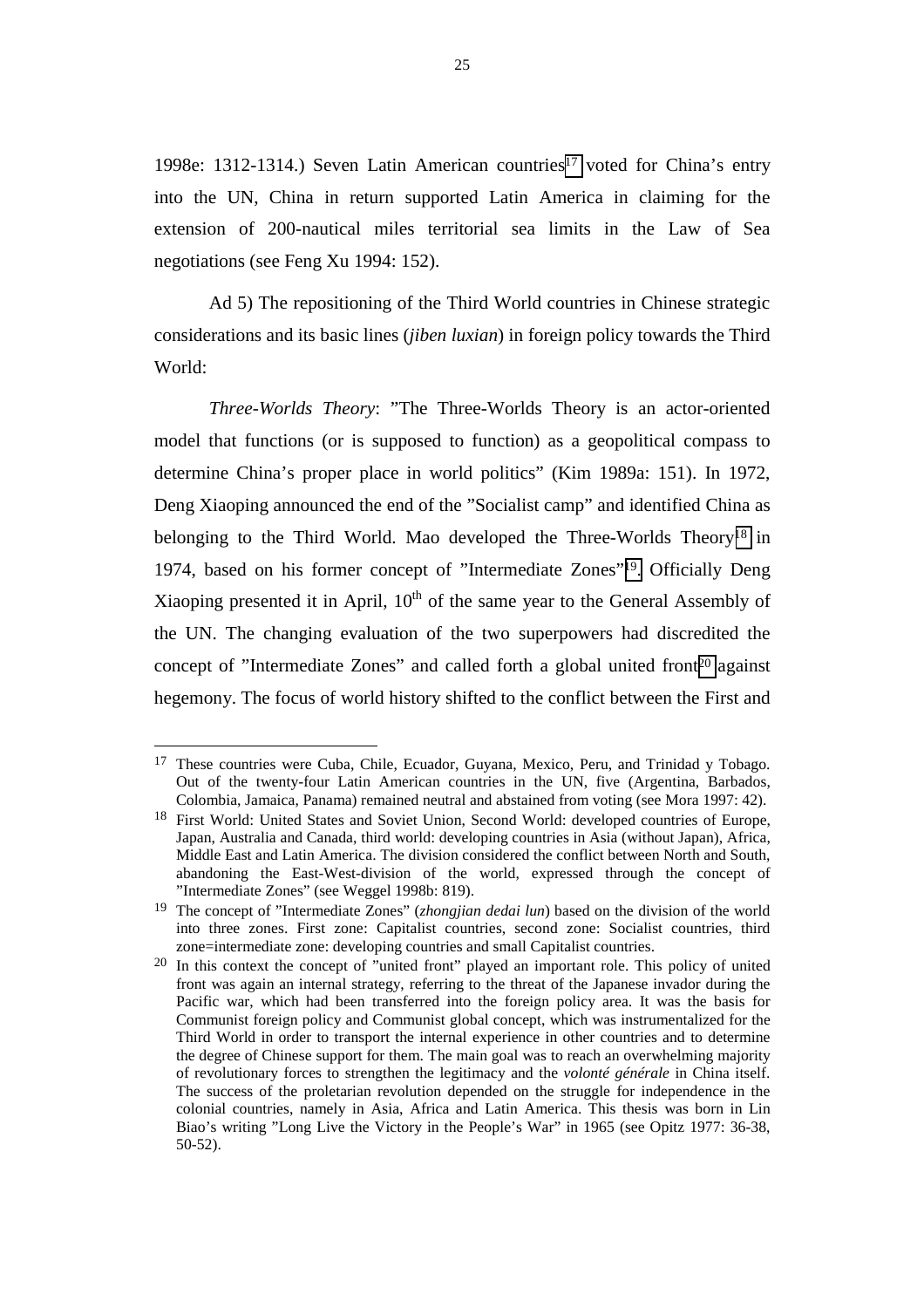the Third World, to which China, as a developing country, belonged (see Opitz 1977: 62-64). From 1969, China diminished its support of revolutionary movements in Latin America and developed a strategic "government-togovernment" diplomacy, which found expression in the formal concept, entitled "Chairman Mao's Theory of the Differentiation of the Three Worlds is a Major Contribution to Marxism-Leninism" and published in the *People's Daily* in 1977 (see Wang Jisi 1994: 485). China was willing to maintain diplomatic relations with all nations and governments in Latin America and promised to respect the principle of non-interference in internal affairs.

After the election of Salvador Allende in Chile in 1970, the Soviet Union encouraged the new government to promote the "peaceful turnover to socialism", and started offering economic aid, not only to Chile, but also to other Latin American countries and engaged them in diplomatic negotiations. China had identified the USSR as its biggest enemy and was therefore obliged to use the same strategy in order to establish a united front against Soviet hegemony (see Wang Chien-hsün 1991: 105). The Three-World Theory as an "actor-oriented model" emphasised individual relations and solidarity with the developing world, allowing diplomatic ties with both socialist and non-socialist countries<sup>21</sup> and provoked a shift in Chinese foreign policy at the beginning of the 1970s to a stateto-state policy (see Hsiung 1980: 13).

*Abandonment of ideology*: Feng Xu (1994: 152) detected the development of a "Dual-track foreign policy" in the 1970s. On a normative level, foreign policy aimed at the first track (Third World) in order to legitimise the PRC's position as the unique representative of China in the international system and in order to highlight its identification with the Third World. Because of strategic considerations and economic reasons, the Western World, representing the second track, had a more substantive importance in Chinese foreign policy thinking. Implementing this policy, China abandoned the preponderant ideological motives

<sup>21</sup> This is also the explanation why China maintained as one of the two Communist countries relations with the military junta that was established in Chile under Pinochet in 1973. Containing the USSR became a higher goal than ideological patterns.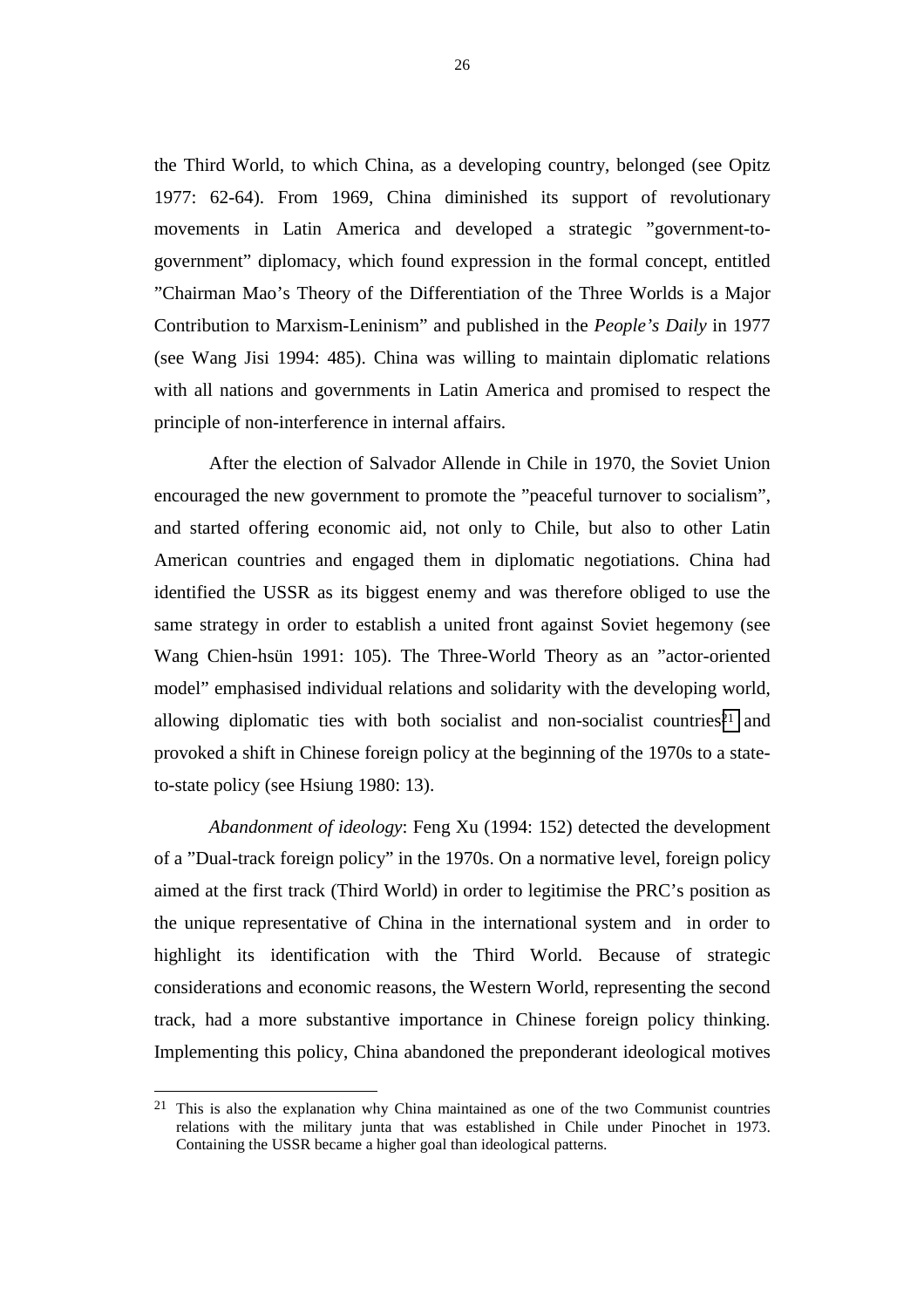of the 1960s and moved to a foreign policy that was led by political and economic considerations. In addition, Latin America tended to diversify its political and economic relations with the Soviet Union, Eastern Europe and China, in order to become more independent of the "big brother" in the North. China's intention to be a spokesman of the Third World on an international level and the Latin American strategy of "New Internationalism" were highly complementary and gave the starting signal for a new era in Sino-Latin American relations (see He Li 1991: 37f.).

The first remarkable rapprochement to Latin America took place in 1970 when China supported the regime of Salvador Allende in Chile and led to the establishment of diplomatic ties at the end of the same year. On January the  $5<sup>th</sup>$ , 1971 it was announced in the joint communiqué that: "the Chilean government recognises the Government of the People's Republic of China as the only legal government of China". This became the official landmark for Sino-Chilean ties, which made any further contact between Chile and Taiwan impossible. Chile was the second country in Latin America and the first in South America that established diplomatic relations with the PRC (see Matta 1991: 349-352; Lin Chou 1995: 20). As a result, economic relations increased considerably during the Allende administration, reaching a trade volume of US\$ 115 million in 1973 (1970: less than US\$ one million). 30% of the Chinese imports from Latin America originally came from Chile, and China was the third largest buyer of copper from Chile (see He Li 1991: 40f.) Even after the *coup d'état* by Pinochet in 1973, that led to the establishment of the military junta in Chile, China did not suspend its relationship with the new government. However, the anti-Communist policy of Pinochet, directed more against the Soviet Union than against China, curtailed the state-to-state and commercial relationship for a short while. Although the climate was changing, China continued to support Chile, mainly for three reasons. First, they shared a deep anti-Sovietism. Second, China was strictly opposed to the Soviet strategy of "peaceful turnover to socialism" that had failed in Chile and represented third, a means to intervene in internal affairs of a country which had the full right of self-determination. China had been the only country in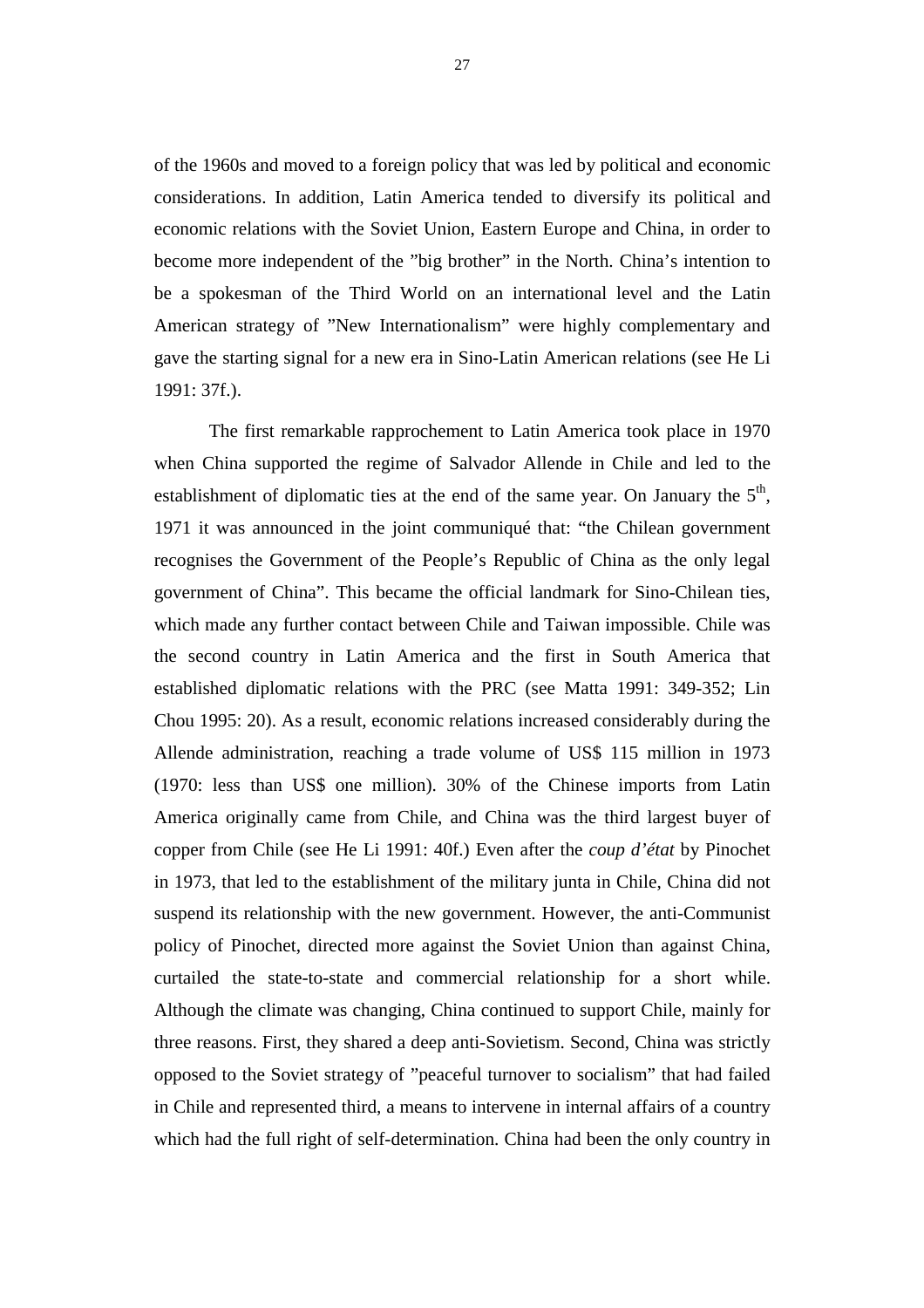the UN which had not condemned the events in Chile, just because it insisted on non-interference and state sovereignty. Chinese foreign policy to Chile is a first convincing example of the adaptation of the new, less ideological, and pragmatic Chinese behaviour towards the outside world in the 1970s (see Mora 1997: 41; Connelly/Cornejo Bustamante 1992: 113f.).

A second example is Argentina, with which China increased economic exchanges even after the military coup in 1976 and the constant anti-leftist and anti-Communist policies of the Argentine military government.

In addition to the rapid expansion of the Sino-Chilean relations at the beginning of the decade, China was also successful in fostering ties with other Latin American nations. At the end of the 1970s, China had diplomatic relations with twelve Latin American and Caribbean countries (see table I) and increased its trade volume from US\$ 150 million in 1970 to US\$ 1,260 million in 1979 with the whole region, including the Caribbean islands (see SELA 1995: 35).

| Table I: Sino-Latin American diplomatic relations in |                                     |  |
|------------------------------------------------------|-------------------------------------|--|
| the 1970s                                            |                                     |  |
| <b>Country</b>                                       | Date of diplomatic establishment    |  |
| Cuba                                                 | 28 <sup>th</sup> of September, 1960 |  |
| Chile                                                | $5th$ of December, 1970             |  |
| Peru                                                 | $2nd$ of November, 1971             |  |
| Mexico                                               | 14 <sup>th</sup> of February, 1971  |  |
| Argentina                                            | 19 <sup>th</sup> of February, 1972  |  |
| Guyana                                               | $27th$ of June, 1972                |  |
| Jamaica                                              | 21 <sup>st</sup> of November, 1972  |  |
| Trinidad and Tobago                                  | $20th$ of June, 1974                |  |
| Venezuela                                            | $28th$ of June, 1974                |  |
| <b>Brazil</b>                                        | 15 <sup>th</sup> of August, 1974    |  |
| Surinam                                              | $28th$ of May, 1976                 |  |
| <b>Barbados</b>                                      | 30 <sup>th</sup> of May, 1977       |  |

Source: Connelly/Cornejo Bustamante 1992, Appendix II, pp. 161-173.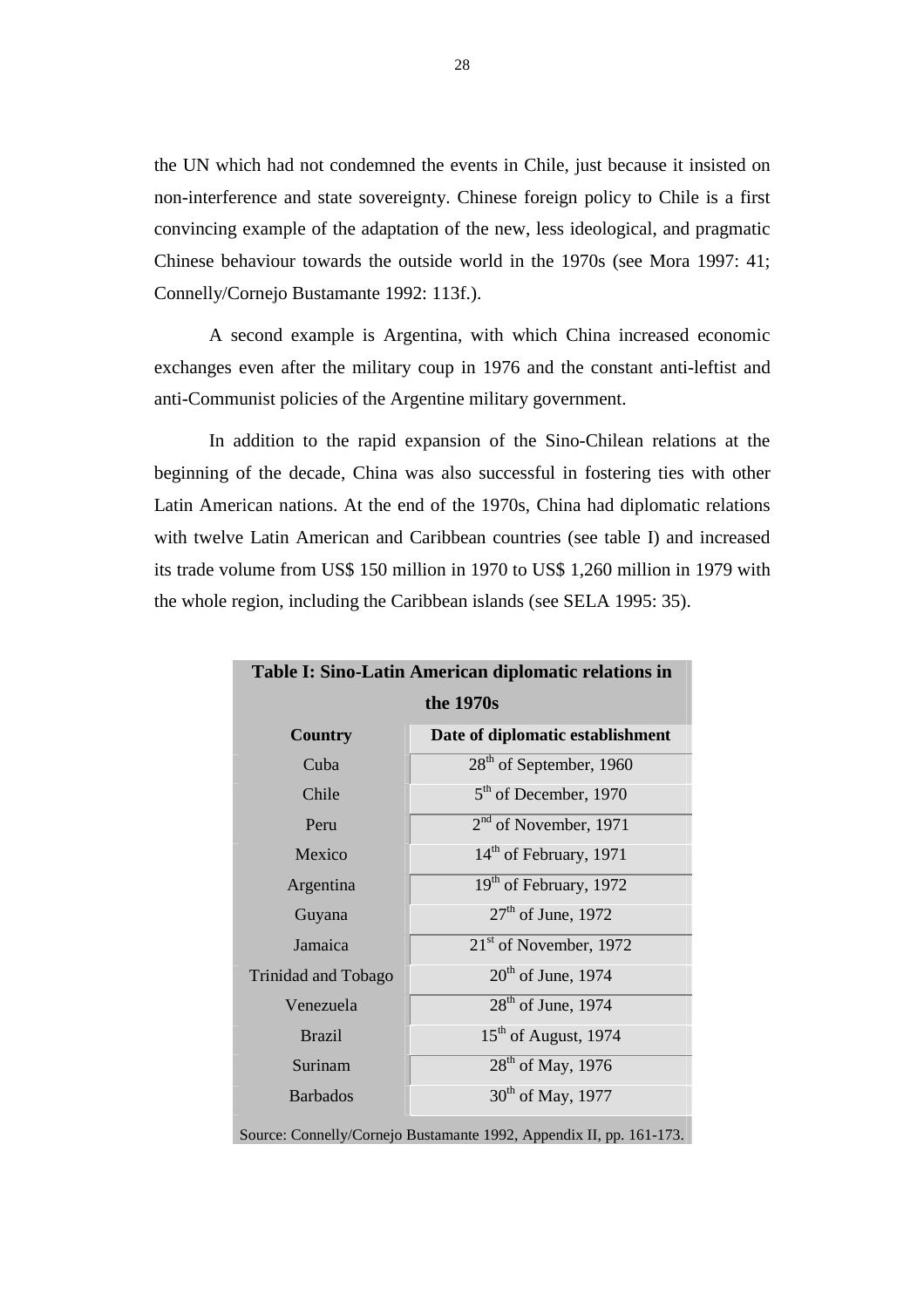From 1970 to 1977, China's imports from Latin America rose from US\$ 70 million to US\$ 392 million and its exports from US\$ 75 million to US\$ 90 million (see Mora 1997: 42). The major trading partners were Peru, Mexico and Argentina, which all improved their commercial relations with the PRC, directly after establishing diplomatic ties. The Mexican President, Luis Echeverría (1970- 1976), was the first Latin American head of state who visited Beijing in 1973 and also the first to sign an agreement of scientific and technological co-operation with China in 1975 (He Li 1991: 45; Mora 1997: 42). During that visit, the Chinese leaders communicated to the Mexican President that they agreed to sign the Treaty of Tlatelolco which prohibited purchase and distribution of nuclear weapons and atomic tests in Latin America in order to establish a zone free of nuclear weapons (see Connelly/Cornejo Bustamante 1992: 108f.)

Three factors can be detected in Sino-Latin American relations. First, China had economic relations with all the Latin American countries, before establishing official ties. Indeed, the commercial exchanges were comparatively speaking quite insignificant, e.g. less than US\$ one million with Chile, Peru or Mexico in 1970, but they initiated the Sino-Latin American rapprochement. Second, Chinese engagement in Latin America was always accompanied by a financial aid policy. China exercised this policy through foreign aid22 (loans and grants) and disaster relief aid. Especially in the 1970s, China changed its loanpolicy from giving loans with low interest (1 to 2.5%) rates (1960s) to interestfree loans. Foreign aid of US\$ 179 million was distributed from 1970 to 1977 in the region, mainly to Chile (US\$ 65 million), Guyana (US\$ 62 million), Peru (US\$ 42 million) and Jamaica (US\$ 10 million) (see Lin Teh-chang 1996: 34; He Li 1991: 47). Even Bolivia, a country without official ties with China, received disaster relief payment (US\$ 0.08 million) from China, as well as Peru (US\$ 1 million) and Chile (US\$ 2,5 million) (see Ratliff 1972: 859). Between these two components, aid distribution and trade expansion, John Hsiung (1980: 7)

<sup>&</sup>lt;sup>22</sup> In comparison to other regions, Latin America received the lowest amount of foreign aid from China. Between 1956 and 1972 Africa received 49%, Middle East and South Asia 34%, East Asia 10%, and Latin America 5% of the total aid (see Hsiung 1980: 6).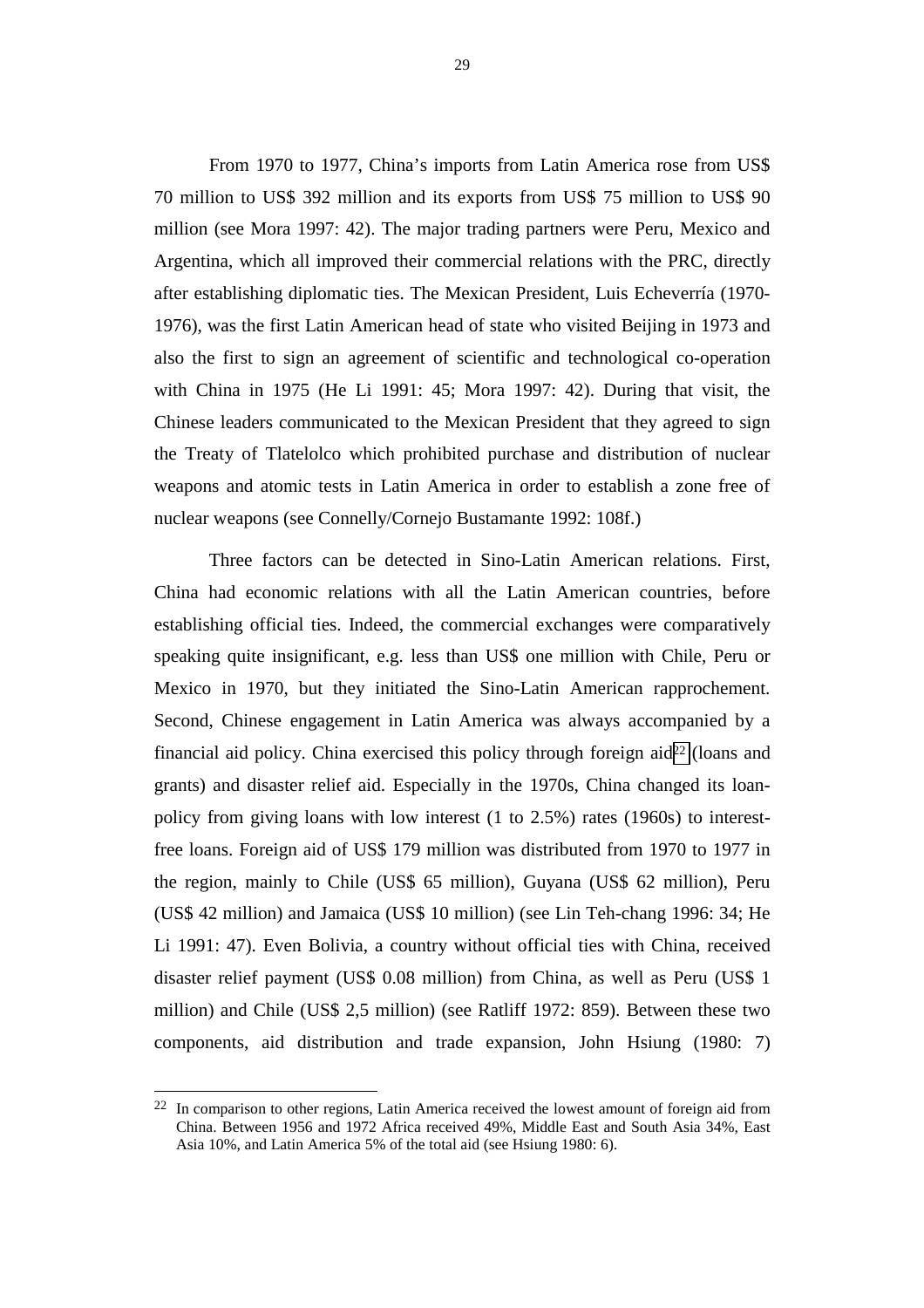perceived a strong correlation that characterised the Chinese strategy to achieve political objectives. These goals, namely anti-hegemony (reducing the Soviet influential sphere through foreign aid competition; providing a trade alternative to the United States in order to gain more independence in the Third World) and self-reliance (helping the Third World countries to construct a more efficient national industry and infrastructure in order to become self-sufficient and independent) were the milestones of Chinese foreign policy towards Latin America in the 1970s. Moreover, "shoring up self-reliance in the region" (Shih Chih-Yu 1993: 183) permitted Latin America to play a more independent role in world politics. A last factor that determined Sino-Latin American relations paralleled the Chinese efforts to strengthen the ties. Latin American governments wished to diversify their external relations in the long run and to engage in economic and diplomatic relations with Socialist countries.

To sum up, the Chinese foreign policy in the 1970s had eight outcomes:

- 1. Chinese behaviour towards Latin America was more politically and economically motivated, putting aside ideological concerns.
- 2. The *détente* with the United States and China's membership to the UN smoothed the way to more recognition in Latin America and the Caribbean (twelve countries). As a result, China could multiply its economic exchanges with the whole region. Imports from Latin America prevailed, due to the big demand for raw material in China.
- 3. By succeeding in establishing its position in the "strategic triangle", China did not suffer any more from such isolation, compared to the 1960s. Although China was less constrained in its international behaviour, China strengthened its ties with Latin America.
- 4. The beginning of changes in Latin American policies complemented the Chinese intention to widen its relations with the region. However, one must not forget that Latin American economies still obeyed the import substitution model that hindered foreign economies from penetrating the national markets.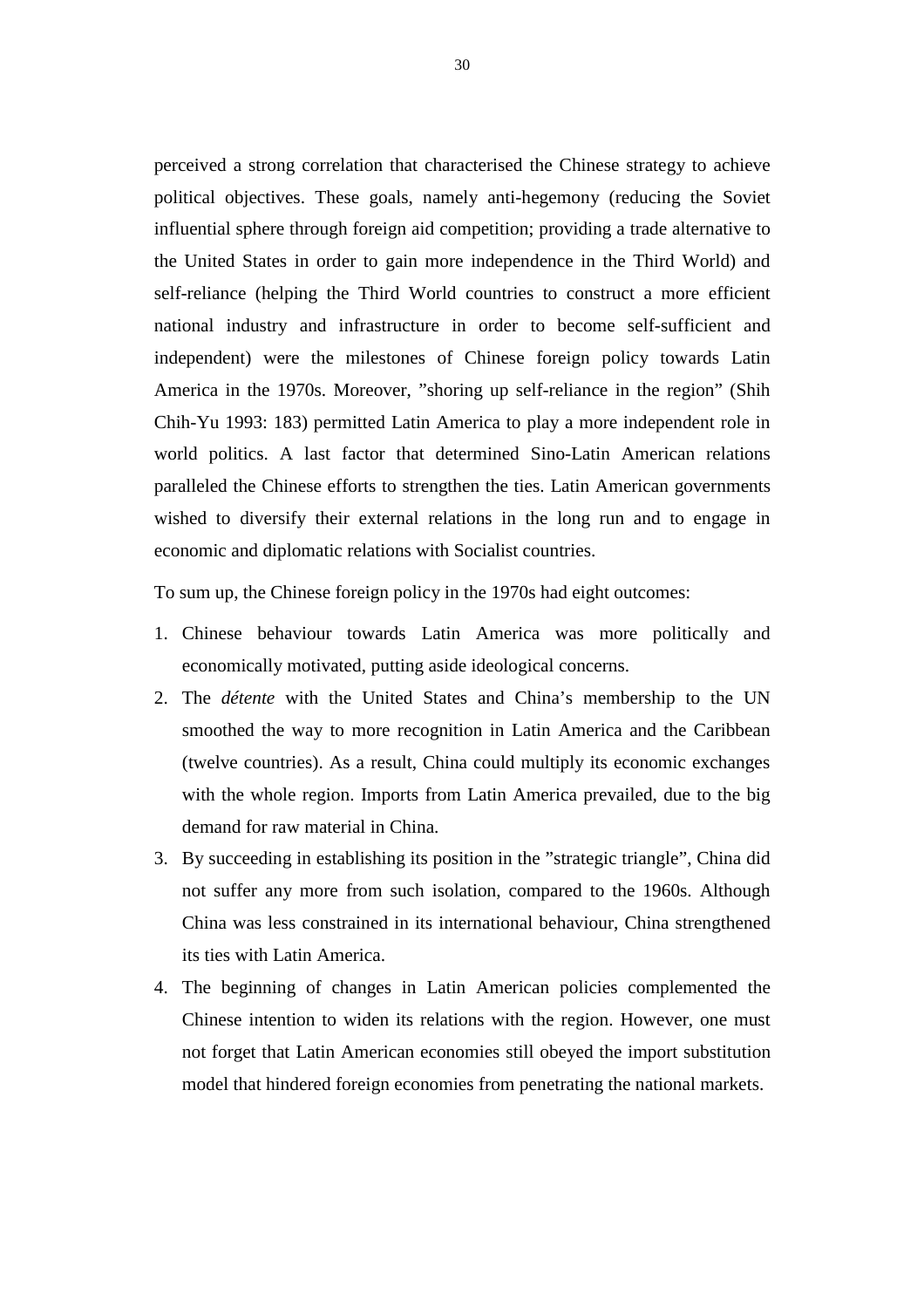- 5. China loosened its perception of Latin America being the backyard of the United States and initiated a government-to-government policy. This change derived directly from the shift of "Intermediate Zones" to "Three-Worlds Theory" that abandoned the emphasis on national liberation and revolutionary forces in favour of dealing with nations and governments.
- 6. China supported all initiatives of alignment and grouping in the region (Caricom, Pacto Andino) and backed territorial claims (Panama versus United States, extension of the sea territory) in order to fight against hegemony and to promote self-determination.
- 7. Due to the fact that China constantly opposed the Soviet Union and developed contradictions in ideological interpretation, the country lost its credibility for Communist movements in Latin America. François Joyaux (1993: 47) summarised the *Problematik*:

"Son image de pays favorable aux mouvements de libération en avait inévitablement pâti et son capital idéologique, dans certains milieux d'Asie, d'Afrique et d'Amérique Latine, s'en etait incontestablement trouvé diminué. Situation d'autant plus grave qu'au même moment où la Chine perdait ainsi l'un de ses atouts politique les plus efficaces, ses moyens matériels demeuraient trop insuffisants pour lui permettre de se mesurer à l'URSS avec quelque chance de succès."

8. Finally, Chinese foreign policy towards Latin America was motivated by a search for legitimacy and competition with Taiwan, being recognised by many Latin American and Caribbean countries (see Feng Xu 1994: 152).

In 1978, China looked back on considerable amelioration in its foreign relations. The following reform process, however, paved the way for China's entry into a globalising world and thus augmented the opportunities of tying with the outside.

#### *1.4 Latin America: Target of an Opening Policy (1978-1988)*

Chairman Mao and his faithful companion Zhou Enlai both died in 1976. The disappearance of these important leaders marked the end of the Cultural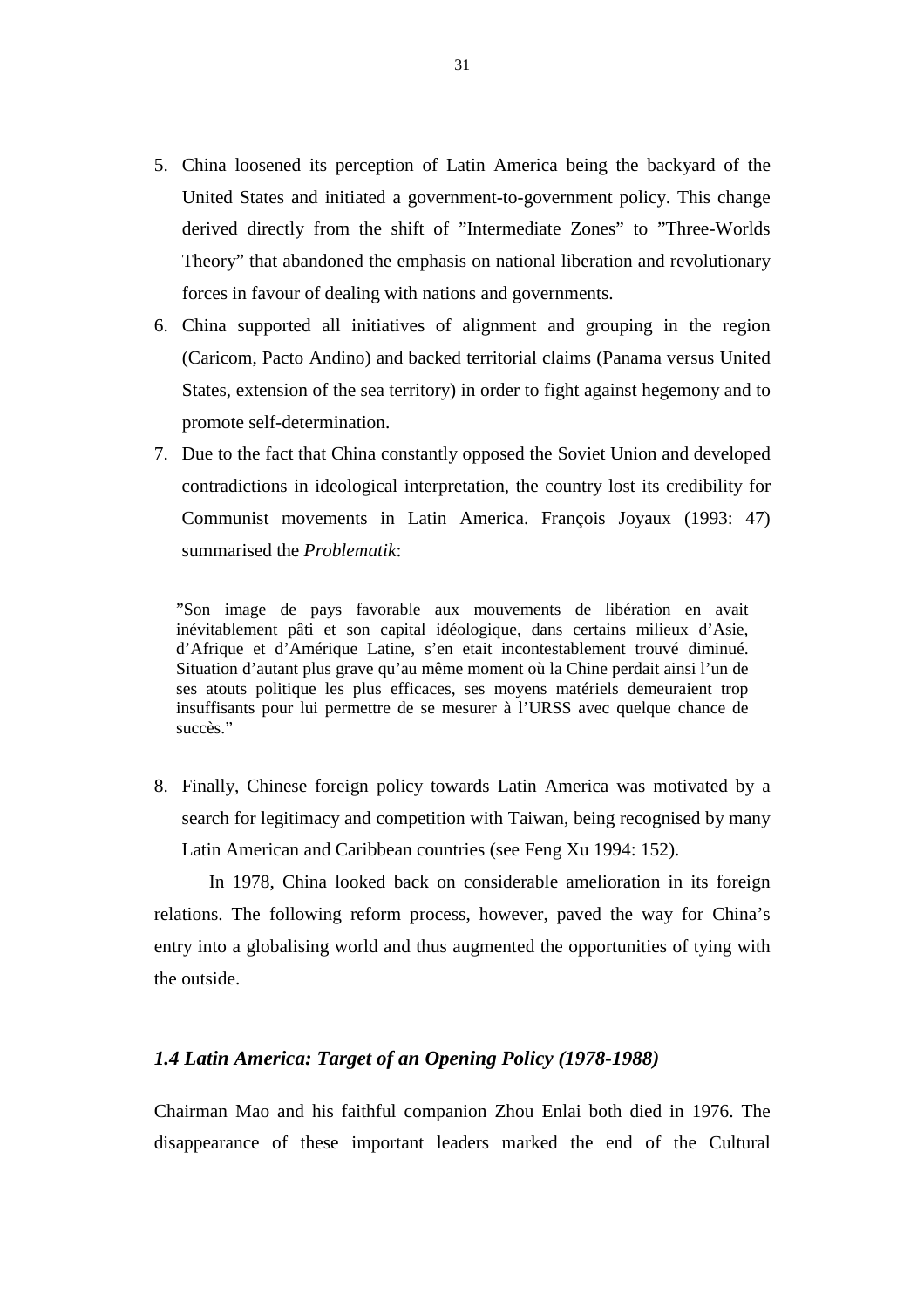Revolution and led the way to two years' struggle for succession. Immediately after Mao's death, the radical "Gang of Four" was arrested, and a period of uncertainty overshadowed the political arena. The discussion about the establishment of a neo-Maoist system or the introduction of institutional reforms and broad de-radicalisation prevailed, but radicals (under Hua Guofeng) and moderates (under Deng Xiaoping) agreed on the necessity of economic reforms in order to prevent the country from sliding into disaster. Therefore, the leadership decided on "socialist modernisation" through the "four modernisations" (agriculture, industry, national defence, science and technology) in the Third Session in 1978 (see Communiqué 1978: 21-24).

In answer to the question of an Italian journalist whether the four modernisations would not lead to a miniaturised capitalism, Deng said in 1980:

"In the final analysis, the general principle for our economic development is still that formulated by Chairman Mao, that is, to rely mainly on our own efforts with external assistance subsidiary. No matter to what degree we open up to the outside world and admit foreign capital, its relative magnitude will be small and it can't affect our system of socialist public ownership of the means of production. Absorbing foreign capital and technology and even allowing foreigners to construct plants in China can only play a complementary role to our effort to develop the socialist productive forces. Of course, this will bring some decadent capitalist influences into China. We are aware of this possibility; it's nothing to be afraid of" (Deng Xiaoping 1980: 35).

With Deng's arrival to power and the adaptation of a widespread reform programme the wind of change brought opening policy (*kaifang zhengce*) into the country. Since that period the "unique centre" (*yige zhongxin*), meaning the economy, has determined policy making in China. The foreign policy concept expressed optimism in comparison to that of the Maoist period. Liberation, "continuous revolution" and armed struggle became obsolete and were gradually superseded by co-operation, development and peace (*fazhan yu heping*) through multipolarity and interdependence. The strategy included the search for partnership through "conjoint co-operation" (*xiezuo*) (see Weggel 1998b: 817, 820). Deng's foreign policy shared five major principles with Mao: 1) National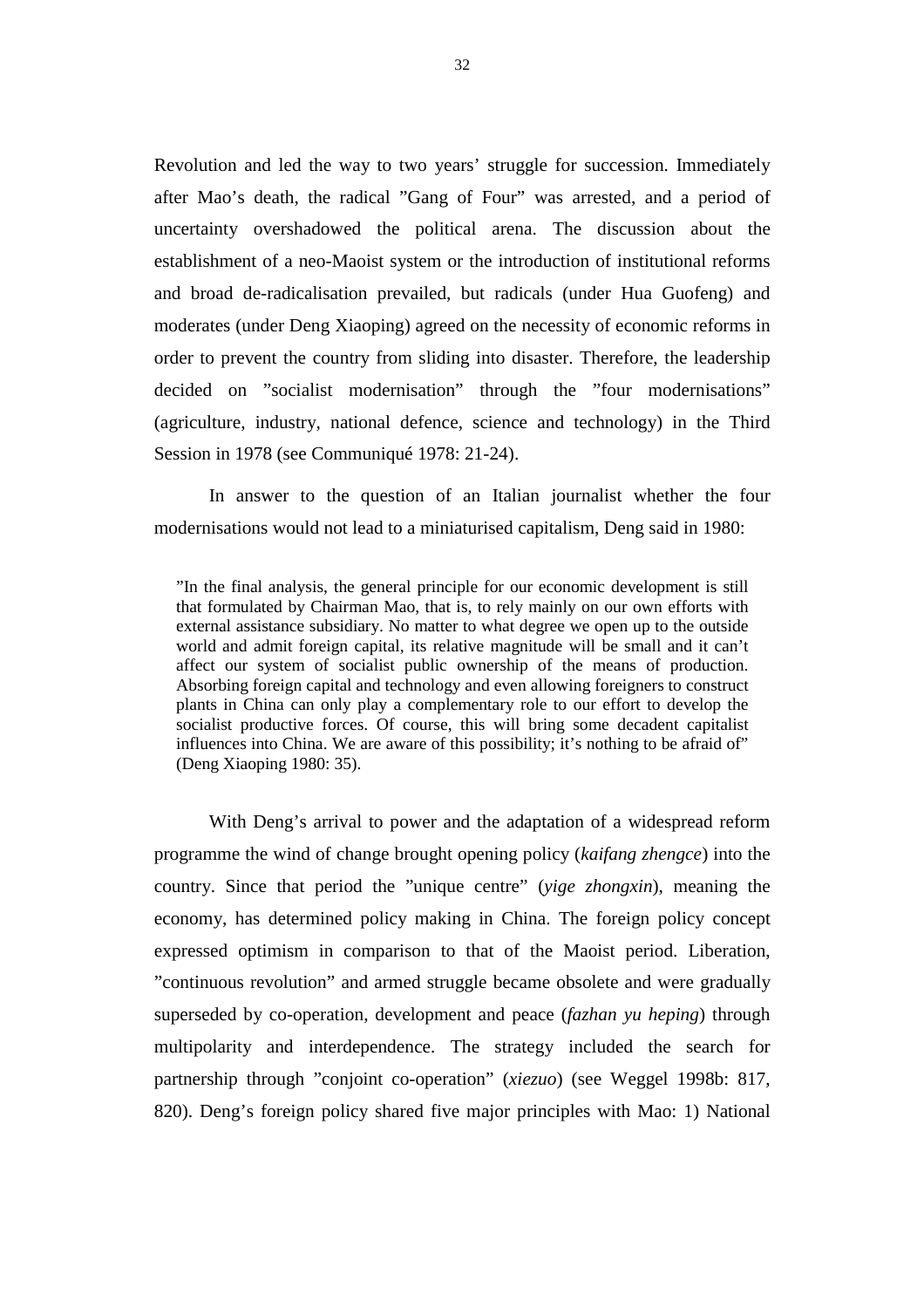sovereignty, 2) Guarantee of the national independence, 3) Preservation of the "Five Principles of Peaceful Coexistence", 4) Multipolarity (Intermediate Zones, Three-World Theory), 5) Two points of reference (North-South and South-South, while Third World countries remained the allies). However, three major differences were also important: 1) Pessimism gave way to optimism. Negative categories like revolution, crisis, and contradiction in Mao's thinking and even the "inevitability of war" were substituted by positive ones like peaceful solution and search for similarities. 2) Mao believed that China's economy was surrounded by a wall, self-reliant and closed to the outside world, while Deng promoted openness and interdependence. 3) Mao sacrificed economic development to societal renewal. Deng's policy concentrated on economics in order to achieve economic growth and people's welfare (see Weggel 1998d: 1121f.).

At the beginning of the 1980s, Deng's major goals for foreign policy making focussed on three topics. First China had to oppose hegemonism and preserve world peace. Second, China wanted to reunify with Taiwan. And third, China should developed through the "four modernisations" (see Quansheng Zhao 1996: 51).

Foreign Policy to the Third World in the examined period can be divided into three major sectors (see Kim 1989a: 150). The first period lasted from 1978 to 1981 and was a phase in which the Three-World Theory lost ground because of the coalition between China and the United States against the Soviet Union. The second period (1981-1984) covered the first "readjustment" of an independent foreign policy and a recovery of the Three-World Theory. A policy of independence and non-alignment as well as a re-identification with the Third World prevailed in the foreign agenda. In the third period (1984-1988), the "second readjustment" replaced the Three-World Theory by a One-World-Multipolar theory.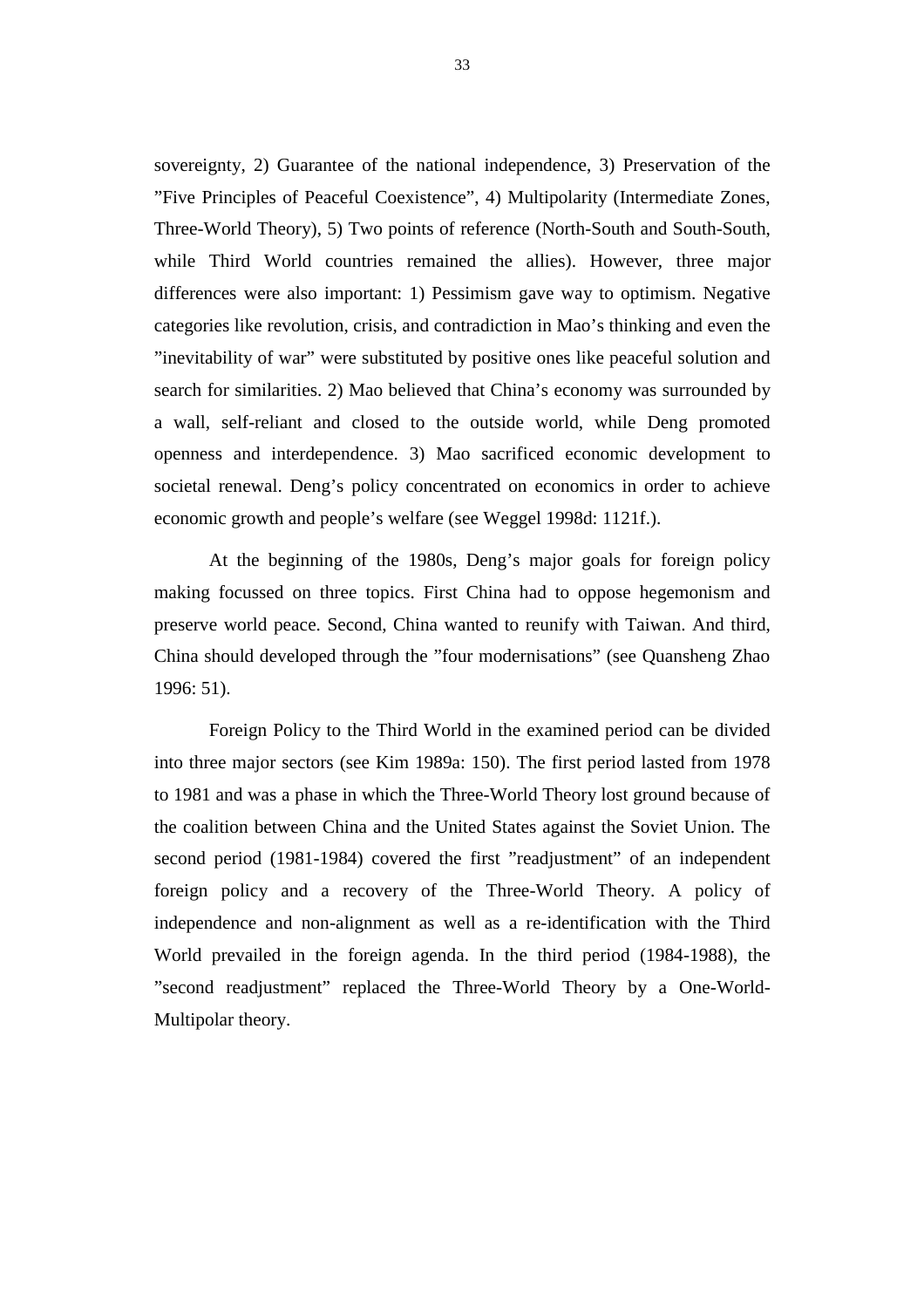#### <span id="page-34-0"></span>**1.4.1 The First Period (1978-1981)**

l

At the end of the 1970s, Chinese ties with the United States seemed to be consolidated. When the PRC and the US established official ties 1978/1979, the Taiwan issue lost importance.23 The Soviet Union and its allies, threatening China by continued expansionism (Vietnam to Cambodia in 1978, USSR to Afghanistan in 1979), directed Chinese concerns to the balance of forces (*liliang duibi*). Chinese leaders considered the maintenance of the status quo more important than the promotion of a New International Economic Order (NIEO). This contention minimised the interest in the Third World (see Harding 1984: 193) which was strongly criticised by the Cuban leader during the Havana Summit Conference of the Non-alignment Movement in 1979. However, "Fidel Castro's scathing attack on the United States and China as the two archenemies of the Third World did not provoke much ire from any member attending the conference" (Mora 1997: 43).

Hence, China did not perceive the United States as a hegemonic superpower, the latter having lost a lot of image through their defeat in the Vietnam War. During that period, the impact of the Three-Worlds Theory detoriated considerably and was nearly banished from Chinese foreign policy making. In consequence, the progress in foreign relations was comparatively restricted. China only established diplomatic ties with two countries in Latin America, namely with Ecuador ( $2<sup>nd</sup>$  of January, 1980) and Colombia ( $7<sup>th</sup>$  of February, 1980). A re-thinking process started after the cooling in the Sino-US relationship that faced several problems, mainly the re-emergence of the Taiwan issue, and after the decreasing support of Third World countries became obvious.

 $23$  Except the period from 1979 to 1982, when the Taiwan-issue became again a topic in the Sino-US relationship. In 1979 the US signed the Taiwan Relation Act including the US-right to continue selling arms to Taiwan, which the Chinese "perceived as avirtual restoration of the diplomatic and military relationship with Taiwan that Washington had already agreed to give up as a precondition for upgraded Sino-American relations" (Roy 1998: 142). In 1982, China and the US agreed that Taiwan would received less sofisticated weapons from the US (see Glaubitz <sup>2</sup>1988: 173).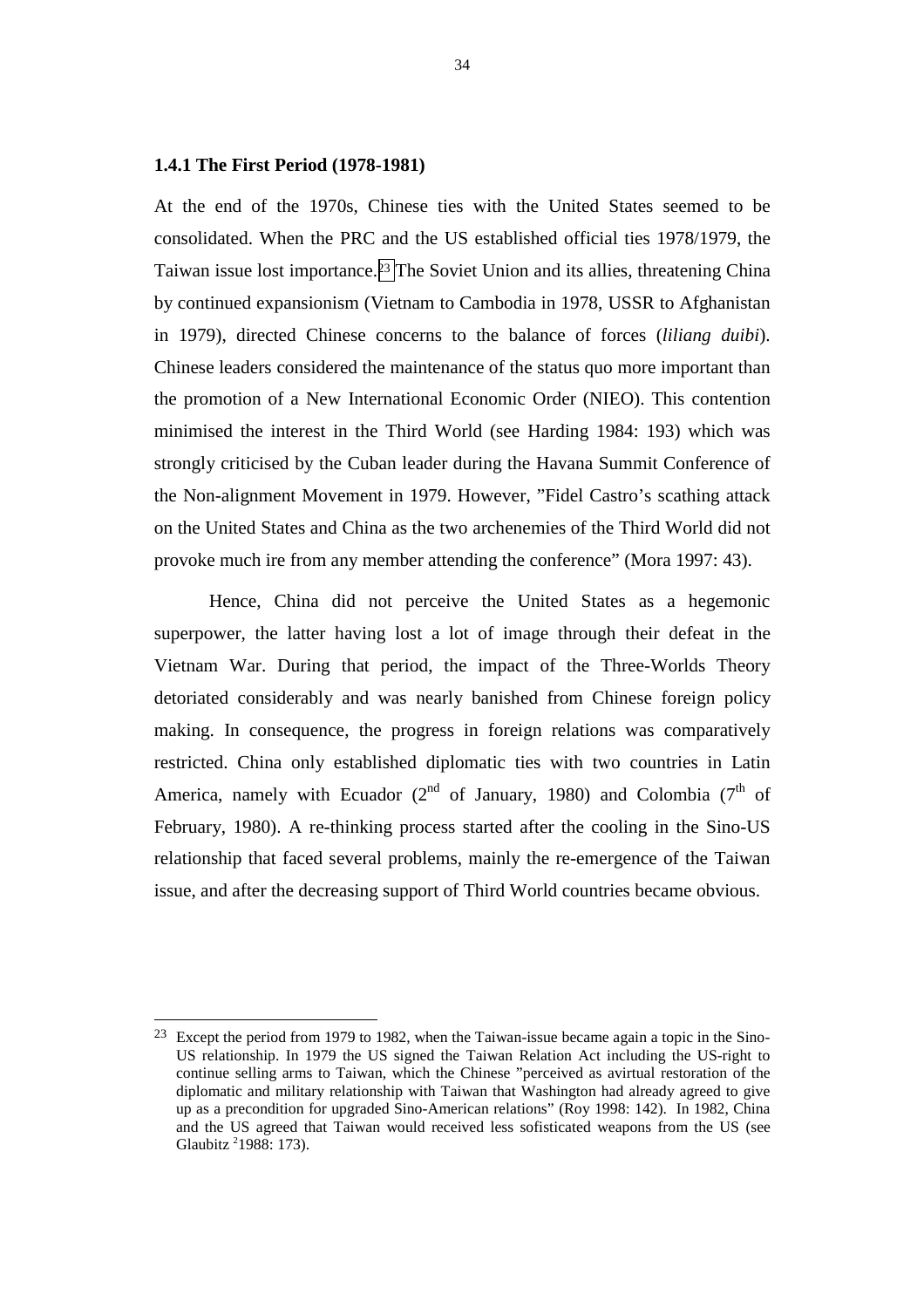#### <span id="page-35-0"></span>**1.4.2 The Second Period (1981-1984)**

The policy agenda changed considerably in 1981, and China declared the independence of its foreign policy and its non-alignment with regard to either the United States or the Soviet Union. Furthermore, China renewed its attempt to contact the Third World. The concrete outcome of the readjusted foreign policy was a reinforced visiting diplomacy to Latin American countries. Foreign Minister Huang Hua was the first in 1981 to head a Chinese delegation that visited Mexico, Colombia, Venezuela. Solidarity with Latin American countries was also expressed by the Chinese support of integration processes in Latin America, e.g. the Treaty of Montevideo in 1980, signed by eleven countries to found the Associación Latino Americana de Integración (ALADI), and by attacking US policy concerning its hegemonic policy towards Central America, mainly towards El Salvador (see Joyaux 1993: 104). Moreover, Chinese Premier Zhao Ziyang stressed again the establishment of a NIEO at the Cancun International Conference on Co-operation and Development in 1981. The most important demands were 1) support of the underdeveloped countries in order to develop national industries by the means of self-reliance, 2) re-organisation of the international economic order, relying on equality and mutual benefit, 3) promotion of North-South dialogue in order to ameliorate the situation of underdeveloped countries (see Connelly/Cornejo Bustamante 1992: 99). He then paid as the first Chinese Premier an official visit to Mexico (see Xu Shicheng 1998: 6).

Mainly since 1982, when peace and development were emphasised, balancing with the United States and the Soviet Union as well as solidarity and co-operation with the Third World became the guidelines of Chinese foreign policy. Zhao Ziyang (1983) adjusted foreign policy in his "Report on the Work of the Government" during the Sixth National People's Congress. While giving a survey on Chinese foreign relations, he pointed out two major features in Chinese behaviour towards the outside. First, he referred to the East-West relationship, in which China held the position of a non-aligned country that opposed hegemonism.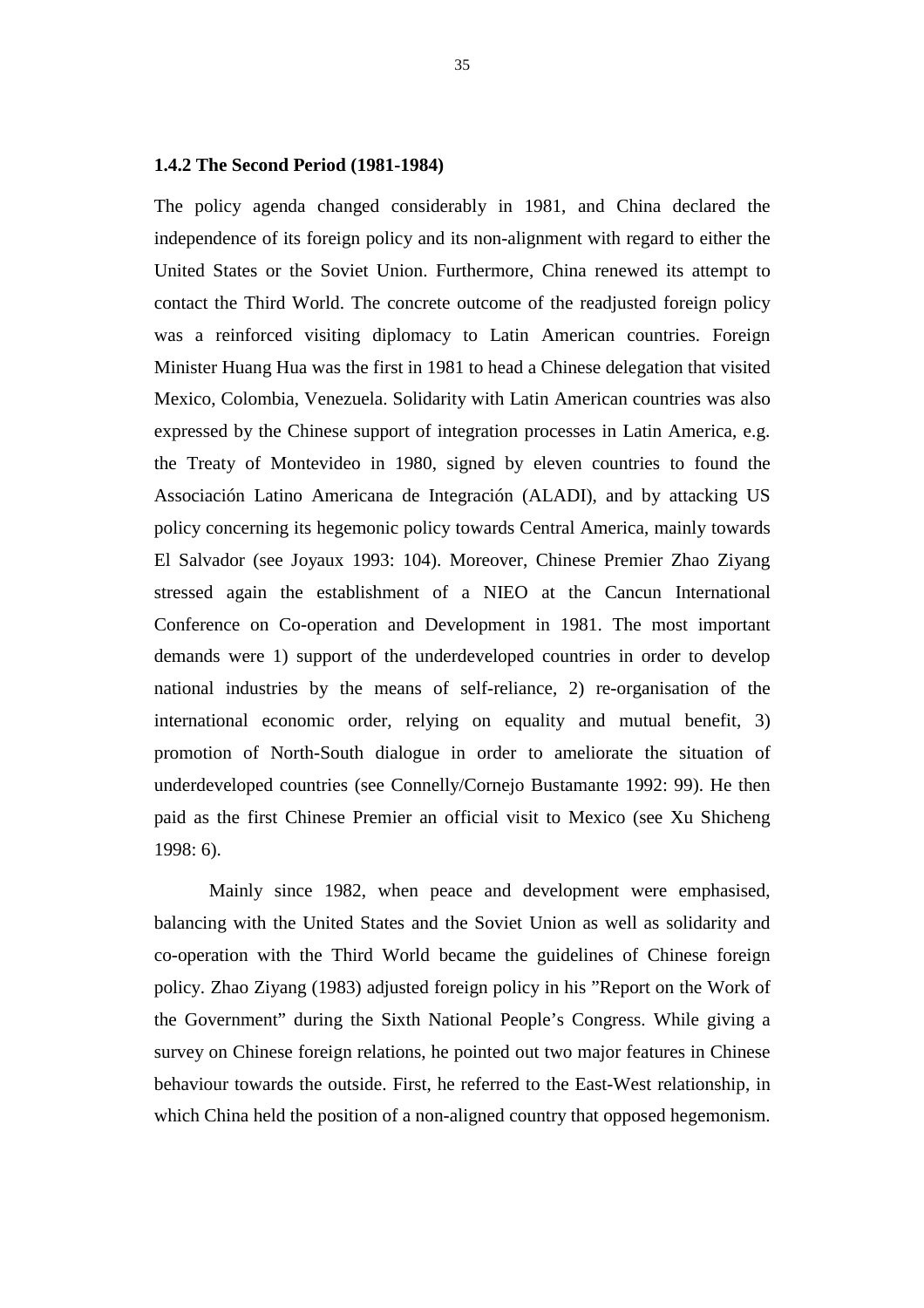Second, he highlighted the North-South relationship, in which China promoted dialogues and South-South co-operation.

Underlining the readjusted foreign policy, the conflictive situation in Latin America furnished China with many occasions to criticise the behaviour of the United States. First, the PRC supported Argentina in its claim to the Falkland/Malvinas Islands in 1982 and the Contadora Group (Panama, Colombia, Mexico, Venezuela), founded in 1983, in its attempt to find a peaceful solution for the Central American conflict. Hence, The PRC condemned the US embargo of Nicaragua and the invasion of Grenada in 1983. China also agreed with Costa Rica on keeping its neutrality (see Joyaux 1993: 104f.). This behaviour showed that China was even interested in countries which did not have diplomatic relations with the PRC (Panama, Nicaragua, Grenada) or recognised the Republic of China on Taiwan (Costa Rica). The increasing number of visits and agreements in 1984 signalled the rapprochement between China and Latin America. Five Latin American Presidents visited China (Ecuador, Brazil, Guyana, Colombia and Surinam), while seven agreements on sea transport (Cuba), economic cooperation (Brazil, Ecuador), on commercial and technological co-operation (Brazil), on culture (Guyana, Mexico), and on pacific use of nuclear energy (Brazil) were signed (see Connelly/Cornejo Bustamante 1992: 169f.). Chinese Foreign Minister Wu Xuequian also toured Mexico, Venezuela, Argentina and Brazil, insisting on the Chinese support for the Contadora Group to solve the Central American conflict and the Cartagena Group to find a way out of the Latin American debt crisis that had run down the continent after the Mexican Memorandum in 1982 (see Mora 1997: 44). In addition, China established diplomatic ties with Antigua and Barbuda on the  $1<sup>st</sup>$  of January, 1983.

#### **1.4.3 The Third Period (1984-1988)**

Chinese foreign policy towards Latin America from 1981 to 1984 proved the changing world view among Chinese leaders. The Three-Worlds Theory has been replaced by the FPPC that contributed to the shape of international relations and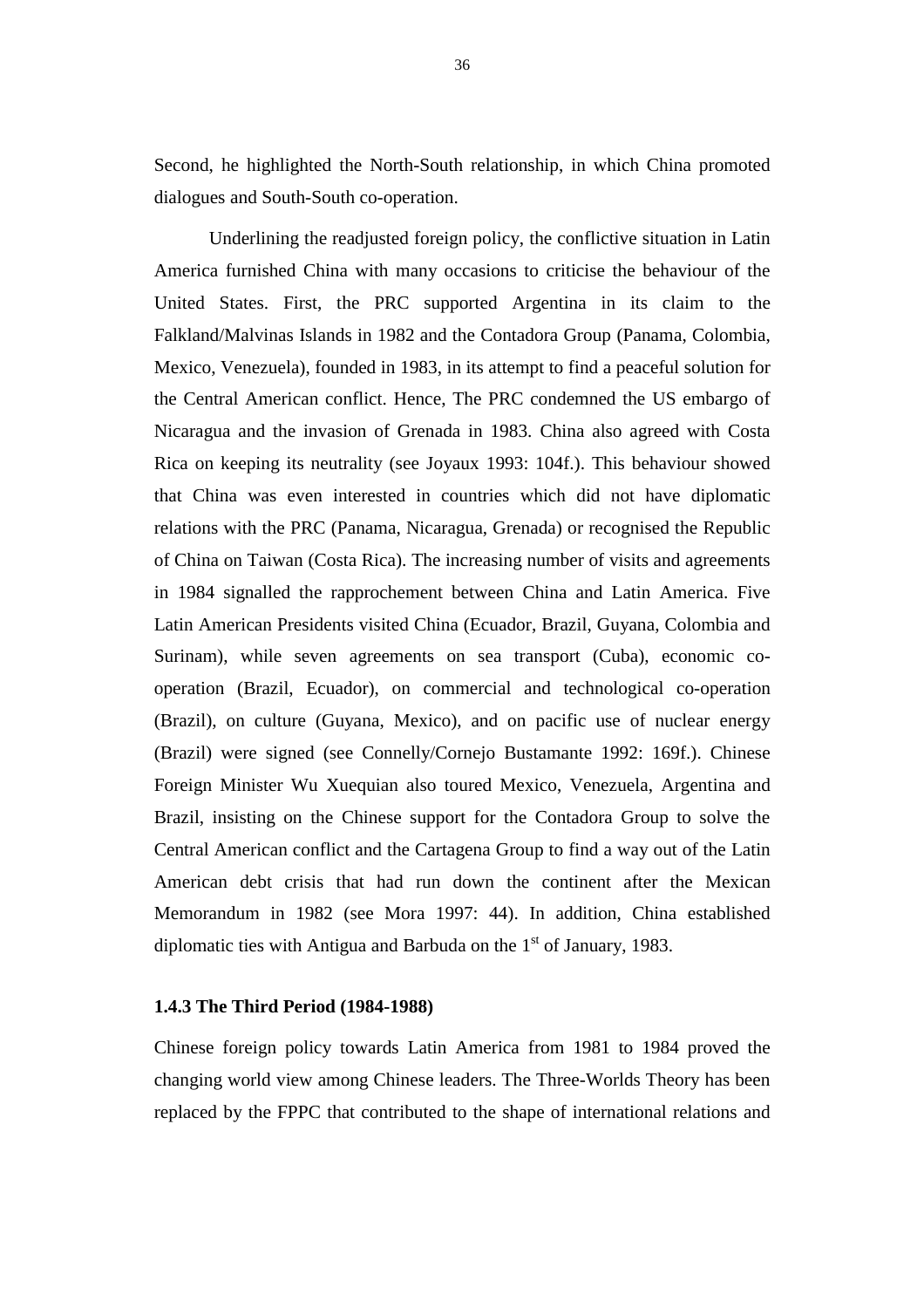signalled the abandonment of the Leninist "inevitability of war" in favour of sensitiveness to threats to peace in the world. Moreover, the avoidability of war and the guarantee of peace in the world were prerequisites for China's modernisation. Hence, in 1984, the Three-World Theory was replaced by a One-World view which had interdependent parts and should be maintained by the basic lines of Chinese domestic and foreign policy (peace and development) (see Kim 1989a: 150-153). To guarantee peace, the unity with the Third World was still of great importance. In the mid-1980s, four principles in foreign policy towards Latin America reflected both FPPC and the peace and development line: Peace and friendship, mutual support, equality and mutual benefit, joint development (see Xu Shicheng 1998: 4) Especially when Prime Minister Zhao Ziyang travelled to Latin America (Colombia, Brazil, Argentina, Venezuela) in October, 1985, he highlighted eight Sino-Latin-American areas of common ground (see Mora 1997: 43):

- 1. Common experience of oppression (colonialism, respective semicolonialism)
- 2. Common sense of belonging to the Third World and task of development
- 3. Rich resources
- 4. Necessity of peaceful international environment to overcome underdevelopment
- 5. Pursuit of non-aligned and independent foreign policy
- 6. Principle of self-determination and non-interference
- 7. Strong engagement to appease the tense international situation
- 8. Burden of unfair international economic order

Zhao Ziyang stressed the need to deepen "understanding, strengthen friendship, promote co-operation, and make joint efforts to safeguard the world peace" and underlined the importance of economic interaction with Latin America as an essential part of South-South co-operation (see Wang Chien-hsün 1991: 110). In that sense, peace could be reached through development, not only for the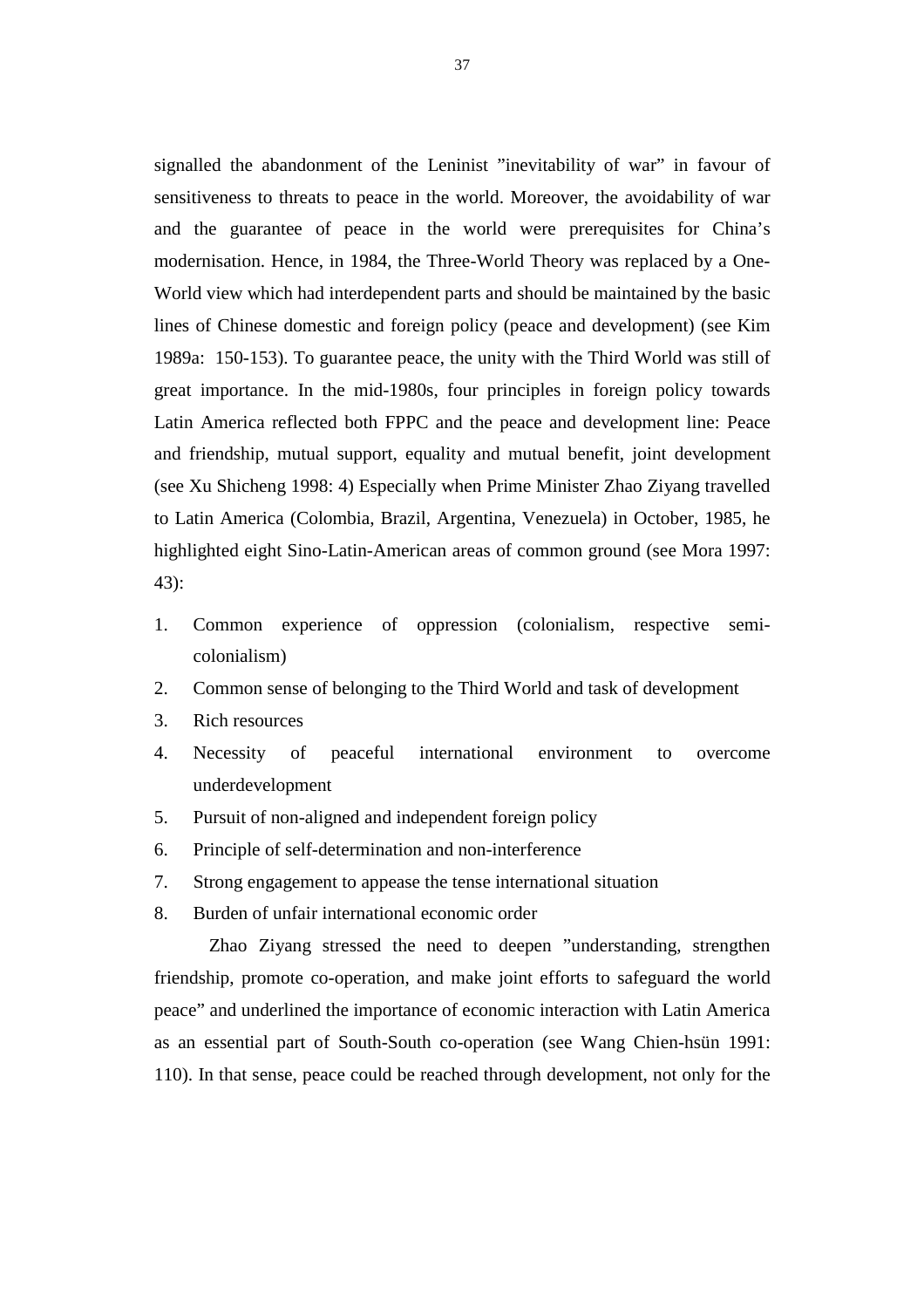sake of China itself but also for the whole world. Deng Xiaoping<sup>24</sup> concluded in 1986: "[China's] ability to contribute to the world's lasting peace depends on the degree of our development. If China is well-developed, then her ability to win world peace will grow and she will make greater contributions to world peace." Both domestic and foreign policies were economically motivated. And in fact, the liberalisation that had started in 1979 with the joint venture law led in the 1980s to China's entrance in the global market. China joined the World Bank and the International Monetary Fund and opened its economy to foreign capital and loans. The widespread reform process, initiated by Deng Xiaoping finally caused considerable interaction with the international economy. In addition, some Latin American countries (Argentina, Brazil, Mexico, Uruguay), in the middle of the so-called "década perdida", were searching for new opportunities to diversify their external relations in order to handle the recession. In consequence, these complementary interests facilitated economic exchange. China and Latin America started to promote mutual investments, to establish joint ventures and to export services. In 1987, more than ten Chinese enterprises with a Chinese direct investment of US\$ 36 million were established in eight Latin American countries (see Xu Shicheng: 6). Hence, Sino-Latin American co-operation was expressed through the establishment of seventeen joint ventures in Latin America, with an investment volume of US\$ 22 million (see Mora 1997: 46). The trade volume between China and Latin America increased significantly from 1980 to 1988 (see table II). However, during the years 1986 and 1987, Sino-Latin American trade suffered a set-back, due to the collapse of crude oil prices at that time, and the continual economic crisis in Latin America. Despite all efforts made by Latin American countries to foster their external relations, the high costs of the "Third Wave of Democracy" (Huntington 1991) which splashed over to Latin America at the beginning of the decade could have been an additional factor for a momentous set-back to economic exchange.

l

<sup>24</sup> As quoted in Samuel Kim 1989a: 157.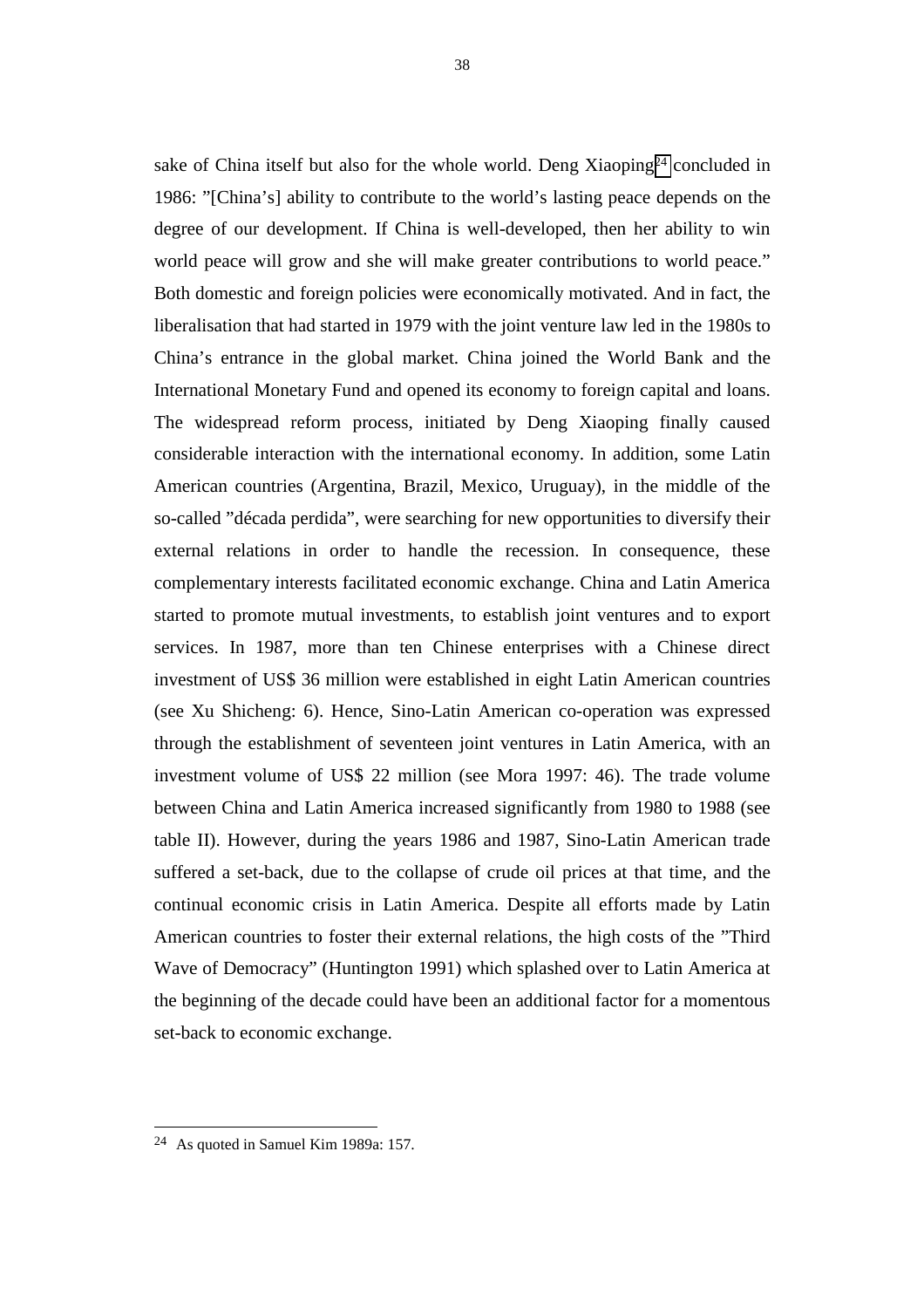| Table II: Sino-Latin American Trade Volume in millions of<br>US\$ |       |  |
|-------------------------------------------------------------------|-------|--|
|                                                                   |       |  |
| 1980                                                              | 1,363 |  |
| 1985                                                              | 2,572 |  |
| 1986                                                              | 2,087 |  |
| 1987                                                              | 1,728 |  |
| 1988                                                              | 2,576 |  |
| Source: Xu Shicheng (1998: 6)                                     |       |  |

Furthermore, China and twelve Latin American countries signed twenty-two agreements as an outcome of intensified technological and scientific co-operation. The most important of these were the nuclear co-operative agreements (1984, 1988) and the aerospace agreement of satellite production (1988) with Brazil, and the nuclear co-operation agreement with Argentina (1984) (see Mora 1997: 46).

By 1988, Sino-Latin American relations had expanded dramatically. The trade volume nearly doubled between 1980 and 1988, China established diplomatic ties with six more Latin American countries (see table III), which gave a total of eighteen. During the 1980s, ten Latin American heads of state and six government leaders visited the People's Republic. Technological and scientific co-operation intensified, and Chinese Communist Party fostered its relations with either opposition or ruling political parties in the whole region to debate independence, equality, mutual respect and non-interference (four principle of party relations issued by the CCP).

| Table III: Establishment of diplomatic relations in the        |                                  |  |  |  |
|----------------------------------------------------------------|----------------------------------|--|--|--|
| 1980s                                                          |                                  |  |  |  |
| Country                                                        | Date of diplomatic establishment |  |  |  |
| Ecuador                                                        | 2 <sup>nd</sup> of January, 1980 |  |  |  |
| Colombia                                                       | $7th$ of February, 1980          |  |  |  |
| Antigua and Barbuda                                            | $1st$ of January, 1983           |  |  |  |
| Bolivia                                                        | $9th$ of July, 1985              |  |  |  |
| Nicaragua                                                      | $7th$ of December, 1985          |  |  |  |
| Uruguay                                                        | $3rd$ of February, 1988          |  |  |  |
| Source: Conelly/Cornejo Bustamante 1992: Appendix II, 168-172. |                                  |  |  |  |

39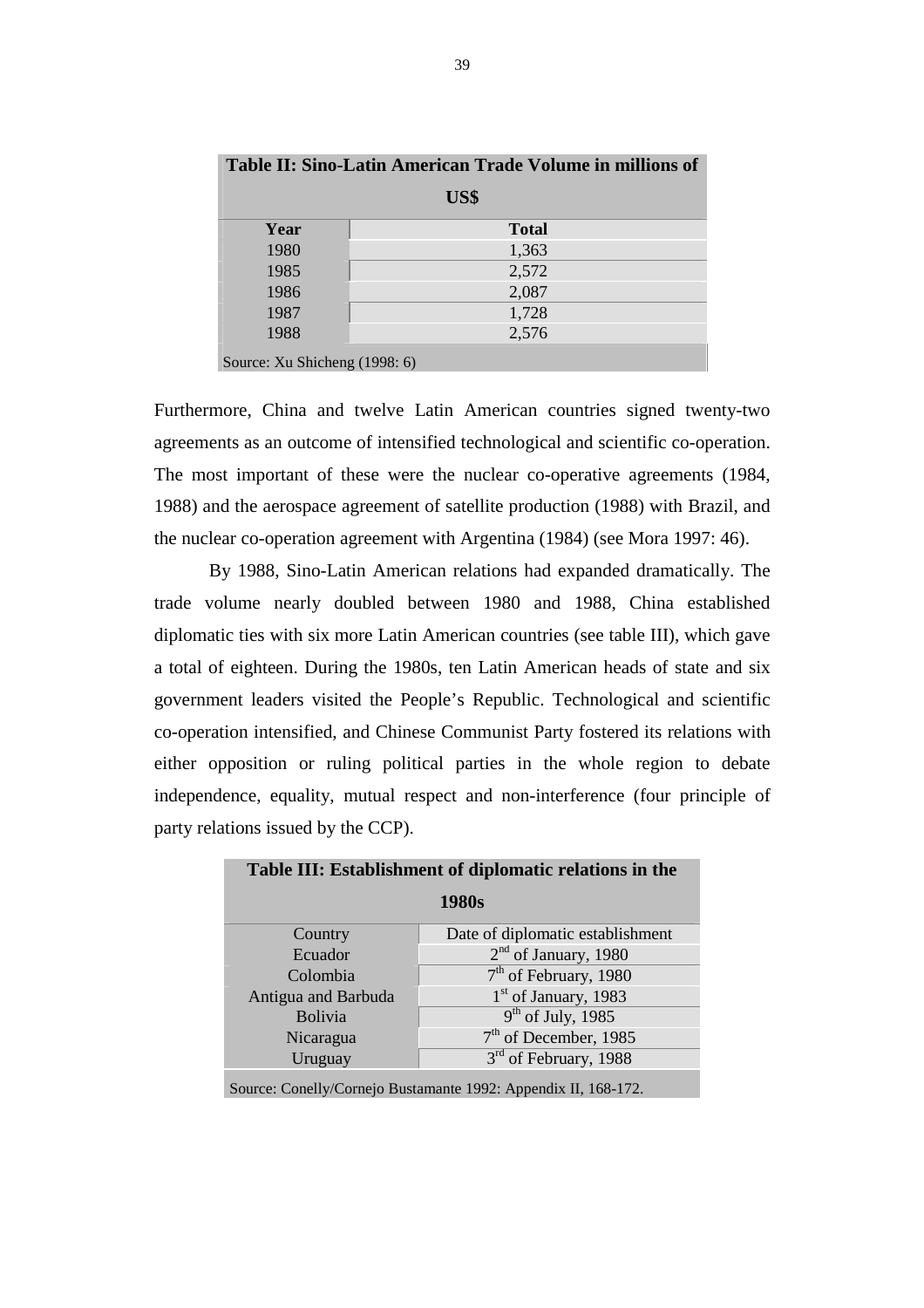The pre-Tiananmen period of foreign relations with Latin America has to be seen in the light of four determining aspects:

- 1. From 1978 onwards, modernisation in terms of economic development became the centre of Chinese national interest. Therefore, China had to accept opening up to the outside world and entering into the interdependent system of global economy. In the 1980s, China turned into an important trading nation, imported technology, exported raw material and machinery, joined international organisations like the World Bank and the IMF (1980) and strengthened its position as a commercial power in its own region (see Robinson 1994: 580). To expand economic interaction, China was willing to foster ties with any potential partner in the world. Thus, Latin America became one of the targets of Chinese opening policy.
- 2. In addition, Latin American countries adopted a strategy of diversification of external relations, policy that was highly complementary with the Chinese interests and that created a benign atmosphere for increasing economic exchange.
- 3. Growing interdependence on the one hand, and stressing an independent foreign policy on the other created a dilemma that China tried to overcome by showing solidarity with the Third World. Highlighting its role as a spokesman for Third World's matters turned into a means of escaping from the mechanisms of the strategic triangle. Thomas Robinson (1994: 574) stated as follows:

"[...], China wished to continue to regard the Third World an essential element of its foreign policy, so long as there were a superpower-dominated strategic triangle and a Third World *per se*. Beijing could convince itself that the 'masses' of the downtrodden nations held the key to the future of the international system and that China would eventually be accepted as their natural leader."

4. In relation to point 3, one can deduce that Chinese foreign policy towards Latin America during the 1980s was influenced by Beijing's relations with Washington and Moscow (Wang Jisi 1994: 492). Even if the policy did not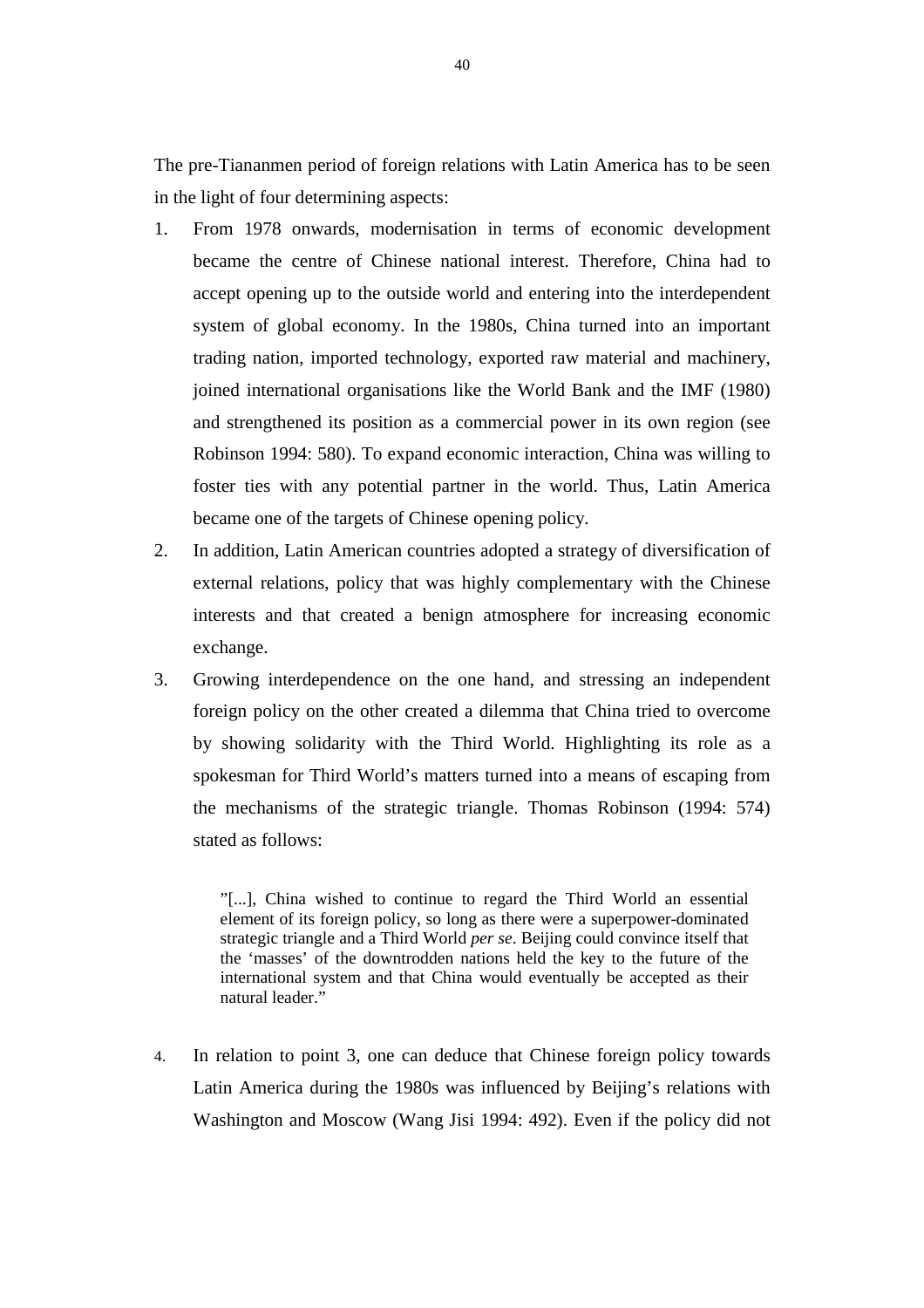result from a strict constrainment policy, because the United States has maintained an engagement rather than containment policy since 1972 and because the gap between China and the Soviet Union has been narrowed since 1982, the strategic triangle conditioned Chinese behaviour towards the Third World. Despite the period from 1978 to 1981, in which China neglected its relations with Third World countries, solidarity with the latter seemed to be a reaction to US or Soviet hegemonic attempt to intervene in the rest of the world.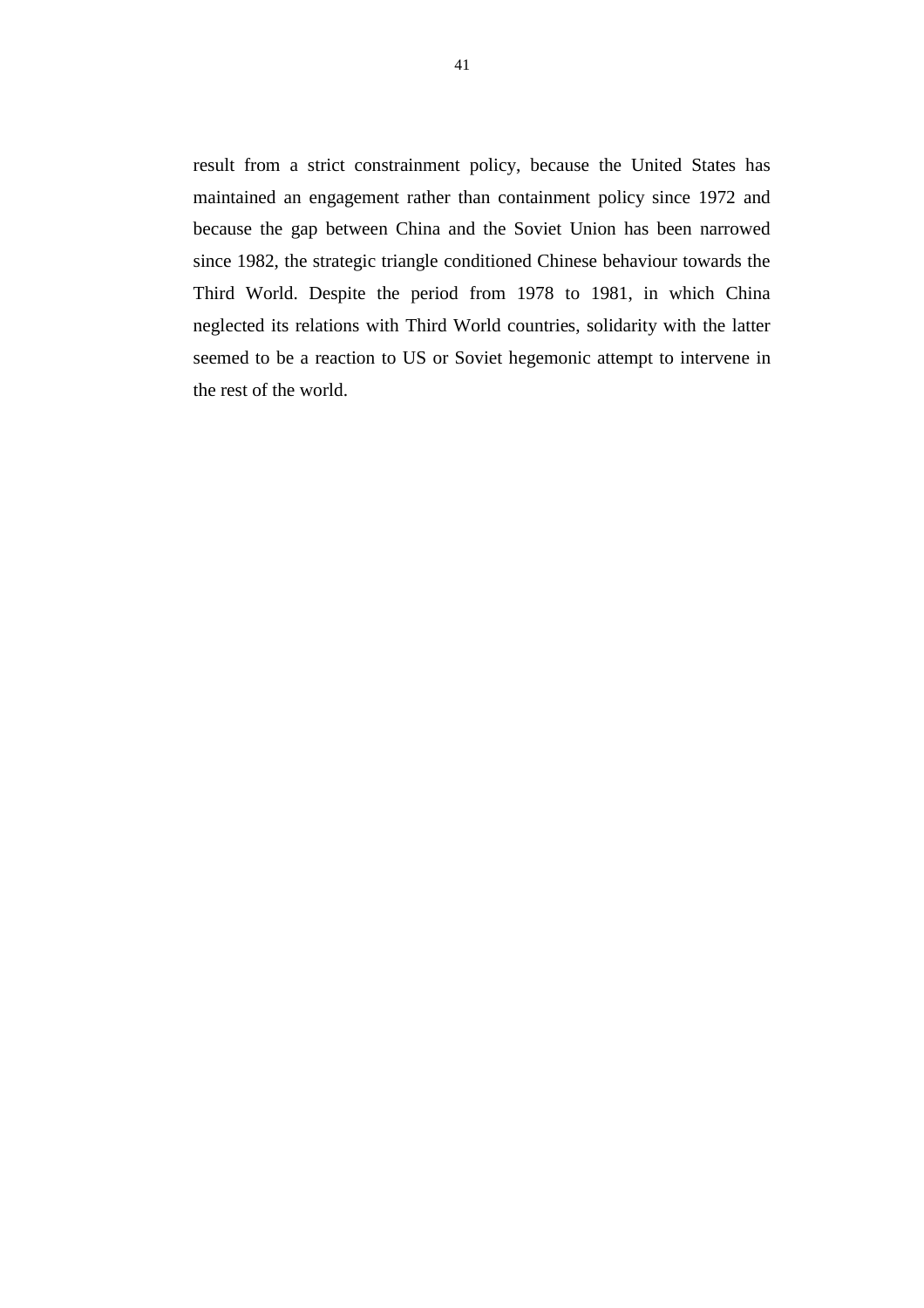# **2. Latin America: Strategic Partner in a New World Order?**

#### *2.1 Scaring the Monkey*

In 1989, the situation took a different twist. The "Beijing Massacre" of  $4<sup>th</sup>$  of June pushed the People's Republic once again into isolation. The mass demonstration on the Tiananmen Square and the use of force by the People's Liberation Army (PLA) to suppress it had a severe impact on China's international reputation and credibility. Deng Xiaoping, however, in the tradition of the ancient saying "kill the chicken to scare the monkey" was convinced that his order would prevent the rebellion from spreading across the country (see Deng Xiaoping 1989). On the international scene, China's attempt to trivialise the massacre, which cost one thousand five hundred lives, failed for the simple reason that the event was directly transmitted on television. Not surprisingly, China was accused of violating human rights by the international community. China's reaction to the accusations, mainly in the UN, was double-edged. On the one hand, Chinese leaders started several counterattacks against other countries which were allegedly violating human rights much more than the People's Republic. They insisted on state sovereignty and claimed the principle of non-interference in internal affairs. Finally, they stressed the diversity of cultural standards that led to a different understanding of human rights (see Nathan/Ross 1997: 188f.). On the other hand, since what they officially called the "Tiananmen Affair", China adopted a "policy of penitential robe" through three means. First, China reconciled with some of its harshest enemies such as Indonesia, India, Vietnam, South Korea and Israel. Second, it intensified its opening policy. And third, China tried to establish a harmonic atmosphere with its major partners which has been quite a difficult exercise (see Weggel 1999c: 361). As a reaction to the Tiananmen incident, several states suspended their diplomatic relations with China and large international companies closed their factories and offices in the PRC. In Latin America, the reaction was somehow unspectaculous. These countries shared with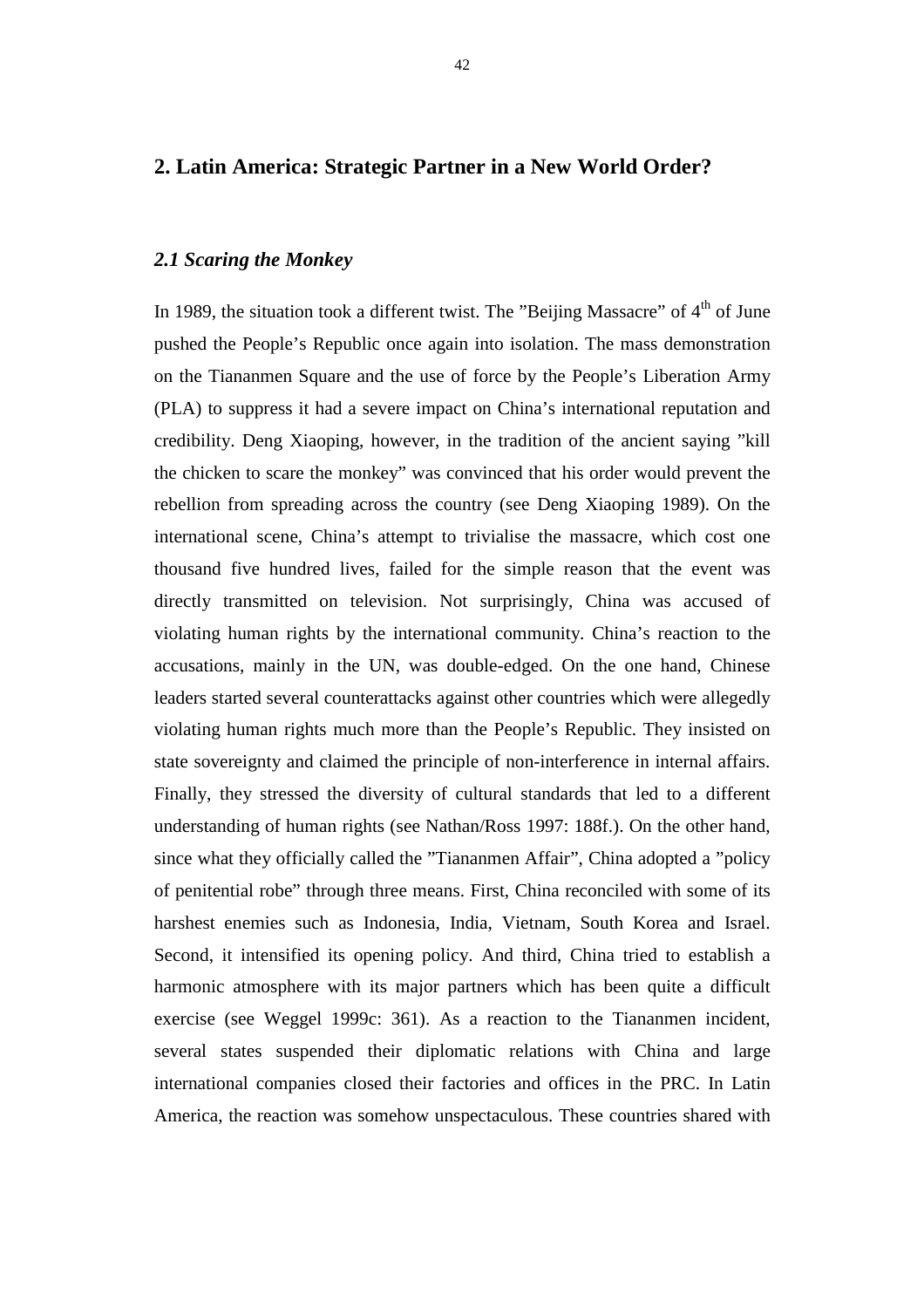China the contention of non-interference in internal affairs. During the year 1989, only two Latin American countries (Grenada, Belize) suspended their diplomatic relations with China. But the suspension was initiated by Beijing in reaction to these countries' establishment of diplomatic ties with the Republic of China on Taiwan.

#### *2.2 The Competition with Taiwan*

l

Especially after 1989, Taipei and Beijing courted Latin America's favour. Taiwan has been searching for closer ties with Latin American countries, since it was diplomatically isolated by its expulsion of the United Nations in 1971, by the Shanghai Communiqué<sup>25</sup> in 1972, and by its loss of official ties with the United States in 1979. In 1990, Taiwan fostered ties with numerous Latin American countries, mainly situated in the Caribbean. These were the Bahamas, Belize, Costa Rica, Dominica, Dominican Republic, El Salvador, Grenada, Guatemala, Haiti, Honduras, Nicaragua, Panama, Paraguay, St. Christopher, St. Kitts and Nevis, St. Lucia, and St. Vincent and the Grenadines. Some of these diplomatic relations were quite ancient, like Panama (1909), Guatemala (1935) or Costa Rica (1941), El Salvador (1941), and Honduras (1941). Nicaragua established official ties in 1990 and suspended those with the People's Republic. In 1996, the Republic of China had diplomatic relations with thirty-one countries in the world; sixteen were Latin American nations (see Nathan/Ross 1997: 218; He Li 1991: 138; Yahuda 1996: 1327). In 1997, the Bahamas and Saint Lucia suspended their relations with Taiwan and established official ties with the People's Republic (see *China daily*,  $10^{th}$  of October, 1998). Diplomatically the Latin American region still is very important for Taiwan, even more since the Republic of China lost its

<sup>25</sup> The Shanghai Communiqué was the outcome of talks between national security adviser Henry Kissinger and Chinese Foreign Minister Qiao Guanhua who faced the "Taiwan problem" during the Nixon's visit to Beijing in 1972. Finally, they agreed that the "United States acknowledges that all Chinese on either side of the Taiwan Strait maintain there is but one China and that Taiwan is a part of China. The United States Government does not challenge that position. It reaffirms its interest in a peaceful settlement of the Taiwan question by the Chinese themselves" (Bernstein/Munro 1997: 150).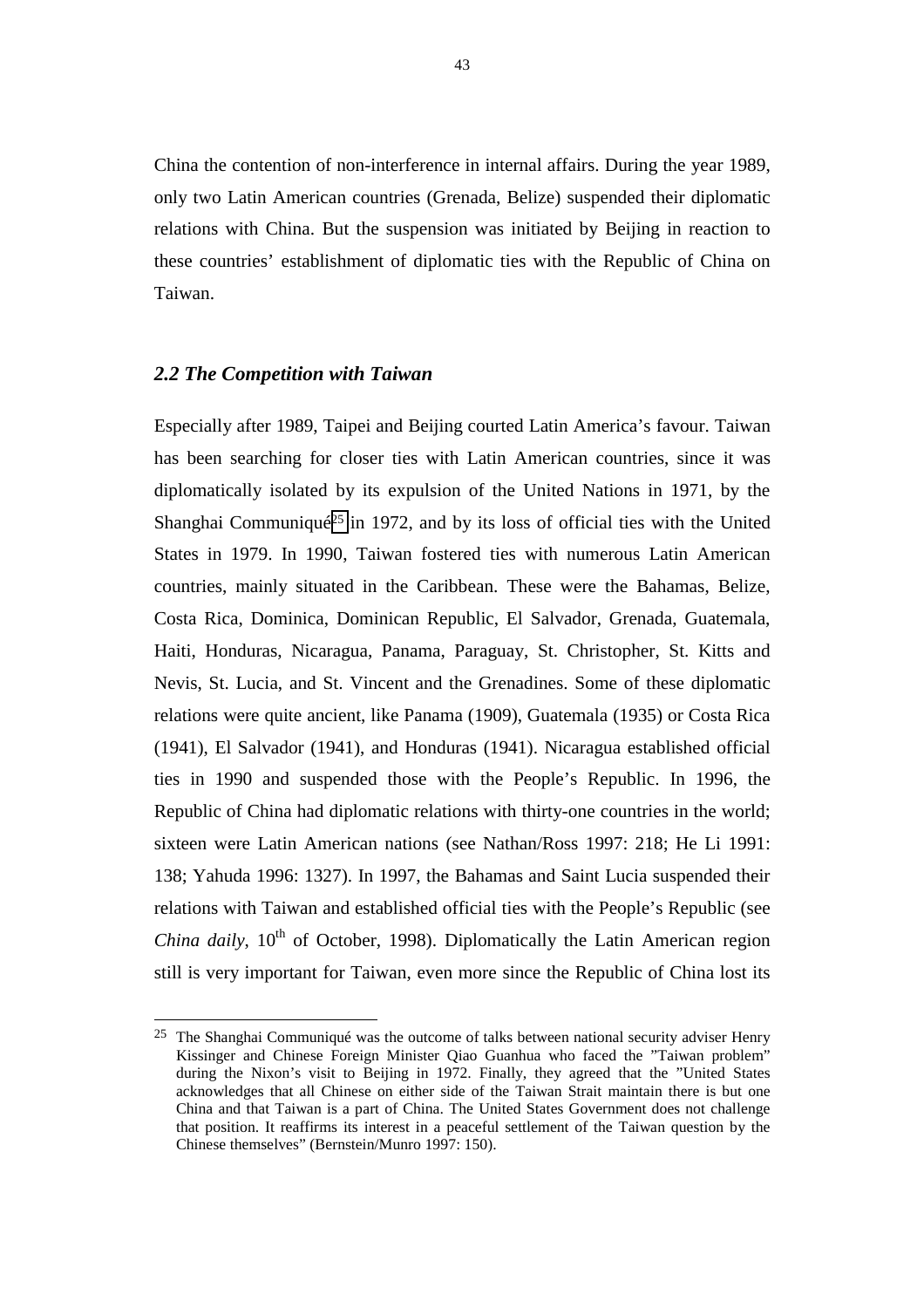last big ally, South Africa, on the  $1<sup>st</sup>$  of January, 1998, the date of the establishment of diplomatic ties between The People's Republic and South Africa (see Hunter/Sexton 1999: 180). Despite the lack of formal relations, Taipei set up representative offices in Argentina, Brazil, Chile, Peru, Ecuador, Venezuela, and Colombia which often served as quasi-embassies. However, Taiwan strengthened its interaction with Latin American countries on the economic level. The trade volume increased from US\$ 477 million in 1977 to US\$ 2,680 million in 1989 (see He Li 1991: 103, 137).

Taiwan's interest in Latin American countries was born after its expulsion from the United Nations. As Latin America was perceived as the backyard of the United States, one of the reasons for approaching the region was the need to preserve US support in the international community. Two additional factors facilitated the rapprochement between Taiwan and Latin America. First, the high degree of diplomatic recognition in the region. And second, the underdevelopment of mainly the Caribbean and the Central American nations, which were thankful for any agricultural or technical assistance. After the suspension of diplomatic ties with the United States in 1979, particularly foreign aid policy became more important in order to achieve foreign policy goals and in order to maintain or to strengthen ties with other countries. Before 1979, Taiwan was highly dependent on US support on the international level, but after the split, Taipei sought to develop new foreign policy strategies. Although Taiwan suffered from a low level of diplomatic recognition and a low level of membership to international organisations, the country, with its twenty-one million inhabitants held an undeniable joker in its hands: strong economic performance (see Cheng Tuan 1992: 72f.). Andrew Nathan and Robert Ross (1997: 213) described the Taiwanese situation as follows: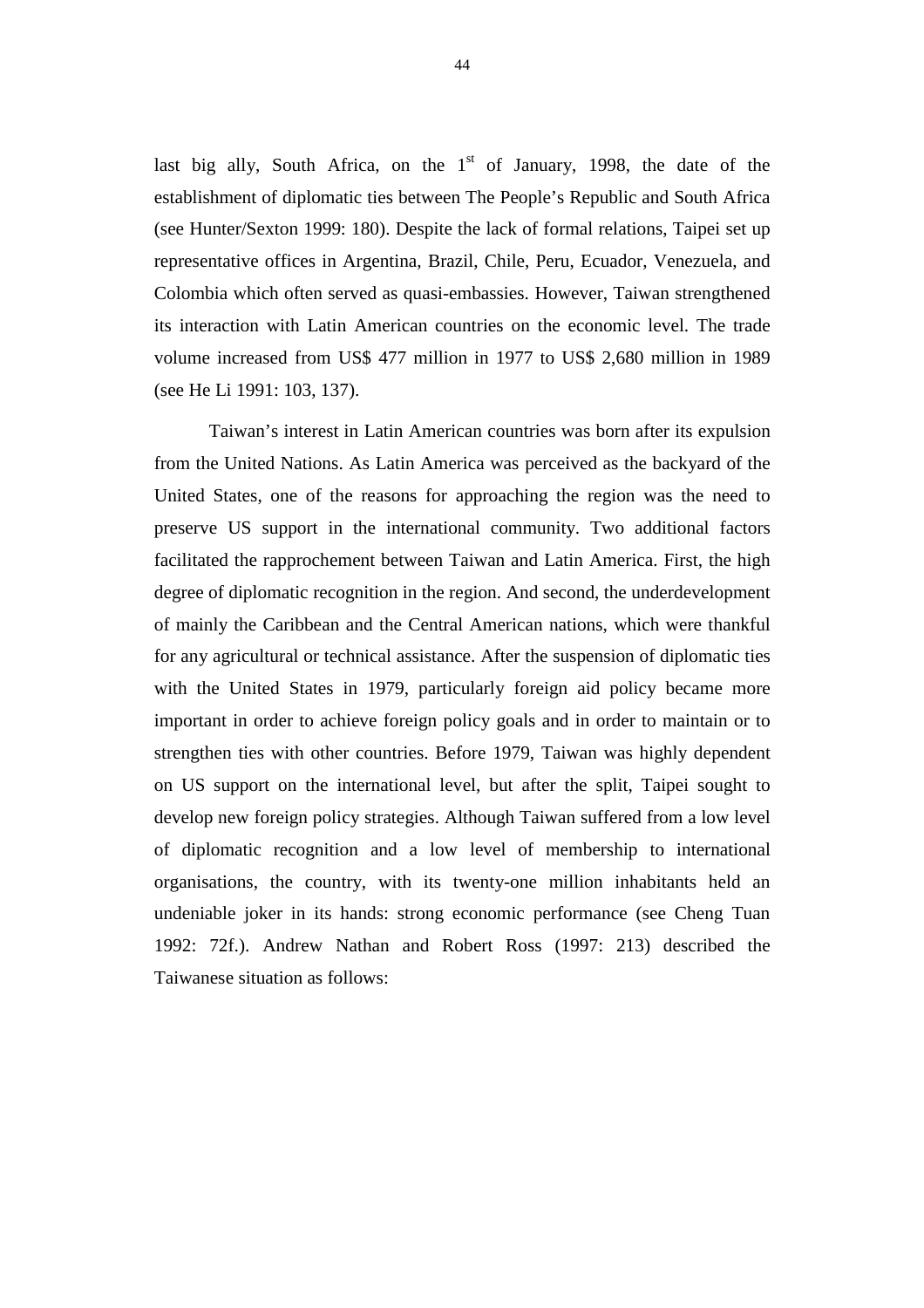"The complexity of Taiwan's politics is shaped by its contradictory position in the world. It alternates among the top three positions in foreign exchange reserves, ranks thirteenth in foreign trade, has the sixteenth-largest army, stands eighteenth in GNP and twenty-fourth in GDP per capita, and belongs among the top one-third of countries in population size. Yet it is excluded from the United Nations, [...] geographically small, and tucked closer to China, its main antagonist, and far from the United States, its main supporter."

The strong economic performance allowed Taiwan to accumulate capital in order to promote economic co-operation. The foreign aid Taiwan offered to the Third World countries in the form of agricultural and technological assistance was slowly replaced by cash grants or loan grants. Taiwanese leaders intended to expand foreign relations by these means in order to achieve the establishment of full diplomatic ties with more countries. Moreover, the establishment of diplomatic relations was combined with the promise of capital loans. The examples of Grenada and Nicaragua showed that the Taiwanese government assured the provision of low interest loans; US\$ 10 million for Grenada in 1989 and US\$ 100 million for Nicaragua in 1990.

The government in Beijing strongly criticised the use of "dollar diplomacy", stating that any relationship of the Republic of China was built on cash and thus constructed on shaky legs. Any more interesting offer could be a reason for the beneficiary country to drop Taiwan (see Cheng Tuan 1992: 74-78). However, after the Tiananmen incident, Beijing adopted a foreign aid strategy which was quite similar to the Taiwanese model and which was based on a political motivation as well: regaining confidence and allies in the Third World. Especially in the 1990s, Beijing did not miss any opportunity to reach a potential aid recipient in order to extend its foreign relations. In 1990, China prolonged non-repayable aid to twenty-seven countries, including seven Latin American nations (Jamaica, Peru, Bolivia, Colombia, Nicaragua, Surinam). In 1988, only three countries, and in 1989 only one country, received foreign aid from Beijing, while the number of aid recipients in 1990 jumped to eleven (see Lin Teh-chang 1996: 35, 48).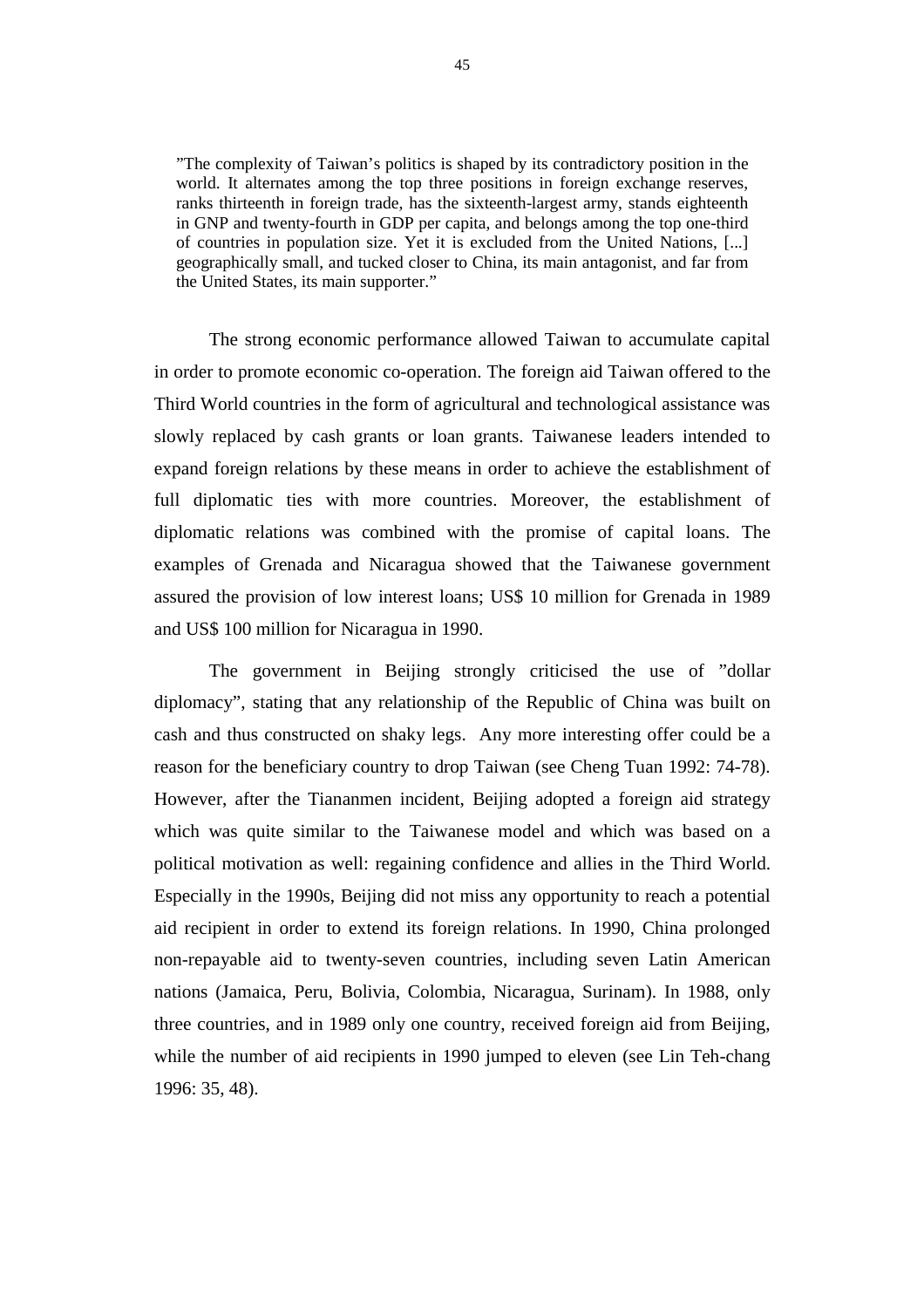Taiwan developed a "flexible diplomacy", abandoning the policy of the "3 no's" (no contact, no negotiations, no compromise) in 1987, and promoting Taiwan as a "political entity" forming together with the PRC "one China, two governments". One the other hand, since the beginning of ist opening-policy, mainland China also adopted a more moderate Taiwan-policy by "advocating three links (trade, transportation, and postal services) and four exchanges (between relatives and tourists, academic groups, cultural groups and sports representatives)" (Quansheng Zhao 1996: 207).

In the 1990s, Taiwan searched for admission to international or nongovernmental organisations in order to gain more international acceptance (see Nathan/Ross 1997: 217; Gutierrez 1995: 8). Taiwan was able to join the Asia Pacific Economic Co-operation (APEC) and the Asian Development Bank (ADB). Despite its moderate Taiwan-policy, mainland China was always strictly opposed to any Taiwanese membership in any international association (see Hunter/Sexton 1999: 180).

Facing such obstacles in strengthening its position in the international community, Taiwan, not surprisingly, adopted a kind of "dollar diplomacy" towards the Third World, often accompanied by technological and agricultural assistance. The results of the Taiwanese policy towards Latin America were first, an increasing number of mutual visits, and second, stronger support from Latin American countries for Taiwan's claim to be accepted in the United Nations.

In 1989, Prime Minister Yu Kuohwa toured the Caribbean, in 1991, Vice-President Li Yuan-zu visited Central America and the Caribbean, and in 1992, the President Lee Teng-hui met in Taipei with Central American Foreign Ministers. He went also in 1994 to Nicaragua and Costa Rica. In June 1994, Taiwanese Premier Lien Chan paid an official visit to Central America and a secret visit to Mexico.

From 1994 on, the Latin American countries which recognised Taiwan constantly sent resolutions to the United Nations in order to promote Taiwan's return (see Mora 1997: 50). In 1998, however, the number of supporters shrank to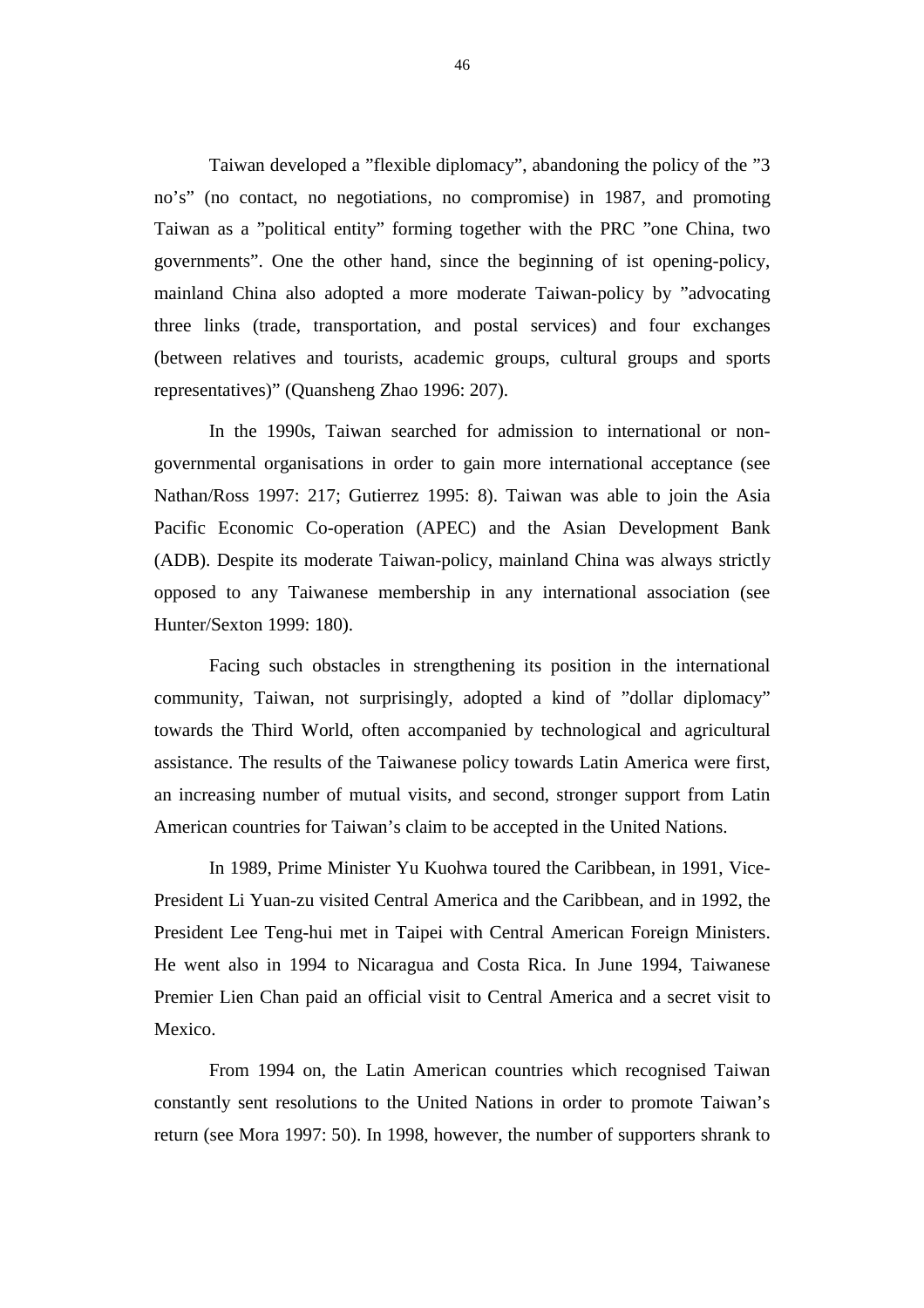six Latin American countries (Grenada, Nicaragua, El Salvador, San Vincente, Dominica, Panama) (see Xu Shicheng 1998: 9). What had been a "battlefield" for ideological leadership and influence between China and the Soviet Union in the 1960s, turned out to be reason for increasing competition between the two Chinas. Moreover, the competition was somehow renewed through the Tiananmen incident that offered Taiwan another platform to discuss its relations with the Latin American countries on the one hand, and with the international community on the other.

## *2.3 The 1990s: Old Wine in New Bottles*

l

The discredit brought upon China provoked a policy of economic and political sanctions by a US-led "anti-China-coalition".26 On the other side, China adopted a diplomacy of searching for new sources of economic co-operation and for partners to support its role as peacemaker in international conflicts, mainly in the framework of the UN. This was, however, a rather difficult task. The rapprochement with Taiwan in order to intensify economic co-operation seemed to be a delicate matter, and other co-operation partners were hardly available. On the international level, the collapse of the Soviet Union, and hence the dissolution of the "strategic triangle", paralysed the Chinese opportunity to win the "tumbling giant" as a partner against the American-led coalition. Chinese leaders, therefore, developed a strategy of enhancing relations with as many states as possible through more economic openness (see Robinson 1994: 589).

These strategies were the direct outcome of new formulated principles by Deng, known as the "28-character strategy" which is especially important for this analysis because China gave up the intention of being a leader for Third World

<sup>26</sup> US-president Clinton was at first convinced that the annually prolongation of the "mostfavoured-nation" status should be definetely combined with the situation of human rights in China. Only in 1994, Washington distanced itself from the necessary connection to human rights. At that moment, most of the countries of the "anti-China-coalition" lifted their economic sanctions against China. This process was initiated by Japan. A definite normalisation of the trade relations occurred in May, 2000, when the US-congress passed a resolution, lifting the annually checking of the MFN-clause.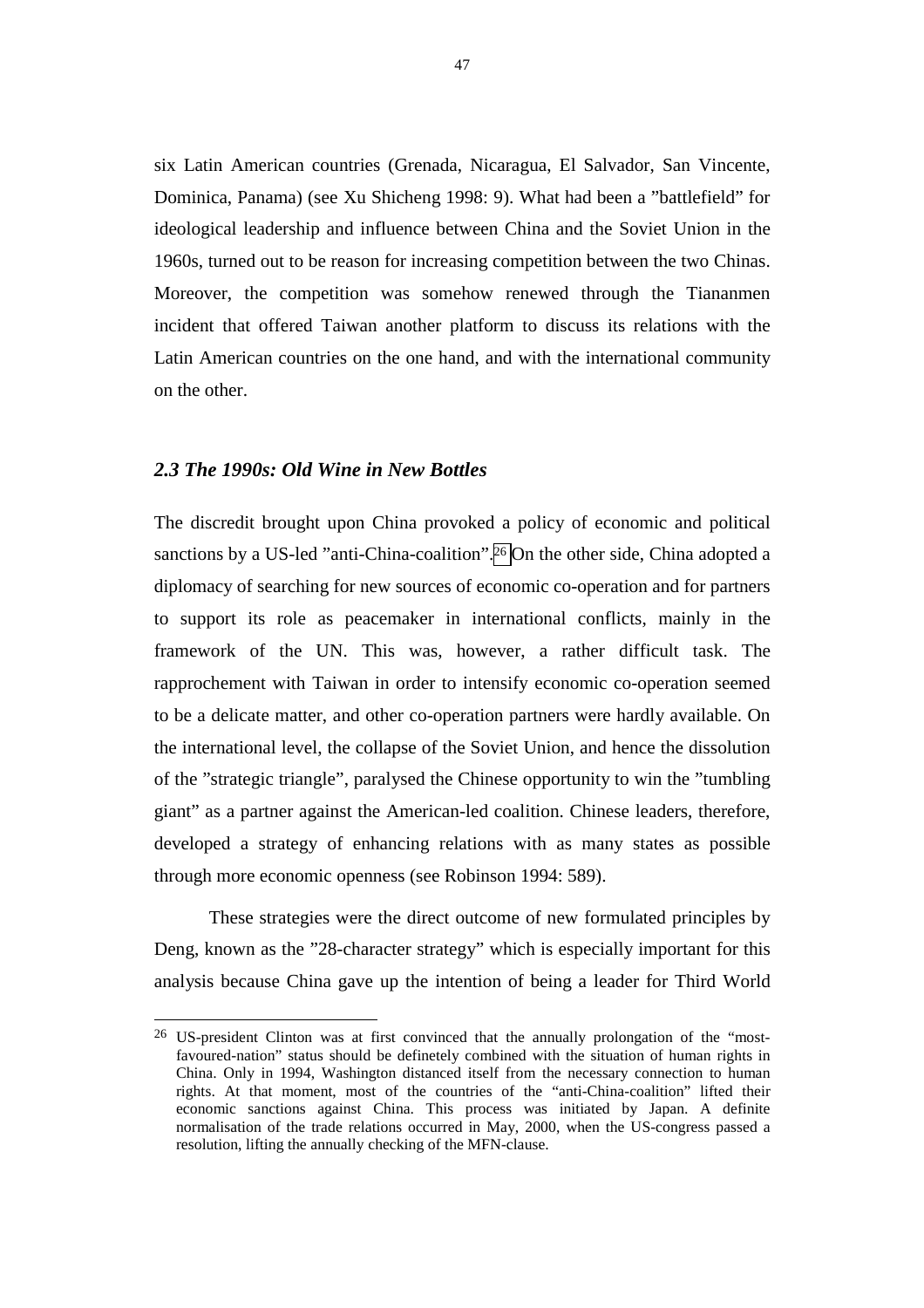countries and did not want to substitute the former Soviet Union in carrying the flag of the socialist camp. Moreover, the guidelines implied not to stick to ideological considerations, accompanied by the willingness of making contributions (see Quansheng Zhao 1996: 53f.).

This policy and the increasing challenge of Taiwan to gain more influence in Latin America initiated a re-thinking process in Chinese foreign policy towards the whole Latin American region. Once again, Chinese foreign policy towards Latin America could be seen as a result of constrainment by third actors. In this case two actors conditioned Chinese behaviour. First, the United States were mainly responsible for containing China in the international community, and second, Taiwan became a major competitor in Latin America. The fact that Latin American countries did not condemn the PRC as strictly as the rest of the world, due to the conviction of non-intervention in internal affairs, facilitated China's attempt to enhance its relations with the region.

In 1990, the Chinese President Yang Shangkun, visited five Latin American countries (Mexico, Brazil, Uruguay, Chile, Argentina). This travel was the first official visit abroad that a Chinese President paid after the Tiananmen incident, and the first visit of a Chinese President to Latin America. Chinese media promoted this event as "a new chapter in Sino-Latin American friendship" and perceived it as "an important milestone in the history of Sino-Latin American friendly relations", being "a major event in Sino-Latin American history"27. Yang emphasised five principles (see also SWB,  $17<sup>th</sup>$  of May 1990: A1/1-2):

"(First) To maintain high-level visits and direct contacts between Chinese and Latin American leaders, promote friendly exchanges in all fields and enhance mutual understanding and establish and consolidate relations of mutual trust at all levels; (Second) To consolidate the existing market, constantly explore new fields and avenues on the basis of equality and mutual benefit as well as common development, and strive for the steady increase of bilateral trade; (Third) Proceeding from actual needs and possibilities, to give full play to the advantages of both sides and promote various types of economic and technological cooperation; (Fourth) To widely develop cultural exchanges in such forms as exhibitions, mutual visits of literature and art groups, exchanges of different sports

l

 $27$  as quoted in Feng Xu 1994: 159.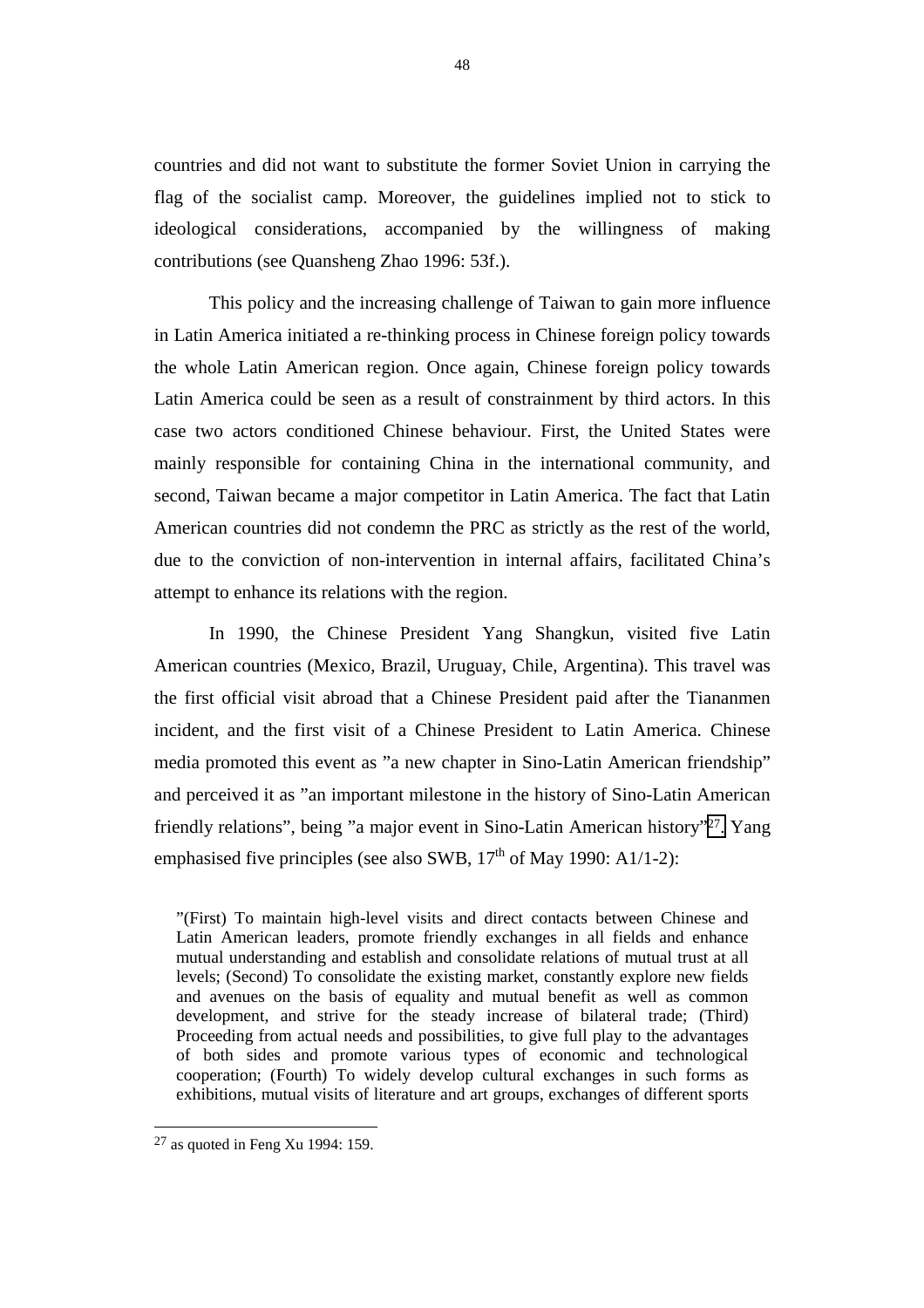events, academic seminars as well as exchanging students, while at the same time providing facilities and preferential conditions for these activities; (Fifth) To establish and develop relations with those Latin American countries with which China has not yet had diplomatic relations, on the basis of the Five Principles of Peaceful Coexistence" (*Beijing Review* 1990, 4-10 June: 5).

To sum up, these principles did not differ much from the former policy that highlighted the four elements of Sino-Latin American relations: Peace and friendship, mutual support, equality and mutual benefit, and joint development. During the 1990s, new emphasis was also put on the development of a New International Economic Order (NIEO) in co-operation with Latin American countries. The newly appointed President, Jiang Zemin, presented his Four-Points-Initiative for a NIEO during his visit to Brazil in 1993. First, he stressed that every country of the world should participate in the network of global economic and commercial relations. Second, he underlined that every country should have the right to decide on the structures of its social and economic system in order to be able to control its own resources and development. Third, he emphasised that the developed countries should respect the interests of the developing countries without attaching political conditions to their support. Fourth, he called for more South-South co-operation in order to share experiences and to enhance the possibilities for development in each country (see *Beijing Rundschau* 1993, N° 49: 4).

A major strategy concerning Chinese behaviour towards Latin America in the 1990s has been the emphasis of common interests and complementary economies. On the 6<sup>th</sup> of October, 1995, Premier Li Peng stated in a speech, held in Mexico-City, that China had always evaluated the co-operation with Latin American countries as a crucial element in the South-South co-operation. Despite the differences in societal systems and cultural traditions, China and Latin America shared belonging to the Third World and wished to develop their economies in order to enhance their peoples' standard of living. Both needed favourable internal and external environments, characterised by stability and peace, to concentrate on national development and progress. Further, China and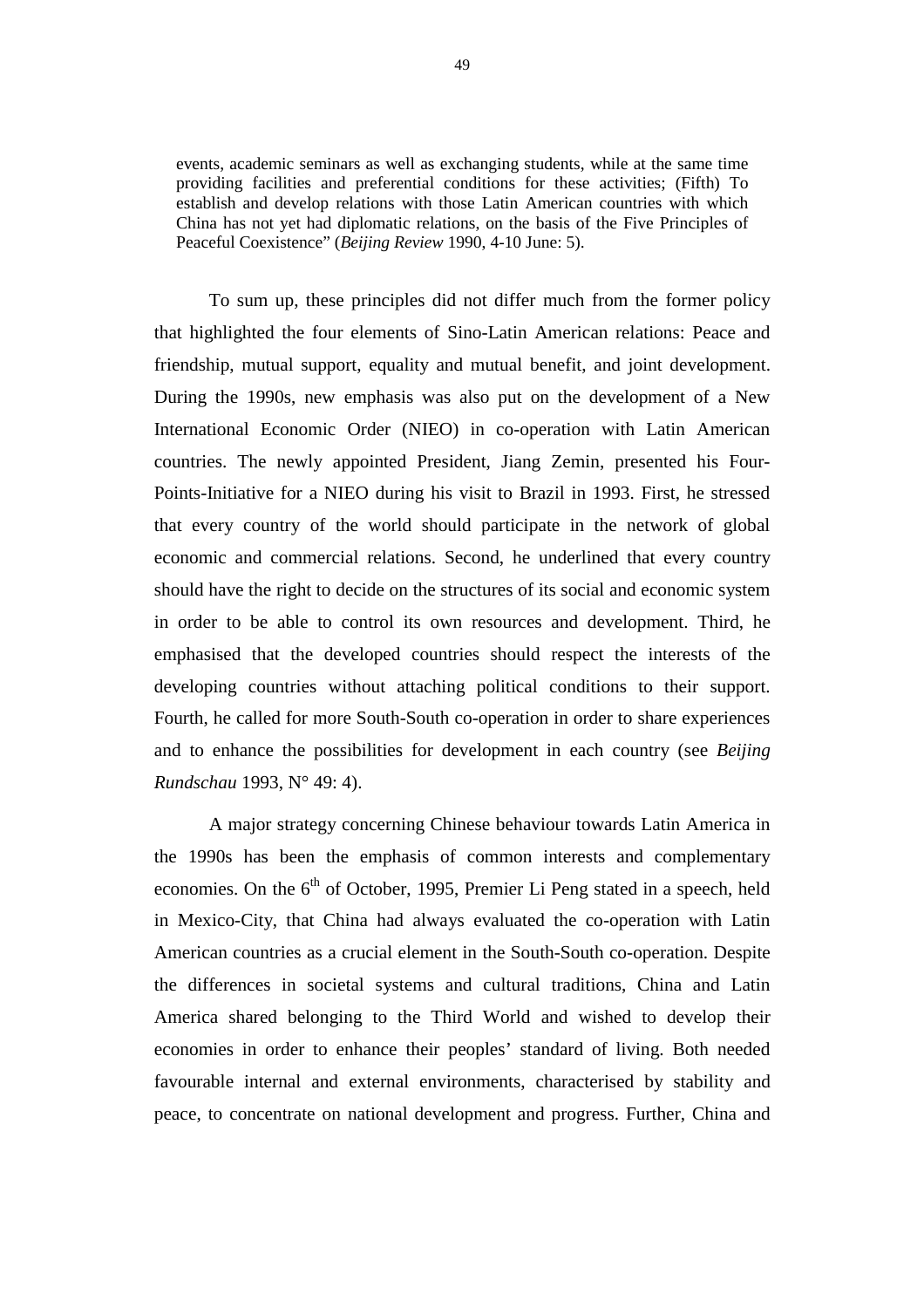Latin America pooled their efforts to establish a NIEO by advancing the realisation of equal political, economic and societal rights for each developing country. These common interests had allowed them to strengthen bilateral relations in the past and continued to be an important political basis. Conditions for enhancing the relations were also favourable in the sense that huge market potential, rich resources and complementary economies provided the necessary economic basis (see *Beijing Rundschau* 1995, N° 44: 17).

In 1995, Chinese foreign policy principles towards Latin America pretty much resembled the demands formulated by former President Yang in 1990, reflecting the continuity of Chinese foreign policy on the basis of peace and development and the FPPC. Li summarised the major areas during a stay in Latin America:

(1) Political realm: High level diplomatic exchanges should strengthen mutual understanding and trust.

(2) Economic realm: New channels and new areas for economic and commercial interaction have to be discovered and exploited. Technological and scientific achievements should be put at mutual disposal in order to progress in economic development.

(3) Cultural realm: The contacts between the peoples should be fostered to exchange knowledge on culture and education.

(4) International realm: Claiming the establishment of a New International Economic Order as well as a New Political Order in order to defend the interests of the developing countries. Strengthening solidarity between the developing countries.

(5) Diplomatic realm: Calling for the establishment of diplomatic relations with countries that do not have such ties with China without attaching the economic co-operation to political or ideological prerequisites.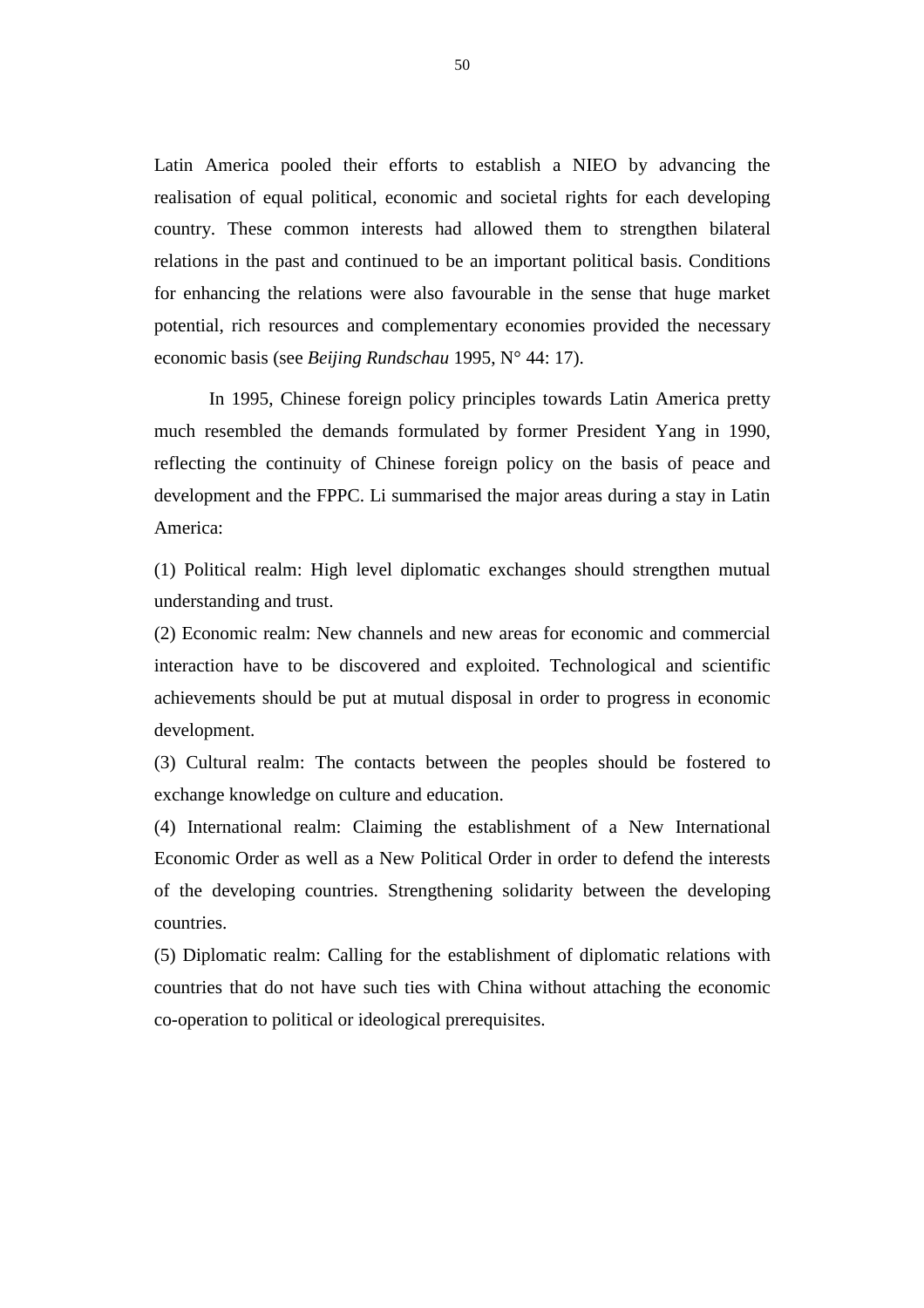## **3. The Outcomes: The Five Realms**

## *3.1 The Political Realm*

l

From 1990 to 2000, visiting diplomacy increased considerably. Twenty-two Latin American Presidents<sup>28</sup> followed Beijing's invitation to visit China. Moreover, seven Vice-Presidents, eight Premiers, twenty Foreign Ministers, nine Ministers and two Secretaries of Foreign Ministries travelled to China (see Appendix). In the 1980s, only ten Latin American Presidents and three Prime Ministers had paid official visits to China (see Xu Shicheng 1998: 6). On the other side, Chinese Presidents (Yang once, Jiang, twice) toured Latin America three times, while four Premiers, three Vice-Premiers, one Foreign Minister, two Vice-Foreign Ministers and seven Ministers visited Latin American countries (see Appendix). Mainly after Jiang's tour in Latin America, the mutual visits have become more frequent. The heads of states of all South American countries (except Paraguay) travelled to China in the 1990s (see Appendix). The visits underline the fact that both sides are conscious of the strategic importance of fostering ties in a changing international environment. Latin America and China agree on their joint efforts to defend their interests in the international community in order to strengthen economic development (see Geng Yun 1998: 16).

The Chinese Communist Party has tended to widen its relations with other Communist or non-Communist parties in the world, based on the four principles of party relations (independence, equality, mutual respect, non-interference). It has been sending high-ranking delegations to Latin America in order to promote friendship, co-operation, and peace and development and has been receiving Latin American party members (see Appendix). In 1994, Hu Jingtao (Member of the Standing Committee of the Politburo) travelled to Uruguay, Argentina, and Brazil in order to meet Chairmen of the ruling parties in these countries (see Zhong

<sup>&</sup>lt;sup>28</sup> This numbers includes several visits by the same Presidents. E.g. Argentine President Carlos Menem went twice to China, and Peruvian President Alberto Fujimori three times.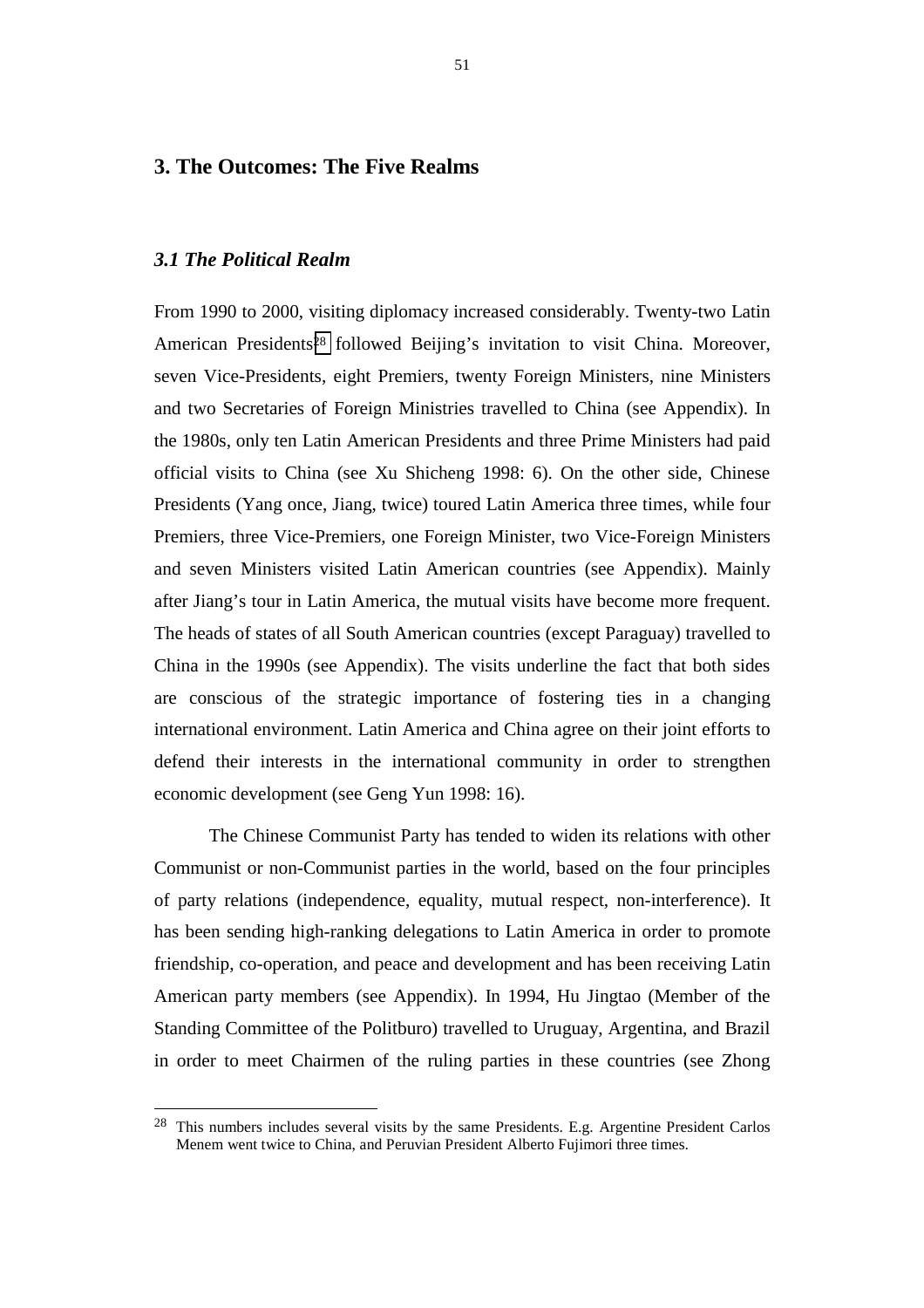Yanwen 1995: 20f.). After Qiao's (Member of the Standing Committee) meeting with Chairman Leonel Brizola of the Democratic Worker's Party of Brazil in November, 1994, the latter led a delegation of party members on a visit to Beijing in April, 1995. During their talks, Qiao Shi emphasised that five of the seven Members of the Standing Committee had already visited Brazil (see *Beijing Rundschau* 1995, N° 20: 8). In 1997, a delegation of Chinese leaders held talks with party members of several Latin American countries (Mexico, Brazil, Cuba, Colombia. Peru, Chile, and Argentina) in order to foster friendship and strengthen co-operation (see Appendix).

## *3.2 The Economic Realm*

After a set-back of nearly US\$ one billion, from US\$ 2,968 million (1989) to US\$ 1,900 million (1990), the trade volume of China and Latin America recovered quickly during the 1990s. In 1995, bilateral trade had already increased to US\$ 6,100 million and reached US\$ 8,370 million in 1997. In comparison to 1996, the trade volume rose by 24.5%, mainly through an increase in Chinese exports, which grew by 47.7% to US\$ 4,600 million, while Chinese imports only rose 4.4% to US\$ 3,770 million in 1997. In contrast, China's exports represent only 1.6% of the Latin American total imports. The exceptional increase of Chinese exports was due to sales of machinery and electronic products to Latin America (see Zhan Lisheng,  $17<sup>th</sup>$  of April, 1998). In 1998, the trade volume decreased by 0.72% to US\$ 8,310 million. That year China imported goods and raw material for US \$ 2,990 million from Latin America and exported for US\$ 5,320 million to the region (see *China aktuell* 1999: 15). In 1993, the major Latin American importers of Chinese products were Panama, Argentina, Chile, Brazil, Cuba, and Mexico. The biggest exporter to China was Brazil, followed by Chile, Peru, Argentina, and Mexico (see SELA 1995: 51f.). Brazil, Argentina, Panama, Chile, Peru and Mexico are still the most important commercial partners of China.

The commercial relations between Latin America and China could profit from the Latin American strategy of diversification of external relations on the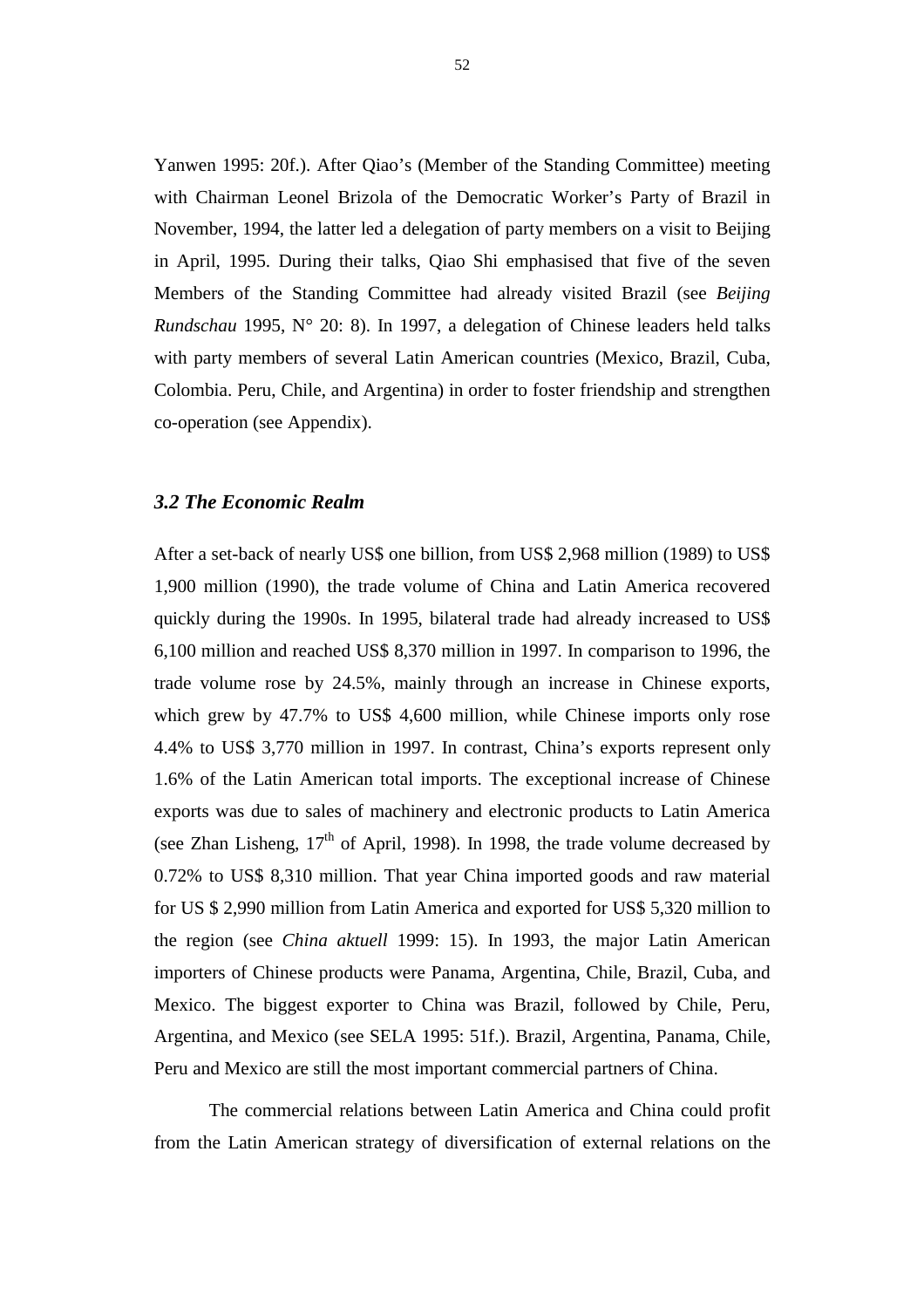one hand, and from the Chinese policy of openness on the other, mainly since the adoption of an export-led industrialisation in 1991. Especially countries like Brazil, Mexico and Chile are searching for more economic co-operation with the Asia-Pacific. Latin American countries have become purchasers of electrical apparatus and gadgets, medicine and medical instruments, motorcycles, bicycles and other manufactored goods, while China has imported iron, wood, soya oil from Brazil, wool, wheat, mineral products, leather, and steel products from Argentina, rolling mill products, and chemical industry products from Mexico. Middle range economies like Chile, Colombia, Peru, Venezuela, and Ecuador have exported mainly raw material and imported manufactored goods. These countries are markets for Chinese consumer products such as agricultural machinery, cars, televisions, and textile products. Central America and the Caribbean countries have poorly developed industries and are therefore mainly importers of Chinese products. The import/export range shows that Chinese and Latin American economies have become more complementary since the beginning of their mutual commercial exchanges (see Chen Zhiyun 1998: 7).

The complementary nature of both economies implies mutual interdependence. The economic reforms in China establishing a socialist market economy *à la chinoise* increased its dependency on foreign trade (40%) and transformed the country into an industrially rather than agrarian based economy. However, the agricultural sector has also been target of a reform policy that resulted in a major increase of agricultural production through technology and fertilisers, while the number of rural workers doubled in the last forty years and arable land has shrunk 0.5% each year since the 1980s. As China has a huge population of more than 1.2 billion people, China is the world's biggest producer and consumer of cotton, pork, potatoes, rice, tea, vegetables and wheat, and imports grains, cotton and edible oils. Since the disatrous experience of the Great Leap Forward and the famine that caused 20 million dead, food self-sufficiency has been of major concern for Chinese leaders. According to estimates, the Chinese demand of food and feed grain supply from the outside is increasing, in spite of constantly growing grain production. Thus, it is questionable if China will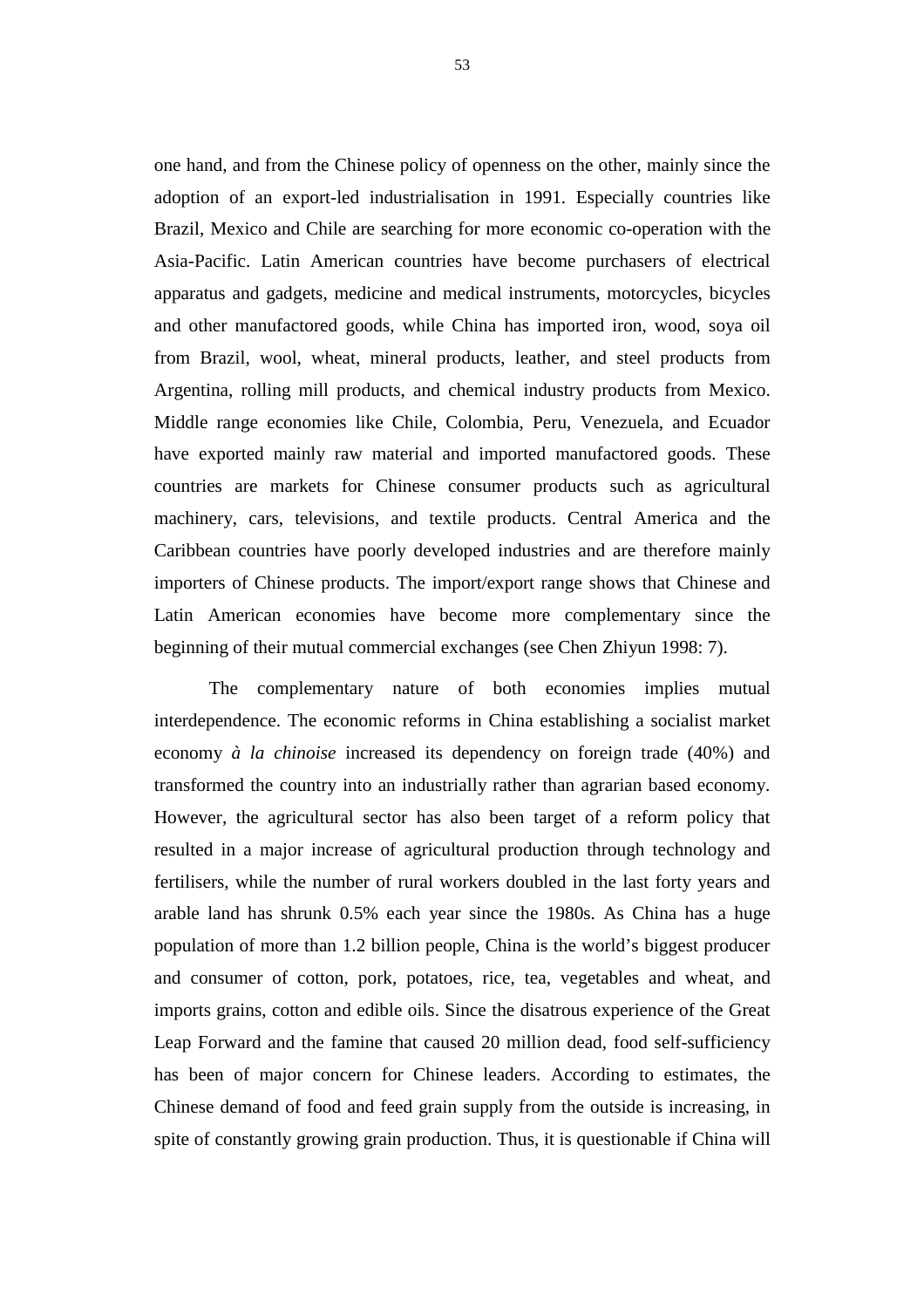produce enough grain to satisfy growing consumption requirements and if it will be able to feed itself in the coming century (see Crook 1999: 335-342; Cheng Li 1999: 366f.). Therefore, Latin America, being a major producer of grain crops, could be an important trading partner for the People's Republic in the future.

The scientific and technological co-operation with Latin America resulted in twelve agreements (e.g. Mexico, Brazil, Cuba, Chile) which called for mutual assistance in agriculture, medicine, energy, electronic industry, seismological research, aerospace industry, and biotechnology.

In 1993, the Sino-Brazilian agreement on an aerospace programme for the production and launching of two satellites was one of the highlights in South-South co-operation and highly respected by developing countries (see Geng Yun 1998: 16). This agreement between the two regional powers was considered as the beginning of a "strategic partnership" between Brazil and China. Besides the construction of a satellite that should inspect the rain forests and the agricultural areas and help to discover new mineral resources, the two countries would cooperate in foreign policy (see *Frankfurter Rundschau*, 25<sup>th</sup> of November, 1993: 1). On October  $14<sup>th</sup>$ , 1999, China sent the first satellite, constructed in co-operation with Brazil, to the space. Brazil was the first country in Latin America with which China established a partnership of that kind. This agreement meant an important leap forward in the South-South co-operation.

During the 1990s, mutual investments and the number of joint ventures were increased. China has signed agreements on mutual protection of investments, on avoidance of double taxation and on prevention of fiscal evasion with Brazil, Argentina and Chile. The biggest Chinese investment in Latin America was made in 1992 when China bought the largest iron ore mine in South America (Peru) for US\$ 120 million (see Feng Xu 1994: 160). Further, China agreed with seven more Latin American countries on the protection and promotion of investments. Latin American participation in 2,131 Chinese projects amounts to US\$ 15,100 million, of which US\$ 3,740 million have already been transferred (see Xu Shicheng 1998: 9f.). China established 195 joint ventures or sole owner enterprises in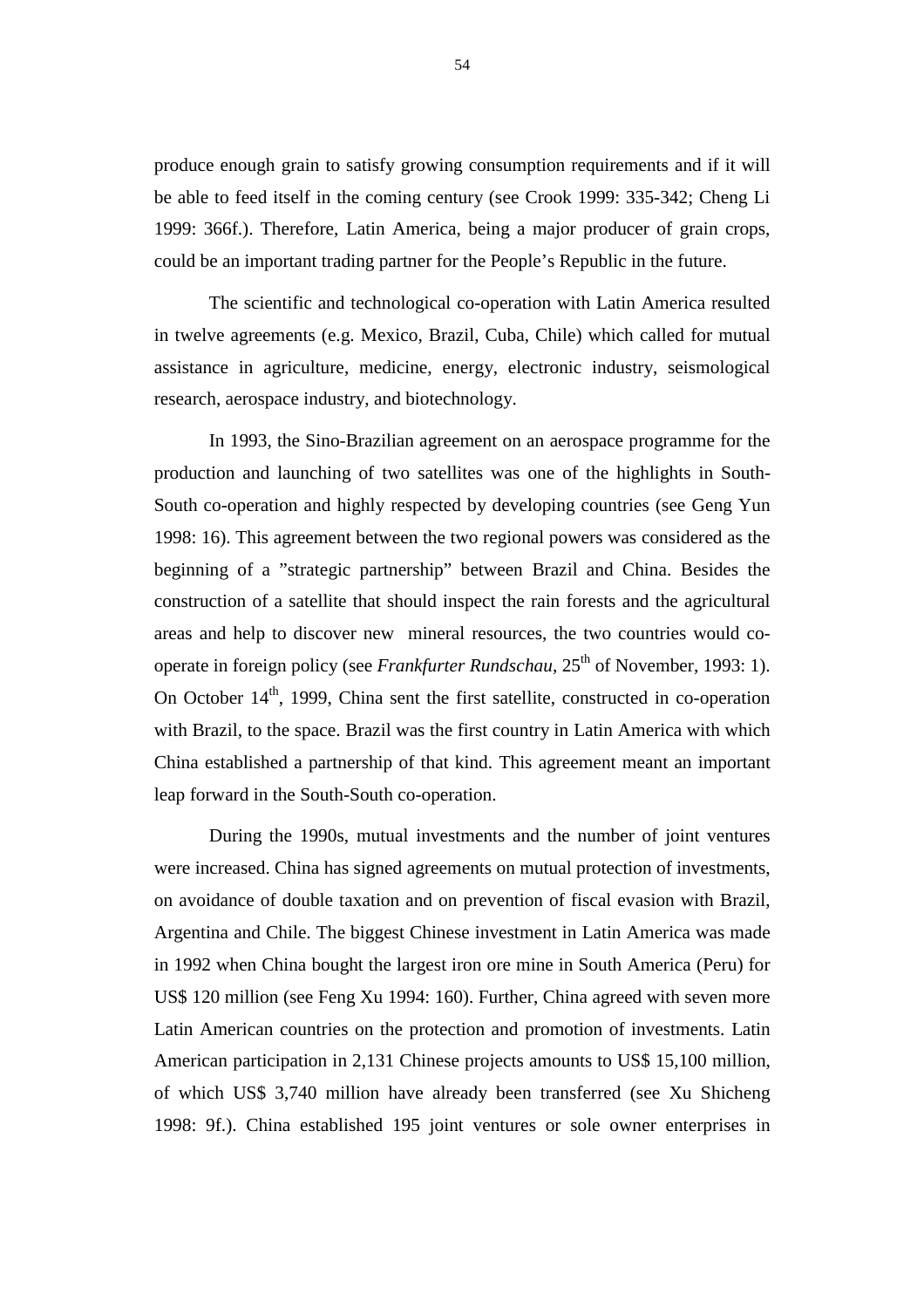twenty-four Latin American countries with a total amount of US\$ 300 million (see Geng Yun 1998: 16).

According to an official from the Chinese Ministry of Foreign Trade and Economic Co-operation, Chinese exporters should target Latin American countries. He stated that Latin America was an important demander of medium sized and small farming machinery and China could serve as adequate supplier of pharmaceutical products and pesticides in the future (see Gao Wei 1999). Furthermore, officials from both sides engage in talks with business people from China and Latin America. A top entrepreneur round-table,<sup>29</sup> including more than 120 Chinese state-owned, private and joint-stock companies, discussed in June, 1999 trade, plant construction and technical co-operation in China and held meetings in November 1999 with Latin American counterparts in Mexico, Chile, Peru, and Columbia. The reason for Chinese exporters to aim at Latin American markets is that "China currently finds itself caught between a slackened Asian market and highly competitive markets backed by non-tariff trade barriers in the United States and Europe" (Wei Ke 1999).

### *3.3 The Cultural Realm*

l

The cultural relations have also been fostered through the years. Chinese dance and music ensembles as well as acrobatic groups and artists gave performances in Brazil in 1991 and 1992 (see Tong Bingqiang 1993: 5). Cultural delegations visited many Latin American countries, while students were sent to China and Latin America, respectively. In the diplomatic meetings, Chinese leaders have always emphasised the importance of cultural exchanges and mutual rapprochement of the peoples. On the official level, however, agreements on cultural matters have been rather rare. Argentina signed an executive programme on cultural exchange in 1990. In May 1992, Bolivia and China agreed on the

<sup>29</sup> This round-table was organised by the Asia Pacific Economic Co-operation Chinese Enterprises' Assembly (CEA) and called "Trade Communication Conference of China and Latin American Economies for the Promotion of APEC Eco-Tech Process".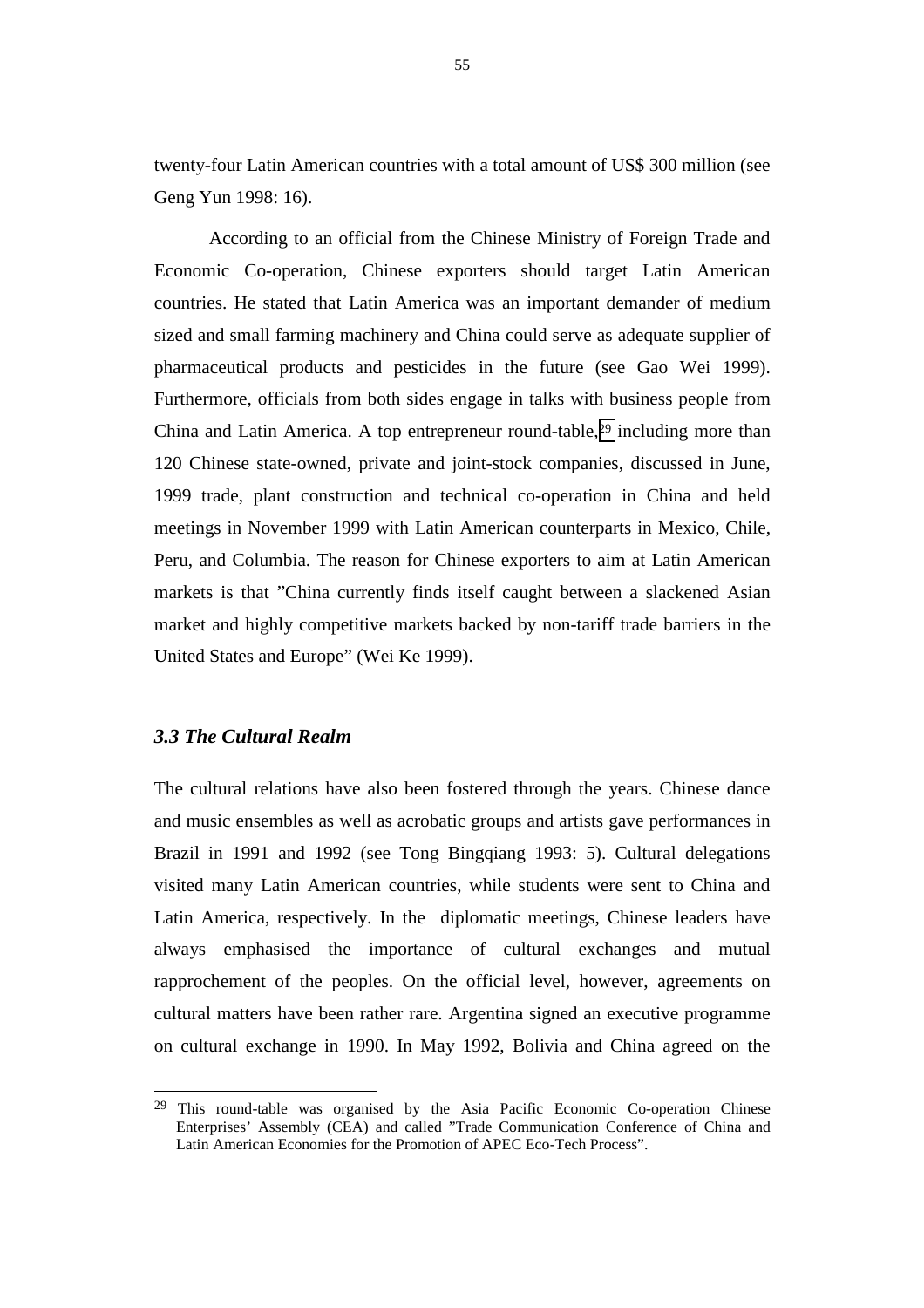Chinese assistance in building a power plant and a cultural centre in Bolivia. The meeting of the Chinese and Cuban heads of state in February, 1995 resulted in an agreement on educational and cultural exchanges for the years 1994 and 1995. In 1996, Colombia and China signed an agreement on cultural and pedagogical cooperation during President Ernesto Samper's visit to Beijing (see Appendix). A Chinese cultural delegation toured Latin America (Brazil, Cuba, Ecuador) in 1997. As a result, China signed an agreement on cultural exchanges with Ecuador and agreed on enhancing the links between the libraries in the two countries (see SWB,  $7<sup>th</sup>$  of January, 1997: G/4).

Mutual understanding and cultural knowledge have always been important in China. Thus, already in the 1960s, universities like Beijing University or People's University of China established chairs for Latin American Studies. Hence, at that time, the Institute for Latin American Studies was founded in Beijing and was directly connected with the International Liaison Department of the Communist Party (see Connelly/Cornejo Bustamante 1992: 9).

Another factor in the cultural realm is the community of Chinese overseas in Latin America. At the end of the nineteenth century nearly 300,000 Chinese settled in Latin American countries. Nowadays, the largest Chinese communities can be found in Brazil (45,000), Peru (30,000), Panama (30,000), and Jamaica (30,000). These immigrants are, however, integrated in the Latin American society and rather detached from mainland China (see He Li 1990: 122f.).

#### *3.4 The International Realm*

China is very much concerned with events in the international arena, while insisting on the independence of its foreign policy. The principles of its foreign policy should be directly projected onto global structures. The main goals of Chinese diplomacy consist of opposing hegemonism, maintaining world peace, promoting international co-operation and advancing common development in order to serve internal reforms like opening up and socialist modernisation.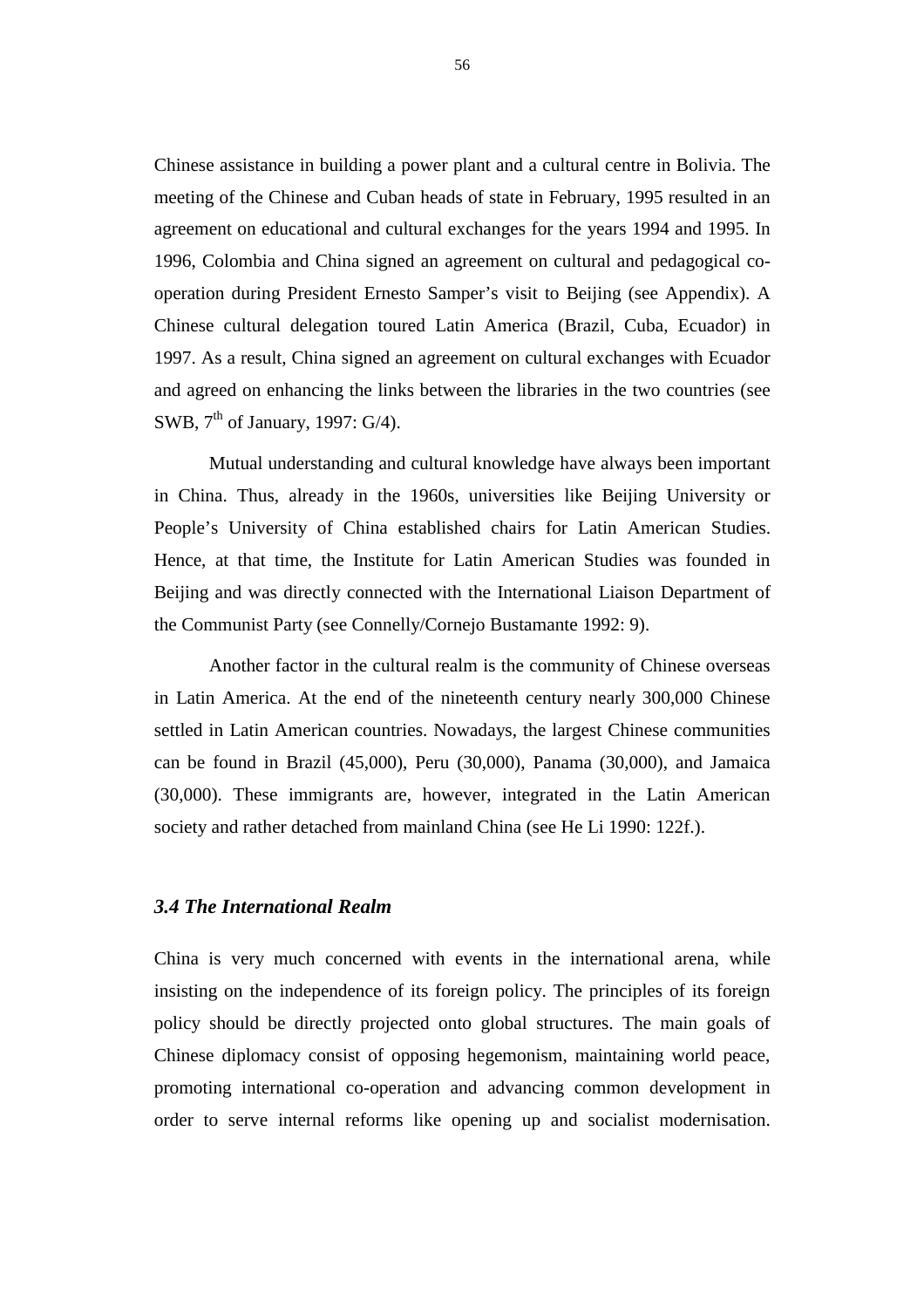Within the framework of its foreign policy, Chinese leaders uphold the identification with the developing countries, stating that China will always be part of the Third World even when it is fully developed, and endorse all kind of interaction between developing countries like the Group of 15, the Group of 77, The Non-aligned Movement and others.<sup>30</sup> The claim of having to establish a new economic and political order based on the Five Principles of Peaceful Coexistence31 and the principles of the UN Charter is a Chinese strategy which is a means to highlight its solidarity with the developing countries. Chinese foreign policy strategist Liu Huaqiu (1997: 466) summarised Jiang Zemin justification for this purpose during the Fifteenth National Party Congress in 1997:

"Our country shares bitter historical experiences with a large number of developing countries, and we all are now faced with the common tasks of safeguarding our national independence and sovereignty and pursuing economic development. For years our country and large numbers of developing countries have shared a common fate, helped one another, and been closely united, effectively safeguarding our political and economic interests. Although tremendous changes have been taken place in the international situation, our policy of strengthening solidarity and cooperation with developing countries cannot and will not be changed; China always belongs to the third world."

China perceives that no single country in the world is able to fight a world war. The former Soviet Union has disintegrated, while the United States, the only remaining superpower, is kept in a net of checks and balances by numerous countries. This trends are the result of a considerable multipolarisation of the world (*shijie duojihua*). The new world order consists of four triangles which together form a square with the United States in the centre as the only remaining superpower and four subordinate powers, the European Union, Japan, Russia and China at each corner. China, Japan and the United States forge the first triangle, responsible for stability and peace in the Asia-Pacific. The second triangle

l

<sup>30</sup> Even if China identifies with the Third World's concerns and shows solidarity, it is intriguing that China has never been member of the Nonaligned Movement, or the Group of 77 or the Group of 24.

<sup>31</sup> Deng (as quoted in Hu Sheng 1992: 9) said in 1988: "I recommend that the Five Principles of Peaceful Coexistence that were formulated by us Asians in the 1950s, should serve as the norms for a New International Order for a very long time to come."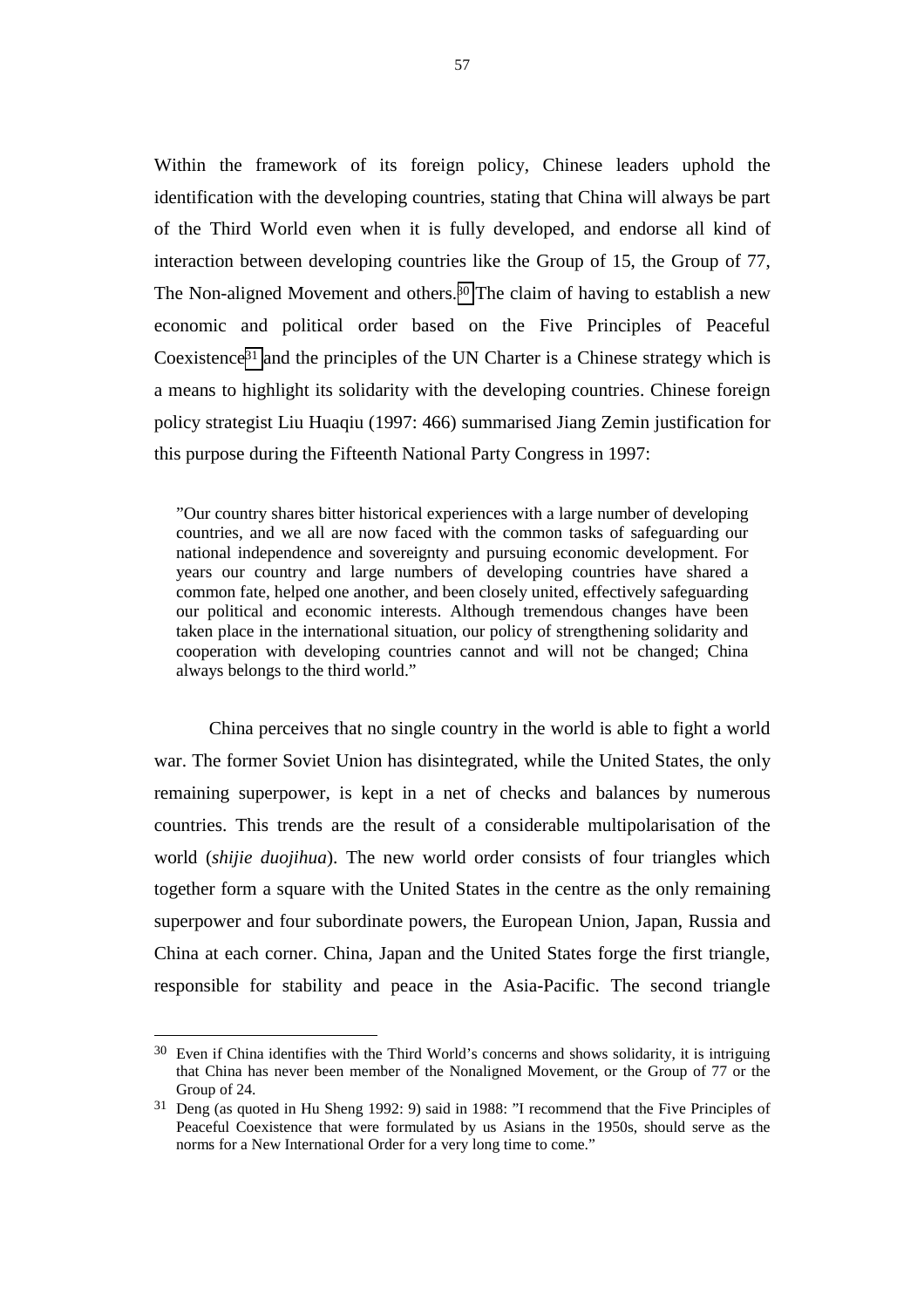(Russia, China, United States) was formed by the Russian need to find alternatives for political and economic aid. The United States, Japan and Europe as the third triangle continue the former tripolar structure. This triangle is mainly charaterised by economic linkages. The fourth triangle, United States, Russia, and the European Union reflects the European detachment from the US and the need to foster ties with Russia, which is still perceived as a potential threat to Europe (see Xue Mouhong 1995: 19f.).

The new international order is confronted with the challenge of providing peace, stability, economic development, joint solutions for global problems, and benefit for all countries, putting aside hegemonism, power politics, the arms race and the violation of sovereignty. These objectives express the "newness" of the New International Order based on the Five Principle of Peaceful Coexistence (see Hu Sheng 1992: 11).

The new international order is defined by two mutually complementary processes, the North-South dialogue and the South-South co-operation. With respect to the latter, Deng Xiaoping already stated in 1989 that China and Latin America would work together to set an example of South-South co-operation. The basics for this co-operation such as establishment of joint ventures, preferential prices, and transfer of technology are already part of Sino-Latin American relations and benefit the economic development of both partners, serving as a true example for international interaction (see He Li 1990: 142). Particularly the establishment of a "strategic partnership" with Brazil has to be seen as a concrete outcome of this South-South co-operation policy. In order to enhance international co-operation China has supported regional integration, e.g. endorsing Peru's association to the Asia Pacific Economic Co-operation (APEC) in 1998.

On the international level, however, the gap between Chinese words and deeds has been proved by multiple infringement of its own principles. In the security realm, China was in breach of the rules set by the International Atomic Energy Agency, selling nuclear technology and missiles and increasing military expenditure. Economically speaking, China has implemented market-restricting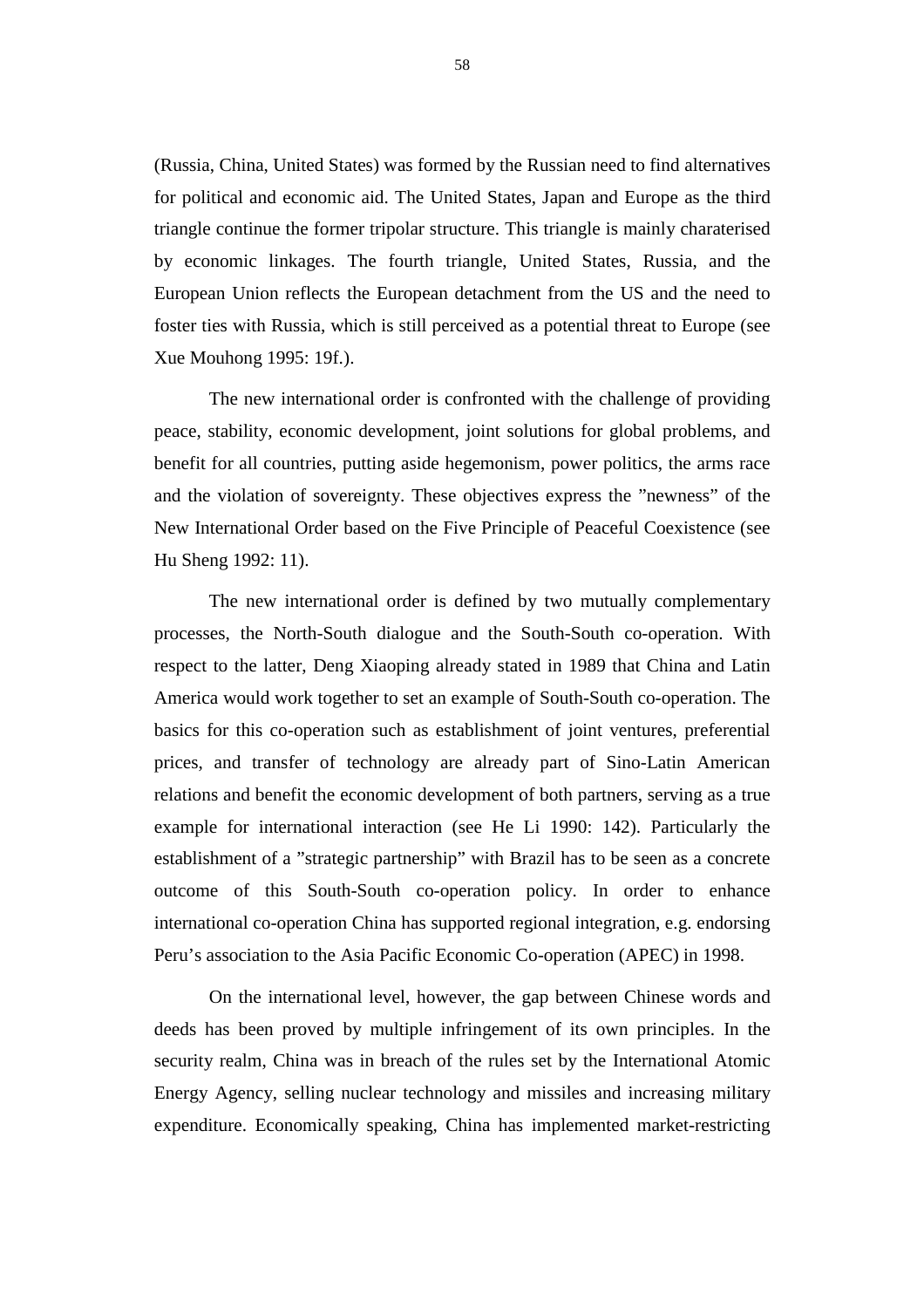measures, hindered foreign enterprises from developing in China by imposing competitive obstacles, it has mislabelled products to avoid import quotas and has been accused of intellectual rights larceny. Furthermore, the continuous violation of human rights, even after the Tiananmen incident, preoccupies the international community (see Robinson 1994: 598f.).32

In recent years, Chinese ambiguity has been striking. The events in the Mischief Reef in 1995 and in the Taiwan Straits in 1996 are only two examples of Chinese challenge to security. Of greater interest in the Latin American context is the policy, which China adopted within the framework of the United Nations. Although China has been holding high the flag of sovereignty, self-determination and support for all developing countries without any binding political or economic conditions,33 its behaviour has only reflected these convictions when it has been convenient. In the case of Cuba, China engaged in a major discussion in the United Nations, protecting Cuba from any UN-resolution that would condemn the human rights' situation in the Caribbean island. This was a direct reaction on the enhanced relations between Cuba and the People's Republic. In the case of Haiti (1996) and Guatemala (1997), however, the support was selective. When the discussion about peacekeeping measures started in the United Nations, China promised real support, pressuring the countries to give up their relations with the Republic of China on Taiwan (see SWB,  $11<sup>th</sup>$  of January, 1997: G/1; Mora 1997: 53f.).

Another topic of international importance has been the influx of Chinese immigrants in Mexico, a country that serves as a gateway for illegal immigration to the United States. This issue has led to serious talks on the repatriation of these Chinese illegal immigrants on the governmental level and has overshadowed Sino-Mexican relations (see SWB,  $14<sup>th</sup>$  of July, 1993: A 10; Mora 1997: 53). The

l

<sup>32</sup> Concerning the accusations of which China is target, the article by David Lampton (1998) relativises several suppositions. He argues against the assumptions that China is an hegemonic power, undertakes arms race, and steals intellectual property.

<sup>&</sup>lt;sup>33</sup> That China is able to attach political conditions to its relations with other countries has already been demonstrated by the suspension of its relations with Grenada and Belize in 1989 in reaction to the establishment of diplomatic ties with Taiwan.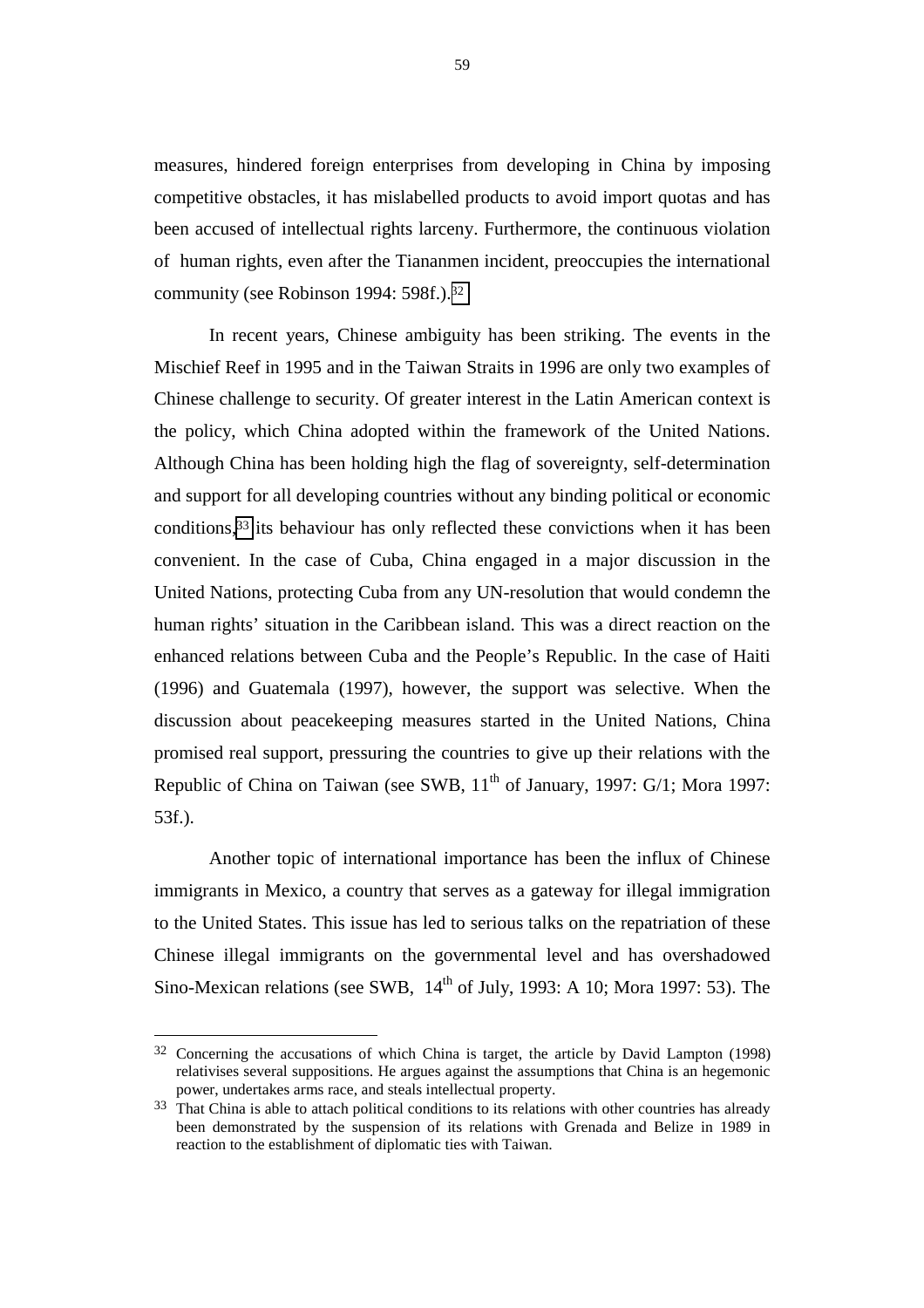good relationship with Mexico has been of greater importance since the establishment of the North American Free Trade Agreement in January, 1994. China established joint ventures with Mexican enterprises in order to be able to penetrate the North American market (see Feng Xu 1994: 160).

### *3.5 The Diplomatic Realm*

Tang Jiaxuan (1998: 9), Foreign Minister since 1998, stated in an interview that China's diplomacy would continue in the 1990s to be shaped by openness, equality, mutual benefit and co-operation with all countries in order to enhance economic, commercial, scientific, technological and cultural exchanges.

One of Chinese foreign policy goals is to establish relations with as many states as possible, especially since the Tiananmen incident. In Latin America, fostering ties was complicated by the diplomatic ties with Taiwan. However, China developed a policy of rapprochement on the economic and political level. Thus, it established economic and trade ties with Honduras in 1994, welcomed its Vice-President in 1995 and received goodwill delegations from Paraguay, the only South American nation fostering diplomatic ties with Taiwan. The Caribbean, where the largest part of Taiwanese supporters were situated, also became target of Chinese diplomacy. As a result, China could establish diplomatic ties with Saint Lucia and the Bahamas in 1997 (see Appendix).

In July 1998, Vice-Premier Qian Qichen visited five Caribbean countries (Barbados, Guyana, Trinidad y Tobago, Cuba, and Jamaica) in order to normalise relations. The officials were accompanied by an unofficial delegation which discussed with non-governmental luminaries how to foster Sino-Caribbean relations in the twenty-first century. It has been rather rare that official and unofficial visits from China coincided. A seminar on co-operation and friendship between Latin America, the Caribbean and China was held in Jamaica in August, 1998. During his stay in the Caribbean, Qian emphasised that in spite of the recognition of Taiwan in the region, China was interested in developing normal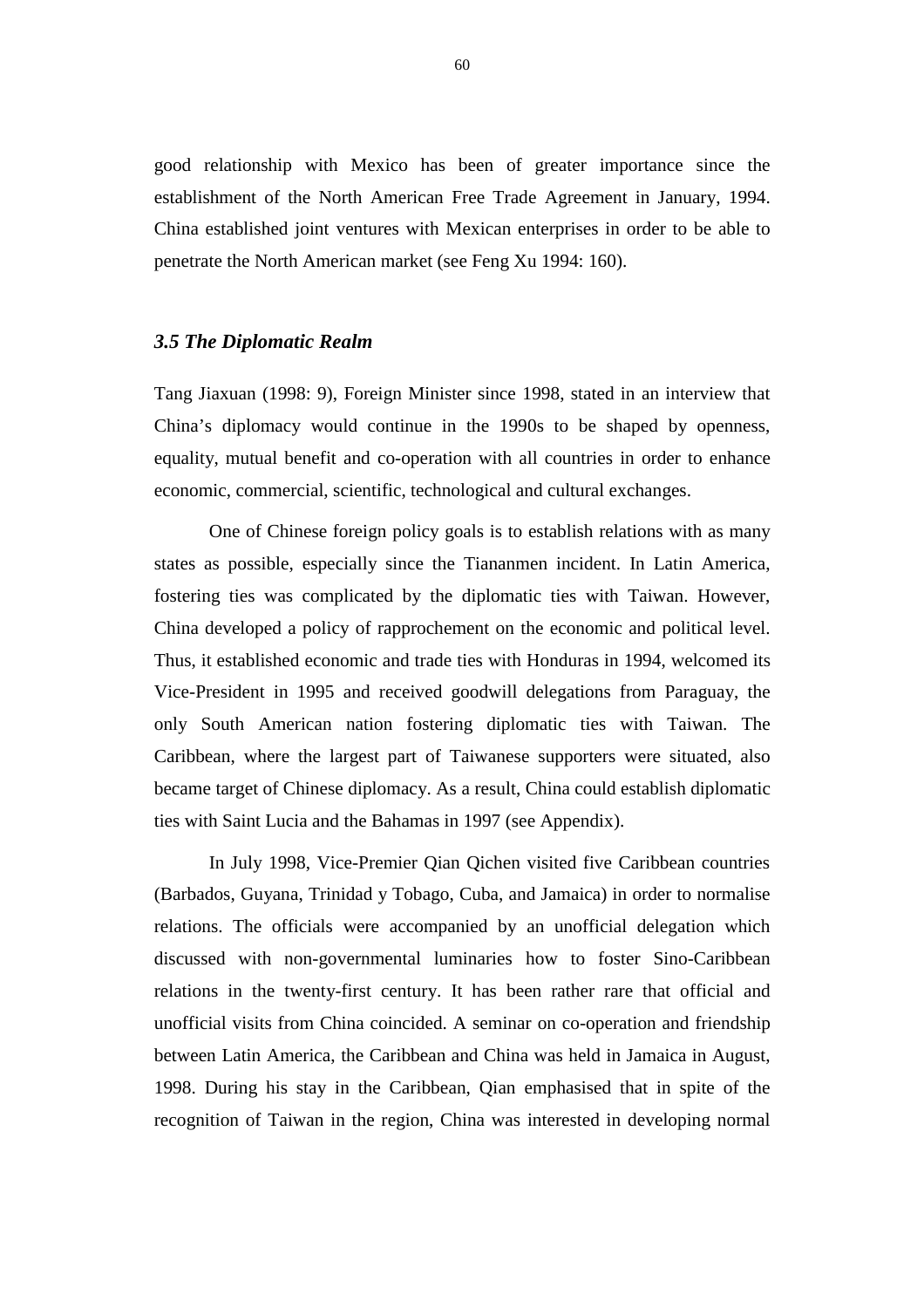state-to-state relations with all Caribbean countries. China could improve its relations with the Caribbean islands in the 1990s, an evolution that has been strengthened by China's admission to the Caribbean Development Bank in January, 1998 (see *China daily*, 10<sup>th</sup> of October, 1998). The Caribbean countries are of strategic importance for China which is trying to establish joint ventures in the region. Together with Mexico, the Caribbean provide an opportunity to penetrate the US market with Chinese goods.

China's diplomatic objectives for the twenty-first century with regard to Latin America aim at more participation in global affairs, support in autonomy and independence and struggle against hegemonism. Hence, co-operation in the fight against drugs, social inequality and poverty as well as interaction in preserving the environment will compose the agenda of Sino-Latin American joint efforts in the next millennium (see Zhang Xinsheng 1998: 15).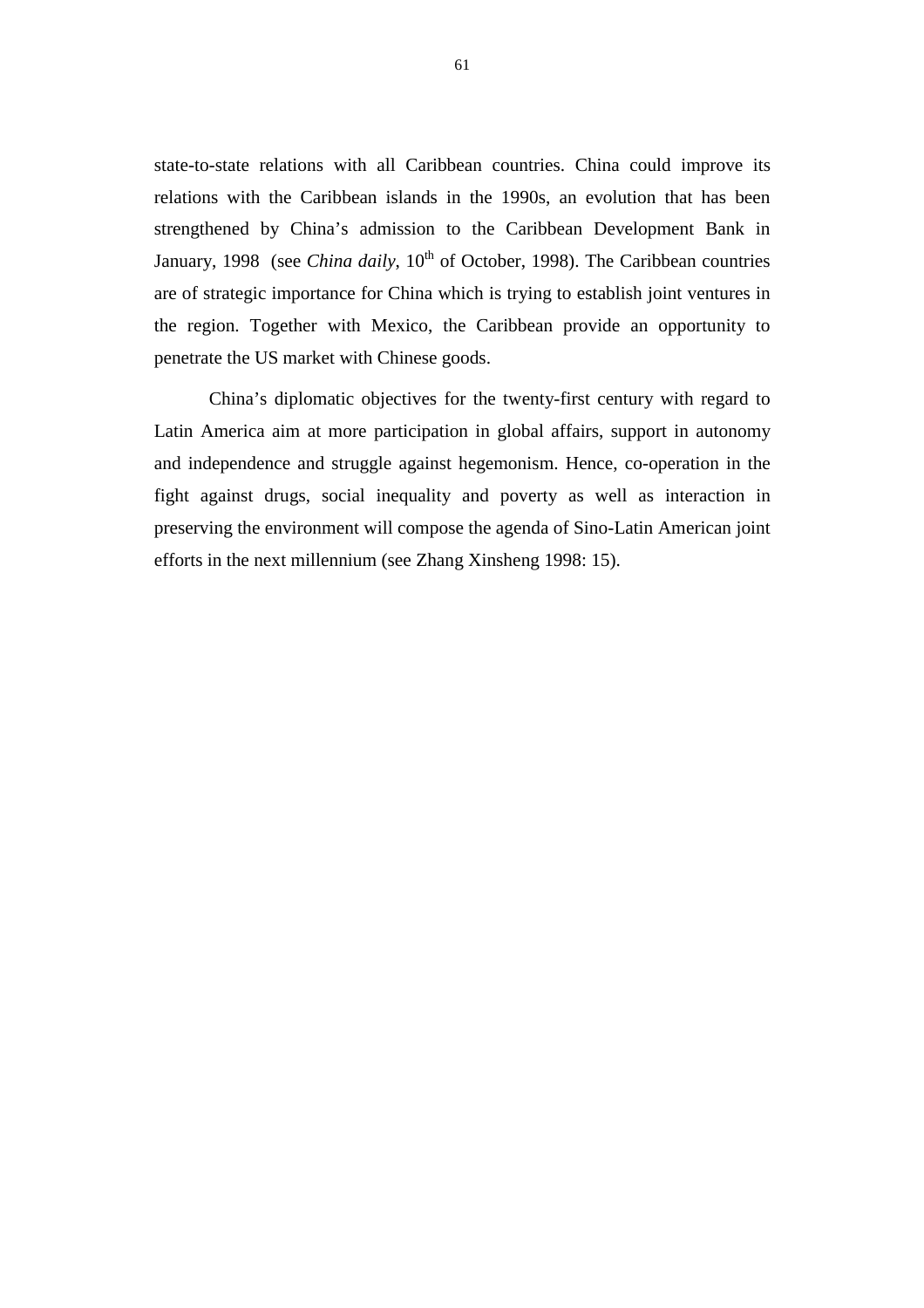# **Conclusion**

This study has treated fifty years of Chinese foreign policy towards Latin America and its results. The rapprochement between China and the Latin American region has been slow and conditioned by several factors. Chinese foreign policy towards Latin America from 1949 to 1988 was, to a certain extent, influenced by China's position in the world system, and its relations to either the United States or the Soviet Union. During the first decades after the foundation of the People's Republic, ideology determined the political agenda of foreign policy making. Moreover, in the 1950s, the strong US influence on the Latin American continent restricted China's manoeuvering space. In the 1960s, the ideological dispute with the Soviet Union and the struggle for revolutionary leadership damaged China's image in Latin America, and constrained the possiblities to strengthen ties. In addition, during that decade, China was confronted with major internal problems, which forced the PRC to withdraw from the international scene.

At the beginning of the 1970s, the *détente* with the United States had a positive impact on Chinese position in the international community, and thus represented a condition for improving the Sino-Latin American relationship. From 1978 onwards, however, political and, most of all, economic motivations took more and more weight in both domestic and foreign affairs in China. Latin America became one of the targets of Chinese opening policy, and emphasis was put on the establishment of a new international order. China based the latter on the Five Principles of Peaceful Coexistence, which included the fight against any attempt of the superpowers to interfere in the internal affairs of any country in the world. As a result, Chinese solidarity with Third World countries grew, a fact which was also conditioned by the superpowers' behaviour in the international system.

During the whole period, an important feature of Chinese policy making has been the transfer of internal strategies (national liberation, self-reliance, united front) and principles (peaceful coexistence, peace and development) into the domain of foreign policy. Further, China has tried to introduce its basic guidelines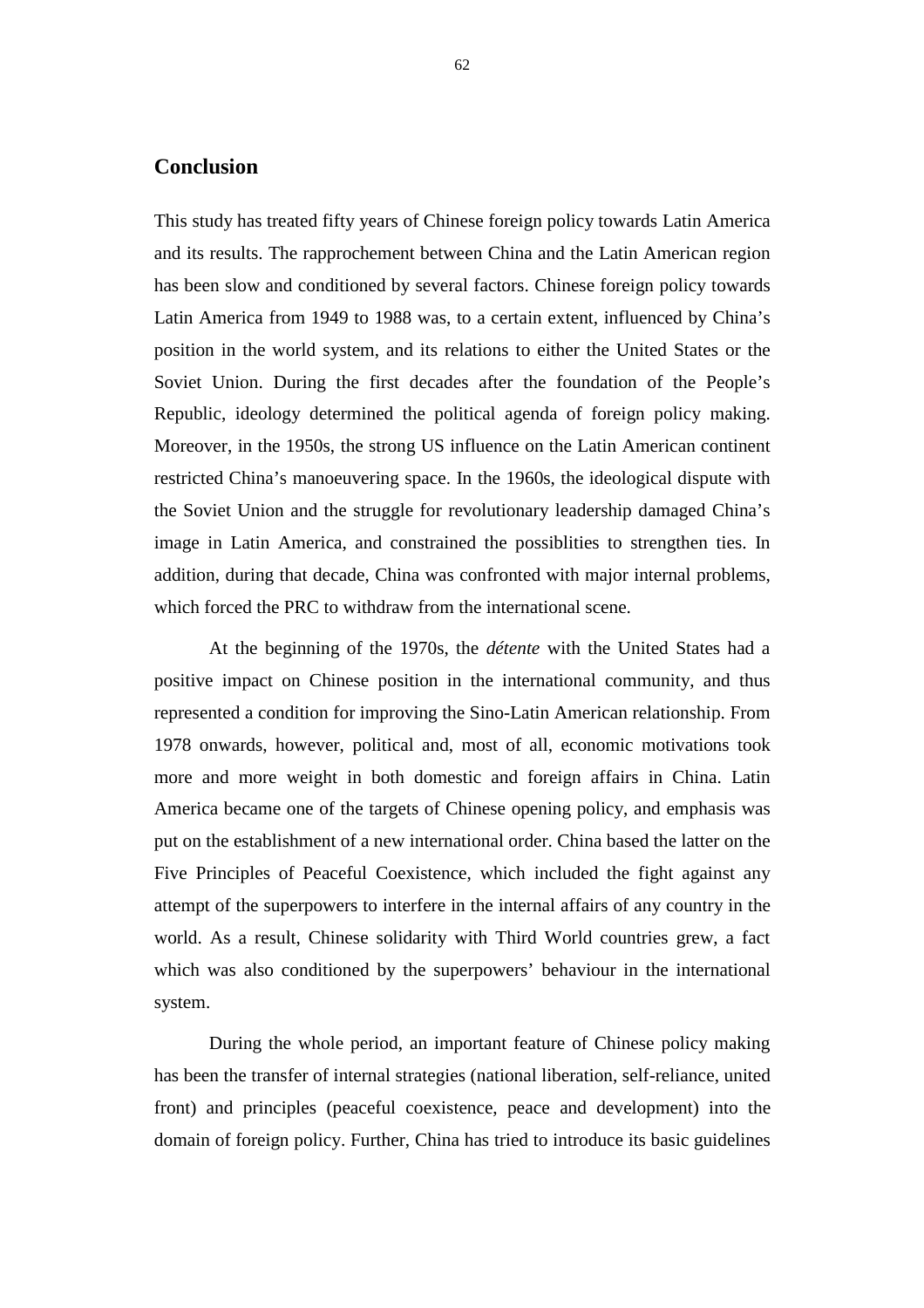into the international sphere by adopting the role of spokesman for Third World countries, and claiming a New International Economic Order on their behalf. After the Tianamen incident, however, Chinese leaders retired from playing a leading part among the Third World countries, arguing that China could not afford it and that the country was not strong enough.

In the 1990s, Chinese leaders have had a very positive view of Sino-Latin American relations. "Politically we trust each other, economically we complement each other and internationally we support each other" was Chinese President Jiang's comment on the Sino-Latin American relations during his visit to Mexico in 1997 (see *Beijing Rundschau* 1997, N° 51: 6). China's President has expectations for the  $21<sup>st</sup>$  century and hopes "to increase political dialogue with all countries in Latin America in order to promote understanding and trust, bolster cultural exchanges and economic co-operation and develop a friendly and cooperative relationship based on long-term stabilitiy, equality and mutual benefit" (Jiang Zemin 1998).

Visiting diplomacy, economic exchange and co-operation between China and Latin American countries have considerably increased in the 1990s. Hence, the official discourse proves that China is interested in Latin America, and desires a strengthening of ties on all levels for the coming century. The motives for the Chinese rapprochement policy in the 1990s can be summarised as follows:

- 1. The Tiananmen incident damaged China's trustworthiness in the international community and obliged the Chinese leadership to develop strategies that would re-establish a more favourable climate. In addition, Latin American countries restrained themselves in their comments about the events in 1989, agreeing on the principle of non-interference. Therefore, it is not surprising that China has chosen the Latin American continent to start its campaign of polishing up its seedy image.
- 2. Despite its damaged image, China had to overcome concrete economic obstacles, built up by the US-led anti-China coalition, in order to guarantee economic survival in the international system. Of course, trade and other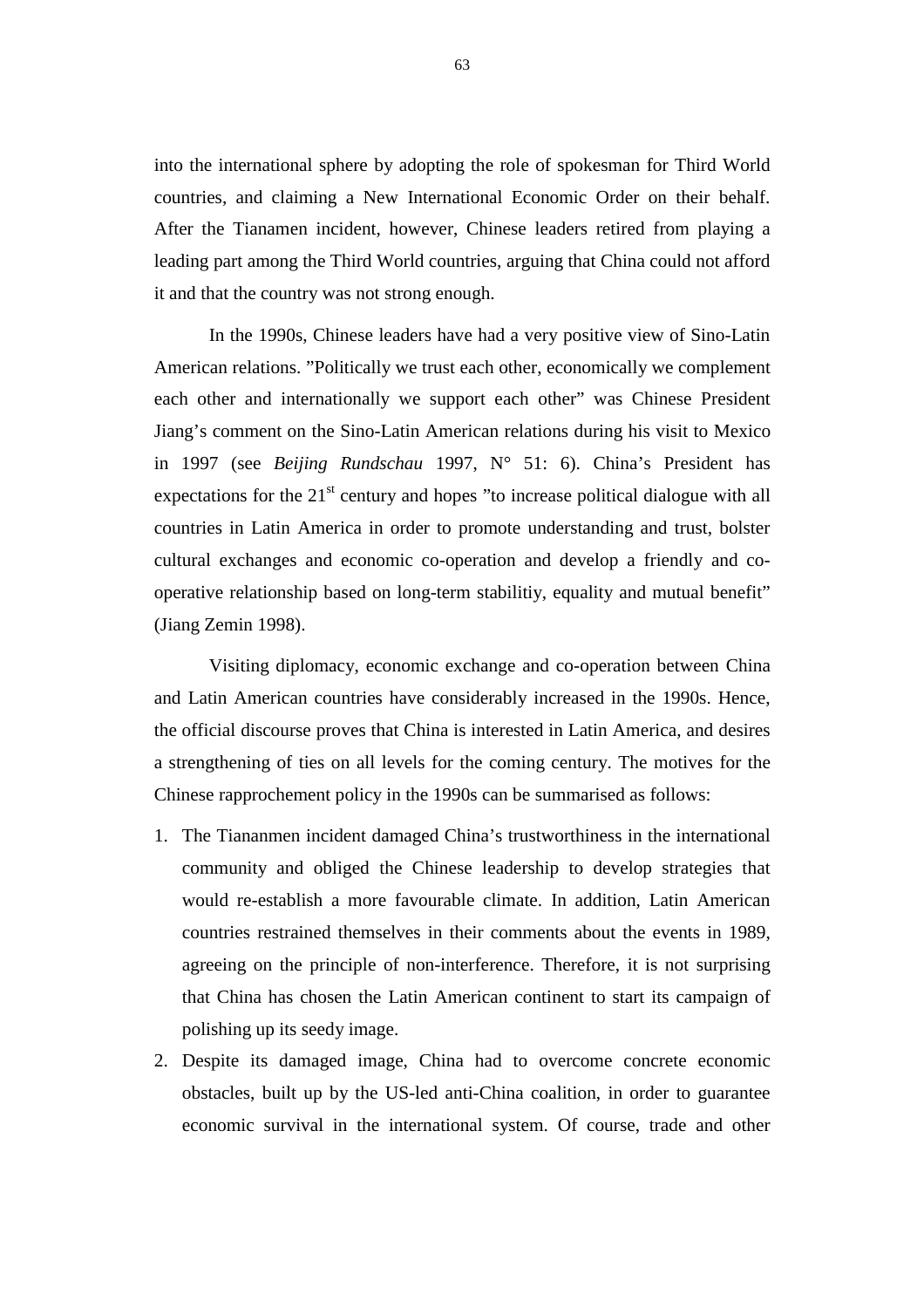economic relations with Latin America still play a minor role in Chinese total trade (approximately 3 %), but China cannot allow itself to neglect any opportunity to reach its main goal: economic development through modernisation and most of all, openness.

- 3. Taking advantage of mainland China's problems caused by the Beijing massacre, Taiwan intensified its engagement with Latin American countries, provoking an atmosphere of competition with the People's Republic. Furthermore, China pressured Latin American countries (Haiti, Guatemala) to withdraw recognition of the Republic of China on Taiwan in order to get China's support for peacekeeping measures in the United Nations. China used a policy of "blackmail" (Mora 1997) to discredit Taiwan on the international level.
- 4. Besides the emphasis put on the areas of common ground between China and Latin America, Chinese leaders highlight one subject in any official meeting with their Latin American counterparts: the establishment of a new international order. Two conclusions can be drawn from this fact. First, China is concerned about the form of the world system, thinking about its position in it. China does not only perceive itself as an important actor in the global system, but also tries to shape the international system in harmony with its own principles and ideas, a fact which is, however, valid for other nations. Second, China is searching for alliances needed for the establishment of a new international order. Therefore, Chinese leaders underline the fact that China belongs to the same category of nations as Latin American countries, without occupying a leader status. However, this does not mean that China has a specific policy to reach Latin American countries. This policy is directed to all countries which still do not have an equal share in the global economy and which suffer from a lack of opportunities to impose their will on the international community.
- 5. The basic guidelines for Chinese policies, peace and development, replaced ideological concerns and are used in order to get the greatest benefit. Stressing the principle of self-determination, China does not intervene in any internal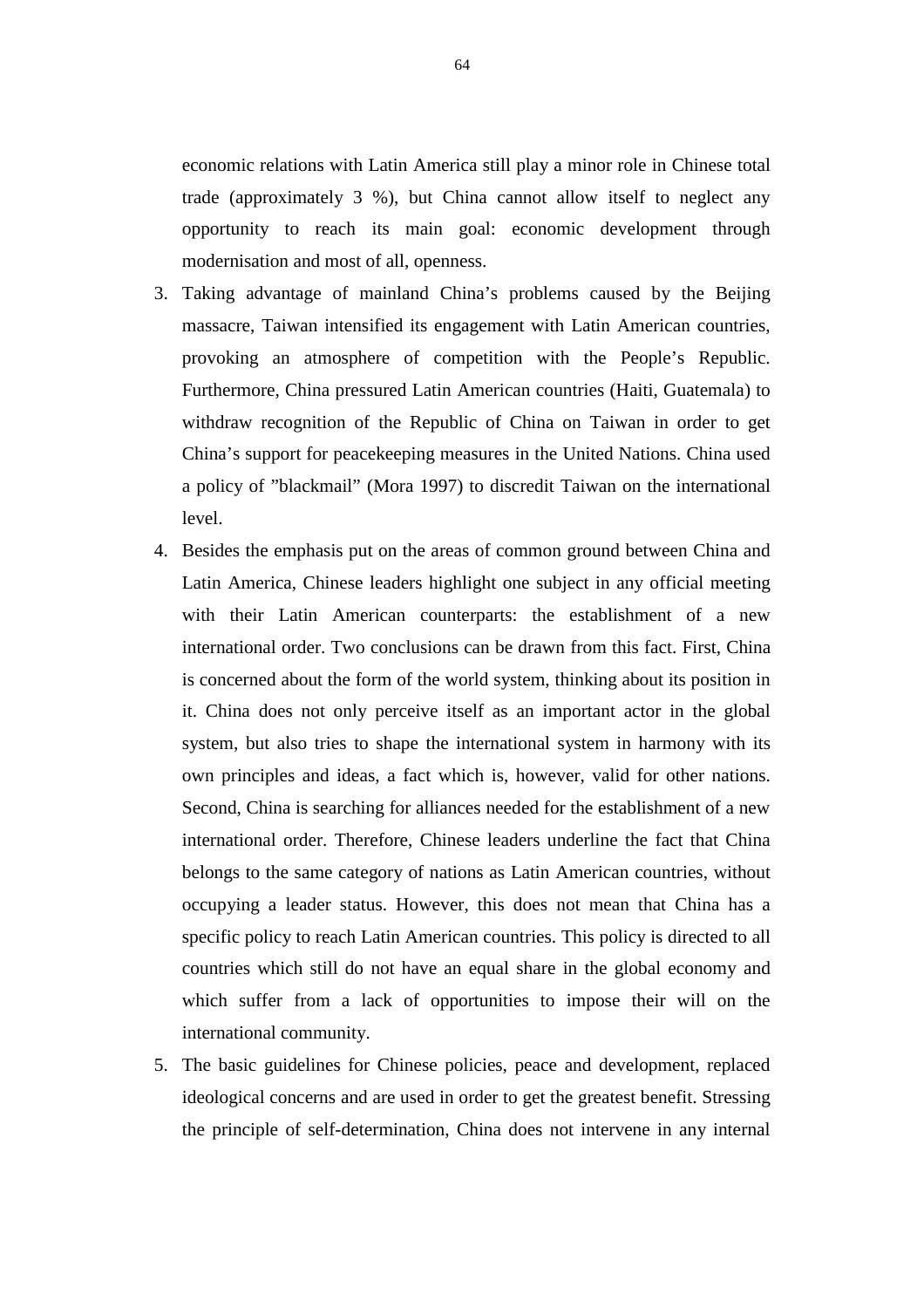affairs of Latin American countries, and no longer tries to promote concepts like the "united front" or "national liberation through armed struggle". Benefit and economic performance are by now higher goals. Therefore, the country seems to select those nations in the region that could be of strategic importance. As a result, China only has, first, a strategic partnership with Brazil, which is a regional power, providing an acceptable basis for a mutually beneficial relationship. Second, China fosters ties with Mexico and the Caribbean countries in order to open ways into the US market. Third, strengthening the relations with Chile, Peru and Mexico is motivated by the fact that all these countries, like China, belong to the APEC, a platform which is important for China's position in Asia-Pacific. Fourth, the Taiwan issue still is a reason for China to engage in stronger relations with Caribbean countries, which mainly recognise The ROC. China tries to convince as many states as possible to deny Taiwan in order to pursue its policy of "One China". Even if Chinese leaders now accept a moderate policy of "One China, two systems", they still claim the unique right to represent China in the world system, and are stricly opposed to any movement towards independence in Taiwan.

To sum up, Chinese foreign policy towards Latin America in the 1990s is conditioned by two factors. The imperative of economic modernisation and development represents an internal factor of influence: China is obliged to impose the imperative on all policy areas in order to guarantee the people's welfare and security. On the other hand, the Tiananmen incident immediately caused the external factor of influence. The US-led coalition adopted a constrainment policy which hindered the strengthening of ties with other countries, mainly on the economic level. Furthermore, Taiwan challenged China's position in the Latin American region and represents an additional constraint. However, it cannot be assumed that Chinese foreign policy is only the outcome of a strict constrainment policy of a third actor. The period from 1949 to 1972 covered the US policy of containing China. It is argued that China initiated its policy towards Latin America because of a deep anti-Americanism and a sense of mission. Between 1972 and 1988, China was not internationally isolated. Hence, it did not suffer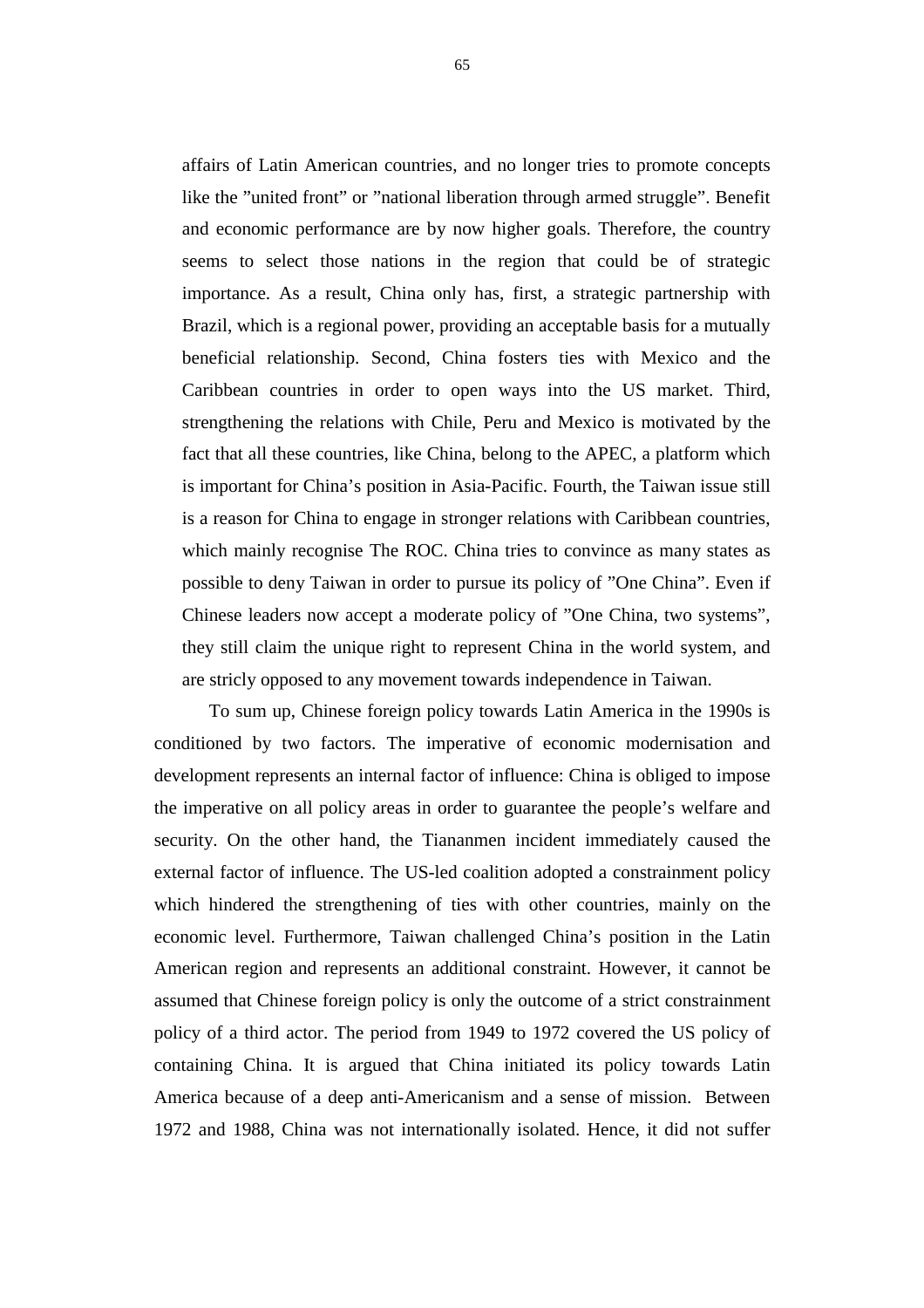from a concrete constrainment policy, but experienced the events in the international system in the sense that they conditioned China's manoeuvering space. The superpowers' hegemonic attempt or violation of the right of selfdetermination, which China condemned, allowed the latter to approach suppressed countries and to gain more influence in the international system. During that period, China could considerably improve its relations with the Latin American countries. China's "greatness" was the ability to jump on the bandwagon, meaning to take advantage of the situation.

At the beginning of this last decade of the century, the internal events in China provoked a negative reaction in the international community, which then restricted China's possiblities to act. The new emphasis China put on fostering ties with the Latin American countries emerged out of the need to fight the US-led constrainment policy. And even if China could step out of the isolation rather quickly, at the end of this decade, China's position in the world system still is not clearly defined.

Chinese major concerns are the security in its own region, the struggle for territorial sovereignty in the South China Sea, the Taiwan issue and the problematic relationship with the United States, which detoriated after the Taiwanese President's Lee Denghui visit to the United States in 1995 and the Taiwan Strait incident in 1996. Despite the Chinese Prime Minister Zhu's visit to the United States in April, 1999, the relationship with the latter is at its lowest level. Errant NATO bombs struck down the Chinese Embassy in Belgrad during the Kosovo crisis. And the Cox report revealed that China has stolen information on nuclear weapons programmes, satellites and submarines guidance systems from the United States.

China does not need Latin America in order to solve these problems, but has to foster its relations in Asia and normalise the relationship with the United States. US President Bill Clinton stated in 1996 that "the United States has no interest in containing China. That is a negative strategy. What the United States wants is to sustain an engagement with China [...] in a way that will increase the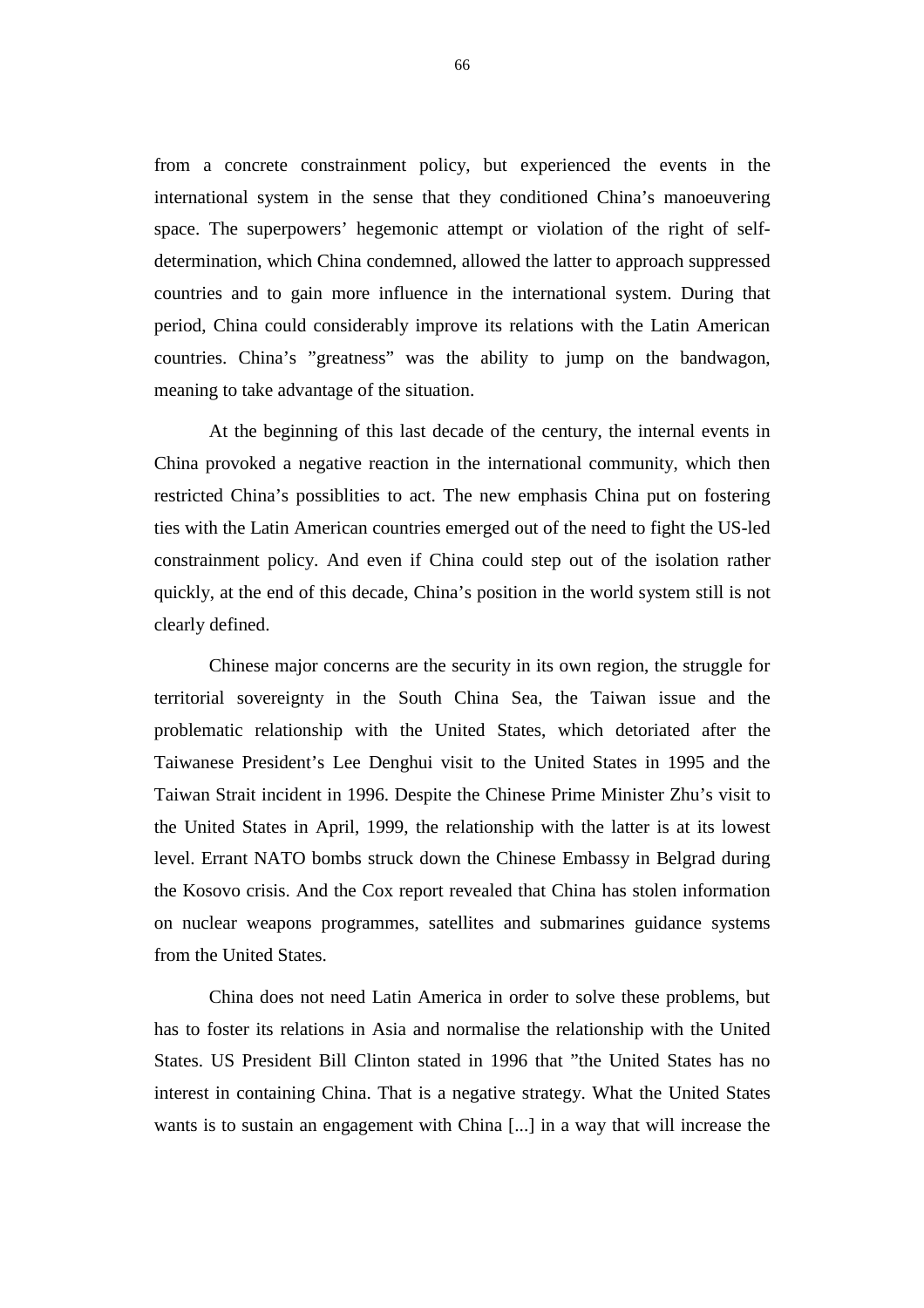chances that there will be more liberty and prosperity" (*The Economist*, 23<sup>rd</sup> of November, 1996). The question is whether this policy can be maintained in the future or whether a more powerful China, which refuses to play by the rules, would not oblige the United States to step back into its role of constraining China (see ibid.).

China's optimistic view of its relations with Latin American will help to strengthen those ties in the next millennium. But it is not predictable to what extent China needs the Latin American countries in order to affirm its own position in the new international order.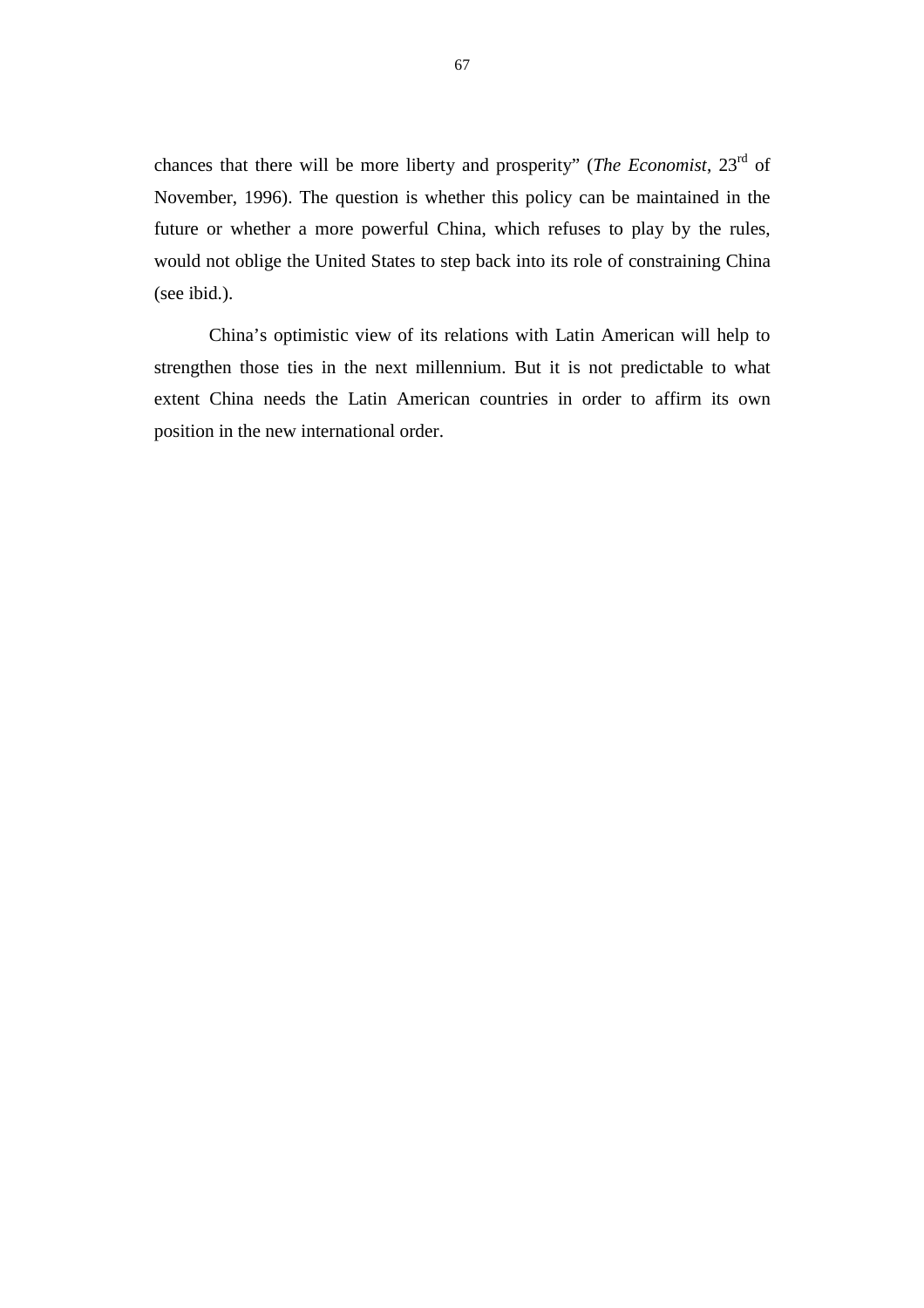| April, 1990                                       | Foreign Minister of Guyana Rashleigh<br>Jackson, visited China<br>Agreement on economic and technological<br>co-operation                                                                                                                                                                                                                                                                                                                              |
|---------------------------------------------------|--------------------------------------------------------------------------------------------------------------------------------------------------------------------------------------------------------------------------------------------------------------------------------------------------------------------------------------------------------------------------------------------------------------------------------------------------------|
| May $12^{th}$ -30 <sup>th</sup> , 1990            | Chinese President Yang Shangkun visited<br>several Latin American Countries (Brazil,<br>Uruguay, Chile, Mexico, Argentina)<br>Sino-Argentine executive programme on<br>cultural exchanges (1990-1992)<br>Sino-Chilean Memorandum on plant<br>quarantine<br>Sino-Uruguayan agreement on cooperation<br>in animal quarantine and sanitation<br>Sino-Uruguayan Memorandum on plant<br>quarantine<br>Sino-Uruguayan agreement on co-operation<br>in sports |
| May, 1990                                         | Prime Minister of Barbados Lloyd Erskine<br>Sandiford went to China<br>Agreement on economic and technological<br>co-operation                                                                                                                                                                                                                                                                                                                         |
| October, 1990                                     | Uruguayan Prime Minister Hector Gros<br><b>Espiellvisited China</b><br>Treaty on extension of loans by China to<br>Uruguay                                                                                                                                                                                                                                                                                                                             |
| November $6th$ , 1990                             | Suspension of the diplomatic relations with<br>Nicaragua, that had restored relations with<br>Taiwan, by the Chinese government                                                                                                                                                                                                                                                                                                                        |
| November 14 <sup>th</sup> 16 <sup>th</sup> , 1990 | <b>Argentine President Carlos Menem first</b><br>visit to China<br>Agreement on economic and technological<br>co-operation                                                                                                                                                                                                                                                                                                                             |
| April 1 <sup>st</sup> -14 <sup>th</sup> , 1991    | First visit of Peruvian President Alberto<br>Fujimori to China<br>Agreement on friendship and co-operation<br>Joint Communiqué on "One-China-policy"                                                                                                                                                                                                                                                                                                   |

# **4. Appendix: Sino-Latin American Relations in the 1990s**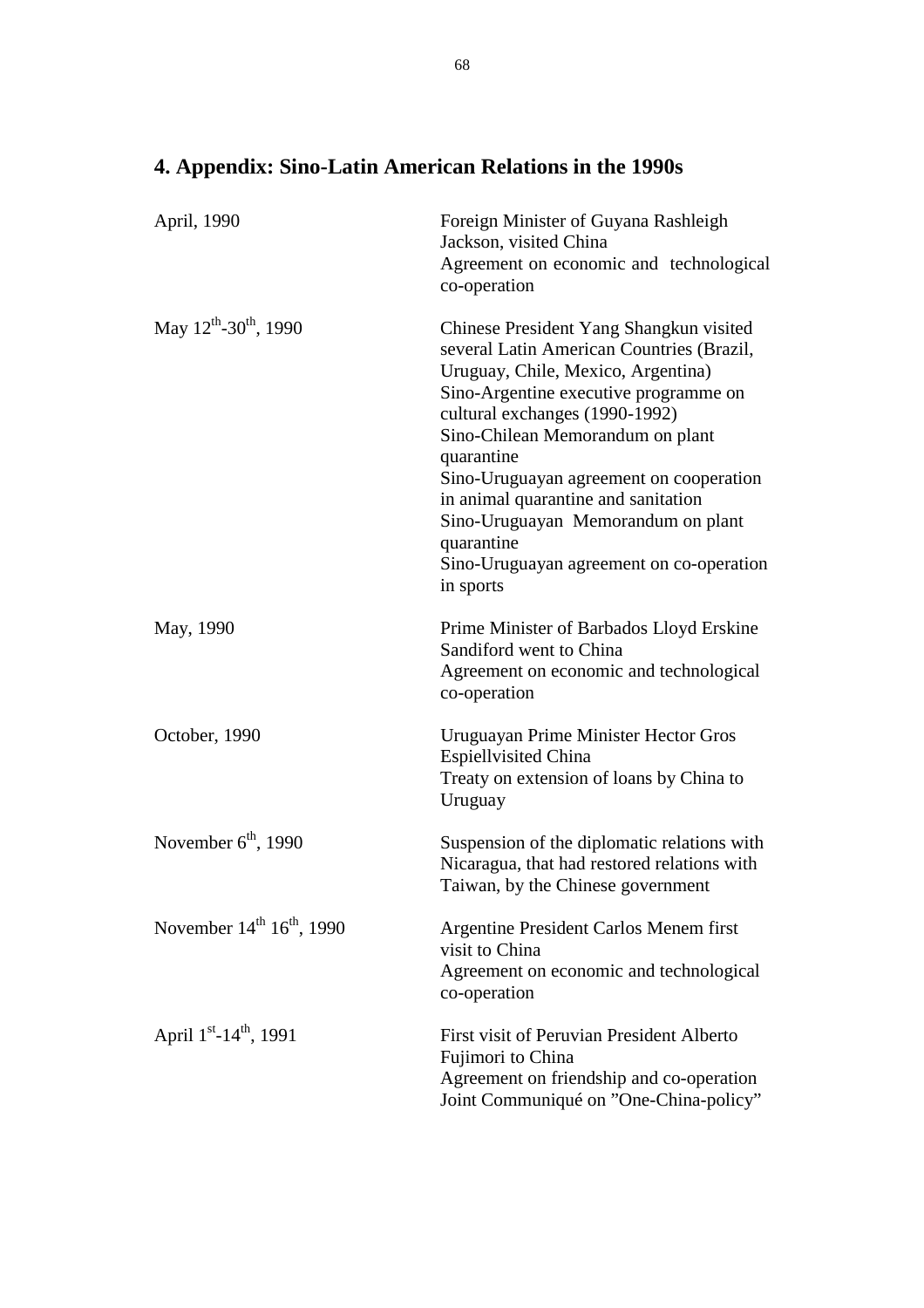| May $23^{\text{rd}}$ , 1991                  | <b>Mexican Secretary of Foreign Relations</b><br>Fernando Solana arrived in China                                                                                                                                                                                                                                                                                                                     |
|----------------------------------------------|-------------------------------------------------------------------------------------------------------------------------------------------------------------------------------------------------------------------------------------------------------------------------------------------------------------------------------------------------------------------------------------------------------|
| June, 1991                                   | Jamaican Premier Michael Manley visited<br>China<br>Agreements on co-operation                                                                                                                                                                                                                                                                                                                        |
| <b>August</b> , 1991                         | Brazilian Foreign Minister Francisco Rezeh<br>went to China<br>Agreement on the avoidance of double<br>taxation and prevention of fiscal evasion<br>Notes on the establishment of new<br>consulates-general                                                                                                                                                                                           |
| October, 1991                                | Colombian Foreign Minister Luis Fernando<br>Jaramillo travelled to China                                                                                                                                                                                                                                                                                                                              |
| October, 1991                                | Venezuelian Foreign Minister Armando<br>Duran visited China<br>Agreement on oil exploration and<br>development                                                                                                                                                                                                                                                                                        |
| May $6^{th}$ -11 <sup>th</sup> , 1992        | Vice-Chairman of the Standing Committee<br>of China's National People's Congress and<br>member of NPC goodwill delegation Wang<br>Hanbin went to Bolivia where he obtained<br>the title of "Distinguished Guest to La Paz"                                                                                                                                                                            |
| May $8^{\text{th}}$ , 1992                   | Surinam Foreign Minister Soebhas Mungra<br>met his Chinese counterpart Qian Qichen in<br>Beijing                                                                                                                                                                                                                                                                                                      |
| May 8 <sup>th</sup> -11 <sup>th</sup> , 1992 | <b>Bolivian President Jaime Paz Zamora</b><br>visited China<br>Sino-Bolivian Trade Treaty<br>Agreements on economic technological co-<br>operation, on mutual protection for<br>investment, on scientific and technological<br>co-operation.<br>Notes on China's assistance building a<br>power plant and a culture center in Bolivia,<br>on providing farm machinery and on<br>providing wheat seeds |
| May, 1992                                    | Ecuadorian Vice-President Luis Parodi<br>Valverde made a goodwill visit to China                                                                                                                                                                                                                                                                                                                      |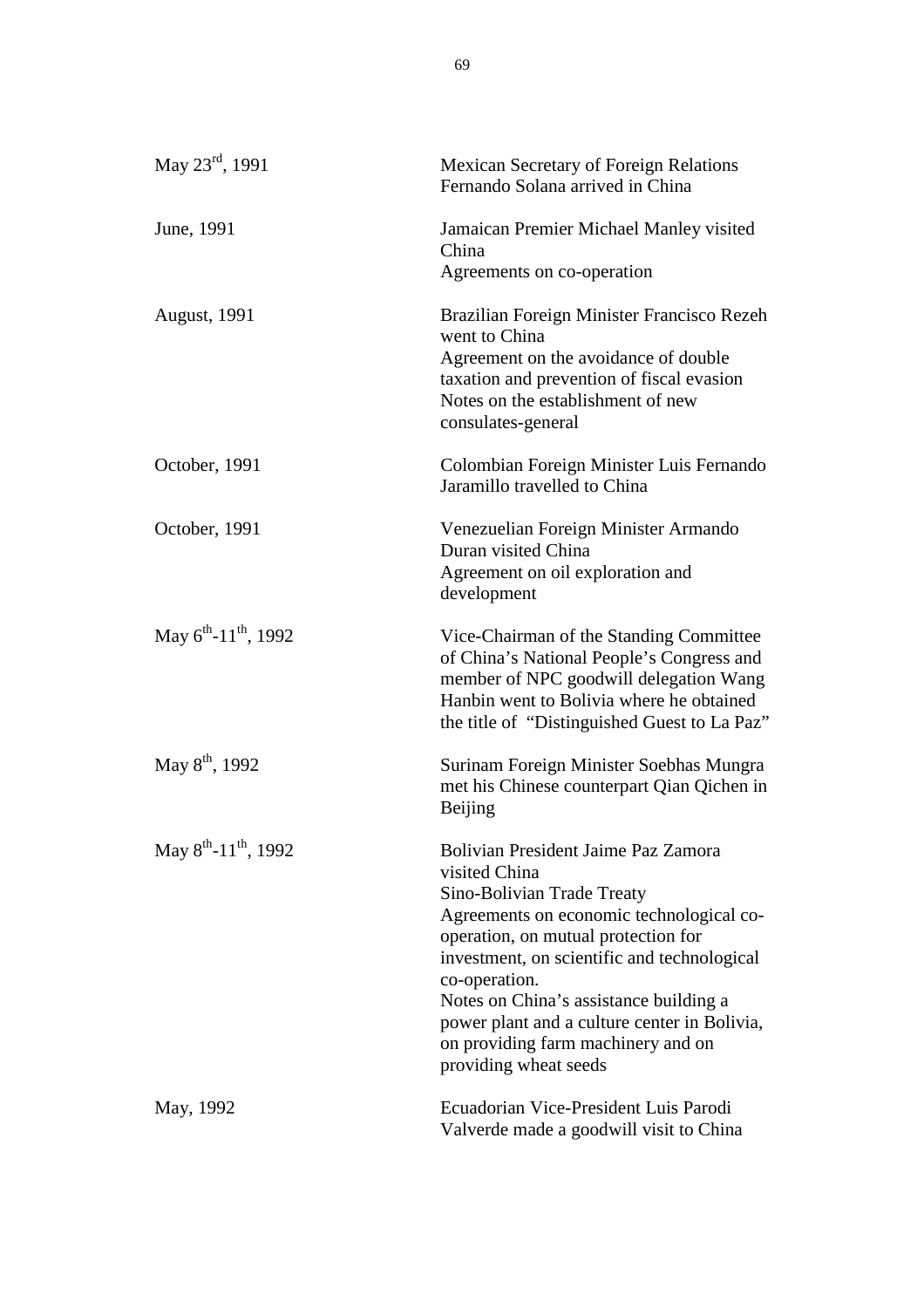| June $12^{th}$ , 1992                      | Meeting between Chinese Premier Li Peng<br>and Argentine President Carlos Menem in<br>Rio de Janeiro<br>Agreement on the avoidance of double<br>taxation and prevention of fiscal evasion                                                |
|--------------------------------------------|------------------------------------------------------------------------------------------------------------------------------------------------------------------------------------------------------------------------------------------|
| June 12 <sup>th</sup> , 1992               | Meeting between Chinese Premier Li Peng<br>and Chilean President Patricio Aylwin in<br>Rio de Janeiro<br>Agreement on co-operation in world affairs<br>Agreement on the avoidance of double<br>taxation and prevention of fiscal evasion |
| November $4^{th}$ -10 <sup>th</sup> , 1992 | Argentine Foreign Minister Guido Di Tella<br>paid an official visit to China                                                                                                                                                             |
| November, 1992                             | First visit of a Chilean President (Patricio<br>Aylwin) to China                                                                                                                                                                         |
| November, 1992                             | Senior Cuban Communist Party official<br>Carlos Lage Davila held meetings with<br>Chinese Premier Li Peng and Vice-Premier<br>Zou Jiahua in Beijing                                                                                      |
| March, 1993                                | Uruguayan Vice-President arrived in<br>Beijing for a two weeks stay                                                                                                                                                                      |
| April, 1993                                | Ecuadorian Defence Minister visited China                                                                                                                                                                                                |
| April, 1993                                | <b>Chilean General Pinochet met Chinese</b><br>Defence Minister and visited PLA facilities                                                                                                                                               |
| June, 1993                                 | Chinese Foreign Minister Qian Qichen and<br>Vice-Premier Zhu Rongji visited Brazil                                                                                                                                                       |
| June, 1993                                 | Cuban Foreign Minister visited China<br>Consensus on human rights                                                                                                                                                                        |
| September, 1993                            | Sino-Ecuadorian agreements on trade and<br>culture                                                                                                                                                                                       |
| October $3rd$ , 1993                       | Dominican President Clarence Seignoret<br>paid an official visit to China                                                                                                                                                                |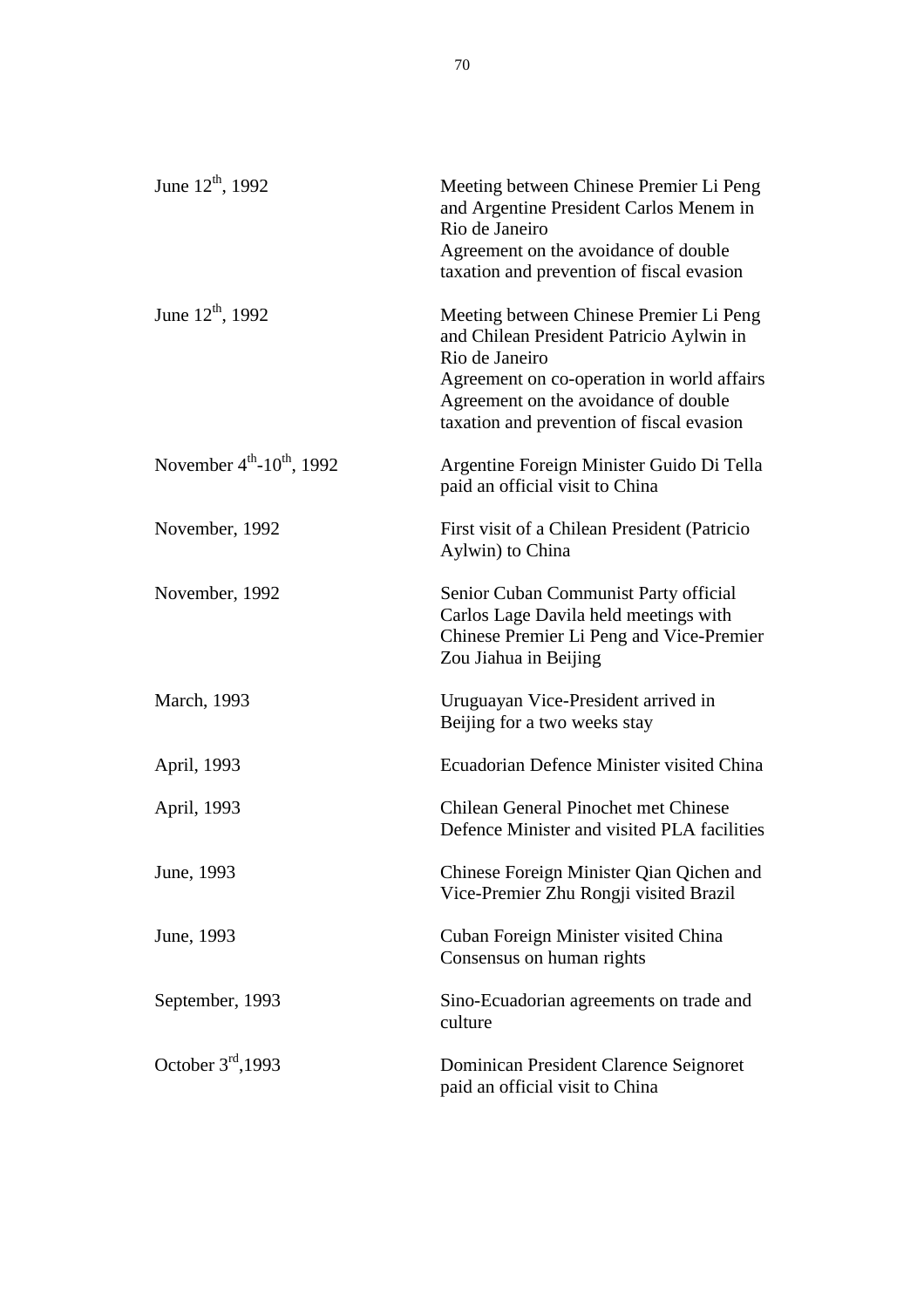| October $31^{st}$ -November $5^{th}$ , 1993 | Jamaican Foreign Minister Paul Robertson<br>went to China                                                                                                                                                                                                                                 |
|---------------------------------------------|-------------------------------------------------------------------------------------------------------------------------------------------------------------------------------------------------------------------------------------------------------------------------------------------|
| November, 1993                              | Chinese President Jiang Zemin travelled to<br>Mexico, and Cuba Beginning<br>Brazil,<br>of Sino-Brazilian strategic partnership:<br>Sino-Brazilian agreement on peaceful use<br>of the aerospace (satellite construction)<br>Sino-Brazilian agreement on purchase of<br>Brazilian iron ore |
| December, 1993                              | Uruguayan President Alberto Lacalle went<br>to China                                                                                                                                                                                                                                      |
| December $12th$ , 1993                      | President of Guyana Cheddi Jagan paid his<br>first visit to China                                                                                                                                                                                                                         |
| December, 1993                              | Mexican President Carlos Salinas visited<br>China                                                                                                                                                                                                                                         |
| January, 1994                               | President of Suriam Ronald Venetian<br>visited China                                                                                                                                                                                                                                      |
| February, 1994                              | Paraguay send goodwill delegation to China                                                                                                                                                                                                                                                |
| February, 1994                              | Chilean leaders met Chinese Foreign<br>Minister Qian Qichen in Beijing                                                                                                                                                                                                                    |
| March, 1994                                 | Ecuadorian President Sixto Duran Balen<br>went to China                                                                                                                                                                                                                                   |
| April $4^{th}$ , 1994                       | Meeting of the Foreign Ministers of China<br>Qian Qichen and Brazil Celso Luiz Nunes<br>Amorim in Beijing                                                                                                                                                                                 |
| April, 1994                                 | First visit of a Chinese Defence Minister<br>(Chi Haotian) to Latin America (Brazil,<br>Uruguay, Chile)                                                                                                                                                                                   |
| April, 1994                                 | Delegation led by Hu Jintao (Standing<br>Committee Member) followed the<br>invitation of Uruguayan ruling Blanco<br>Party, Argentinian ruling Justicialista Party<br>and the Brazilian ruling Party                                                                                       |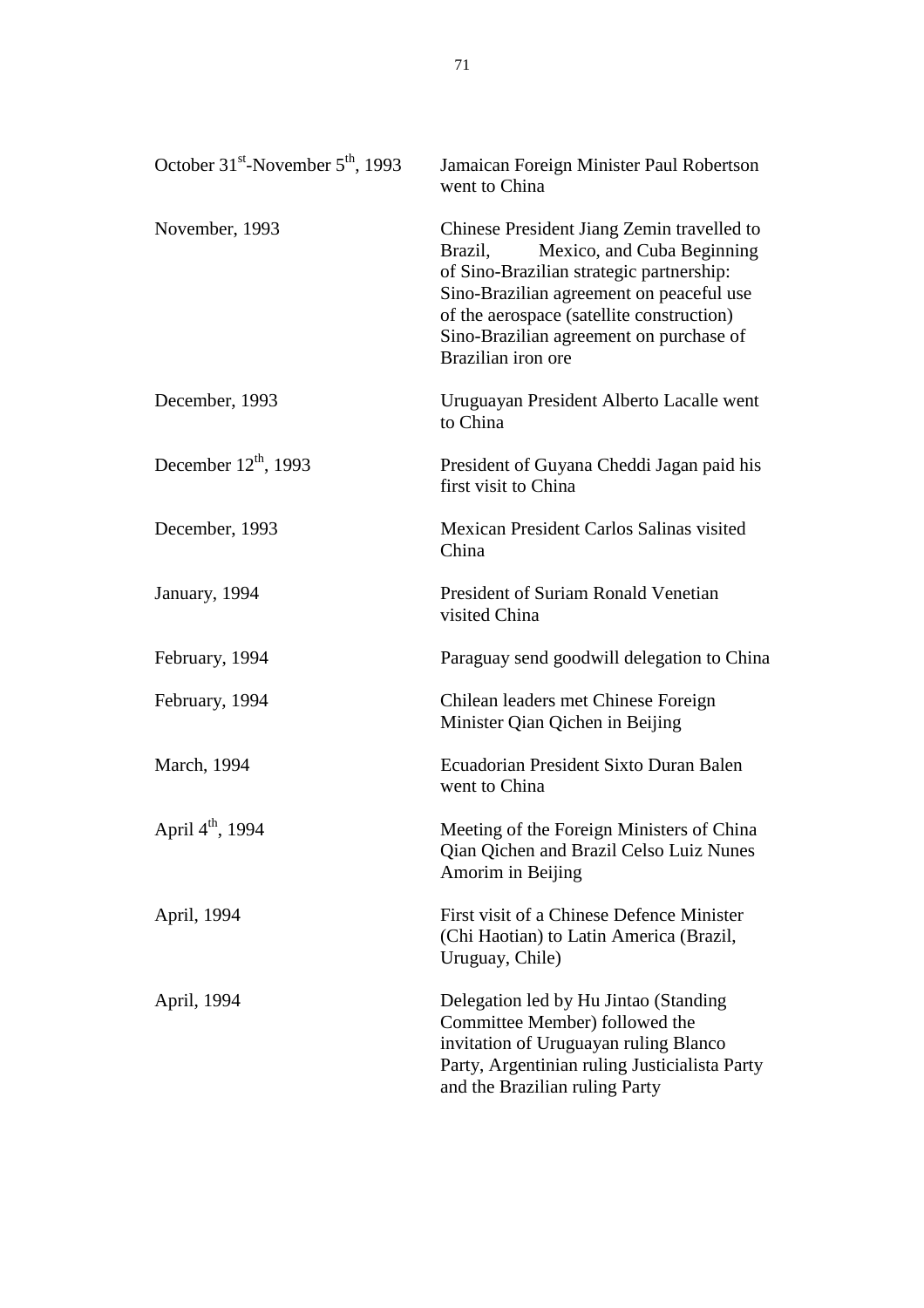| April, 1994     | Sino-Argentine memorandum on juridical<br>exchange                                                                                                                                                                                                                                                                                              |
|-----------------|-------------------------------------------------------------------------------------------------------------------------------------------------------------------------------------------------------------------------------------------------------------------------------------------------------------------------------------------------|
| June, 1994      | Peruvian President Alberto Fujimori and<br>Premier Alfonso Bustamente travelled to<br>China<br>Agreements on promotion and mutual<br>protection of investments, on the provision<br>of export credits to Peru by the Bank of<br>China, on consular development and<br>Communiqué about promotion of stable and<br>long-term bilateral relations |
| June, 1994      | Chinese Defence Minister Chi Haotian<br>received Chilean navy delegation                                                                                                                                                                                                                                                                        |
| July, 1994      | Establishment of a branch of The Bank of<br>China in Panama. First Chinese Bank in<br>Latin America                                                                                                                                                                                                                                             |
| July, 1994      | Sino-Brazilian agreement on air service                                                                                                                                                                                                                                                                                                         |
| September, 1994 | Honduras established trade and economic<br>ties with China                                                                                                                                                                                                                                                                                      |
| October, 1994   | <b>Bolivian Vice-President Victor Hugo</b><br>Cardenas travelled to China                                                                                                                                                                                                                                                                       |
| October, 1994   | Chilean Defence Minister Edmundo Perez<br>Yoma met Chinese Premier Li Peng                                                                                                                                                                                                                                                                      |
| November, 1994  | Chairman of the Standing Committee Qiao<br>Shi travelled to Argentina                                                                                                                                                                                                                                                                           |
| November, 1994  | <b>Bolivian Defence Minister Raul Tovar</b><br>Pierola met his counterpart Chi Haotian in<br>Beijing                                                                                                                                                                                                                                            |
| February, 1995  | Chinese Foreign Minister Qian Qichen<br>received delegation from Paraguay                                                                                                                                                                                                                                                                       |
| February, 1995  | Cuban Foreign Minister Roberto Robaina<br>González visited China<br>Agreement on cultural, educational,<br>scientific and technological exchanges<br>$(1994-1995)$                                                                                                                                                                              |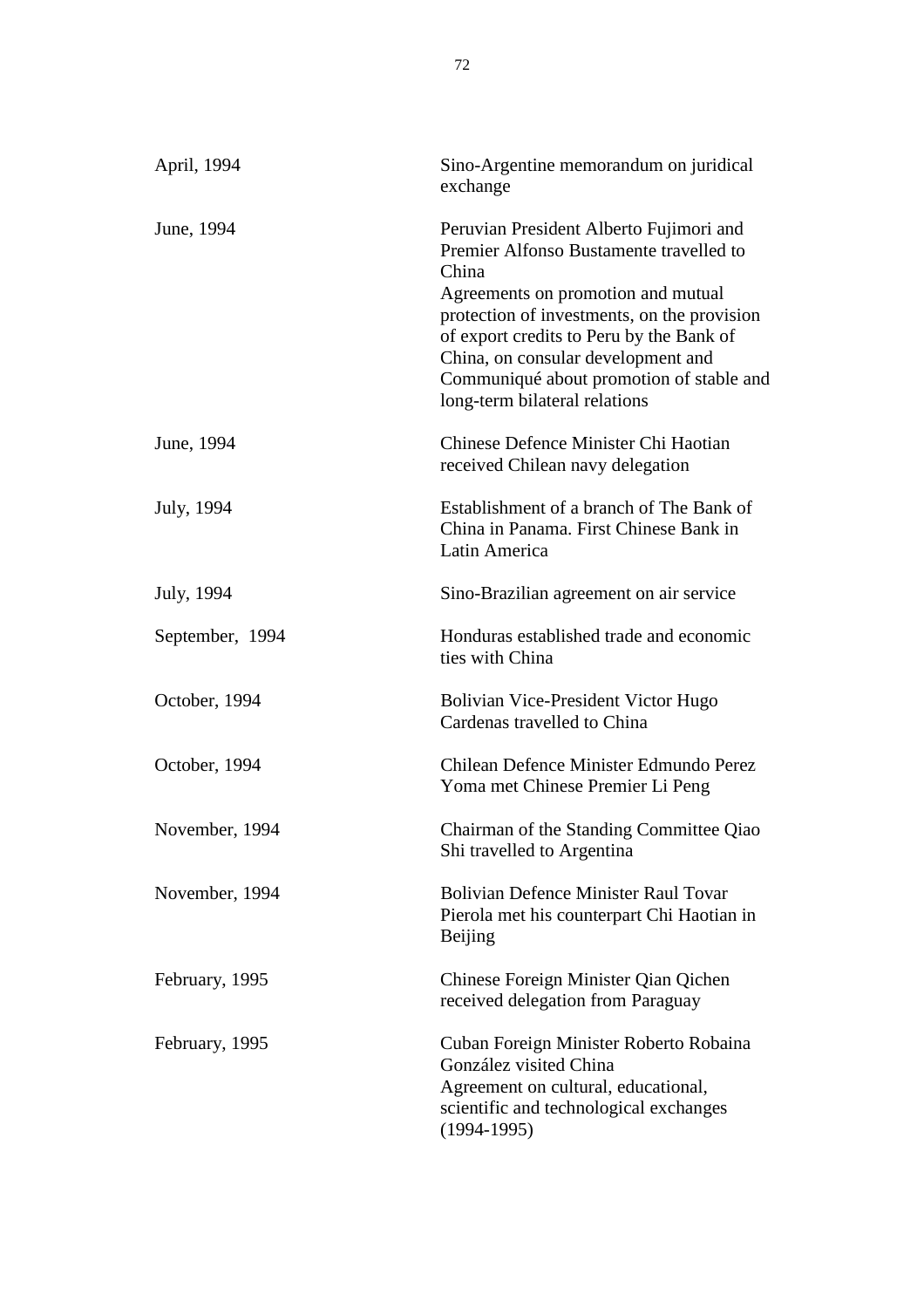| March, 1995         | Sino-Cuban trade agreement                                                                                                                                                                                     |
|---------------------|----------------------------------------------------------------------------------------------------------------------------------------------------------------------------------------------------------------|
| April, 1995         | Colombian Vice-President Humberte de la<br>Calle travelled to China                                                                                                                                            |
| May, 1995           | Chinese Minister in charge of the State<br>Commission for Economic Restructuring Li<br>Tieying met Argentine President Carlos<br>Menem in Buenos Aires and Mexican<br>President Ernesto Zedillo in Mexico-City |
| May, 1995           | Delegation from the Chilean Party for<br>Democracy held meeting with Hu Jintao<br>(Member of the Politburo) in Beijing                                                                                         |
| June, 1995          | Chinese Chairman of the NCP Li Ruihuan<br>toured Latin America (Cuba, Jamaica,<br>Brazil, Chile)<br>Sino-Jamaican visa exemption agreement                                                                     |
| June, 1995          | Chinese Defence Minister Chi Hoatian<br>travelled to Cuba and Peru                                                                                                                                             |
| June, 1995          | Peruvian first Vice-President-elect Ricardo<br>Marquez Flores visited China                                                                                                                                    |
| July, 1995          | Sino-Brazilian memorandum of<br>understanding on agricultural technology<br>co-operation                                                                                                                       |
| July, 1995          | Chinese military delegation visited Boliva,<br>Peru and Ecuador                                                                                                                                                |
| July, 1995          | Sino-Mexican agreement on science and<br>technology                                                                                                                                                            |
| July, 1995          | Uruguayan Minister of Livestock,<br>Agriculture and Fisheries Carlos Gasparri<br>went to Beijing                                                                                                               |
| <b>August, 1995</b> | Chinese Minister of Metallurgy Industry<br>went to Peru                                                                                                                                                        |
| <b>August, 1995</b> | Sino-Argentine agreement on agricultural<br>product export                                                                                                                                                     |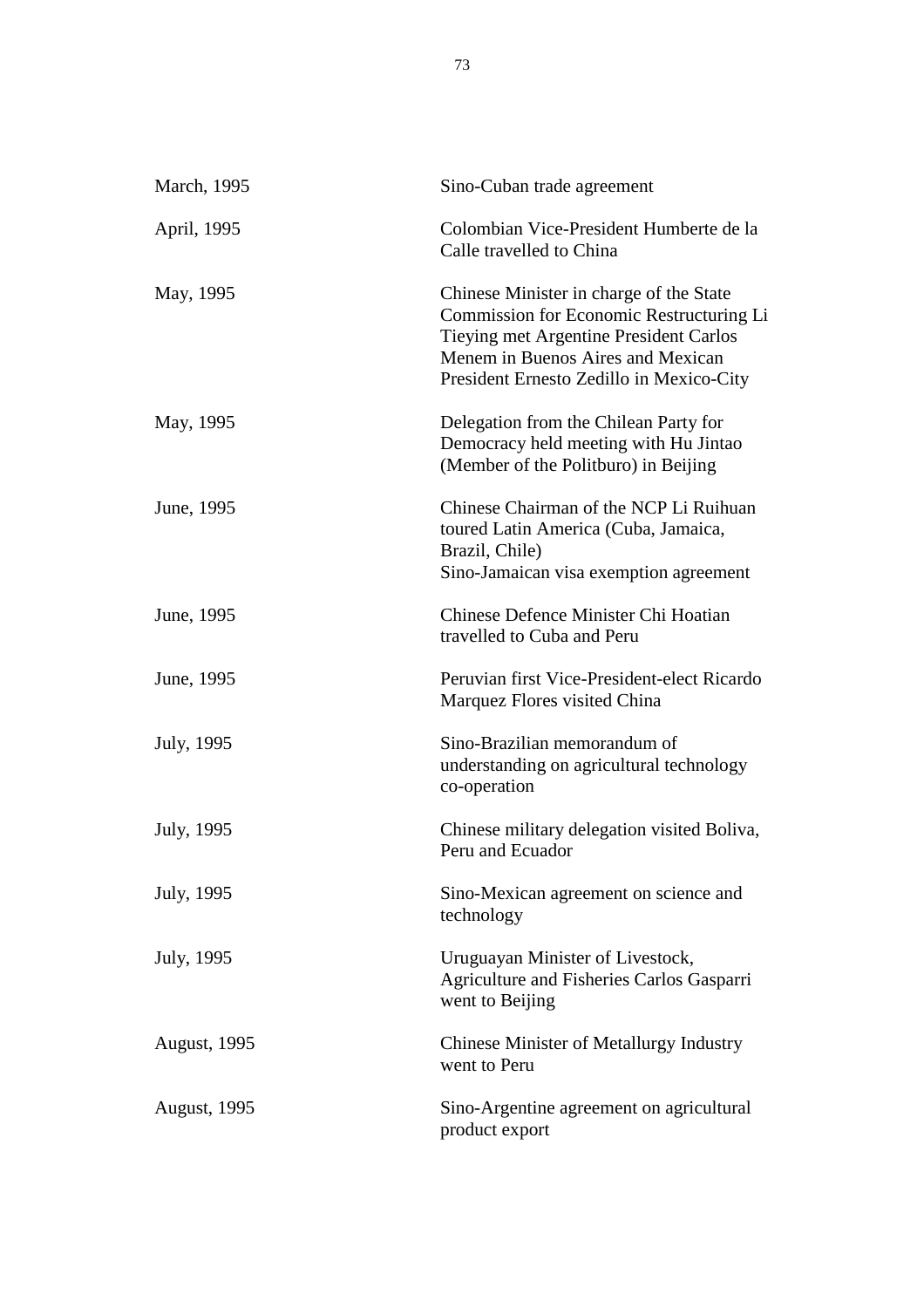| September, 1995                                            | Vice-President of Honduras Guadalupe<br>Jerezano Mejia visited China                                                                                                                                     |
|------------------------------------------------------------|----------------------------------------------------------------------------------------------------------------------------------------------------------------------------------------------------------|
| September, 1995                                            | Peruvian President Alberto Fujimori<br>travelled to China                                                                                                                                                |
| October, 1995                                              | Argentine President Carlos Menem visited<br>China<br>Agreement on the establishment of<br>consulates-generals in both countries                                                                          |
| October, 1995                                              | Chinese Premier Li Peng went to Cuba,<br>Mexico, Peru<br>Sino-Mexican agreement on economic co-<br>operation                                                                                             |
| November, 1995                                             | Chilean President Eduardo Frei Ruiz Tagle<br>went to China                                                                                                                                               |
| November, 1995                                             | Cuban President Fidel Castro visited China<br>Three agreements on economic co-<br>operation                                                                                                              |
| November, 1995                                             | Chilean Minister of Economy went to<br>China                                                                                                                                                             |
| December, 1995                                             | Brazilian President Henrique Cardoso<br>visited China, Six documents on co-<br>operation                                                                                                                 |
| January 26 <sup>th</sup> -February 11 <sup>th</sup> , 1996 | Vice-Premier Zhu Rongji visited Argentina,<br>Chile, Uruguay<br>Sino-Argentine agreement on fishing                                                                                                      |
| March, 1996                                                | Surinam's Defence Minister Siegfried Gilds<br>met his Chinese counterpart in Beijing                                                                                                                     |
| April, 1996                                                | Chinese Chairman Qiao Shi travelled to<br>Cuba                                                                                                                                                           |
| June, 1996                                                 | The Chinese Minister of Foreign Trade Wu<br>Yi headed the biggest Chinese delegation of<br>businessmen that has ever come to Latin<br>America (Cuba, Mexico, Peru, Chile,<br>Argentina, Uruguay, Brazil) |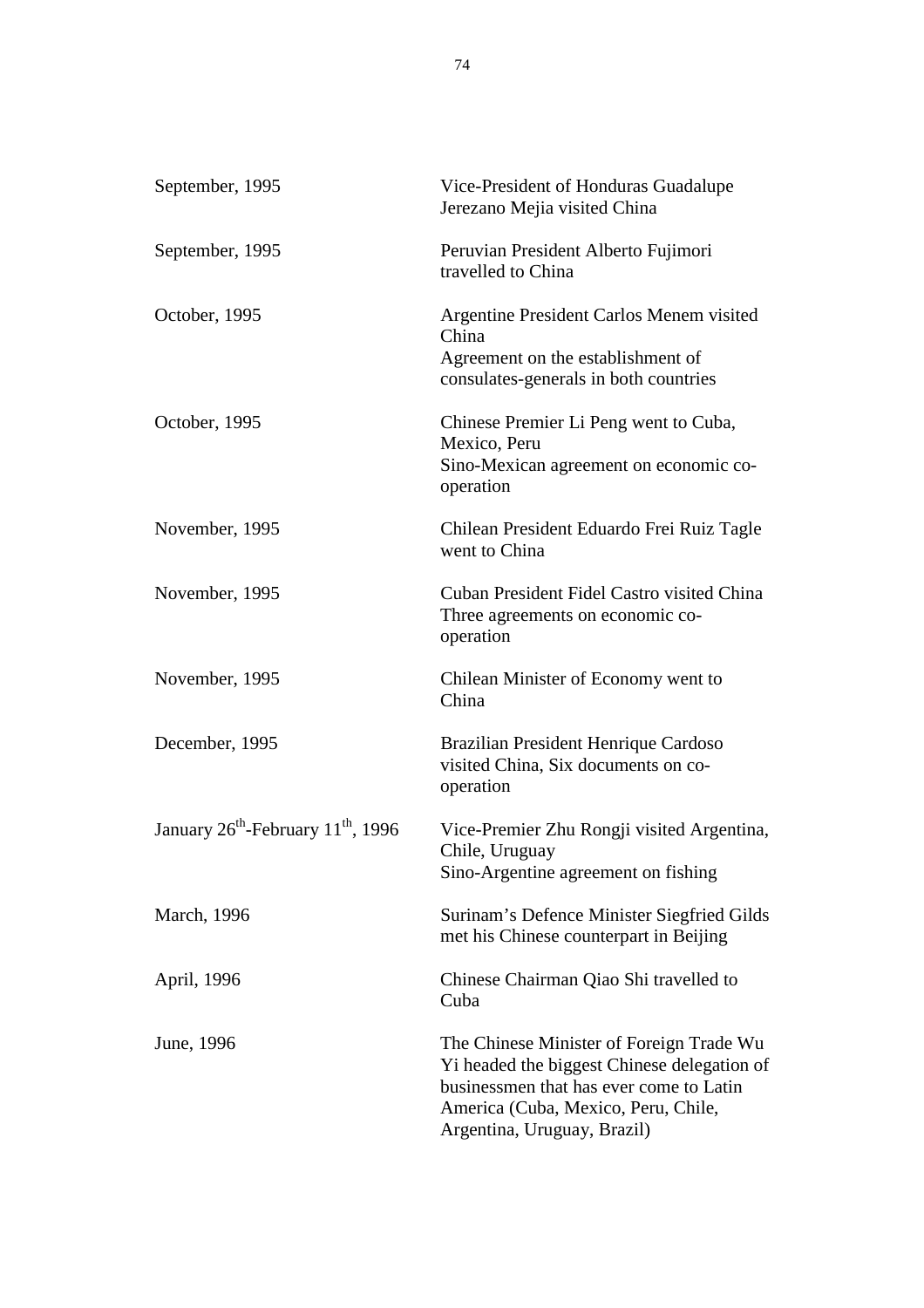| June, 1996          | Foreign Minister of Jamaica Seymour<br>Mullings met his Chinese counterpart in<br>Beijing                                                                                                                                                                                             |
|---------------------|---------------------------------------------------------------------------------------------------------------------------------------------------------------------------------------------------------------------------------------------------------------------------------------|
| <b>August, 1996</b> | Chinese Vice-Foreign Minister visited<br>Colombia                                                                                                                                                                                                                                     |
| August 1996         | Chinese parliamentary delegation in<br>Colombia and Venezuela                                                                                                                                                                                                                         |
| October, 1996       | <b>Colombian President Ernesto Samper</b><br>travelled to China (first President of<br>Colombia in China)<br>Note on the maintainance of the Colombian<br>consulate in Hong Kong<br>Agreement on cultural and pedagogical co-<br>operation (1997-1999)<br>5 documents on co-operation |
| October, 1996       | Uruguayan Foreign Minister Alvaro Ramos<br>went to China                                                                                                                                                                                                                              |
| October, 1996       | Chinese Premier Li Peng toured Latin<br>America                                                                                                                                                                                                                                       |
| November, 1996      | Mexican President Ernesto Zedillo visited<br>China                                                                                                                                                                                                                                    |
| January, 1997       | Chinese leaders visited Mexico, Brazil,<br>Cuba, Colombia. Peru, Chile, and<br>Argentina. These were: Hu Jingtao<br>(Member of the Standing Committee), Li<br>Lanqing (Vice-Premier), Huang<br>Ju<br>(Member of the Politburo)                                                        |
| January, 1997       | Chinese cultural delegation toured Latin<br>America (Brazil, Cuba, Ecuador)<br>Sino-Ecuadorian agreement on cultural<br>exchanges                                                                                                                                                     |
| March, 1997         | Chinese Vice-President of the Military<br>Commission Zhang Wannian toured Latin<br>America (Argentina, Brazil, Chile)                                                                                                                                                                 |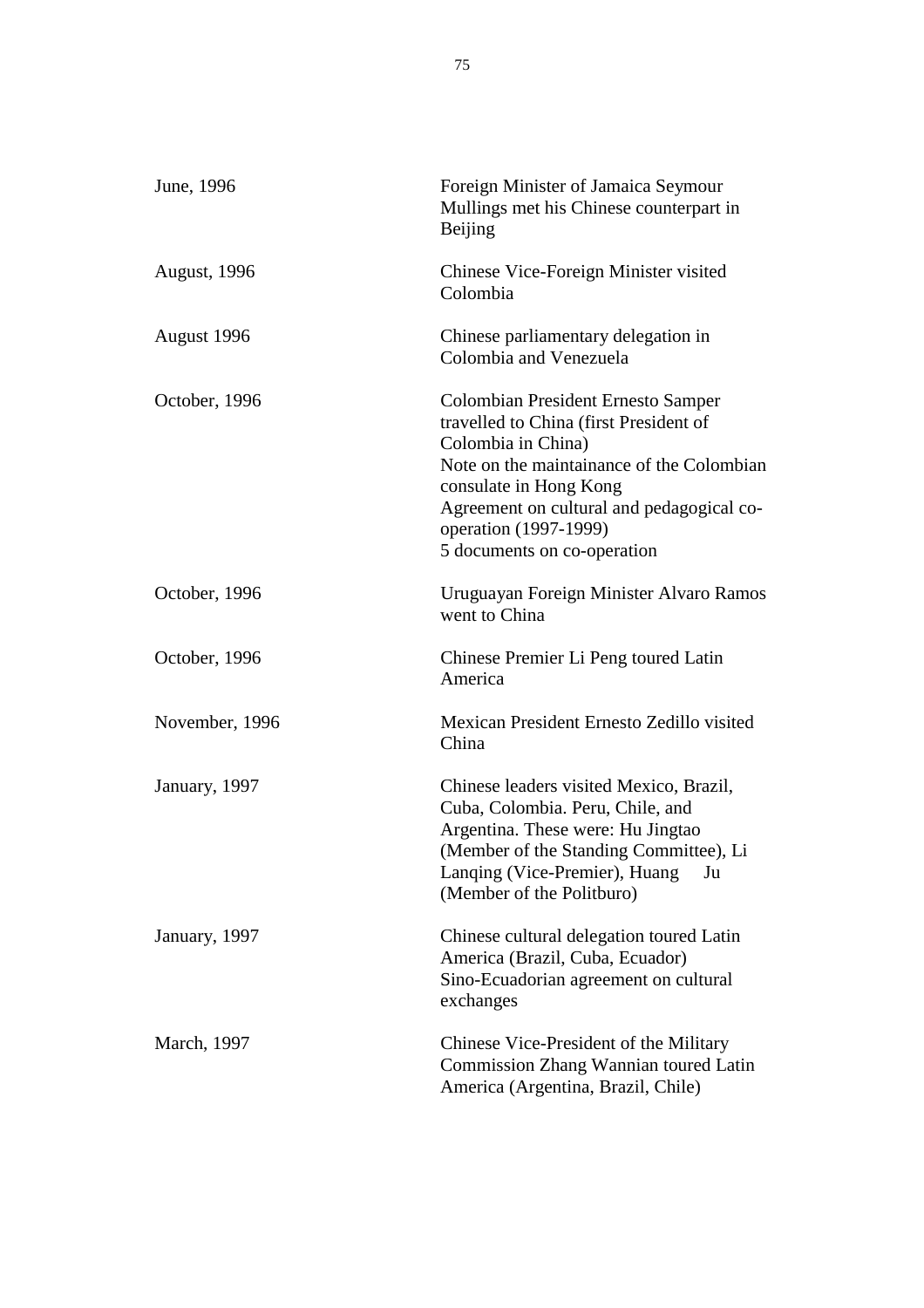| March, 1997                 | Chinese Vice-Foreign Minister Li Zhaoxing<br>visited Argentina                                                                                 |
|-----------------------------|------------------------------------------------------------------------------------------------------------------------------------------------|
| March, 1997                 | <b>Bolivian President Gonzalo Sanchez</b><br>Losada went to China                                                                              |
| April, 1997                 | Uruguayan President Julio Maria<br>Sanguinetti visited China                                                                                   |
| April, 1997                 | <b>Highest ranking Chinese military</b><br>delegation ever in Latin America visited<br>Argentina                                               |
| May $23^{\text{rd}}$ , 1997 | Establishment of diplomatic ties between<br>the Bahamas and China                                                                              |
| September $1st$ , 1997      | Foreign Minister of Saint Lucia George<br>Oldum went to China<br>Saint Lucia and the People's Republic of<br>China established diplomatic ties |
| September, 1997             | Prime Minister of the Bahamas Hubert<br>Ingraham went to China                                                                                 |
| September, 1997             | Prime Minister of Antigua and Barbuda<br>Lester Bird visited China                                                                             |
| September, 1997             | Agreement on economic and technological<br>co-operation between China and Trinidad y<br>Tobago                                                 |
| September, 1997             | Agreement on economic and technological<br>co-operation between China and Surinam                                                              |
| September, 1997             | Sino-Brazilian joint communiqué on co-<br>operation in human rights                                                                            |
| November $17th$ , 1997      | First Vice-President of the Council of the<br>State of Cuba, Raul Castro Ruz and the<br>Foreign Minister visited China                         |
| November, 1997              | Defence Minister of Uruguay, Raul Iturria<br>went to China                                                                                     |
| December $1st$ , 1997       | Chinese President Jiang Zemin met<br>President Ernesto Zedillo in Mexico                                                                       |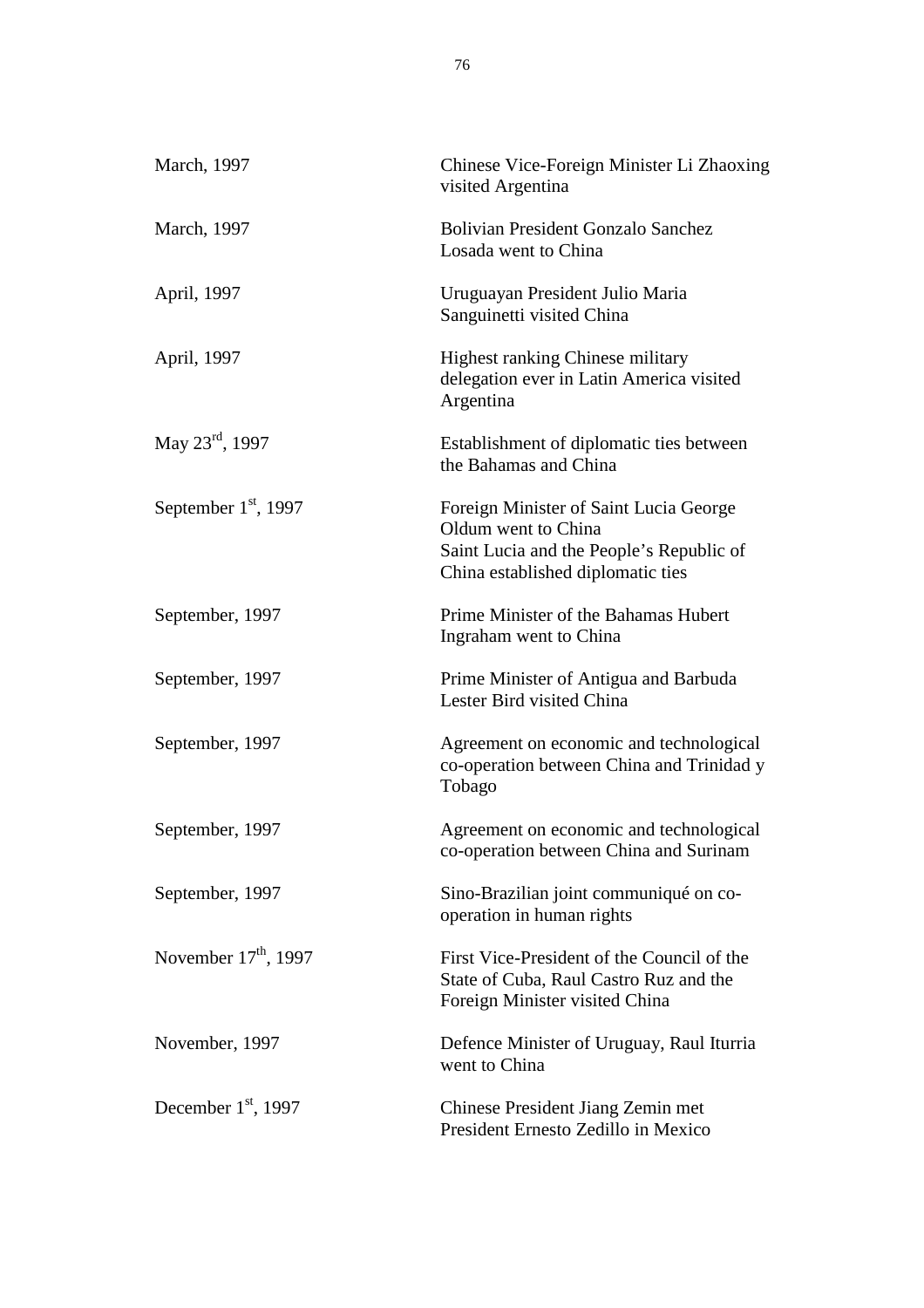| March, 1998                             | Chinese Commander of the PLA air force<br>Lt-Gen Liu Shunyao visited Chile, Brazil<br>and Argentina                                          |
|-----------------------------------------|----------------------------------------------------------------------------------------------------------------------------------------------|
| April 13 <sup>th</sup> , 1998           | Chinese State Councillor Wu Yi met Cuban<br>Vice-Foreign Minister Isabel Allende                                                             |
| May, 1998                               | Meeting between Chilean Foreign Minister<br>José Miguel Insulza and Chinese officials,<br>including Premier Zhu Rongji $(6th)$ in<br>Beijing |
| May $8^{th}$ -19 <sup>th</sup> , 1998   | Chinese Parliamentary delegation made a<br>good-will visit to Brazil, Chile and Peru                                                         |
| May 18 <sup>th</sup> , 1998             | Surinam's President Jules Wijdenbosch<br>arrived in Beijing                                                                                  |
| June, 1998                              | Uruguayan Vice-President Hugo Batalla<br>went to China                                                                                       |
| July $18^{th}$ -27 <sup>th</sup> , 1998 | Chinese Vice-Premier Qian Qichen visited<br>5 Caribbean countries (Barbados, Guyana,<br>Trinidad y Tobago, Cuba and Jamaica)                 |
| July, 1998                              | <b>Mexican Secretary of Foreign Relations</b><br>Rosario Green Macias visited China                                                          |
| July, 1998                              | Agreement on encouragement and<br>protection of investments between China<br>and Barbados                                                    |
| July, 1998                              | Sino-Cuban agreement on technology and<br>economic co-operation                                                                              |
| July, 1998                              | Sino-Guyanian agreement on exemption of<br>visas for officials and on technological and<br>economic co-operation                             |
| July, 1998                              | Exchange for letters of grant of 2 million<br>for food supply between<br><b>RMBY</b><br>Trinidad y Tobago and China                          |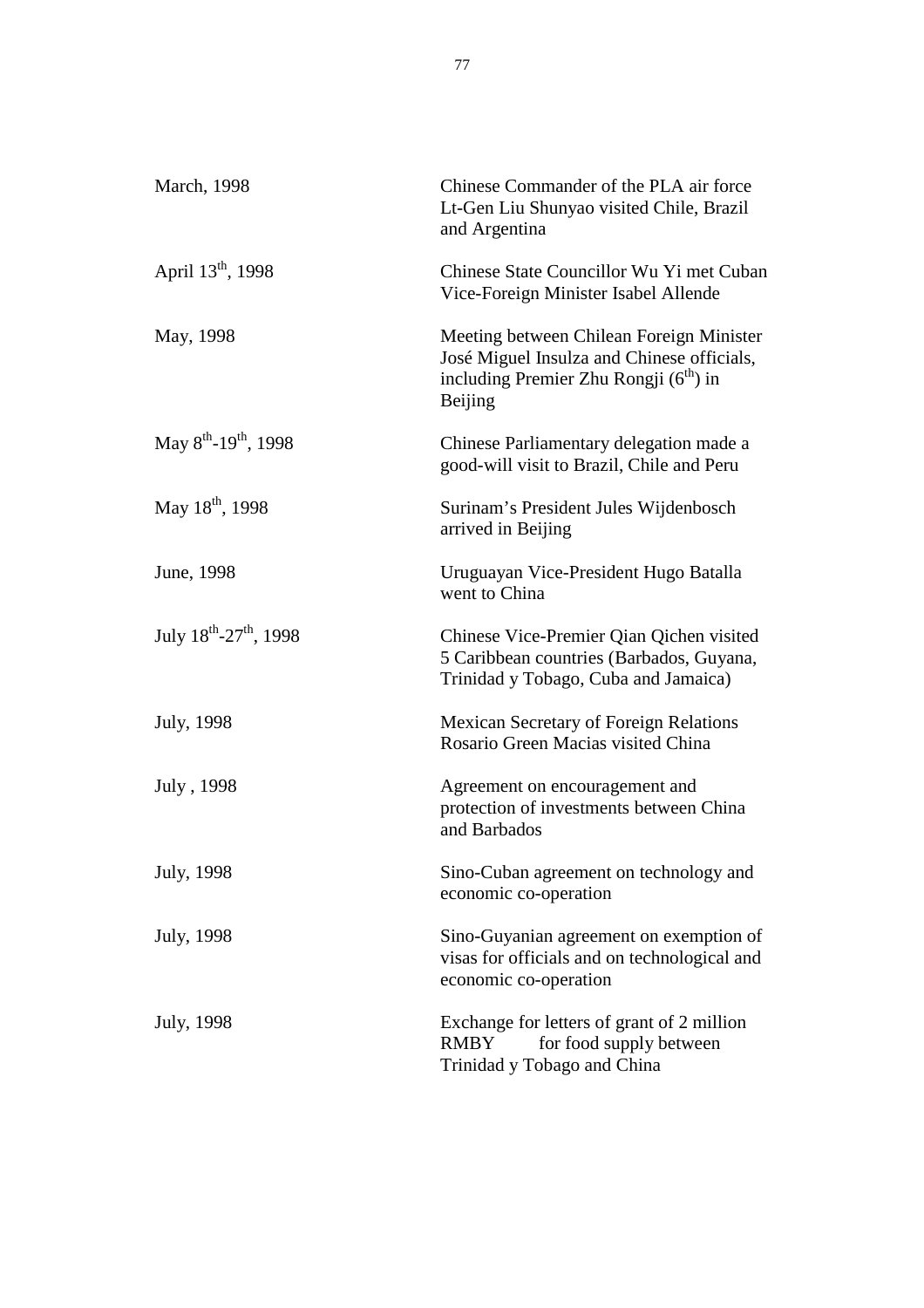| September, 1998                          | Chinese Vice-Premier Wu Bangguo<br>travelled to 4 Latin American countries<br>(Venezuela, Peru, Colombia, Argentina)                                                                                                                                                                                                                                               |
|------------------------------------------|--------------------------------------------------------------------------------------------------------------------------------------------------------------------------------------------------------------------------------------------------------------------------------------------------------------------------------------------------------------------|
| September $9th$ , 1998                   | Meeting between Venezualian President<br>Rafael Caldera Rodriguez and Chinese<br>Vice-Premier Wu Bangguo in Caracas<br>Agreement on agriculture, livestock<br>farming, and fisheries                                                                                                                                                                               |
| September $11^{th}$ , 1998               | Agreement for disbursement of US\$ 2<br>million ("solidarity gift") between Saint<br>Lucia and China                                                                                                                                                                                                                                                               |
| October $8^{th}$ -9 <sup>th</sup> , 1998 | Meeting between Chinese Premier Zhu<br>Rongji and his Jamaican counterpart<br>Perceival Patterson in Beijing on the 8th of<br>October<br>Meeting between Chinese President Jiang<br>and the Jamaican Premier on<br>Zemin<br>the $9th$ of October<br>Jamaica supported the full membership of<br>China to the WTO<br>Agreement on preferential loans for<br>Jamaica |
| October 19th-31st, 1998                  | First visit by a Chinese chief of general<br>staff of PLA Fu Quanyou to Latin<br>American countries (Argentina, Peru,<br>Uruguay, Brazil)                                                                                                                                                                                                                          |
| October, 1998                            | Sino-Chilean agreement on economy and<br>trade                                                                                                                                                                                                                                                                                                                     |
| November $3rd$ , 1998                    | Peruvian Defence Minister General Julio<br>Salazar went to China                                                                                                                                                                                                                                                                                                   |
| November $28th$ , 1998                   | Brazilian Foreign Minister Luis Felipe<br>Lampeira arrived in China for a five-days-<br>stay                                                                                                                                                                                                                                                                       |
| November, 1998                           | Sino-Peruvian agreement on shipping and<br>on economic and technological co-<br>operation                                                                                                                                                                                                                                                                          |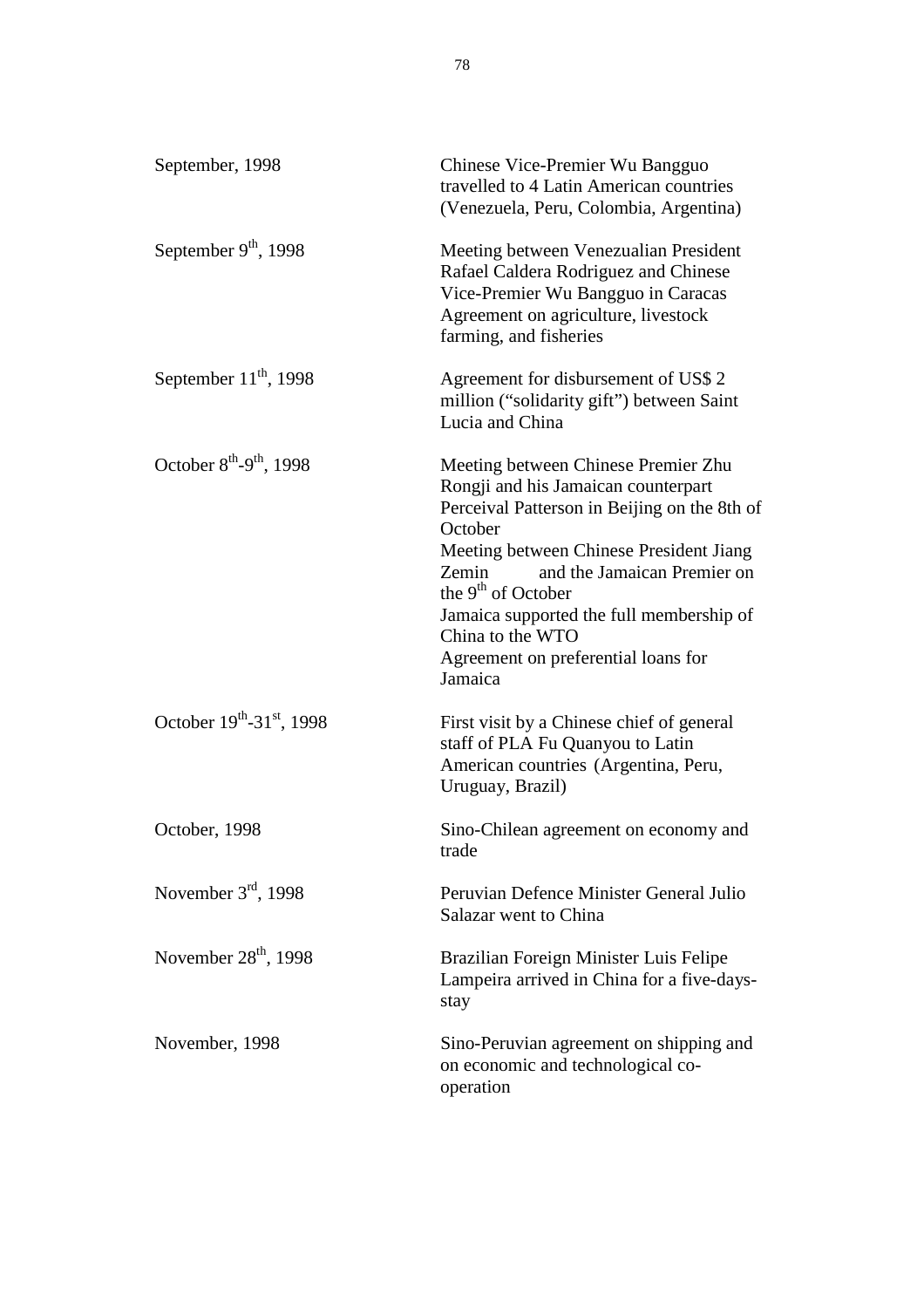| December $1st$ , 1998         | Brazilian Foreign Minister Luiz Felipe<br>Lampeira met his Chinese counterpart Tang<br>Jiaxuan in Beijing<br>Complementary agreement to the<br>agreement on economic and technological<br>co-operation                                                                            |
|-------------------------------|-----------------------------------------------------------------------------------------------------------------------------------------------------------------------------------------------------------------------------------------------------------------------------------|
| February, 1999                | Meeting between Chairman Li Peng and<br>Premier of Saint Lucia Kenny Anthony                                                                                                                                                                                                      |
| February $25th$ , 1999        | Chinese Defence Minister Chi Haotian<br>arrived in Cuba.                                                                                                                                                                                                                          |
| March, 1999                   | Chinese Defence Minister Chi Haotian<br>went to Mexico                                                                                                                                                                                                                            |
| March 31 <sup>st</sup> , 1999 | Meeting between Chinese Minister of<br>Agriculture Chen Yaobang and<br>Venezuelian President-elect Hugo Chavez                                                                                                                                                                    |
| April, 1999                   | Mexican Defence Minister Enrique<br>Cervantes Aguirre met his counterpart Chi<br>Haotian in Beijing                                                                                                                                                                               |
| June, 1999                    | Vice-Chairman of the Standing Committee<br>Caon Zhi paid an official visit to Colombia<br>and Cuba                                                                                                                                                                                |
| <b>August, 1999</b>           | Ecuadorian President Jamil Mahuad Witt<br>held talks with Jiang Zemin in Beijing                                                                                                                                                                                                  |
| September, 1999               | Peruvian President Alberto Fujimori<br>supported China's desire to enter the WTO<br>during and APEC summit held in<br>Auckland/New Zealand                                                                                                                                        |
| October, 1999                 | Meeting between Venezuelan President<br>Hugo Chavez Frias and Jiang Zemin and<br>Zhu Rongji<br>Seven agreements on the establishment of a<br>mixed energay committee, mutual<br>investment protection, and the provision of<br>export credit to Venezuela worth US\$30<br>million |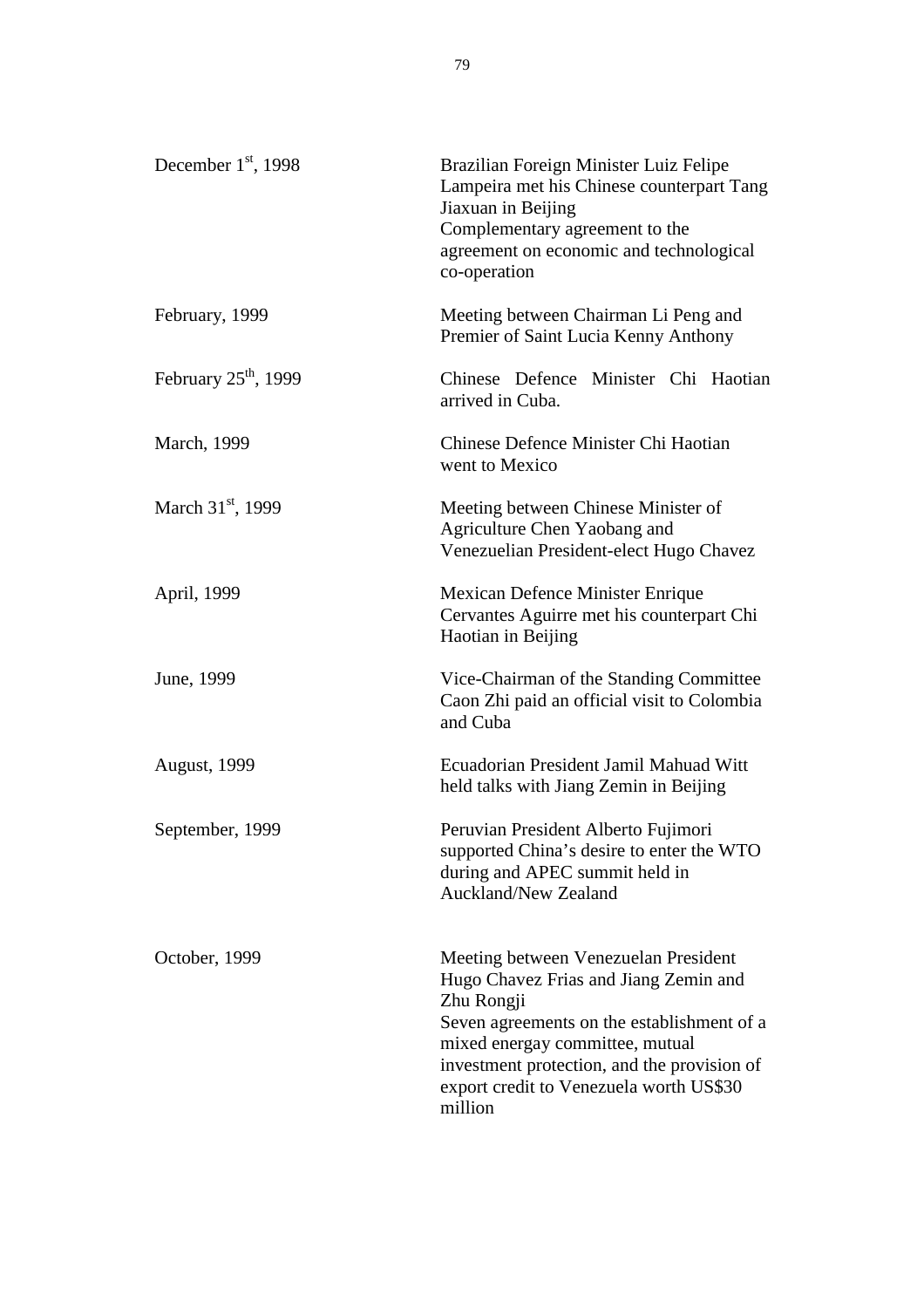| <b>March</b> , 2000 | Peruvian Foreign Minister Fernando De<br>Trazegries visited China.<br>Agreement on civil air transportation, on<br>the protection and recovery of market<br>property, on the establishment of political<br>consultation and co-operation mechnanisms<br>between China and the Andean Community |
|---------------------|------------------------------------------------------------------------------------------------------------------------------------------------------------------------------------------------------------------------------------------------------------------------------------------------|
| May, 2000           | Prime Minister of Barbados Owen Arthur<br>visited China<br>Agreements on the avoidance of double<br>taxation, and the prevention of fiscal<br>evasion<br>Barbados' provision with a grant of US\$<br>950,000 for project funding                                                               |
| <b>August, 2000</b> | Foreign Ministers of Colombia, Mexico and<br>Chile as representatives of the Rio Group<br>visited China                                                                                                                                                                                        |

Sources: *China Quarterly* (1990-2000), *China aktuell* (1998-1999), *China daily*, Xu Shicheng (1998), *Beijing Review* (1990-1999), *Beijing Rundschau* (1990- 1999), Summery of World Broadcast (1990-1999)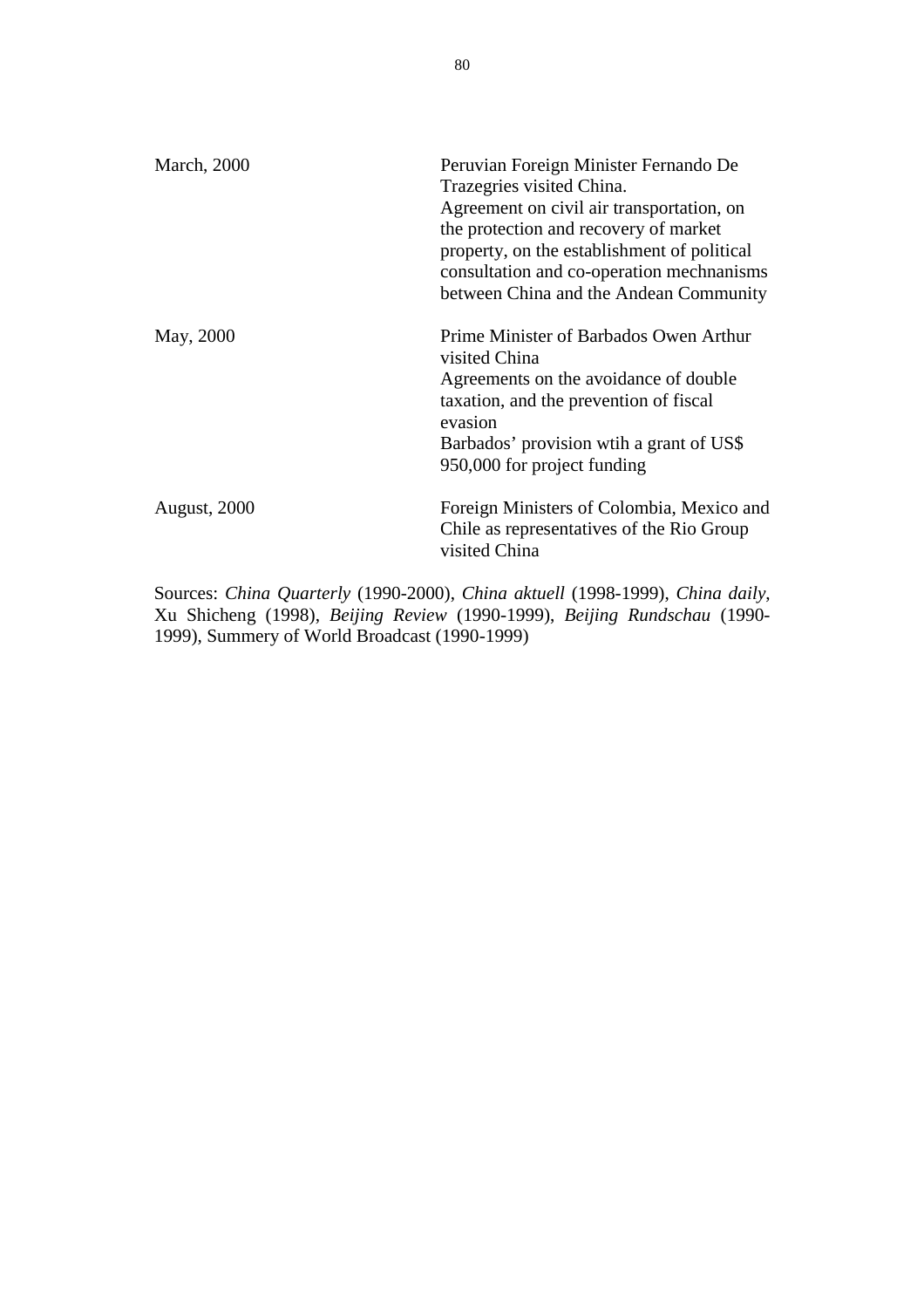## **5. Bibliography**

*Bachmann, David 21989*: Domestic Sources of Chinese Foreign Policy, in Kim, Samuel (ed.), China and the World. New Directions in Chinese Foreign Relations, Boulder, San Francisco, London, pp.31-54.

*Bartke, Wolfgang 1975*: Die strukturellen und personellen Komponenten der chinesischen Außenpolitik, in Außenpolitik Chinas. Entscheidungsstruktur, Stellung in der Welt, Beziehungen zur Bundesrepublik Deutschland. (=Schriften des Forschungsinstitutes der Deutschen Gesellschaft für Auswärtige Politik, Vol. 36: Reihe Internationale Politik und Wirtschaft) München, Wien, pp.189-220.

*Beijing Review 1990, 4-10 June*: Yang's Visit Furthers Sino-Uruguayan Trade, in *Beijing Review*, Vol. 33, N° 26, pp. 5-6.

*Beijing Rundschau 1993*, N° 49: Jiangs Lateinamerikabesuch: ein voller Erfolg, in *Beijing Rundschau*, Vol. 30, N° 49, pp. 4-5.

*Beijing Rundschau 1995*, N° 20: Qiao Shi trifft mit brasilianischen Gästen zusammen, in *Beijing Rundschau*, Vol. 32, N° 20, pp. 7-8.

*Beijing Rundschau 1995*, N° 44: Li Peng zur chinesischen Lateinamerika-Politik, in *Beijing Rundschau*, Vol. 32, N° 44, pp. 16-17.

*Beijing Rundschau 1996*, N° 46: Förderung der Beziehungen zwischen China und Kolumbien, in *Beijng Rundschau*, Vol. 33, N° 46, pp. 5-6.

*Beijing Rundschau 1997*, N° 51: Die chinesisch-mexikanischen Beziehungen, in *Beijing Rundschau*, Vol. 34, N° 51, pp. 5-6)

*Berner, Wolfgang 1975*: China in der kommunistischen Weltbewegung, in Außenpolitik Chinas. Entscheidungsstruktur, Stellung in der Welt, Beziehungen zur Bundesrepublik Deutschland. (=Schriften des Forschungsinstitutes der Deutschen Gesellschaft für Auswärtige Politik, Vol. 36: Reihe Internationale Politik und Wirtschaft) München, Wien, pp. 335-356.

*Bernstein, Richard/Munro, Ross 1997*: The Coming Conflict with China, New York.

*Caporaso, James 1997*: Across the Great Divide: Integrating Comparative and International Politics, in *International Studies Quarterly*, N° 41, pp. 563-592.

*Chen Zhiyun 1998*: Oportunidades y Desafíos para China en su Explotación del Mercado Latinoamericano, in *Estudios Latinoamericanos*, N° 12, pp. 5-11.

*Cheng Li 1999*: 200 Million Mouths Too Many: China's Surplus rural Labor, in Schell, Orville/Shambaugh, David (eds.) 1999: The China Reader. The Reform Era, New York, pp. 362- 373.

*Cheng Tuan 1992*: Foreign Aid in ROC Diplomacy, in *Issues & Studies*, Vol. 28, N° 9 (September), pp. 67-84.

*China aktuell 1999*: Vol. 28, N° 1 (January).

*China daily*, *10th of October, 1998*: "Seek closer Caribbean, Latin American ties", article consulted through the web-site http://www.chinadaily.com.cndydb/1998/08/d4-398.h10htm.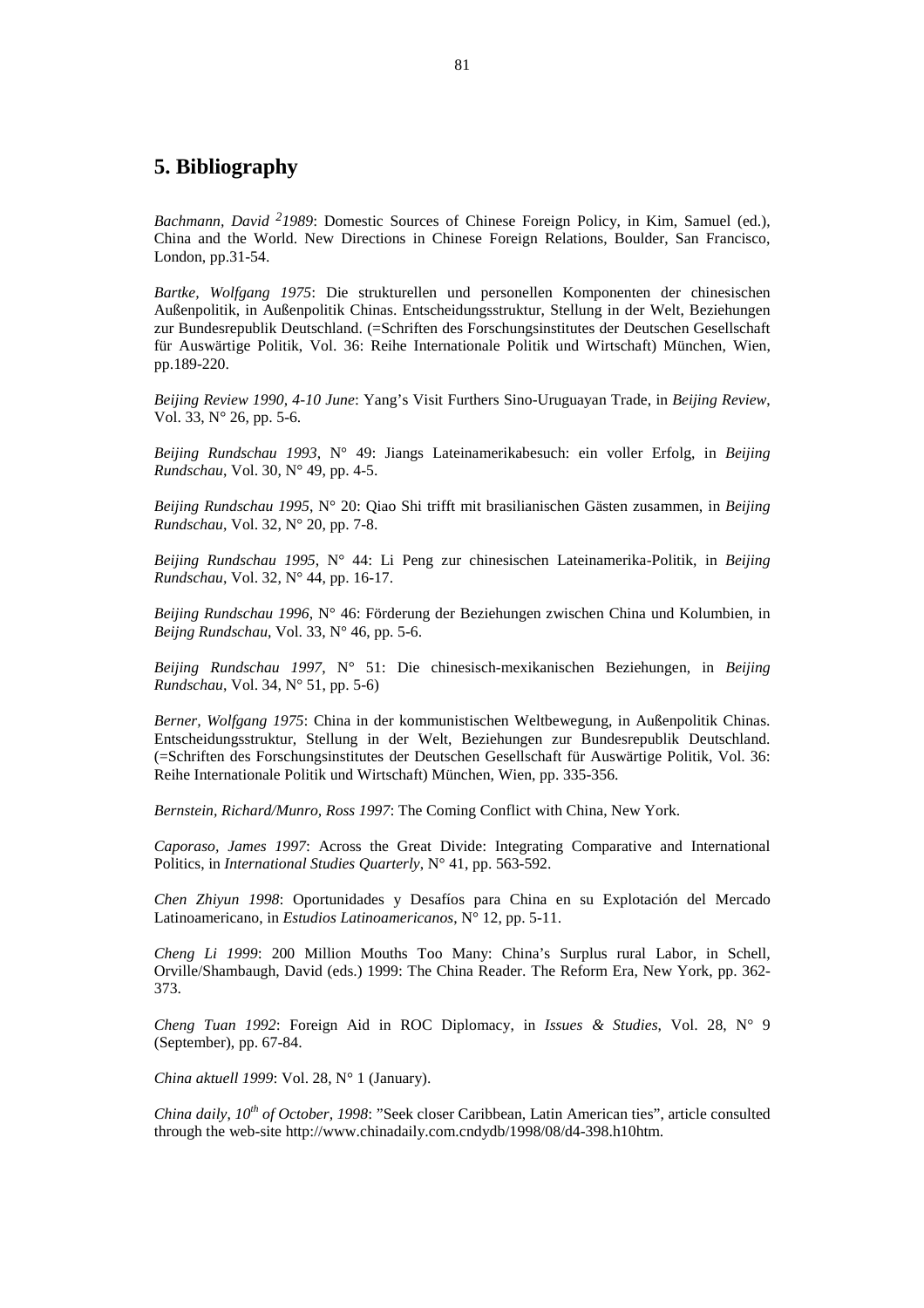*Communiqué 1978*: Communiqué of the Third Plenary Session of the Eleventh Central Committee of the Communist Party of China, in Schell, Orville/Shambaugh, David (eds.) 1999: The China Reader. The Reform Era, New York, pp. 21-24.

*Connelly, Marisela/Cornejo Bustamante, Romer 1992*: China América Latina. Génesis y desarrollo de sus relaciones, México, D. F.

*Crook, Frederick 1999*: Grain Galore, in Schell, Orville/Shambaugh, David (eds.) 1999: The China Reader. The Reform Era, New York, pp. 335-344.

*Deng Xiaoping 1980*: Answers to the Italian Journalist Oriana Fallaci, in Schell, Orville/Shambaugh, David (eds.) 1999: The China Reader. The Reform Era, New York, pp. 29-37.

*Deng Xiaoping 1989*: Speech to Officers at the Corps Level and above from the Martial Law Enforcement Troops in Beijing, in Schell, Orville/Shambaugh, David (eds.) 1999: The China Reader. The Reform Era, New York, pp. 95-102.

*Easton, David 1965*: A Systems Analysis of Political Life, New York.

*Elster, Jon 1979*: Ulysses and the Sirens, Cambridge.

*Faust, Jörg/Mols, Manfred 1998*: Latin America and the Asia-Pacific: An Emerging Pattern of International Relations. (=Dokumente und Materialien 28), Mainz.

*Feng Xu 1994*: China and Latin America after the Cold War, in Lowenthal, Abraham/Treverton, Gregroy (eds.): Latin America in a New World, Boulder, San Francisco, Oxford, pp. 150-165.

*Fewsmith, Joseph 1998*: Jiang Zemin Takes Command, in *Current History*, Vol. 97, N° 620, pp. 250-256.

*Frankfurter Rundschau, 25th of November, 1993*: China und Brasilien Arm in Arm. "Strategische Partnerschaft" der beiden regionalen Mächte, p. 1.

*Gao Wei 1999*: Offical urges exporters to target Latin America, article consulted through web-site www.chinadaily.com.cn/cndydb/1999/06/b2-5amer.f27.html

*Garver, John 1991*: Chinese Foreign Policy: The Diplomacy of Damage Control, in *Current History*, Vol. 90, N° 557, pp.241-246.

*Gray, Colin 1996*: How Geography still shapes Security, in *Orbis* (Spring).

*Geng Yun 1998*: América Latina que Avanza hacia el Siglo XXI y Perspectivas de las Relaciones Sino-Latinoamericanas, in *Estudios Latinoamericanos*, N° 12, pp. 12-17.

*Glaubitz, Joachim <sup>2</sup> 1988*: China in der Weltpolitik (1971-1988), in Ostkolleg der Bundeszentrale für politische Bildung (Ed.), VR China im Wandel, Bonn (=Schriftreihe 267, Studien zur Geschichte und Politik), pp. 166-178.

*Gu Xuewu <sup>2</sup> 2000*: Die Volksrepublik China zwischen den Supermächten: 1949-1989, in Herrmann-Pillath, Carsten/Lackner, Michael (eds.), Länderbericht China. Politik, Wirtschaft und Gesellschaft im chinesischen Kulturraum, Bonn (=Schriftreihe 351), pp.493-514.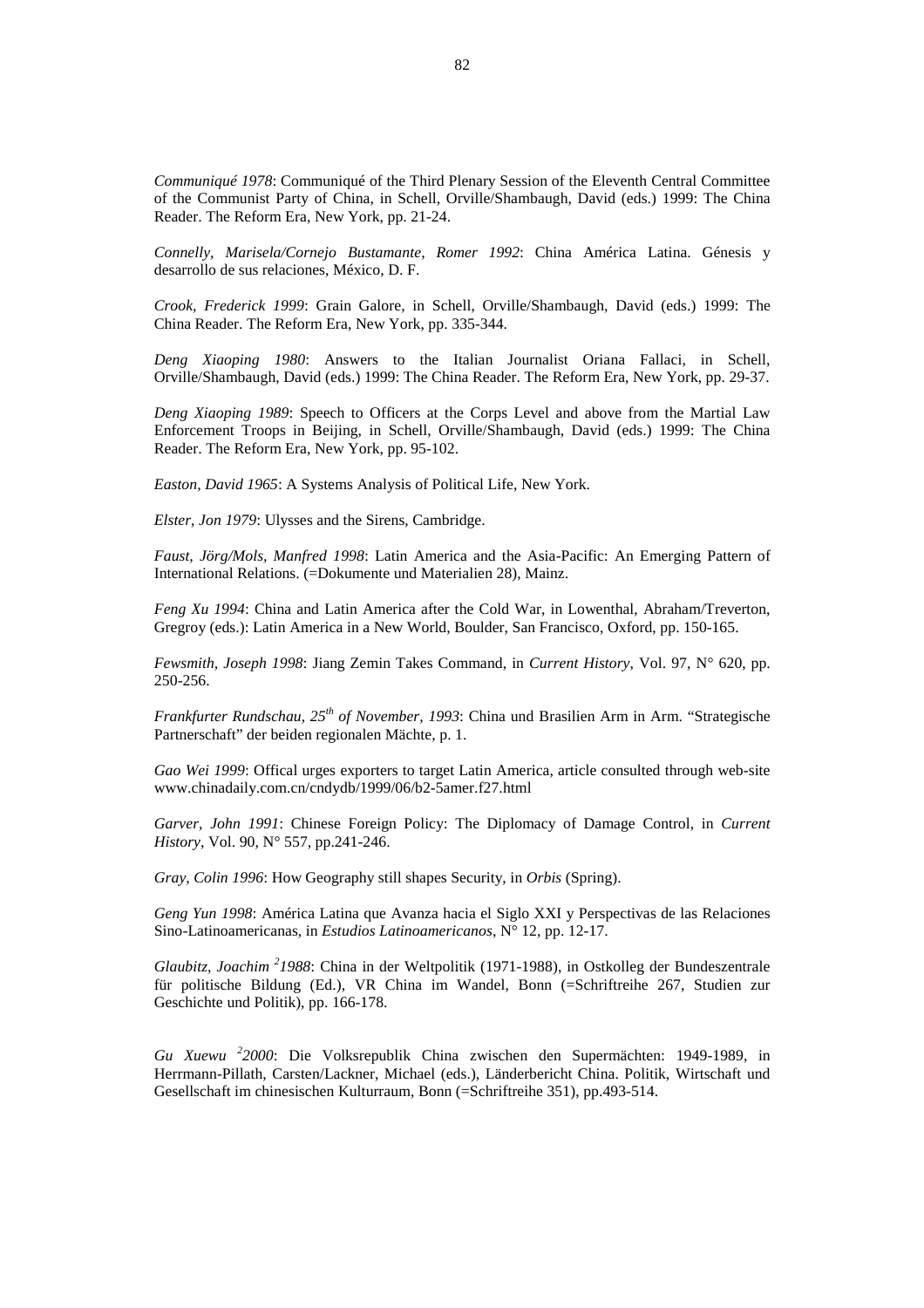*Harding, Harry 1984*: China's Changing Roles in the Contemporary World, in Harding, Harry (ed.): China's Foreign Relations in the 1980s, New Haven, London, pp. 177-223.

*Harding, Harry 1993*: China at the Crossroads: Conservatism, Reform or Decay, in ADELPHI PAPER 275 edited by the International Institute for Strategic Studies: Conference Papers. Asia's International Role in the Post-Cold War Era. Part I, London, pp. 36-48.

*He Li 1991*: Sino-Latin American Economic Relations, New York, Westport, London.

*Hsiung, James 1980*: The Study of Chinese Foreign Policy: An Essay on Methodology, in Hsiung, James/Kim, Samuel (eds.), China in the Global Community, New York, pp. 1-15.

*Hunter, Alan/Sexton, John 1999*: Contemporary China, Hong Kong.

*Huntington, Samuel 1991*: The Third Wave. Democratization in the late Twentieth Century, Oklahoma.

*Hu Sheng 1992*: On the Establishment of a New International Order on the Basis of the Five Principles of Peaceful Coexistence, in *Social Science in China*, Vol. 8, N° 1 (January), pp. 5-12.

*Jiang Zemin 1998*: "Jiang says Sino Latin American ties to grow" article consulted through website www.chinadaily.com.cndydb/1998/04/d1-398.d24.html.

*Johnson, Cecil 1970*: Communist China and Latin America, 1959-1967, New York.

*Joyaux François 21993*: La politique extérieure de la Chine Populaire. (=Collection Que sais-je?, N° 2140), Paris.

*Kim, Samuel 21989a*: China and the Third World: In Search of Peace and Development Line, in Kim, Samuel (ed.), China and the World. New Directions in Chinese Foreign Relations, Boulder, San Francisco, London, pp. 148-178.

*Kim, Samuel 21989b*: New Directions and Old Puzzles in Chinese Foreign Policy, in Kim, Samuel (ed.), China and the World. New Directions in Chinese Foreign Relations, Boulder, San Francisco, London, pp. 3-30.

*Kudryavtsev, A. 1980*: Peking's Policy in Latin America, in *Far Eastern Affairs*, N° 2, pp. 89-101.

*Lampton, David 1998*: China, in *International Security*, N° 110 (Spring), pp. 13-27.

*Larkin, Bruce 1980*: China and the Third World in Global Perspective, in Hsiung, James/Kim Samuel (eds.), China in the Global Community, New York, pp. 63-84.

*Lieberthal, Kenneth 1995*: Governing China. From Revolution through Reform, New York, London.

*Lin Chou 1995*: The Past and Future of Bilateral Relations between the Republic of Chile and the Republic of China, in *Occasional Papers/Reprint Series in Contemporary Asian Studies*, N° 1, pp. 15-30.

*Lin Teh-chang 1996*: Beijing's Foreign Aid Policy in the 1990s: Continuity and Change, in *Issues & Studies*, Vol. 32, N° 1 (January), pp. 32-56.

*Liu Huaqiu 1997*: Strive for a Peaceful International Environment, in Schell, Orville/Shambaugh, David (eds.) 1999: The China Reader. The Reform Era, New York, pp. 459-470.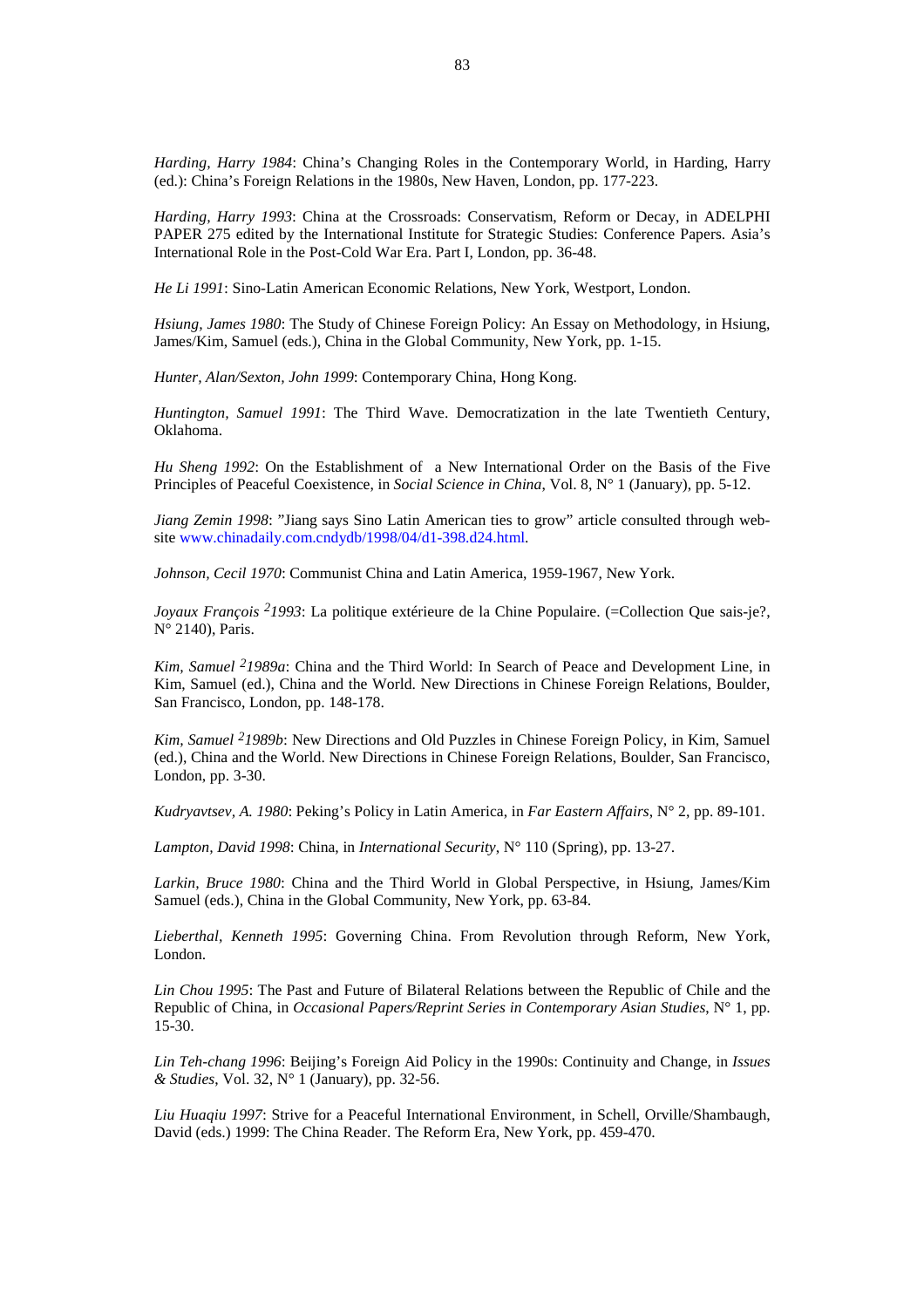*Mao Xianglin 1997*: Sino-Cuban Relations: Retrospect and Prospect, in *Estudios Latinoamericanos*, N° 11, pp. 28-34.

*Matta, Javier Eduardo 1991*: Chile y la República Popular China: 1970-1990, in *Estudios Internacionales*, Vol. 24, N° 95, pp. 347-367.

*Mora, Frank 1997*: The People's Republic of China and Latin America: From Indifference to Engagement, in *Asian Affairs: An American Review*, Vol. 24, N° 1 (Spring), pp. 35-58.

*Näth, Marie-Luise 1975*: Das außenpolitische Instrumentarium: Klassische Diplomatie und revolutionäre Strategie, in Außenpolitik Chinas. Entscheidungsstruktur, Stellung in der Welt, Beziehungen zur Bundesrepublik Deutschland. (=Schriften des Forschungsinstitutes der Deutschen Gesellschaft für Auswärtige Politik, Vol. 36: Reihe Internationale Politik und Wirtschaft) München, Wien, pp. 165-188.

*Nathan, Andrew 1997*: China's Transition, New York.

*Nathan, Andrew/Ross, Robert 1997*: The Great Wall and the Empty Fortress. China's Search for Security, New York.

*Nye, Joseph 1997*: China's Re-emergence and the Future of the Asia-Pacific, in *Survival*, Vol. 39, N° 4 (Winter 1997-1998), pp. 65-79.

*Opitz, Peter 1977*: Chinas Außenpolitik. Ideologische Prinzipien - strategische Konzepte. (=Texte + Thesen 89: Sachgebiet Politik) Zürich.

*Qian Qichen 1992*: China's Foreign Policy. Speech by State Councillor and Foreign Minister of the People's Republic of China, on 12 March 1992 at the German Association for Foreign Policy, in *Foreign Affairs Journal*, N° 23, pp. 7-13.

*Quansheng Zhao 1996*: Interpreting Chinese Foreign Policy. The Micro-Macro Linkage Approach. Honk Kong, Oxford, New York.

*Ratliff, William 1969*: Chinese Communist Cultural Diplomacy toward Latin America, 1949-1960, in *Hispanic American Historical Review*, Vol. 49, N° 1 (February), pp. 53-79.

*Ratliff, William 1972*: Communist China and Latin America, 1949-1972, in *Asian Survey*, Vol. 12, N° 10 (October), pp. 846-863.

*Reiss, Stefanie 1999*: Zivilgesellschaft und Transformation in Mexiko, St. Augustin.

*Robinson, Thomas 1994*: Chinese Foreign Policy from the 1940s to the 1990s, in Robinson, Thomas/Shambaugh, David (eds.): Chinese Foreign Policy. Theory and Practice, Oxford, pp.554- 602.

*Schell, Orville/Shambaugh, David (eds.) 1999*: The China Reader. The Reform Era, New York.

*Segal, Gerald 1996*: East Asia and the "Containment" of China, in *International Security*, Vol. 20, N° 4 (Spring), pp. 107-135.

*SELA (Sistema Económico Latinoamericano) 1995*: La República Popular China: Apertura y Posibilidades para las relaciones económicos con América Latina y el Caribe. Working Paper SP/CLXXI.O/Di N° 19, Caracas.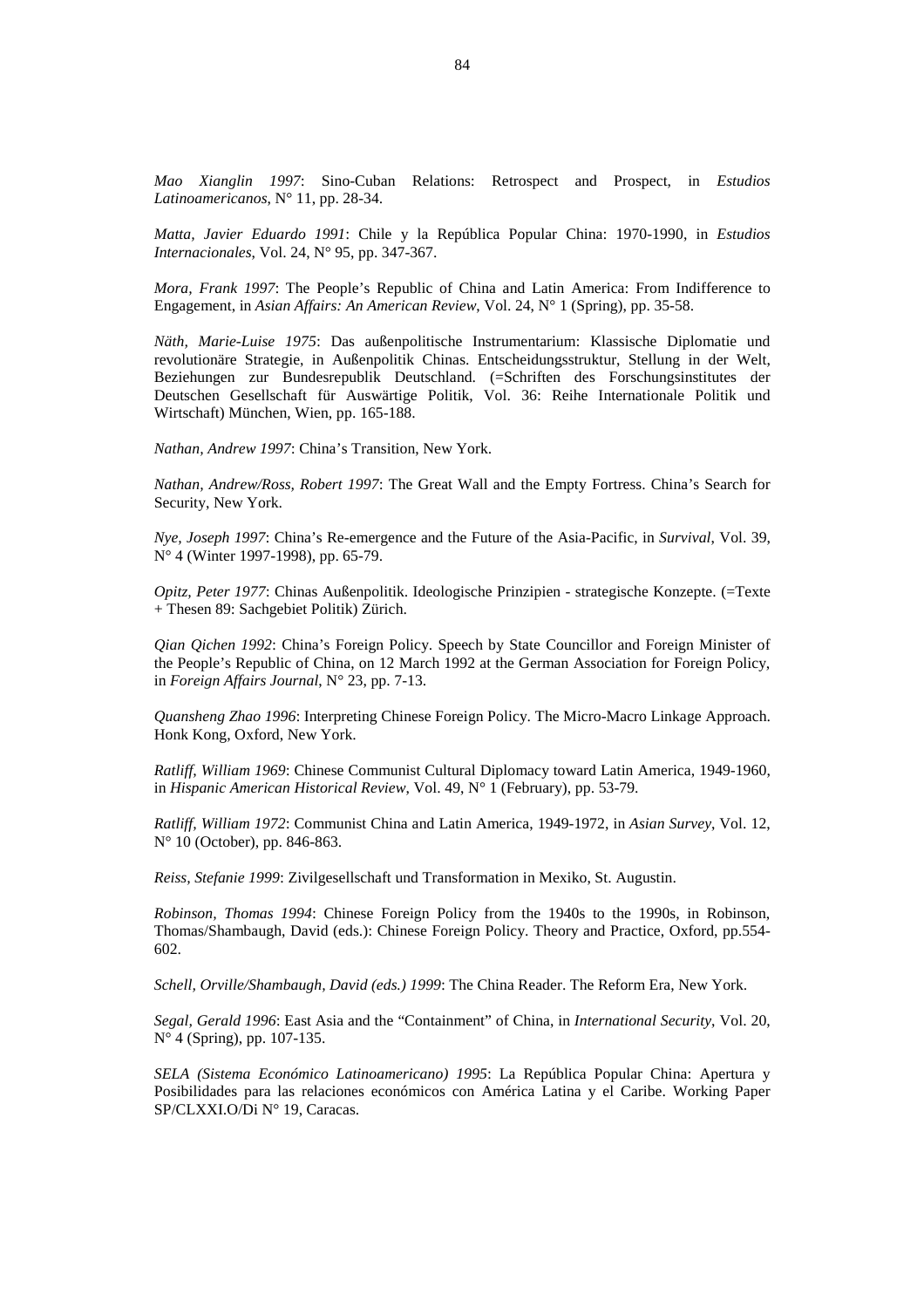*Shih Chih-Yu 1993*: China's just World. The Morality of Chinese Foreign Policy, Boulder, London.

*SWB, 17th of May, 1990*: BBC monitoring, Summery of World Broadcast (SWB), FE/0766, 17. May 1990, A1/1-2.

*SWB, 14th of July, 1993*: BBC monitoring, Summery of World Broadcast (SWB), FE/1743, 14. July 1993, A 10.

*SWB, 7th of January, 1997*: BBC monitoring, Summery of World Broadcast (SWB), FE/2810, 7. Jan. 1997, G/3-G/4.

*SWB, 11th of January 1997*: BBC monitoring, Summery of World Broadcast (SWB), FE/2814, 11. Jan. 1997, G/1.

*Tang Jiaxuan 1998*: Tang über Chinas Diplomatie in den letzten 20 Jahren, in *Beijing Rundschau*, Vol. 35, N° 52, pp. 9-11.

*The Economist*, 23rd of November, *1996*: "Good intentions", article consulted through web-site http://www.economist.com/tfs/archive\_tframeset.html.

*Thiago Cintra, José 1998*: Los intereses político-estratégicos de China y Japón en América del Sur, Santiago de Chile.

*Tong Bingqiang 1993*: Neue Etappe der chinesisch-brasilianischen Beziehungen, in *Beijing Rundschau*, Vol. 30, N° 47, pp. 4-5.

*Yong Deng 1998*: The Chinese Conception of National Interest in International Relations, in *The China Quarterly*, N° 154 (June), pp. 308-329.

*Wang Chien-hsün 1991*: Peking's Latin American Policy in the 1980s, in *Issues & Studies*, Vol. 27, N° 5 (May), pp. 103-118.

*Wang Jisi 1994*: International Relations Theory and the Study of Chinese Foreign Policy. A Chinese Perspective, in Robinson, Thomas/Shambaugh, David (eds.): Chinese Foreign Policy. Theory and Practice, Oxford, pp. 481-505.

*Wei Ke 1999*: Nation targets Latin American market, article consulted through web-site www.chinadaily.com.cn/cndydb/1999/06/dS-2pec.f30.html.

*Weggel, Oskar 1998a*: Chinas Außenpolitik am Ende des 20. Jahrhunderts. Part 2: Zielsetzungen, in *China aktuell*, Vol. 27, N° 7 (July), pp. 693-717.

*Weggel, Oskar 1998b*: Chinas Außenpolitik am Ende des 20. Jahrhunderts. Part 3: Strategien, in *China aktuell*, Vol. 27, N° 8 (August), pp. 817-825.

*Weggel, Oscar 1998c*: Chinas Außenpolitik am Ende des 20. Jahrhunderts. Part 4: Die Akteure - Wer gestaltet in China Außenpolitik? in *China aktuell*, Vol. 27, N° 9, pp. 913-929

*Weggel, Oskar 1998d*: Chinas Außenpolitik am Ende des 20. Jahrhunderts. Part 5: Arbeitsstile - Die Machart der chinesischen Außenpolitik - (1<sup>st</sup> Part), in *China aktuell*, Vol. 27, N° 10 (October), pp. 1121-1131.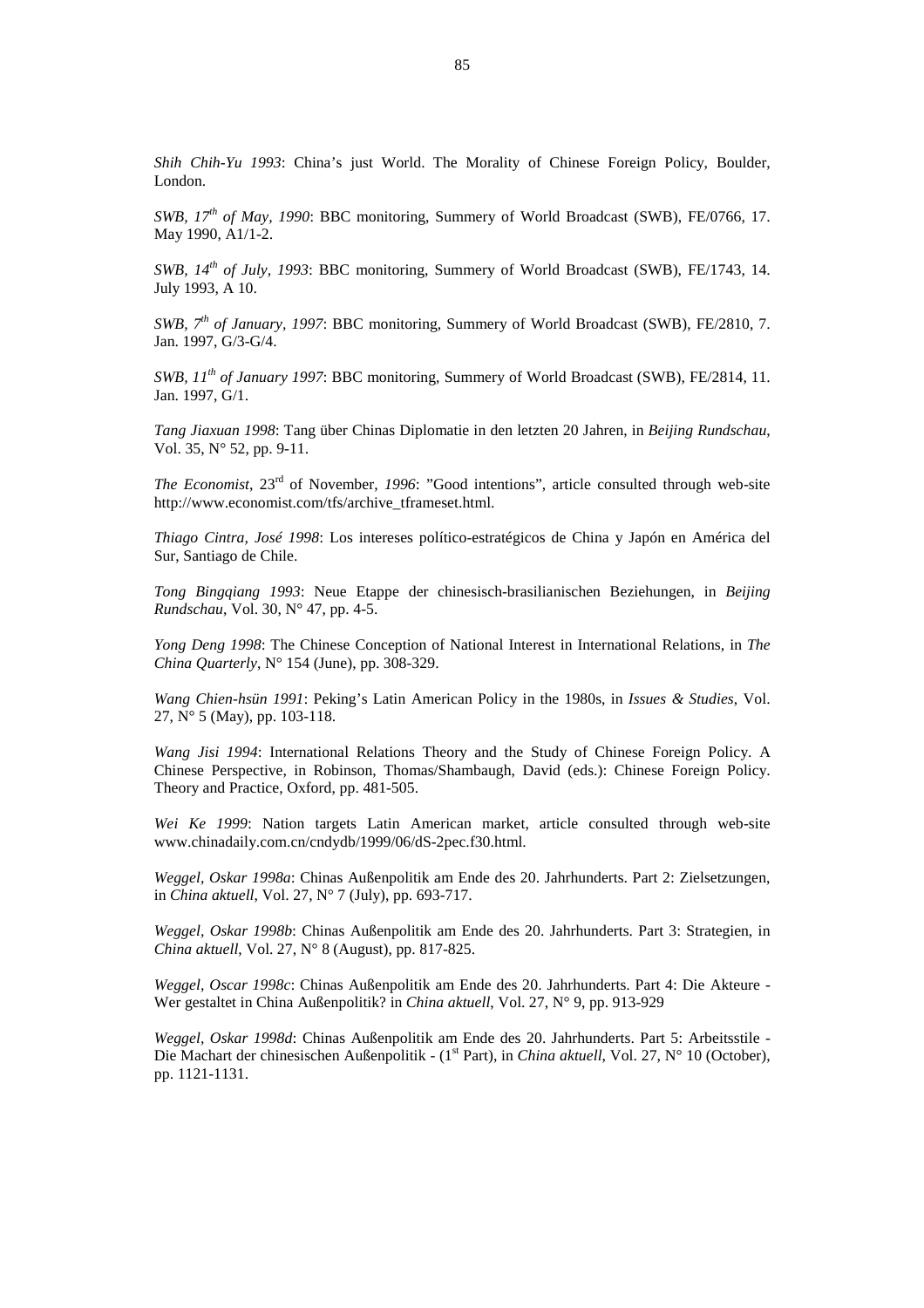*Weggel, Oskar 1998e*: Chinas Außenpolitik am Ende des 20. Jahrhunderts. Part 5: Arbeitsstile - Die Machart der chinesischen Außenpolitik - (2nd Part), in *China aktuell*, Vol. 27, N° 11 (November), pp. 1222-1232.

*Weggel, Oskar 1998f*: Chinas Außenpolitik am Ende des 20. Jahrhunderts. Part 6: Die Praxis der Beijinger Außenpolitik und ihre Gezeiten (1<sup>st</sup> Part), in *China aktuell*, Vol. 27, N° 12 (December), pp. 1311-1319.

*Weggel, Oskar 1999a*: Chinas Außenpolitik am Ende des 20. Jahrhunderts. Part 6: Die Praxis der Beijinger Außenpoltik und ihre Gezeiten (2<sup>nd</sup> part), in *China aktuell*, Vol. 28, N° 1, pp. 29-44.

*Weggel, Oskar 1999b*: Chinas Außenpolitik am Ende des 20. Jahrunderts. Part 6: Die Praxis der Beijinger Außenpolitik und ihre Gezeiten (4<sup>th</sup> part), in *China aktuell*, Vol. 28, N° 3, pp. 250-260.

*Weggel, Oskar 1999c*: Chinas Außenpolitik am Ende des 20. Jahrhunderts. Part 6: Die Praxis der Beijinger Außenpolitik und ihre Gezeiten (5<sup>th</sup> part), in *China aktuell*, Vol. 28, N° 4, pp. 350-368.

*Xu Wenyuan 1993*: Promotion of Sino-Latin American Economic and Trade Relations: Retrospects and Prospects, in *Foreign Affairs Journal*, N° 29, pp. 48-55.

*Xu Shicheng (1998)*: Las relaciones sino-latinoamericanas en la decada de los noventa. Manuscript.

*Xue Mouhong 1995*: The New World Order: Four Powers and One Superpower? in *Beijing Rewiew*, Vol. 38, N° 39, pp. 19-20.

*Yahuda, Micheal 1996*: The International Standing of the Republic of China on Taiwan, in *China Quarterly*, N° 148, pp. 1319-1339.

*Yang Xigue 1999*: Power Relations in Today's World, in *Beijing Review*, Vol. 42, N° 9/10, pp. 6-7.

*Zhan Lisheng*, *17th of April, 1998*: "Ties urged with Latin America", article consulted through the web-site http://www.chinadaily.com/cndydb/1998/04/d5-198.d17.html

*Zhao Ziyang 1983*: Report on the Work of the Government", in *Beijing Review*, Vol. 26, N° 26/27, pp. 22-24.

*Zhong Yanwen 1995*: CPC Expands Foreign Relations, in *Beijing Review*, Vol. 38, N° 2 (9-15 January), pp. 19-21.